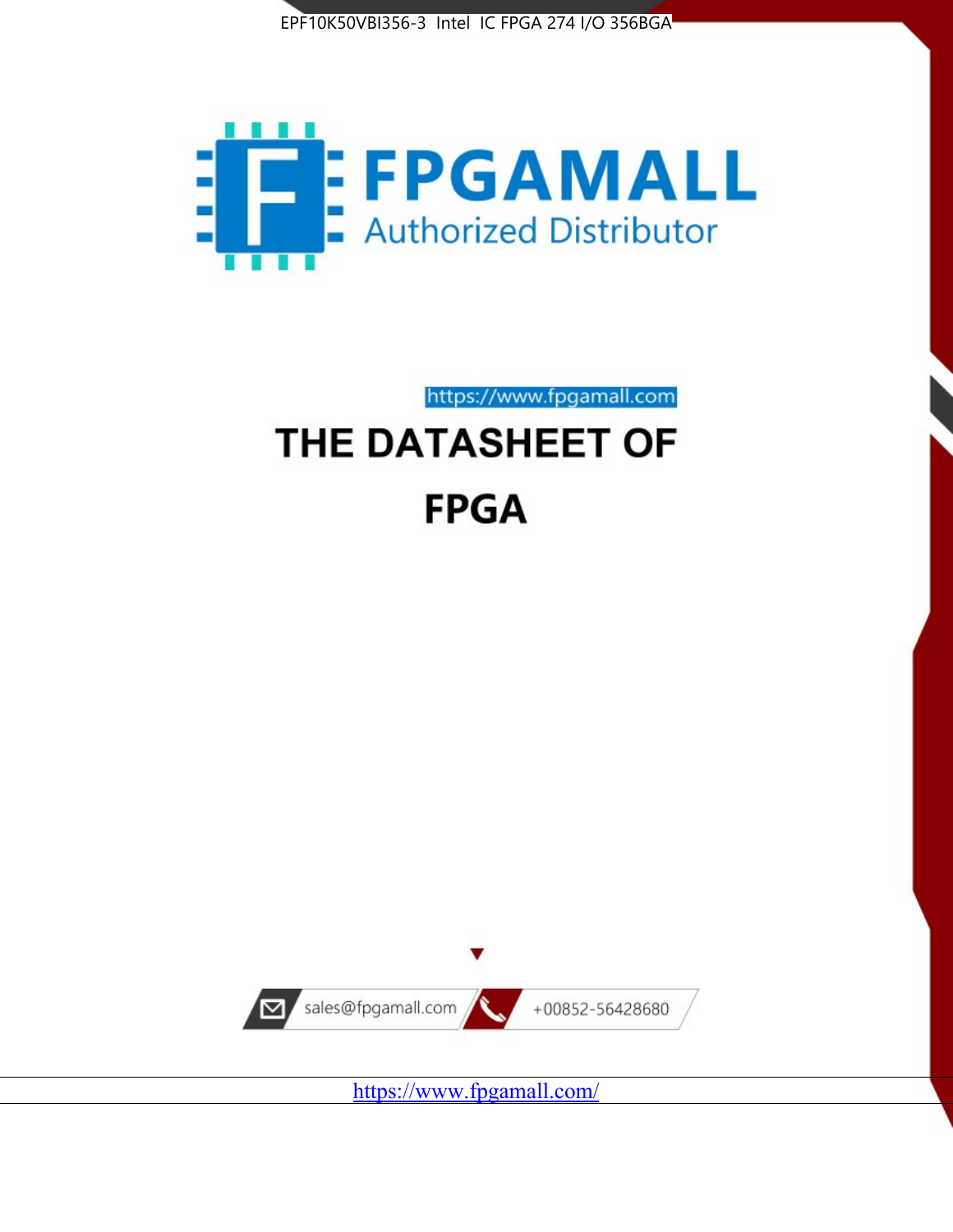#### EPF10K50VBI356-3 Intel IC FPGA 274 I/O 356BGA





## **FLEX 10K**

## **Embedded Programmable Logic Device Family**

#### **January 2003, ver. 4.2 Data Sheet**

**Features...** ■ The industry's first embedded programmable logic device (PLD) family, providing System-on-a-Programmable-Chip (SOPC) integration

- Embedded array for implementing megafunctions, such as efficient memory and specialized logic functions
- Logic array for general logic functions
- High density
	- 10,000 to 250,000 typical gates (see Tables 1 and 2)
	- Up to 40,960 RAM bits; 2,048 bits per embedded array block (EAB), all of which can be used without reducing logic capacity
- System-level features
	- $MultiVolt<sup>TM</sup> I/O interface support$
	- 5.0-V tolerant input pins in FLEX® 10KA devices
	- Low power consumption (typical specification less than 0.5 mA in standby mode for most devices)
	- FLEX 10K and FLEX 10KA devices support peripheral component interconnect Special Interest Group (PCI SIG) *PCI Local Bus Specification, Revision 2.2*
	- FLEX 10KA devices include pull-up clamping diode, selectable on a pin-by-pin basis for 3.3-V PCI compliance
	- Select FLEX 10KA devices support 5.0-V PCI buses with eight or fewer loads
	- Built-in Joint Test Action Group (JTAG) boundary-scan test (BST) circuitry compliant with IEEE Std. 1149.1-1990, available without consuming any device logic

#### *Table 1. FLEX 10K Device Features*

| <b>Feature</b>                    | <b>EPF10K10</b><br>EPF10K10A | <b>EPF10K20</b> | <b>EPF10K30</b><br><b>EPF10K30A</b> | <b>EPF10K40</b> | <b>EPF10K50</b><br><b>EPF10K50V</b> |
|-----------------------------------|------------------------------|-----------------|-------------------------------------|-----------------|-------------------------------------|
| Typical gates (logic and RAM) (1) | 10,000                       | 20,000          | 30,000                              | 40,000          | 50,000                              |
| Maximum system gates              | 31,000                       | 63,000          | 69,000                              | 93,000          | 116,000                             |
| Logic elements (LEs)              | 576                          | 1,152           | 1,728                               | 2,304           | 2,880                               |
| Logic array blocks (LABs)         | 72                           | 144             | 216                                 | 288             | 360                                 |
| Embedded array blocks (EABs)      | 3                            | 6               | 6                                   | 8               | 10                                  |
| <b>Total RAM bits</b>             | 6.144                        | 12,288          | 12,288                              | 16,384          | 20,480                              |
| Maximum user I/O pins             | 150                          | 189             | 246                                 | 189             | 310                                 |

#### **Altera Corporation 1**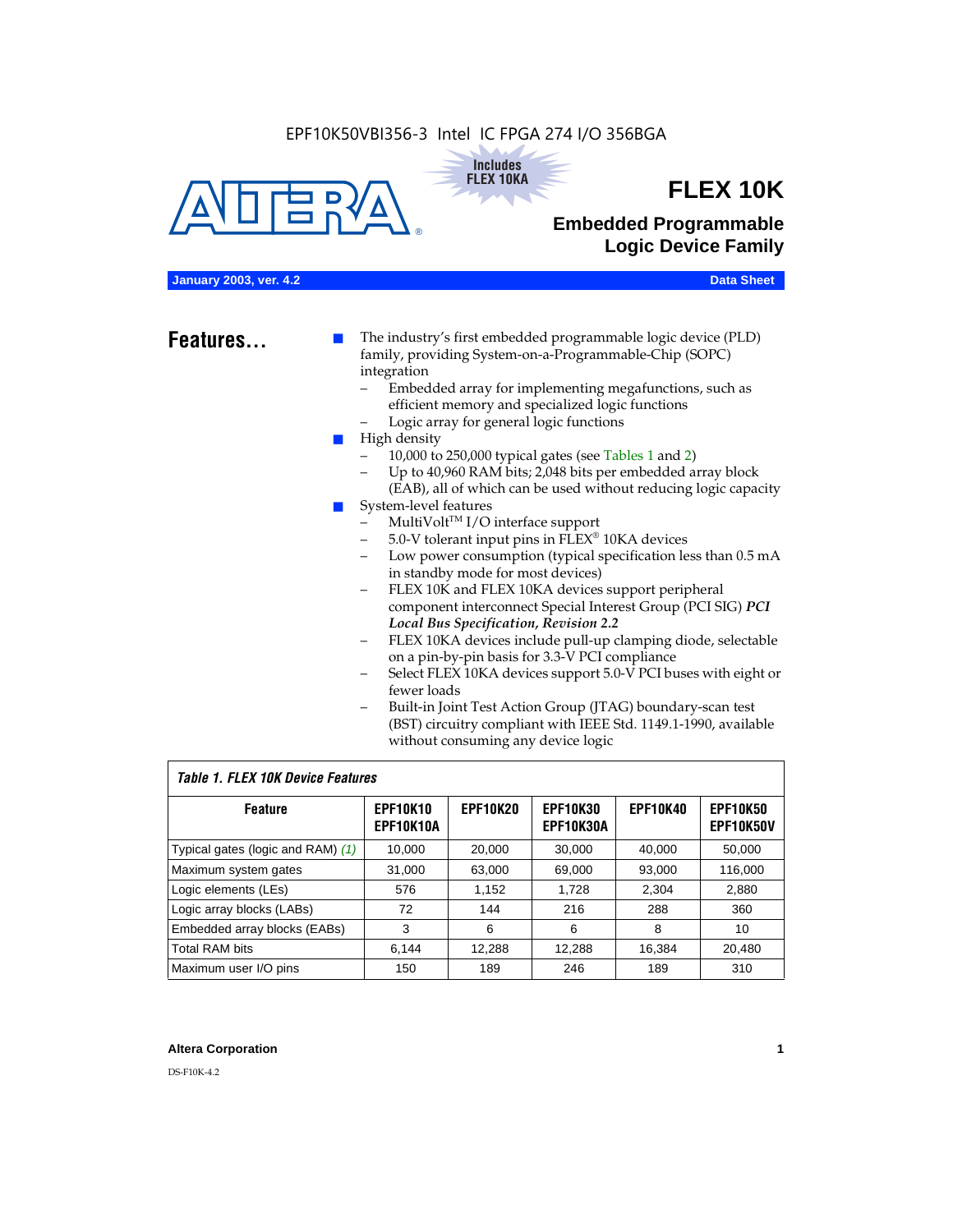| Table 2. FLEX 10K Device Features    |                 |                                |                   |                   |  |
|--------------------------------------|-----------------|--------------------------------|-------------------|-------------------|--|
| <b>Feature</b>                       | <b>EPF10K70</b> | <b>EPF10K100</b><br>EPF10K100A | <b>EPF10K130V</b> | <b>EPF10K250A</b> |  |
| Typical gates (logic and<br>RAM) (1) | 70.000          | 100.000                        | 130,000           | 250,000           |  |
| Maximum system gates                 | 118,000         | 158,000                        | 211,000           | 310,000           |  |
| <b>LEs</b>                           | 3.744           | 4,992                          | 6,656             | 12,160            |  |
| LABs                                 | 468             | 624                            | 832               | 1,520             |  |
| EABs                                 | 9               | 12                             | 16                | 20                |  |
| <b>Total RAM bits</b>                | 18,432          | 24.576                         | 32.768            | 40,960            |  |
| Maximum user I/O pins                | 358             | 406                            | 470               | 470               |  |

#### *Note to tables:*

(1) The embedded IEEE Std. 1149.1 JTAG circuitry adds up to 31,250 gates in addition to the listed typical or maximum system gates.

## **...and More Features**

- Devices are fabricated on advanced processes and operate with a 3.3-V or 5.0-V supply voltage (see Table 3
- In-circuit reconfigurability (ICR) via external configuration device, intelligent controller, or JTAG port
- ClockLockTM and ClockBoostTM options for reduced clock delay/skew and clock multiplication
- Built-in low-skew clock distribution trees
- 100% functional testing of all devices; test vectors or scan chains are not required

| Table 3. Supply Voltages for FLEX 10K & FLEX 10KA Devices |               |  |  |  |
|-----------------------------------------------------------|---------------|--|--|--|
| 5.0-V Devices                                             | 3.3-V Devices |  |  |  |
| EPF10K10                                                  | EPF10K10A     |  |  |  |
| EPF10K20                                                  | EPF10K30A     |  |  |  |
| EPF10K30                                                  | EPF10K50V     |  |  |  |
| EPF10K40                                                  | EPF10K100A    |  |  |  |
| EPF10K50                                                  | EPF10K130V    |  |  |  |
| EPF10K70                                                  | EPF10K250A    |  |  |  |
| EPF10K100                                                 |               |  |  |  |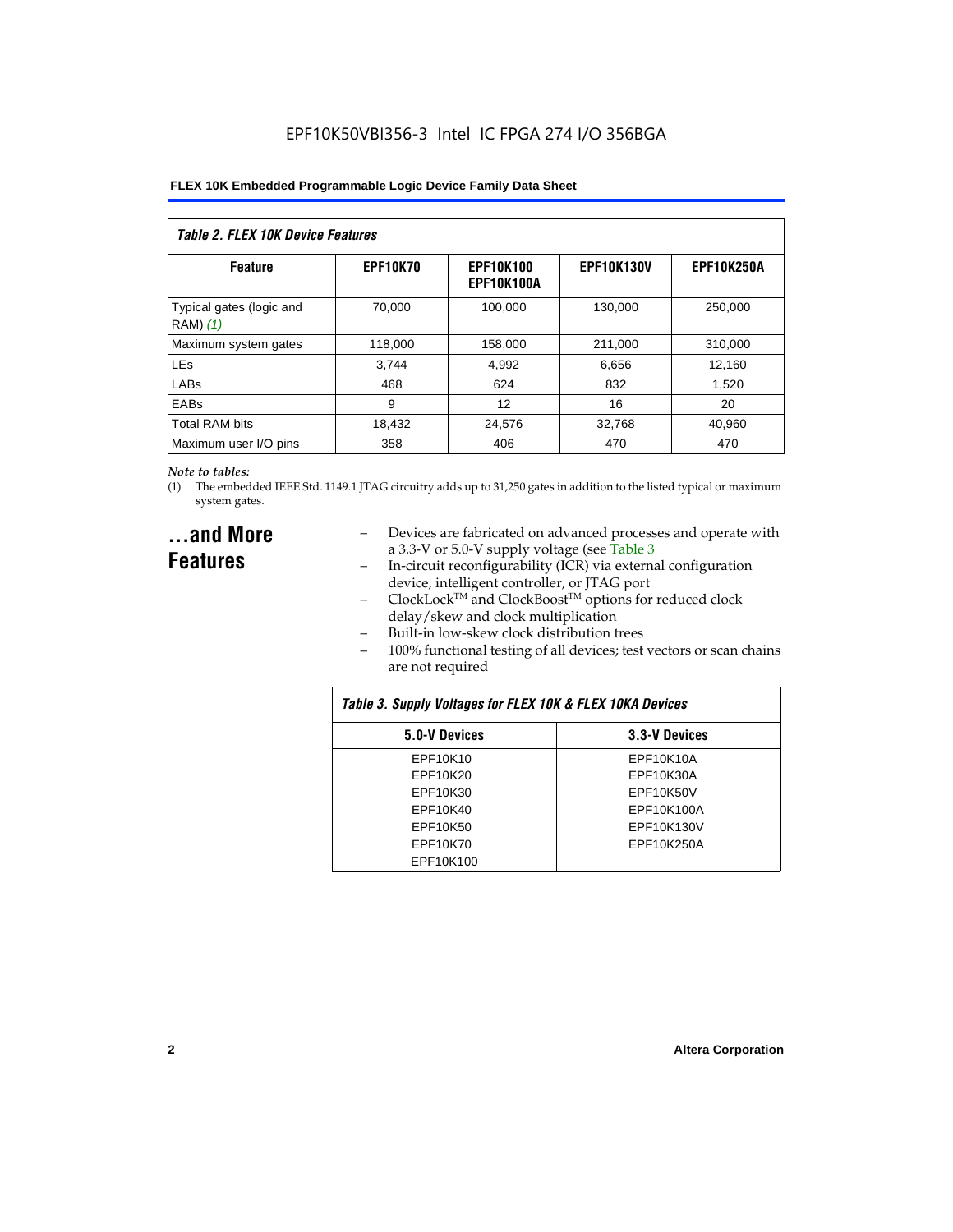- Flexible interconnect
	- FastTrack® Interconnect continuous routing structure for fast, predictable interconnect delays
	- Dedicated carry chain that implements arithmetic functions such as fast adders, counters, and comparators (automatically used by software tools and megafunctions)
	- Dedicated cascade chain that implements high-speed, high-fan-in logic functions (automatically used by software tools and megafunctions)
	- Tri-state emulation that implements internal tri-state buses
	- Up to six global clock signals and four global clear signals
- Powerful I/O pins
	- Individual tri-state output enable control for each pin
	- Open-drain option on each I/O pin
	- Programmable output slew-rate control to reduce switching noise
	- FLEX 10KA devices support hot-socketing
- Peripheral register for fast setup and clock-to-output delay
- Flexible package options
	- Available in a variety of packages with 84 to 600 pins (see Tables 4 and 5)
	- Pin-compatibility with other FLEX 10K devices in the same package
	- FineLine BGA<sup>TM</sup> packages maximize board space efficiency
- Software design support and automatic place-and-route provided by Altera development systems for Windows-based PCs and Sun SPARCstation, HP 9000 Series 700/800 workstations
- Additional design entry and simulation support provided by EDIF 2 0 0 and 3 0 0 netlist files, library of parameterized modules (LPM), DesignWare components, Verilog HDL, VHDL, and other interfaces to popular EDA tools from manufacturers such as Cadence, Exemplar Logic, Mentor Graphics, OrCAD, Synopsys, Synplicity, VeriBest, and Viewlogic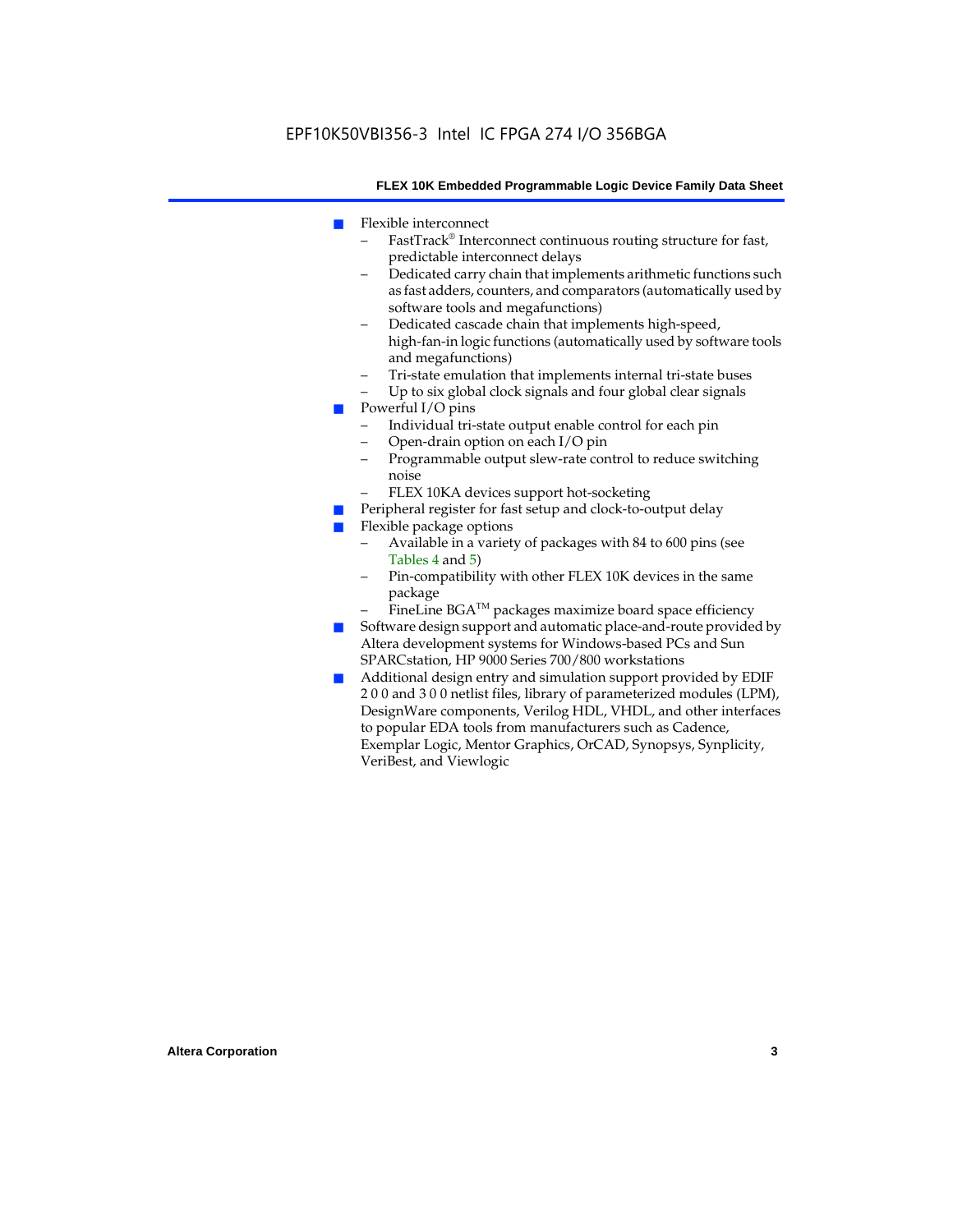### EPF10K50VBI356-3 Intel IC FPGA 274 I/O 356BGA

#### **FLEX 10K Embedded Programmable Logic Device Family Data Sheet**

| <b>Device</b> | 84-Pin<br><b>PLCC</b> | $100-Pin$<br><b>TQFP</b> | 144-Pin TQFP | 208-Pin<br><b>PQFP</b><br><b>ROFP</b> | <b>240-Pin</b><br><b>PQFP</b><br><b>RQFP</b> |
|---------------|-----------------------|--------------------------|--------------|---------------------------------------|----------------------------------------------|
| EPF10K10      | 59                    |                          | 102          | 134                                   |                                              |
| EPF10K10A     |                       | 66                       | 102          | 134                                   |                                              |
| EPF10K20      |                       |                          | 102          | 147                                   | 189                                          |
| EPF10K30      |                       |                          |              | 147                                   | 189                                          |
| EPF10K30A     |                       |                          | 102          | 147                                   | 189                                          |
| EPF10K40      |                       |                          |              | 147                                   | 189                                          |
| EPF10K50      |                       |                          |              |                                       | 189                                          |
| EPF10K50V     |                       |                          |              |                                       | 189                                          |
| EPF10K70      |                       |                          |              |                                       | 189                                          |
| EPF10K100     |                       |                          |              |                                       |                                              |
| EPF10K100A    |                       |                          |              |                                       | 189                                          |
| EPF10K130V    |                       |                          |              |                                       |                                              |
| EPF10K250A    |                       |                          |              |                                       |                                              |

| Table 5. FLEX 10K Package Options & I/O Pin Count (Continued)<br>Note $(1)$ |                       |                       |                                |                       |                                |                |                       |
|-----------------------------------------------------------------------------|-----------------------|-----------------------|--------------------------------|-----------------------|--------------------------------|----------------|-----------------------|
| <b>Device</b>                                                               | 503-Pin<br><b>PGA</b> | 599-Pin<br><b>PGA</b> | 256-Pin<br><b>FineLine BGA</b> | 356-Pin<br><b>BGA</b> | 484-Pin<br><b>FineLine BGA</b> | 600-Pin<br>BGA | 403-Pin<br><b>PGA</b> |
| EPF10K10                                                                    |                       |                       |                                |                       |                                |                |                       |
| EPF10K10A                                                                   |                       |                       | 150                            |                       | 150 $(2)$                      |                |                       |
| EPF10K20                                                                    |                       |                       |                                |                       |                                |                |                       |
| EPF10K30                                                                    |                       |                       |                                | 246                   |                                |                |                       |
| EPF10K30A                                                                   |                       |                       | 191                            | 246                   | 246                            |                |                       |
| EPF10K40                                                                    |                       |                       |                                |                       |                                |                |                       |
| EPF10K50                                                                    |                       |                       |                                | 274                   |                                |                | 310                   |
| EPF10K50V                                                                   |                       |                       |                                | 274                   |                                |                |                       |
| EPF10K70                                                                    | 358                   |                       |                                |                       |                                |                |                       |
| EPF10K100                                                                   | 406                   |                       |                                |                       |                                |                |                       |
| EPF10K100A                                                                  |                       |                       |                                | 274                   | 369                            | 406            |                       |
| EPF10K130V                                                                  |                       | 470                   |                                |                       |                                | 470            |                       |
| EPF10K250A                                                                  |                       | 470                   |                                |                       |                                | 470            |                       |

 $\mathbf{r}$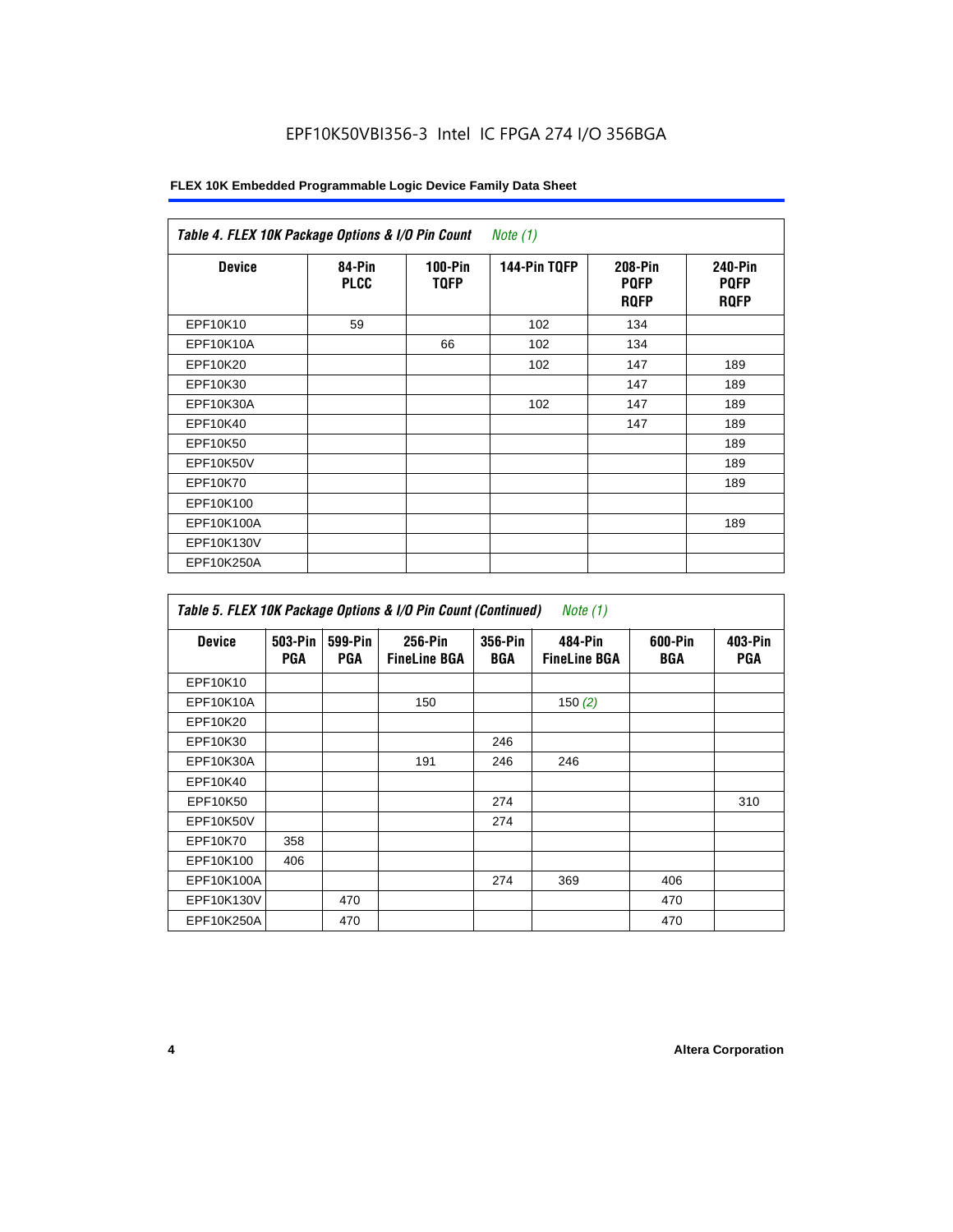## *Notes to tables:*

- FLEX 10K and FLEX 10KA device package types include plastic J-lead chip carrier (PLCC), thin quad flat pack (TQFP), plastic quad flat pack (PQFP), power quad flat pack (RQFP), ball-grid array (BGA), pin-grid array (PGA), and FineLine BGA™ packages.
- (2) This option is supported with a 256-pin FineLine BGA package. By using SameFrame pin migration, all FineLine BGA packages are pin compatible. For example, a board can be designed to support both 256-pin and 484-pin FineLine BGA packages. The Altera software automatically avoids conflicting pins when future migration is set.

## **General Description**

Altera's FLEX 10K devices are the industry's first embedded PLDs. Based on reconfigurable CMOS SRAM elements, the Flexible Logic Element MatriX (FLEX) architecture incorporates all features necessary to implement common gate array megafunctions. With up to 250,000 gates, the FLEX 10K family provides the density, speed, and features to integrate entire systems, including multiple 32-bit buses, into a single device.

FLEX 10K devices are reconfigurable, which allows 100% testing prior to shipment. As a result, the designer is not required to generate test vectors for fault coverage purposes. Additionally, the designer does not need to manage inventories of different ASIC designs; FLEX 10K devices can be configured on the board for the specific functionality required.

Table 6 shows FLEX 10K performance for some common designs. All performance values were obtained with Synopsys DesignWare or LPM functions. No special design technique was required to implement the applications; the designer simply inferred or instantiated a function in a Verilog HDL, VHDL, Altera Hardware Description Language (AHDL), or schematic design file.

| TADIE D. FLEA TUN & FLEA TUNA FEITUITITAIICE  |                                                       |             |                   |                   |                   |                   |            |
|-----------------------------------------------|-------------------------------------------------------|-------------|-------------------|-------------------|-------------------|-------------------|------------|
| Application                                   | <b>Performance</b><br><b>Resources</b><br><b>Used</b> |             |                   |                   |                   | <b>Units</b>      |            |
|                                               | <b>LEs</b>                                            | <b>EABs</b> | -1 Speed<br>Grade | -2 Speed<br>Grade | -3 Speed<br>Grade | -4 Speed<br>Grade |            |
| 16-bit loadable<br>counter $(1)$              | 16                                                    | $\Omega$    | 204               | 166               | 125               | 95                | <b>MHz</b> |
| 16-bit accumulator (1)                        | 16                                                    | $\Omega$    | 204               | 166               | 125               | 95                | <b>MHz</b> |
| 16-to-1 multiplexer $(2)$                     | 10                                                    | $\Omega$    | 4.2               | 5.8               | 6.0               | 7.0               | ns         |
| $256 \times 8$ RAM read<br>cycle speed $(3)$  | $\Omega$                                              | 1           | 172               | 145               | 108               | 84                | <b>MHz</b> |
| $256 \times 8$ RAM write<br>cycle speed $(3)$ | 0                                                     | 1           | 106               | 89                | 68                | 63                | <b>MHz</b> |

*Table 6. FLEX 10K & FLEX 10KA Performance*

#### *Notes:*

(1) The speed grade of this application is limited because of clock high and low specifications.

(2) This application uses combinatorial inputs and outputs.

(3) This application uses registered inputs and outputs.

#### **Altera Corporation 5**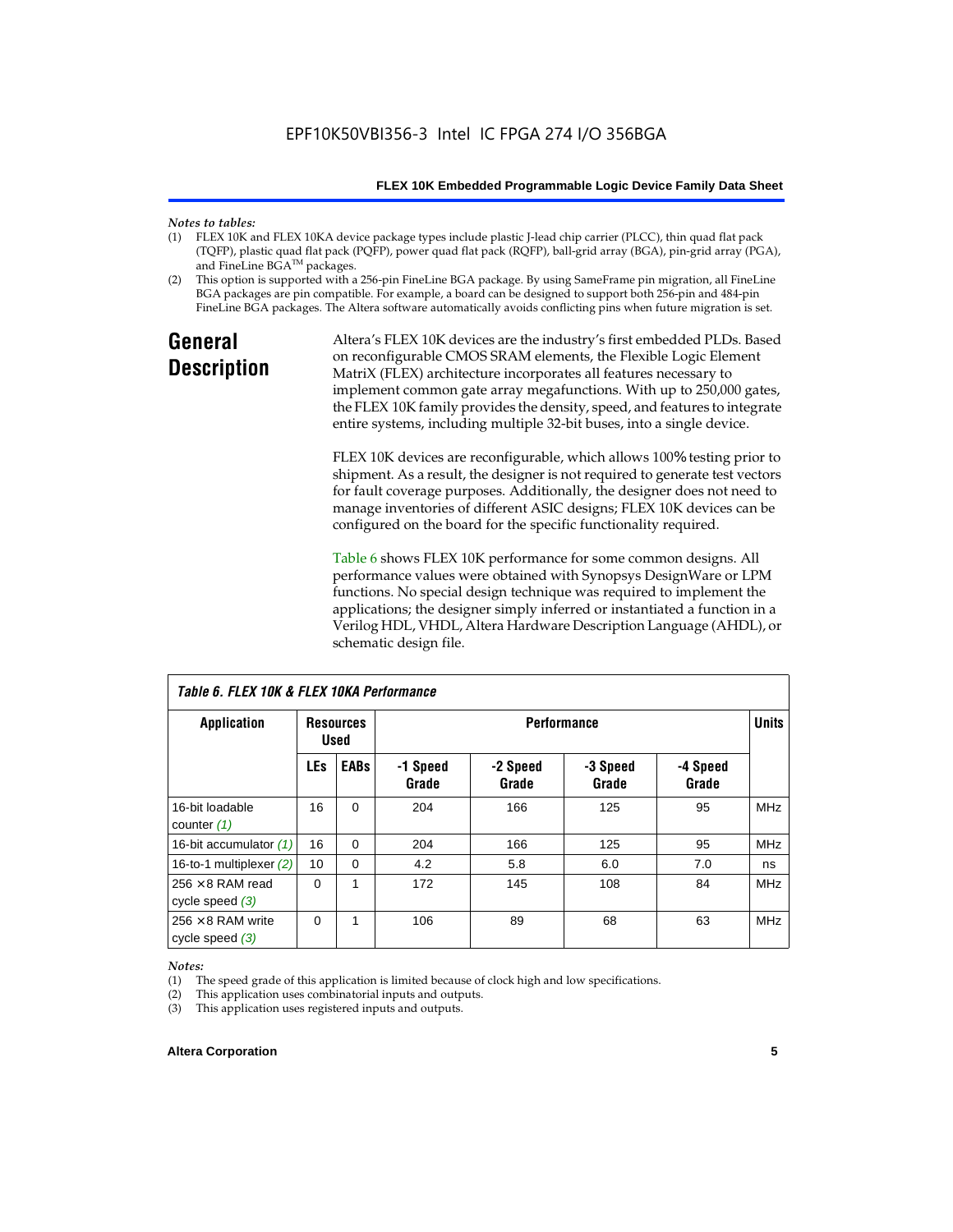The FLEX 10K architecture is similar to that of embedded gate arrays, the fastest-growing segment of the gate array market. As with standard gate arrays, embedded gate arrays implement general logic in a conventional "sea-of-gates" architecture. In addition, embedded gate arrays have dedicated die areas for implementing large, specialized functions. By embedding functions in silicon, embedded gate arrays provide reduced die area and increased speed compared to standard gate arrays. However, embedded megafunctions typically cannot be customized, limiting the designer's options. In contrast, FLEX 10K devices are programmable, providing the designer with full control over embedded megafunctions and general logic while facilitating iterative design changes during debugging.

Each FLEX 10K device contains an embedded array and a logic array. The embedded array is used to implement a variety of memory functions or complex logic functions, such as digital signal processing (DSP), microcontroller, wide-data-path manipulation, and data-transformation functions. The logic array performs the same function as the sea-of-gates in the gate array: it is used to implement general logic, such as counters, adders, state machines, and multiplexers. The combination of embedded and logic arrays provides the high performance and high density of embedded gate arrays, enabling designers to implement an entire system on a single device.

FLEX 10K devices are configured at system power-up with data stored in an Altera serial configuration device or provided by a system controller. Altera offers the EPC1, EPC2, EPC16, and EPC1441 configuration devices, which configure FLEX 10K devices via a serial data stream. Configuration data can also be downloaded from system RAM or from Altera's BitBlaster<sup>™</sup> serial download cable or ByteBlasterMV<sup>™</sup> parallel port download cable. After a FLEX 10K device has been configured, it can be reconfigured in-circuit by resetting the device and loading new data. Because reconfiguration requires less than 320 ms, real-time changes can be made during system operation.

FLEX 10K devices contain an optimized interface that permits microprocessors to configure FLEX 10K devices serially or in parallel, and synchronously or asynchronously. The interface also enables microprocessors to treat a FLEX 10K device as memory and configure the device by writing to a virtual memory location, making it very easy for the designer to reconfigure the device.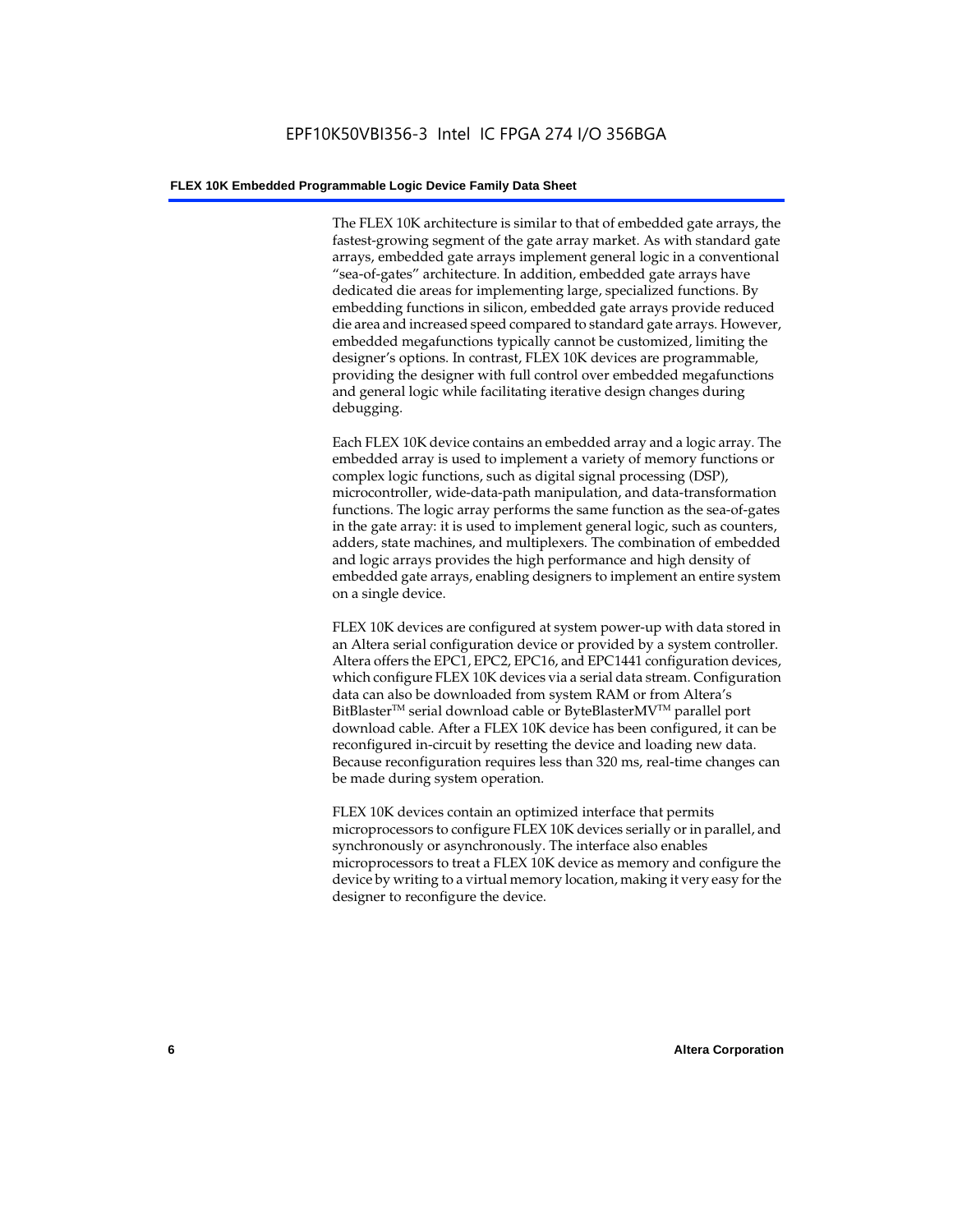For more information, see the following documents:

- *Configuration Devices for APEX & FLEX Devices Data Sheet*
- $BitBlaster$  Serial Download Cable Data Sheet
- *ByteBlasterMV Parallel Port Download Cable Data Sheet*
- *Application Note 116 (Configuring APEX 20K, FLEX 10K & FLEX 6000 Devices)*

FLEX 10K devices are supported by Altera development systems; single, integrated packages that offer schematic, text (including AHDL), and waveform design entry, compilation and logic synthesis, full simulation and worst-case timing analysis, and device configuration. The Altera software provides EDIF 2 0 0 and 3 0 0, LPM, VHDL, Verilog HDL, and other interfaces for additional design entry and simulation support from other industry-standard PC- and UNIX workstation-based EDA tools.

The Altera software works easily with common gate array EDA tools for synthesis and simulation. For example, the Altera software can generate Verilog HDL files for simulation with tools such as Cadence Verilog-XL. Additionally, the Altera software contains EDA libraries that use devicespecific features such as carry chains which are used for fast counter and arithmetic functions. For instance, the Synopsys Design Compiler library supplied with the Altera development systems include DesignWare functions that are optimized for the FLEX 10K architecture.

The Altera development systems run on Windows-based PCs and Sun SPARCstation, and HP 9000 Series 700/800 workstations.



f See the *MAX+PLUS II Programmable Logic Development System & Software Data Sheet* for more information.

## **Functional Description**

Each FLEX 10K device contains an embedded array to implement memory and specialized logic functions, and a logic array to implement general logic.

The embedded array consists of a series of EABs. When implementing memory functions, each EAB provides 2,048 bits, which can be used to create RAM, ROM, dual-port RAM, or first-in first-out (FIFO) functions. When implementing logic, each EAB can contribute 100 to 600 gates towards complex logic functions, such as multipliers, microcontrollers, state machines, and DSP functions. EABs can be used independently, or multiple EABs can be combined to implement larger functions.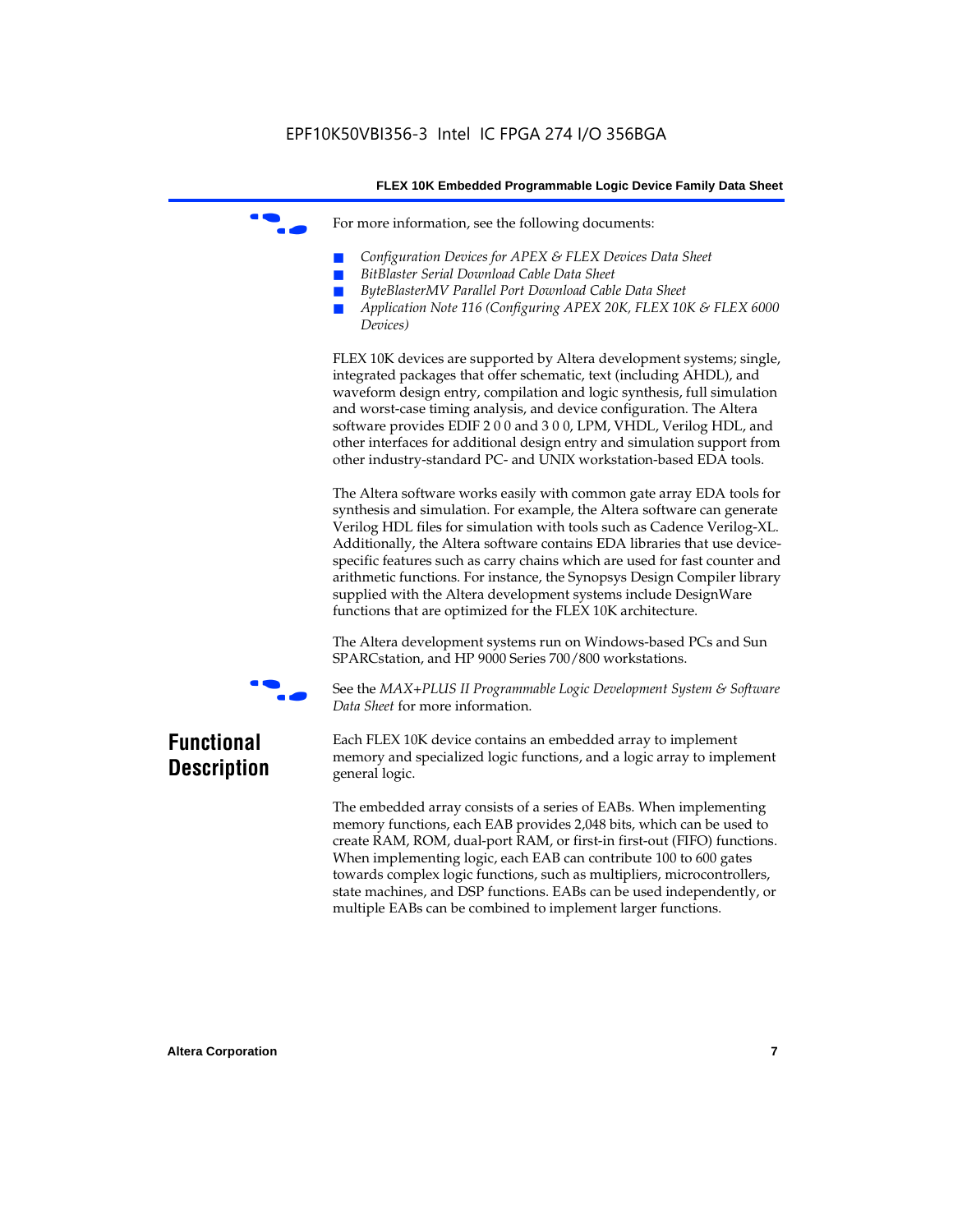The logic array consists of logic array blocks (LABs). Each LAB contains eight LEs and a local interconnect. An LE consists of a 4-input look-up table (LUT), a programmable flipflop, and dedicated signal paths for carry and cascade functions. The eight LEs can be used to create medium-sized blocks of logic—8-bit counters, address decoders, or state machines—or combined across LABs to create larger logic blocks. Each LAB represents about 96 usable gates of logic.

Signal interconnections within FLEX 10K devices and to and from device pins are provided by the FastTrack Interconnect, a series of fast, continuous row and column channels that run the entire length and width of the device.

Each I/O pin is fed by an I/O element (IOE) located at the end of each row and column of the FastTrack Interconnect. Each IOE contains a bidirectional I/O buffer and a flipflop that can be used as either an output or input register to feed input, output, or bidirectional signals. When used with a dedicated clock pin, these registers provide exceptional performance. As inputs, they provide setup times as low as 1.6 ns and hold times of 0 ns; as outputs, these registers provide clock-to-output times as low as 5.3 ns. IOEs provide a variety of features, such as JTAG BST support, slew-rate control, tri-state buffers, and open-drain outputs.

Figure 1 shows a block diagram of the FLEX 10K architecture. Each group of LEs is combined into an LAB; LABs are arranged into rows and columns. Each row also contains a single EAB. The LABs and EABs are interconnected by the FastTrack Interconnect. IOEs are located at the end of each row and column of the FastTrack Interconnect.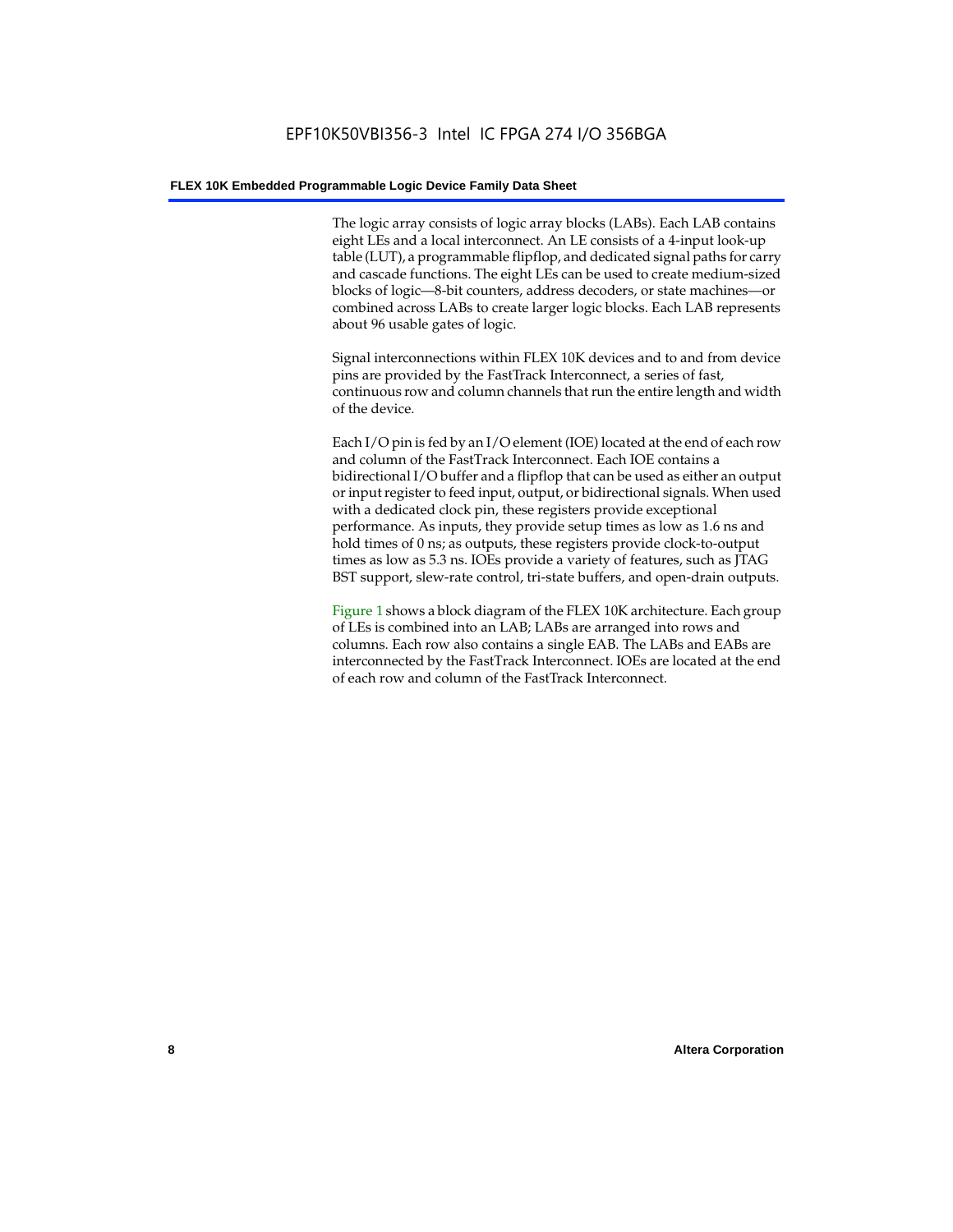



FLEX 10K devices provide six dedicated inputs that drive the flipflops' control inputs to ensure the efficient distribution of high-speed, low-skew (less than 1.5 ns) control signals. These signals use dedicated routing channels that provide shorter delays and lower skews than the FastTrack Interconnect. Four of the dedicated inputs drive four global signals. These four global signals can also be driven by internal logic, providing an ideal solution for a clock divider or an internally generated asynchronous clear signal that clears many registers in the device.

#### **Embedded Array Block**

The EAB is a flexible block of RAM with registers on the input and output ports, and is used to implement common gate array megafunctions. The EAB is also suitable for functions such as multipliers, vector scalars, and error correction circuits, because it is large and flexible. These functions can be combined in applications such as digital filters and microcontrollers.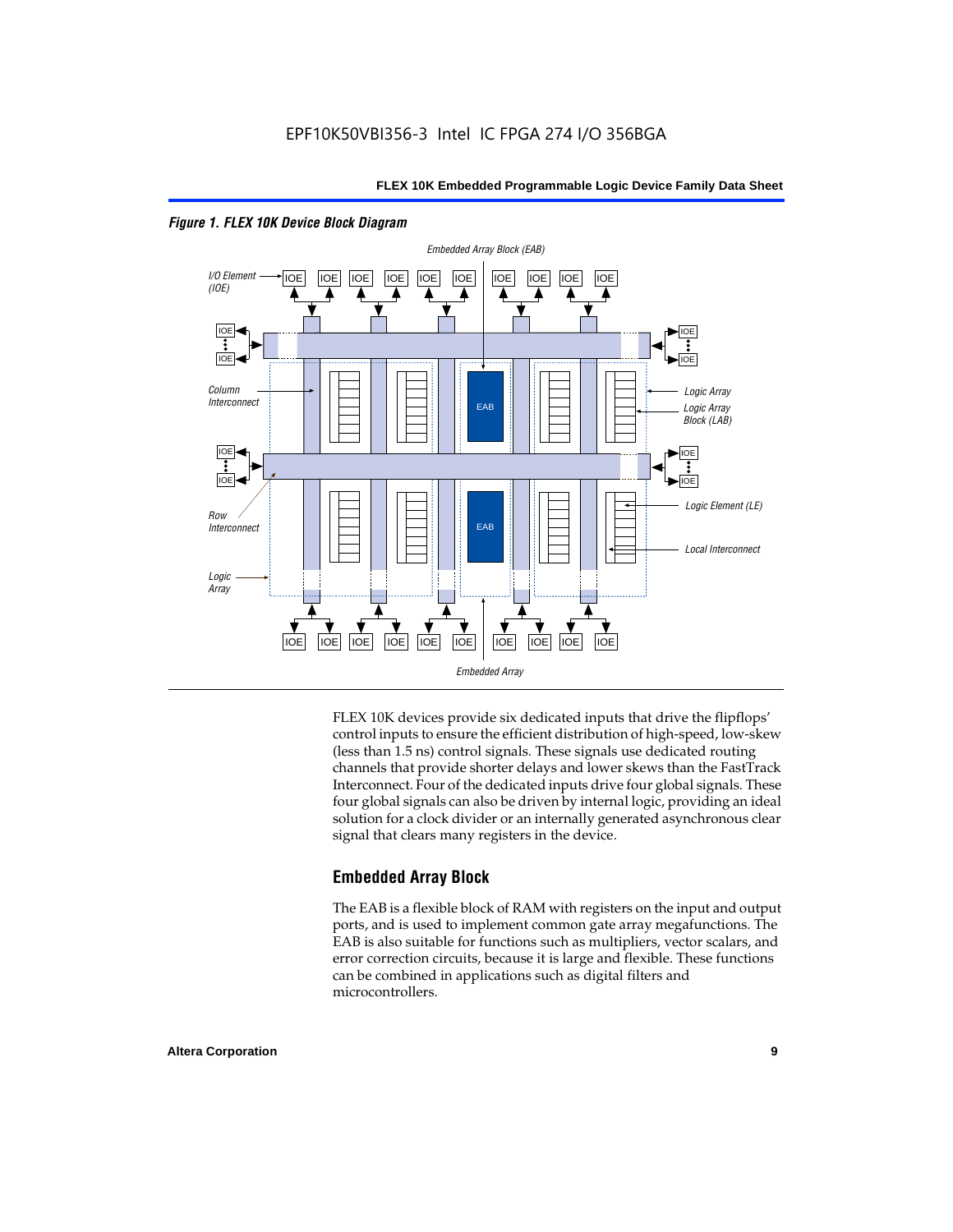Logic functions are implemented by programming the EAB with a readonly pattern during configuration, creating a large LUT. With LUTs, combinatorial functions are implemented by looking up the results, rather than by computing them. This implementation of combinatorial functions can be faster than using algorithms implemented in general logic, a performance advantage that is further enhanced by the fast access times of EABs. The large capacity of EABs enables designers to implement complex functions in one logic level without the routing delays associated with linked LEs or field-programmable gate array (FPGA) RAM blocks. For example, a single EAB can implement a  $4 \times 4$  multiplier with eight inputs and eight outputs. Parameterized functions such as LPM functions can automatically take advantage of the EAB.

The EAB provides advantages over FPGAs, which implement on-board RAM as arrays of small, distributed RAM blocks. These FPGA RAM blocks contain delays that are less predictable as the size of the RAM increases. In addition, FPGA RAM blocks are prone to routing problems because small blocks of RAM must be connected together to make larger blocks. In contrast, EABs can be used to implement large, dedicated blocks of RAM that eliminate these timing and routing concerns.

EABs can be used to implement synchronous RAM, which is easier to use than asynchronous RAM. A circuit using asynchronous RAM must generate the RAM write enable (WE) signal, while ensuring that its data and address signals meet setup and hold time specifications relative to the WE signal. In contrast, the EAB's synchronous RAM generates its own WE signal and is self-timed with respect to the global clock. A circuit using the EAB's self-timed RAM need only meet the setup and hold time specifications of the global clock.

When used as RAM, each EAB can be configured in any of the following sizes:  $256 \times 8$ ,  $512 \times 4$ ,  $1,024 \times 2$ , or  $2,048 \times 1$ . See Figure 2.



**10 Altera Corporation**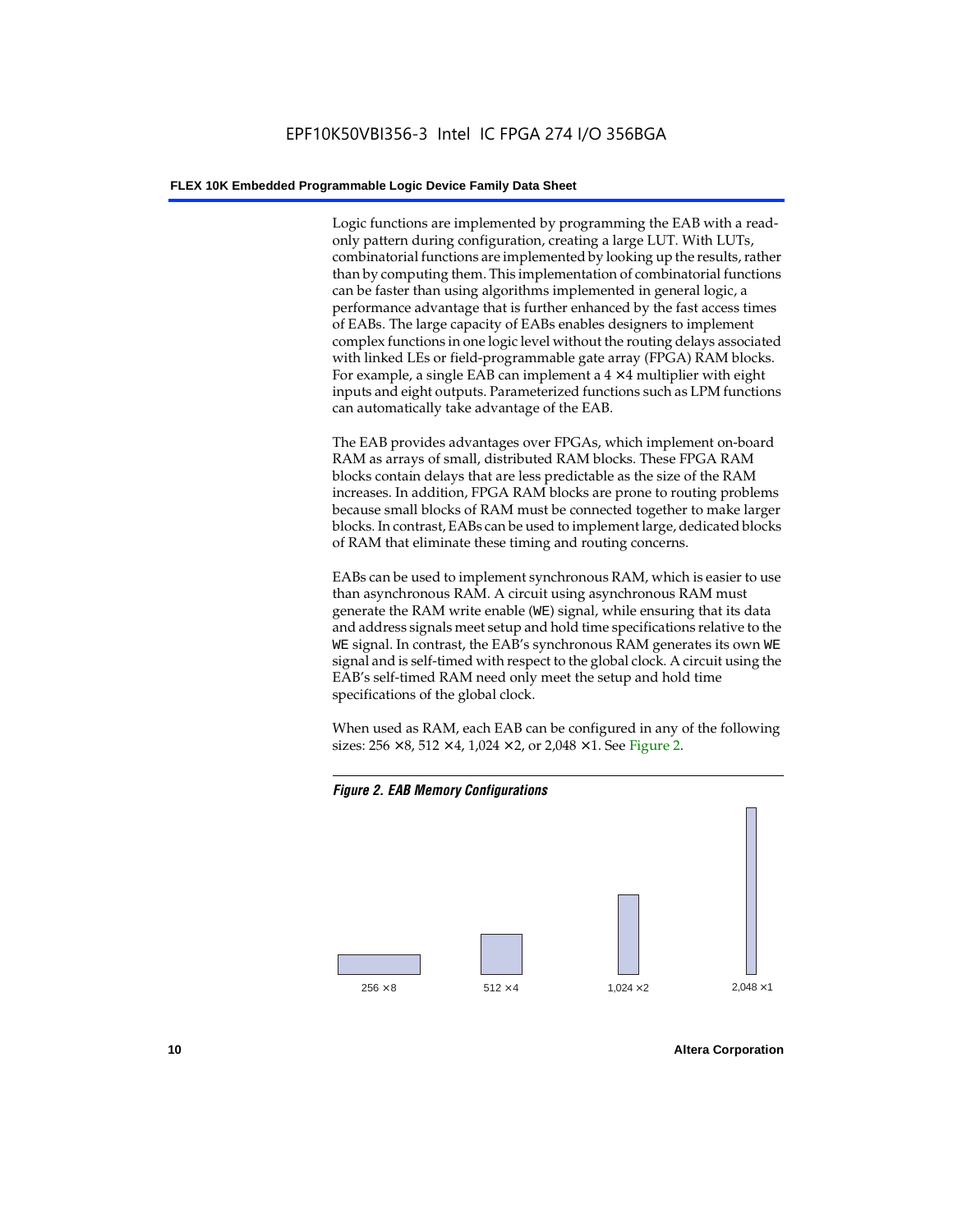Larger blocks of RAM are created by combining multiple EABs. For example, two  $256 \times 8$  RAM blocks can be combined to form a  $256 \times 16$  RAM block; two 512  $\times$  4 blocks of RAM can be combined to form a  $512 \times 8$  RAM block. See Figure 3.



If necessary, all EABs in a device can be cascaded to form a single RAM block. EABs can be cascaded to form RAM blocks of up to 2,048 words without impacting timing. Altera's software automatically combines EABs to meet a designer's RAM specifications.

EABs provide flexible options for driving and controlling clock signals. Different clocks can be used for the EAB inputs and outputs. Registers can be independently inserted on the data input, EAB output, or the address and WE inputs. The global signals and the EAB local interconnect can drive the WE signal. The global signals, dedicated clock pins, and EAB local interconnect can drive the EAB clock signals. Because the LEs drive the EAB local interconnect, the LEs can control the WE signal or the EAB clock signals.

Each EAB is fed by a row interconnect and can drive out to row and column interconnects. Each EAB output can drive up to two row channels and up to two column channels; the unused row channel can be driven by other LEs. This feature increases the routing resources available for EAB outputs. See Figure 4.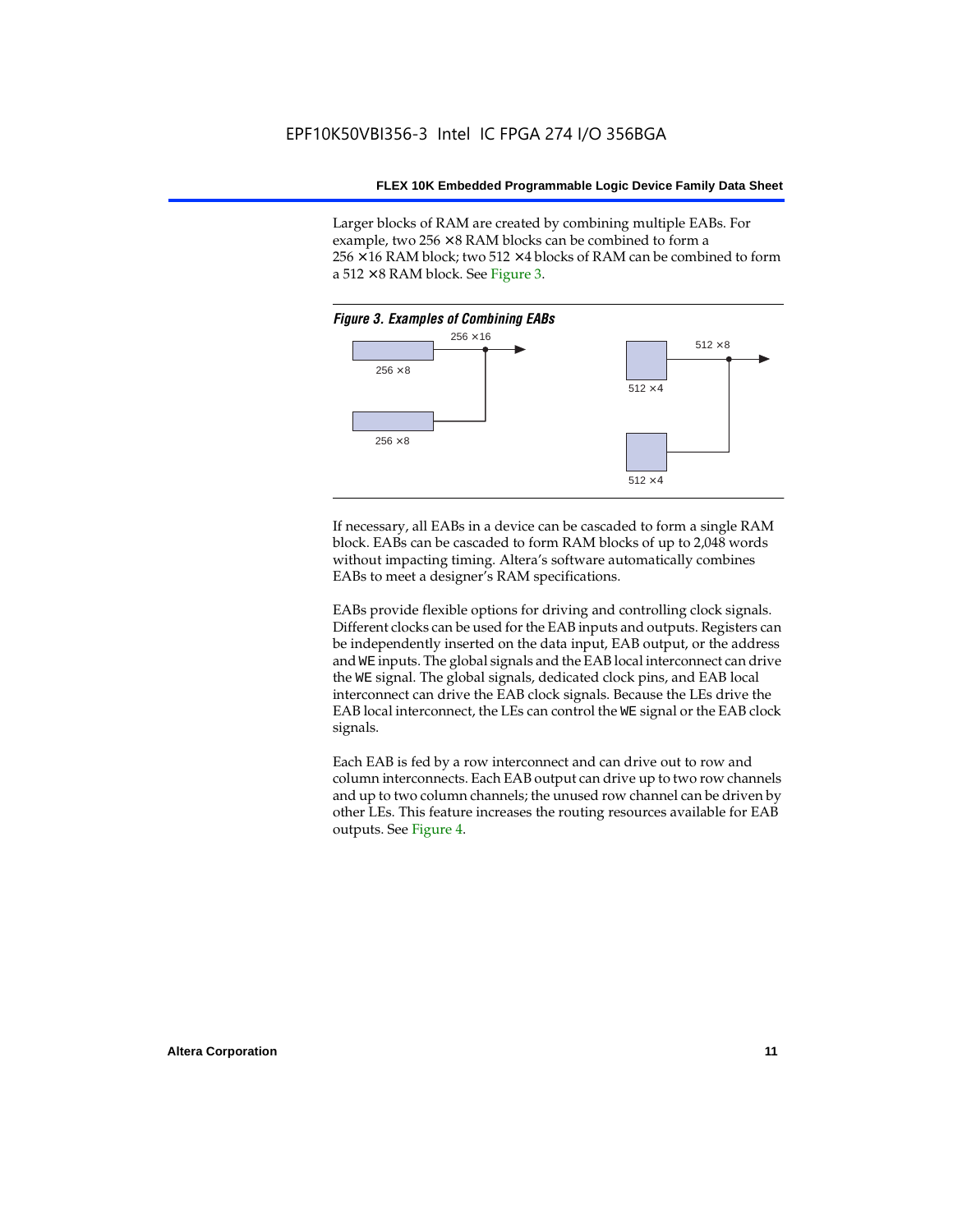

EAB Local Interconnect (1)

*Note:*<br>(1) **H** 

(1) EPF10K10, EPF10K10A, EPF10K20, EPF10K30, EPF10K30A, EPF10K40, EPF10K50, and EPF10K50V devices have 22 EAB local interconnect channels; EPF10K70, EPF10K100, EPF10K100A, EPF10K130V, and EPF10K250A devices have 26.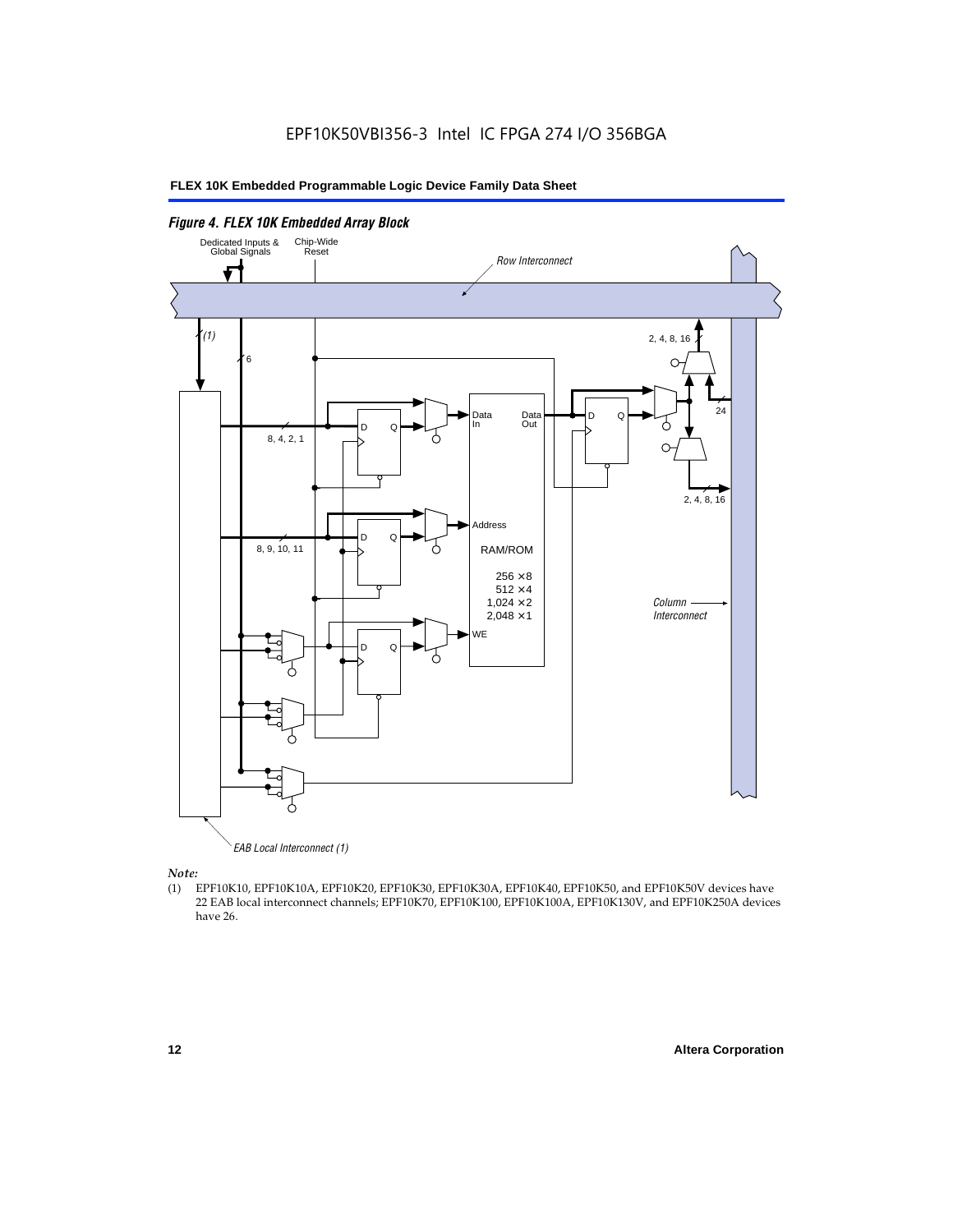### **Logic Array Block**

Each LAB consists of eight LEs, their associated carry and cascade chains, LAB control signals, and the LAB local interconnect. The LAB provides the coarse-grained structure to the FLEX 10K architecture, facilitating efficient routing with optimum device utilization and high performance. See Figure 5.



#### *Notes:*

- (1) EPF10K10, EPF10K10A, EPF10K20, EPF10K30, EPF10K30A, EPF10K40, EPF10K50, and EPF10K50V devices have 22 inputs to the LAB local interconnect channel from the row; EPF10K70, EPF10K100, EPF10K100A, EPF10K130V, and EPF10K250A devices have 26.
- (2) EPF10K10, EPF10K10A, EPF10K20, EPF10K30, EPF10K30A, EPF10K40, EPF10K50, and EPF10K50V devices have 30 LAB local interconnect channels; EPF10K70, EPF10K100, EPF10K100A, EPF10K130V, and EPF10K250A devices have 34 LABs.

#### **Altera Corporation 13 13**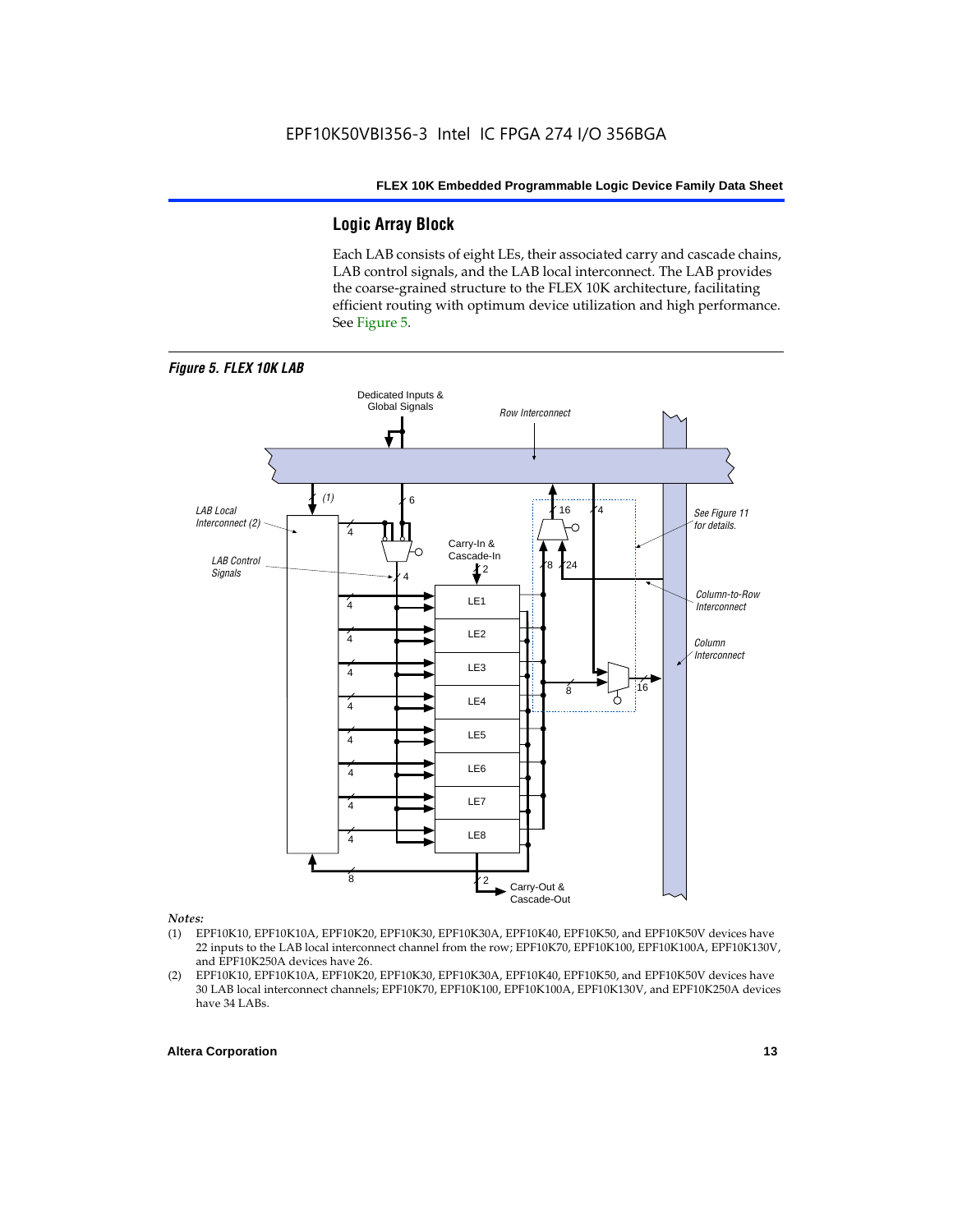Each LAB provides four control signals with programmable inversion that can be used in all eight LEs. Two of these signals can be used as clocks; the other two can be used for clear/preset control. The LAB clocks can be driven by the dedicated clock input pins, global signals, I/O signals, or internal signals via the LAB local interconnect. The LAB preset and clear control signals can be driven by the global signals, I/O signals, or internal signals via the LAB local interconnect. The global control signals are typically used for global clock, clear, or preset signals because they provide asynchronous control with very low skew across the device. If logic is required on a control signal, it can be generated in one or more LEs in any LAB and driven into the local interconnect of the target LAB. In addition, the global control signals can be generated from LE outputs.

#### **Logic Element**

The LE, the smallest unit of logic in the FLEX 10K architecture, has a compact size that provides efficient logic utilization. Each LE contains a four-input LUT, which is a function generator that can quickly compute any function of four variables. In addition, each LE contains a programmable flipflop with a synchronous enable, a carry chain, and a cascade chain. Each LE drives both the local and the FastTrack Interconnect. See Figure 6.



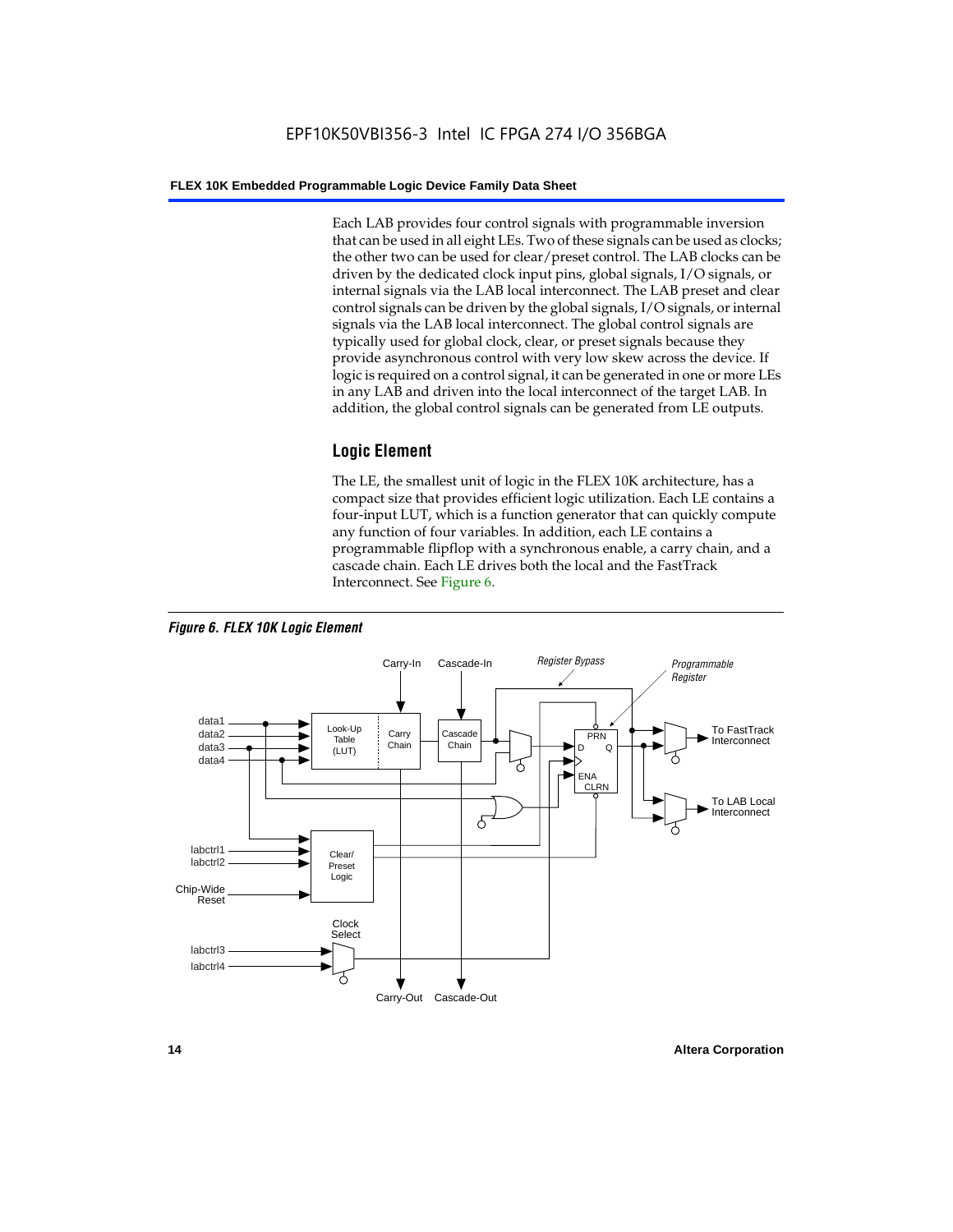The programmable flipflop in the LE can be configured for D, T, JK, or SR operation. The clock, clear, and preset control signals on the flipflop can be driven by global signals, general-purpose I/O pins, or any internal logic. For combinatorial functions, the flipflop is bypassed and the output of the LUT drives the output of the LE.

The LE has two outputs that drive the interconnect; one drives the local interconnect and the other drives either the row or column FastTrack Interconnect. The two outputs can be controlled independently. For example, the LUT can drive one output while the register drives the other output. This feature, called register packing, can improve LE utilization because the register and the LUT can be used for unrelated functions.

The FLEX 10K architecture provides two types of dedicated high-speed data paths that connect adjacent LEs without using local interconnect paths: carry chains and cascade chains. The carry chain supports highspeed counters and adders; the cascade chain implements wide-input functions with minimum delay. Carry and cascade chains connect all LEs in an LAB and all LABs in the same row. Intensive use of carry and cascade chains can reduce routing flexibility. Therefore, the use of these chains should be limited to speed-critical portions of a design.

#### *Carry Chain*

The carry chain provides a very fast (as low as 0.2 ns) carry-forward function between LEs. The carry-in signal from a lower-order bit drives forward into the higher-order bit via the carry chain, and feeds into both the LUT and the next portion of the carry chain. This feature allows the FLEX 10K architecture to implement high-speed counters, adders, and comparators of arbitrary width efficiently. Carry chain logic can be created automatically by the Compiler during design processing, or manually by the designer during design entry. Parameterized functions such as LPM and DesignWare functions automatically take advantage of carry chains.

Carry chains longer than eight LEs are automatically implemented by linking LABs together. For enhanced fitting, a long carry chain skips alternate LABs in a row. A carry chain longer than one LAB skips either from even-numbered LAB to even-numbered LAB, or from oddnumbered LAB to odd-numbered LAB. For example, the last LE of the first LAB in a row carries to the first LE of the third LAB in the row. The carry chain does not cross the EAB at the middle of the row. For instance, in the EPF10K50 device, the carry chain stops at the eighteenth LAB and a new one begins at the nineteenth LAB.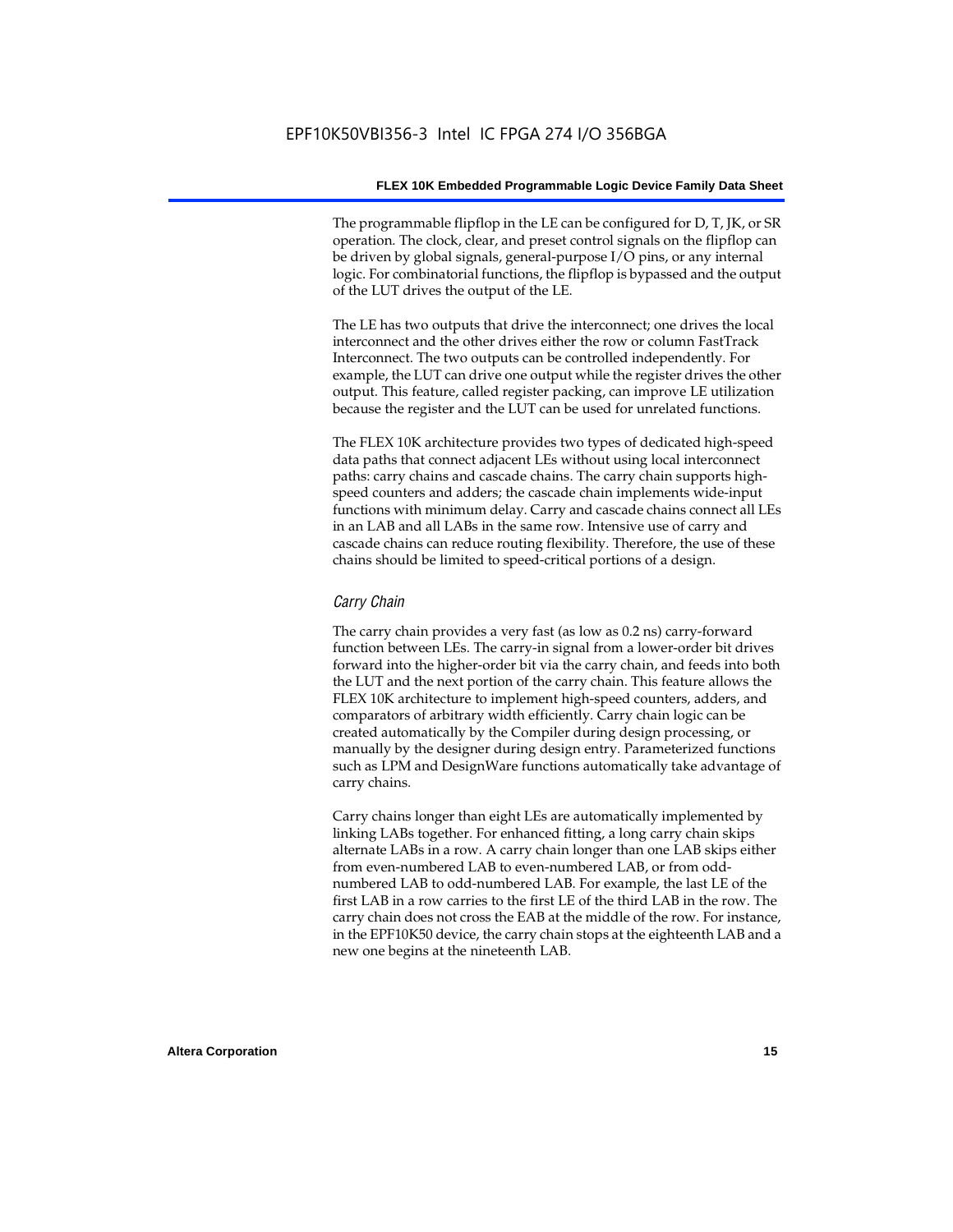Figure 7 shows how an *n*-bit full adder can be implemented in  $n + 1$  LEs with the carry chain. One portion of the LUT generates the sum of two bits using the input signals and the carry-in signal; the sum is routed to the output of the LE. The register can either be bypassed for simple adders or be used for an accumulator function. The carry chain logic generates the carry-out signal, which is routed directly to the carry-in signal of the nexthigher-order bit. The final carry-out signal is routed to an LE, where it can be used as a general-purpose signal.



*Figure 7. Carry Chain Operation (n-bit Full Adder)*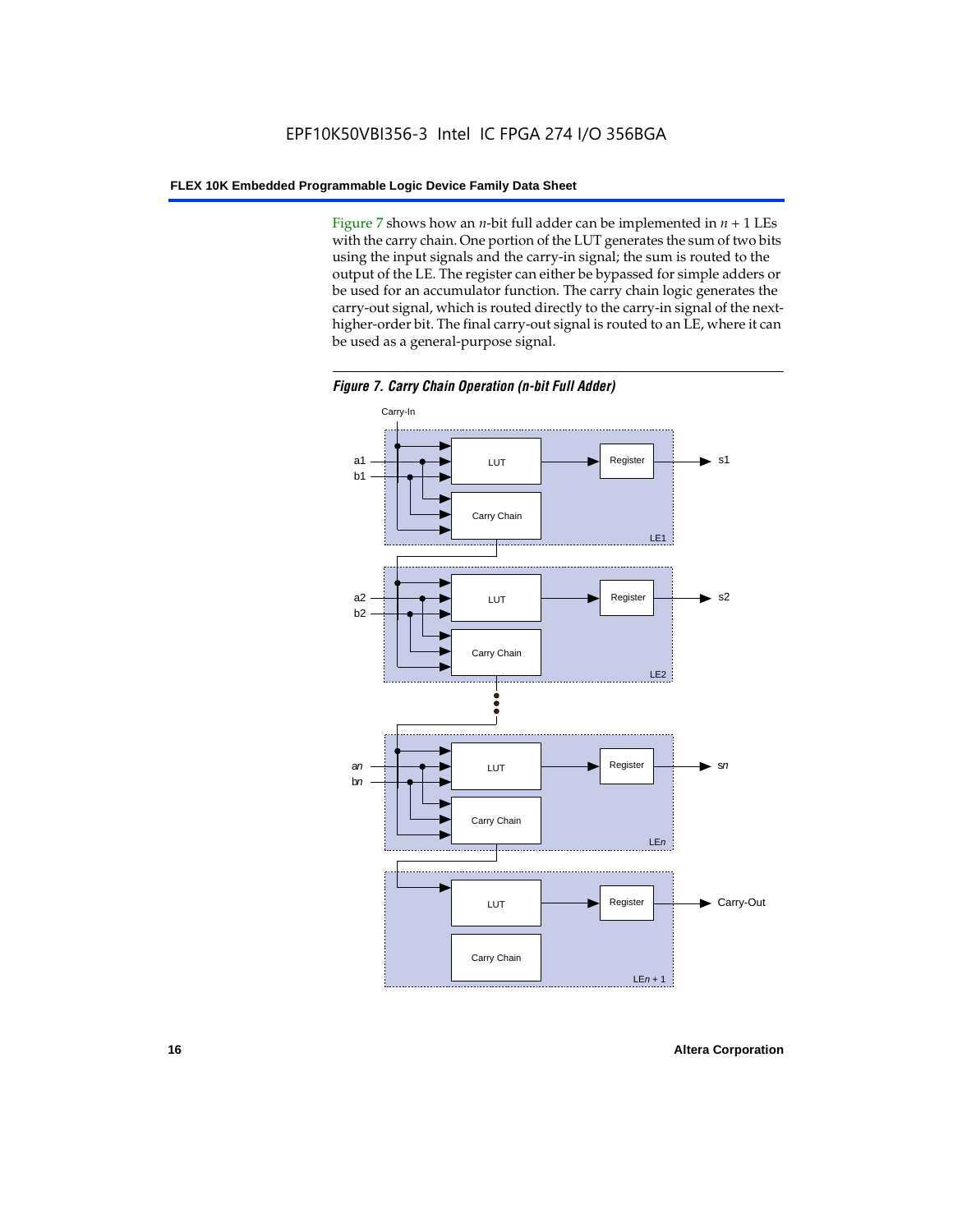#### *Cascade Chain*

With the cascade chain, the FLEX 10K architecture can implement functions that have a very wide fan-in. Adjacent LUTs can be used to compute portions of the function in parallel; the cascade chain serially connects the intermediate values. The cascade chain can use a logical AND or logical OR (via De Morgan's inversion) to connect the outputs of adjacent LEs. Each additional LE provides four more inputs to the effective width of a function, with a delay as low as 0.7 ns per LE. Cascade chain logic can be created automatically by the Compiler during design processing, or manually by the designer during design entry.

Cascade chains longer than eight bits are implemented automatically by linking several LABs together. For easier routing, a long cascade chain skips every other LAB in a row. A cascade chain longer than one LAB skips either from even-numbered LAB to even-numbered LAB, or from odd-numbered LAB to odd-numbered LAB (e.g., the last LE of the first LAB in a row cascades to the first LE of the third LAB). The cascade chain does not cross the center of the row (e.g., in the EPF10K50 device, the cascade chain stops at the eighteenth LAB and a new one begins at the nineteenth LAB). This break is due to the EAB's placement in the middle of the row.

Figure 8 shows how the cascade function can connect adjacent LEs to form functions with a wide fan-in. These examples show functions of 4*n* variables implemented with *n* LEs. The LE delay is as low as 1.6 ns; the cascade chain delay is as low as 0.7 ns. With the cascade chain, 3.7 ns is needed to decode a 16-bit address.



#### *Figure 8. Cascade Chain Operation*

**Altera Corporation 17 17**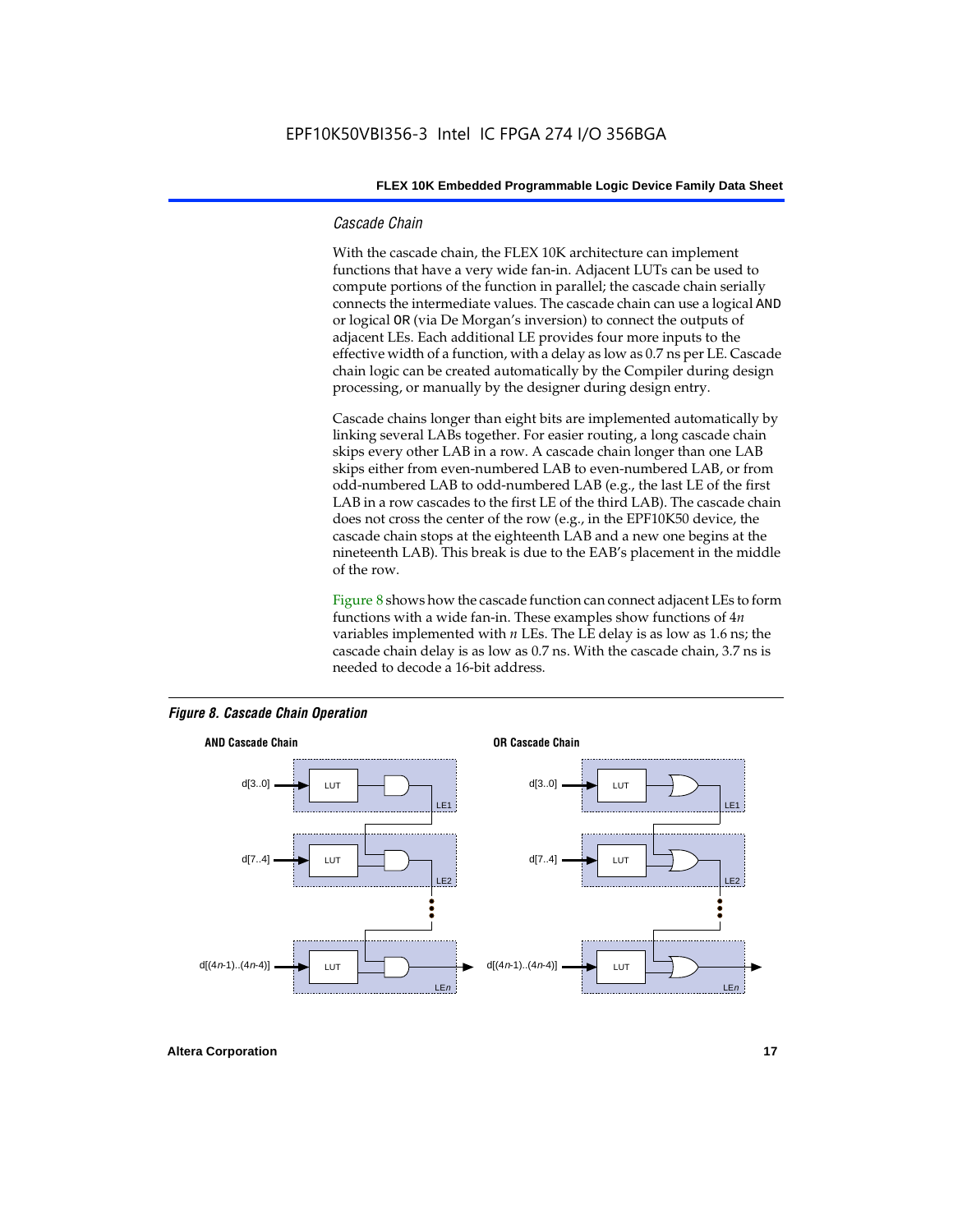#### *LE Operating Modes*

The FLEX 10K LE can operate in the following four modes:

- Normal mode
- Arithmetic mode
- Up/down counter mode
- Clearable counter mode

Each of these modes uses LE resources differently. In each mode, seven available inputs to the LE—the four data inputs from the LAB local interconnect, the feedback from the programmable register, and the carry-in and cascade-in from the previous LE—are directed to different destinations to implement the desired logic function. Three inputs to the LE provide clock, clear, and preset control for the register. The Altera software, in conjunction with parameterized functions such as LPM and DesignWare functions, automatically chooses the appropriate mode for common functions such as counters, adders, and multipliers. If required, the designer can also create special-purpose functions which use a specific LE operating mode for optimal performance.

The architecture provides a synchronous clock enable to the register in all four modes. The Altera software can set DATA1 to enable the register synchronously, providing easy implementation of fully synchronous designs.

Figure 9 shows the LE operating modes.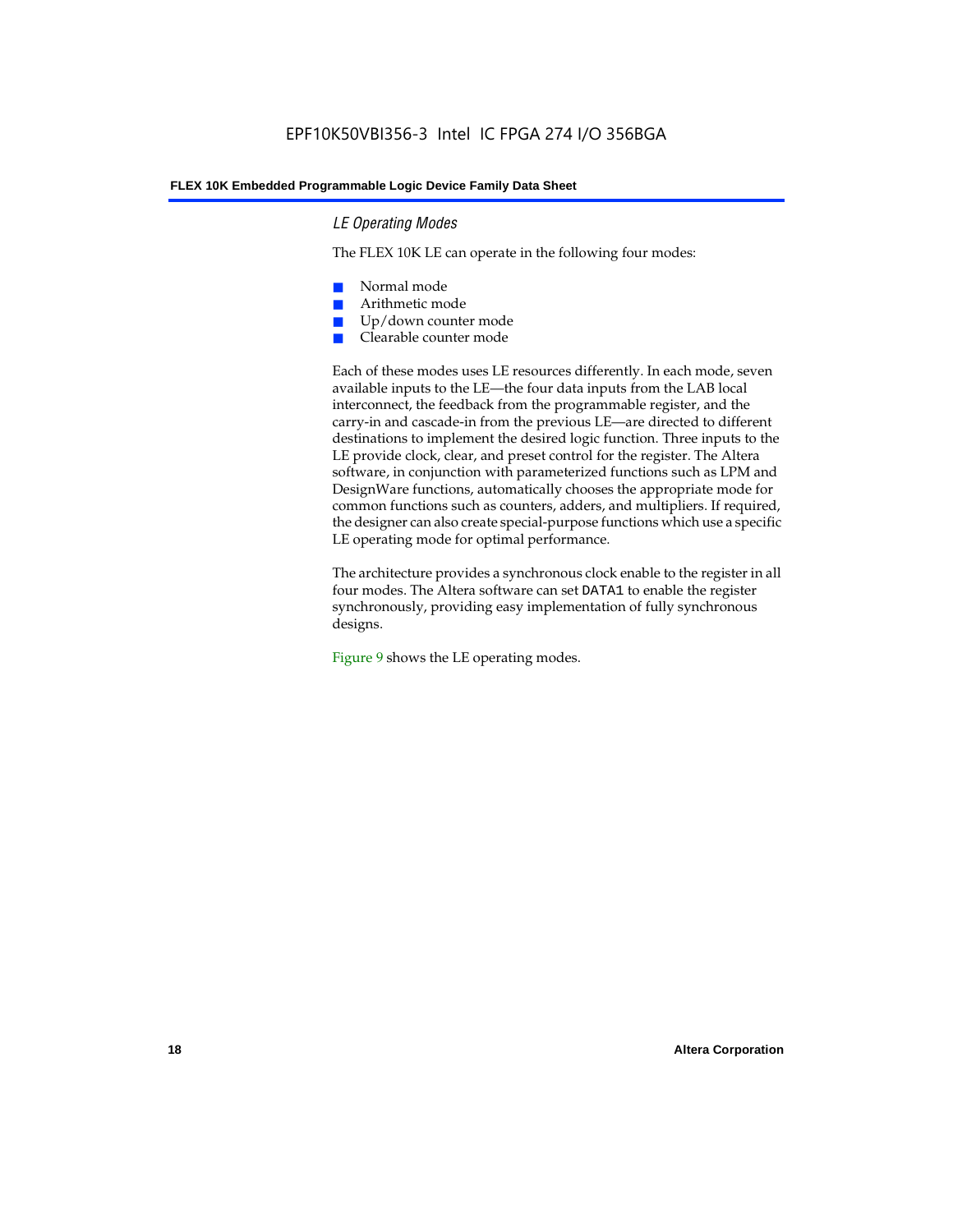### *Figure 9. FLEX 10K LE Operating Modes*







#### **Up/Down Counter Mode**



#### **Clearable Counter Mode**



#### *Note:*

(1) Packed registers cannot be used with the cascade chain.

#### **Altera Corporation 19**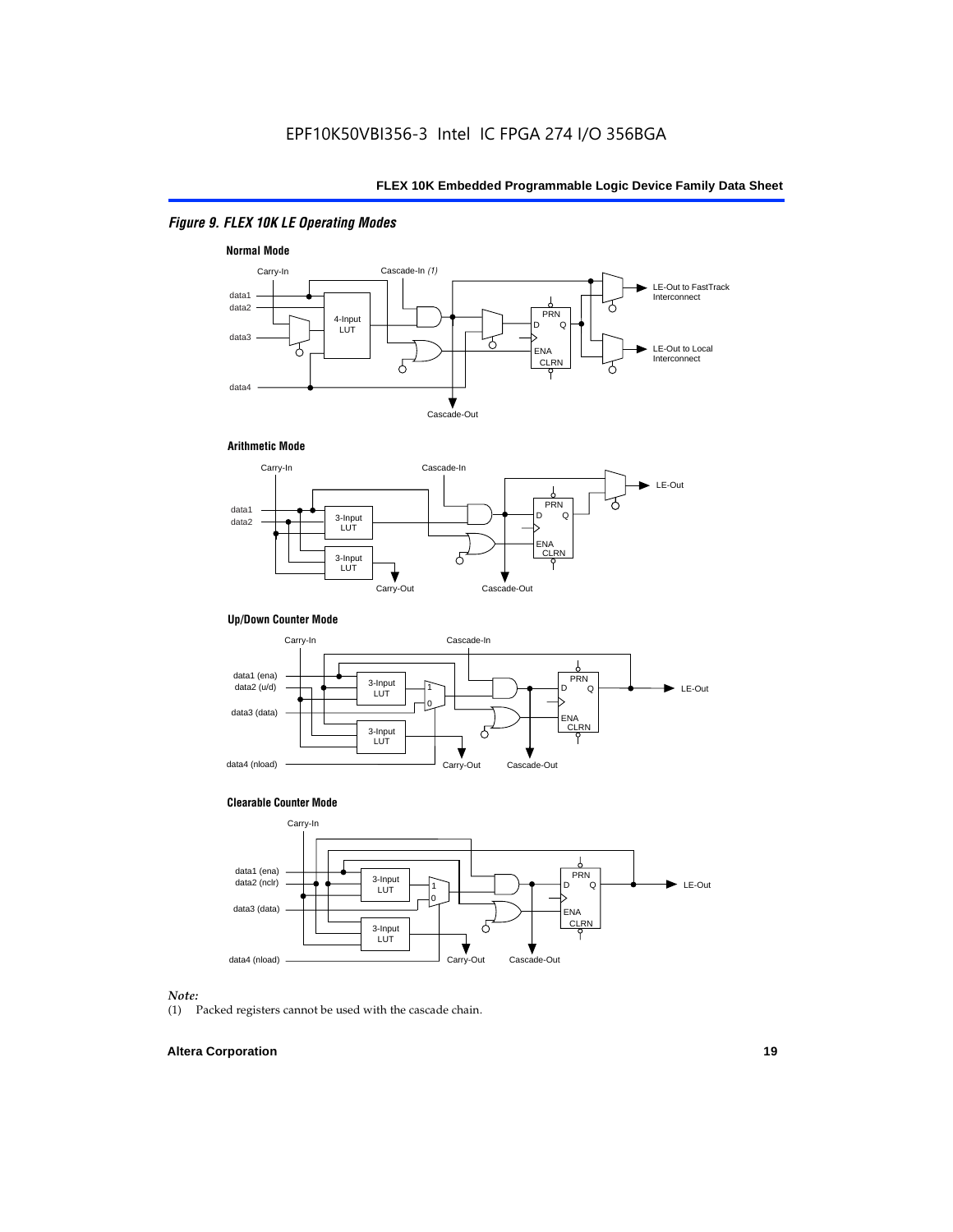#### **Normal Mode**

The normal mode is suitable for general logic applications and wide decoding functions that can take advantage of a cascade chain. In normal mode, four data inputs from the LAB local interconnect and the carry-in are inputs to a four-input LUT. The Compiler automatically selects the carry-in or the DATA3 signal as one of the inputs to the LUT. The LUT output can be combined with the cascade-in signal to form a cascade chain through the cascade-out signal. Either the register or the LUT can be used to drive both the local interconnect and the FastTrack Interconnect at the same time.

The LUT and the register in the LE can be used independently; this feature is known as register packing. To support register packing, the LE has two outputs; one drives the local interconnect and the other drives the FastTrack Interconnect. The DATA4 signal can drive the register directly, allowing the LUT to compute a function that is independent of the registered signal; a three-input function can be computed in the LUT, and a fourth independent signal can be registered. Alternatively, a four-input function can be generated, and one of the inputs to this function can be used to drive the register. The register in a packed LE can still use the clock enable, clear, and preset signals in the LE. In a packed LE, the register can drive the FastTrack Interconnect while the LUT drives the local interconnect, or vice versa.

#### **Arithmetic Mode**

The arithmetic mode offers 2 three-input LUTs that are ideal for implementing adders, accumulators, and comparators. One LUT computes a three-input function, and the other generates a carry output. As shown in Figure 9 on page 19, the first LUT uses the carry-in signal and two data inputs from the LAB local interconnect to generate a combinatorial or registered output. For example, in an adder, this output is the sum of three signals: a, b, and carry-in. The second LUT uses the same three signals to generate a carry-out signal, thereby creating a carry chain. The arithmetic mode also supports simultaneous use of the cascade chain.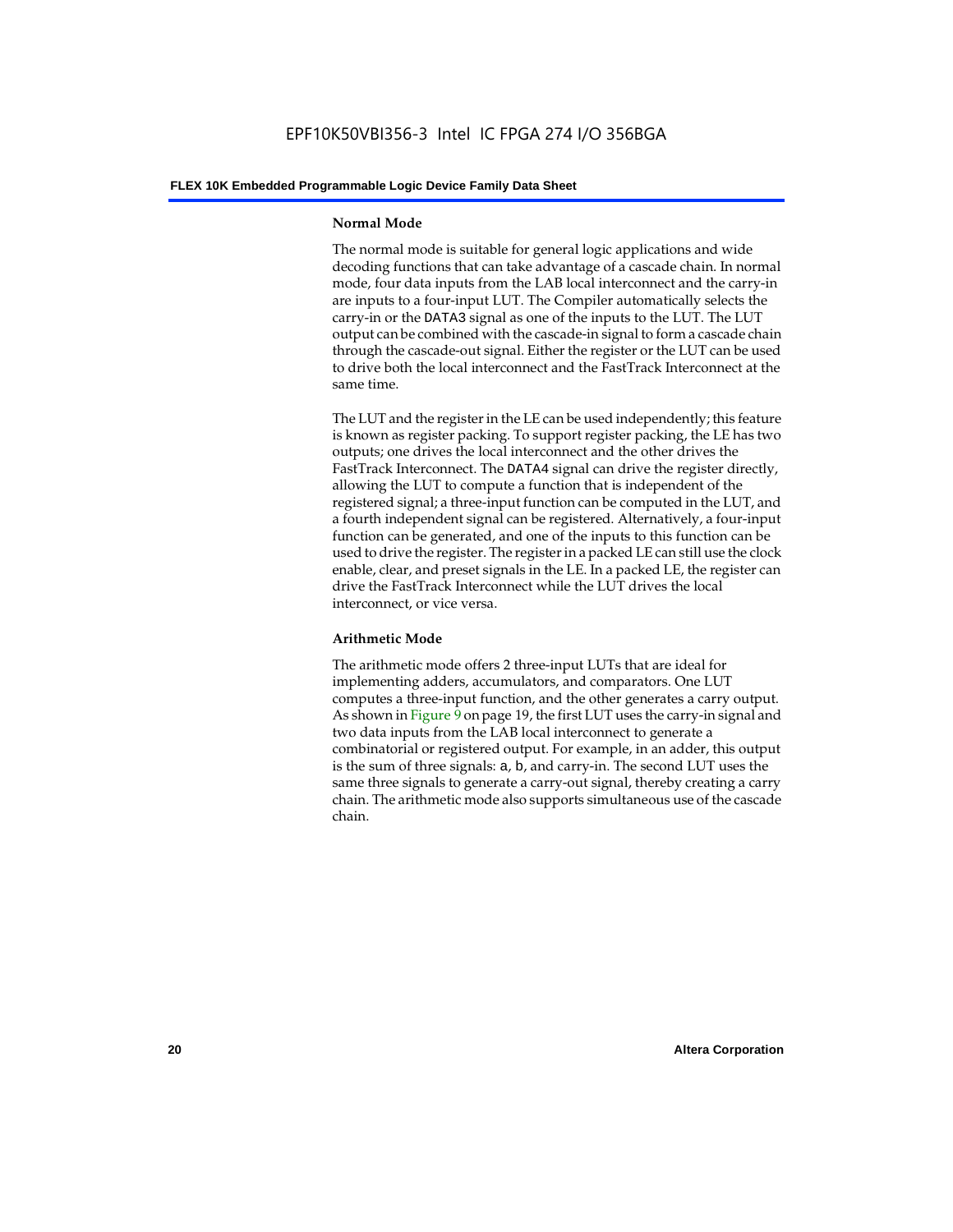#### **Up/Down Counter Mode**

The up/down counter mode offers counter enable, clock enable, synchronous up/down control, and data loading options. These control signals are generated by the data inputs from the LAB local interconnect, the carry-in signal, and output feedback from the programmable register. The Up/down counter mode uses 2 three-input LUTs: one generates the counter data, and the other generates the fast carry bit. A 2-to-1 multiplexer provides synchronous loading. Data can also be loaded asynchronously with the clear and preset register control signals, without using the LUT resources.

#### **Clearable Counter Mode**

The clearable counter mode is similar to the up/down counter mode, but supports a synchronous clear instead of the up/down control. The clear function is substituted for the cascade-in signal in the up/down counter mode. Clearable counter mode uses 2 three-input LUTs: one generates the counter data, and the other generates the fast carry bit. Synchronous loading is provided by a 2-to-1 multiplexer. The output of this multiplexer is ANDed with a synchronous clear signal.

#### *Internal Tri-State Emulation*

Internal tri-state emulation provides internal tri-stating without the limitations of a physical tri-state bus. In a physical tri-state bus, the tri-state buffers' output enable (OE) signals select which signal drives the bus. However, if multiple OE signals are active, contending signals can be driven onto the bus. Conversely, if no OE signals are active, the bus will float. Internal tri-state emulation resolves contending tri-state buffers to a low value and floating buses to a high value, thereby eliminating these problems. The Altera software automatically implements tri-state bus functionality with a multiplexer.

#### *Clear & Preset Logic Control*

Logic for the programmable register's clear and preset functions is controlled by the DATA3, LABCTRL1, and LABCTRL2 inputs to the LE. The clear and preset control structure of the LE asynchronously loads signals into a register. Either LABCTRL1 or LABCTRL2 can control the asynchronous clear. Alternatively, the register can be set up so that LABCTRL1 implements an asynchronous load. The data to be loaded is driven to DATA3; when LABCTRL1 is asserted, DATA3 is loaded into the register.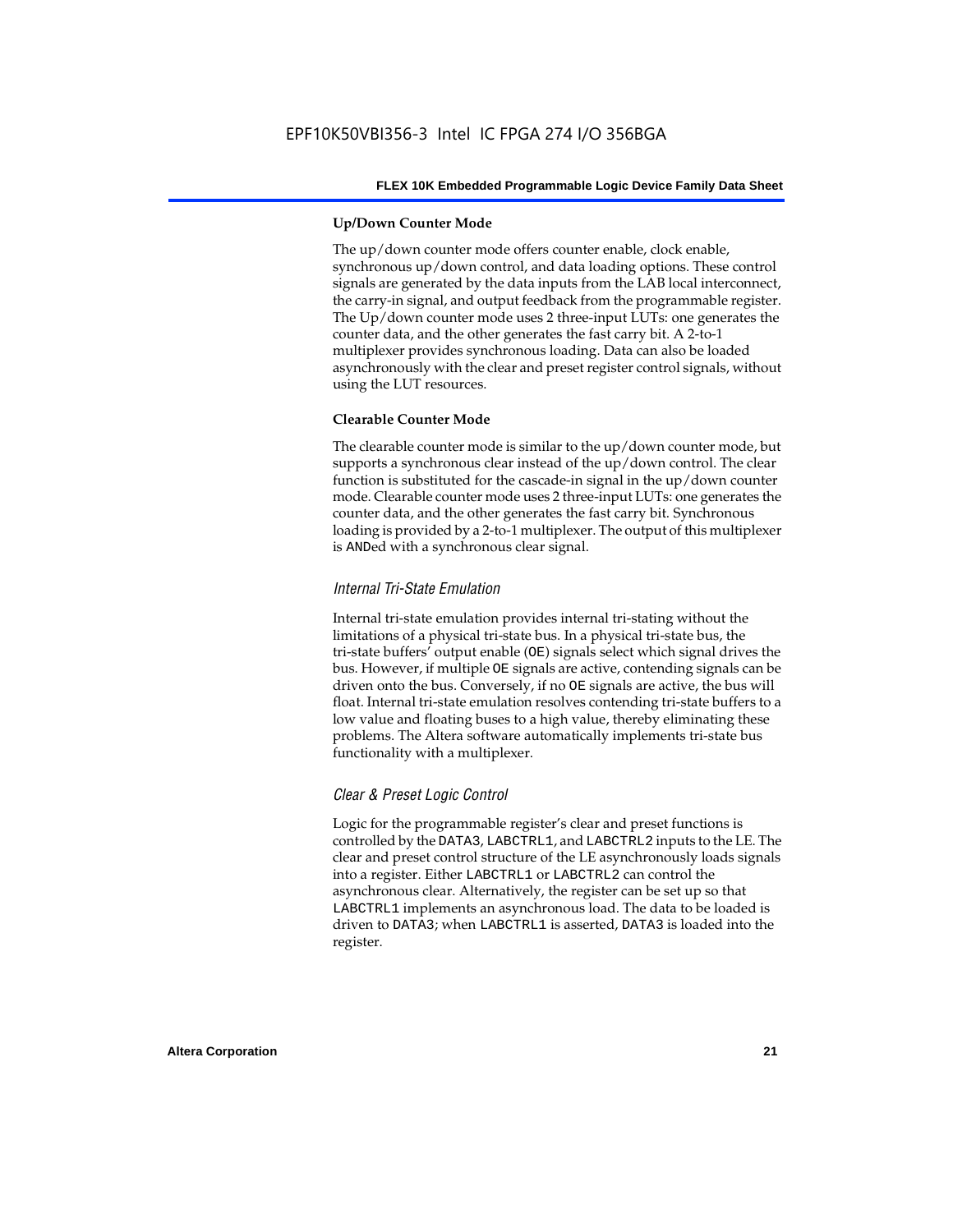During compilation, the Compiler automatically selects the best control signal implementation. Because the clear and preset functions are activelow, the Compiler automatically assigns a logic high to an unused clear or preset.

The clear and preset logic is implemented in one of the following six modes chosen during design entry:

- Asynchronous clear
- Asynchronous preset
- Asynchronous clear and preset
- Asynchronous load with clear
- Asynchronous load with preset
- Asynchronous load without clear or preset

In addition to the six clear and preset modes, FLEX 10K devices provide a chip-wide reset pin that can reset all registers in the device. Use of this feature is set during design entry. In any of the clear and preset modes, the chip-wide reset overrides all other signals. Registers with asynchronous presets may be preset when the chip-wide reset is asserted. Inversion can be used to implement the asynchronous preset. Figure 10 shows examples of how to enter a section of a design for the desired functionality.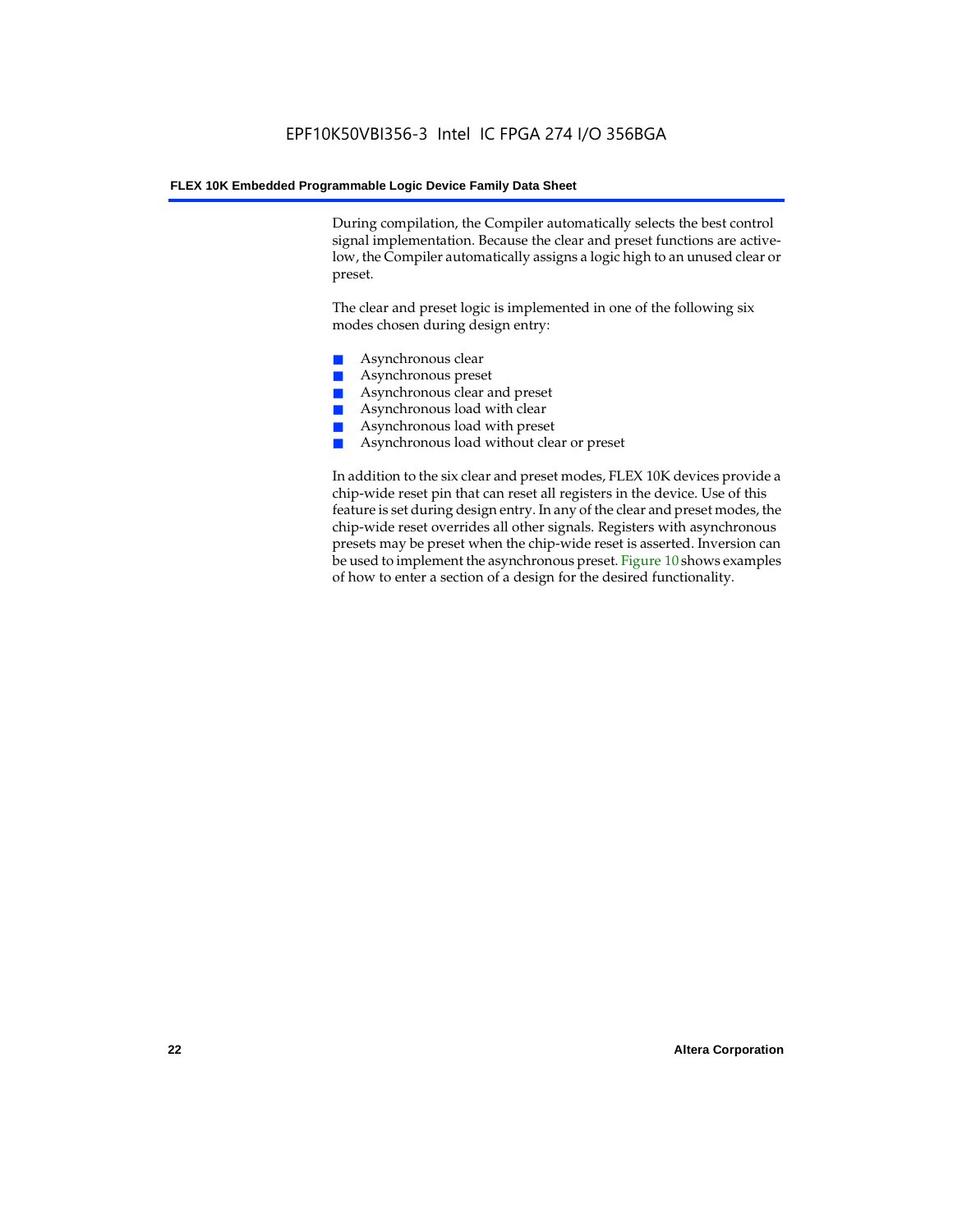#### *Figure 10. LE Clear & Preset Modes*



#### **Asynchronous Clear**

The flipflop can be cleared by either LABCTRL1 or LABCTRL2. In this mode, the preset signal is tied to  $V_{CC}$  to deactivate it.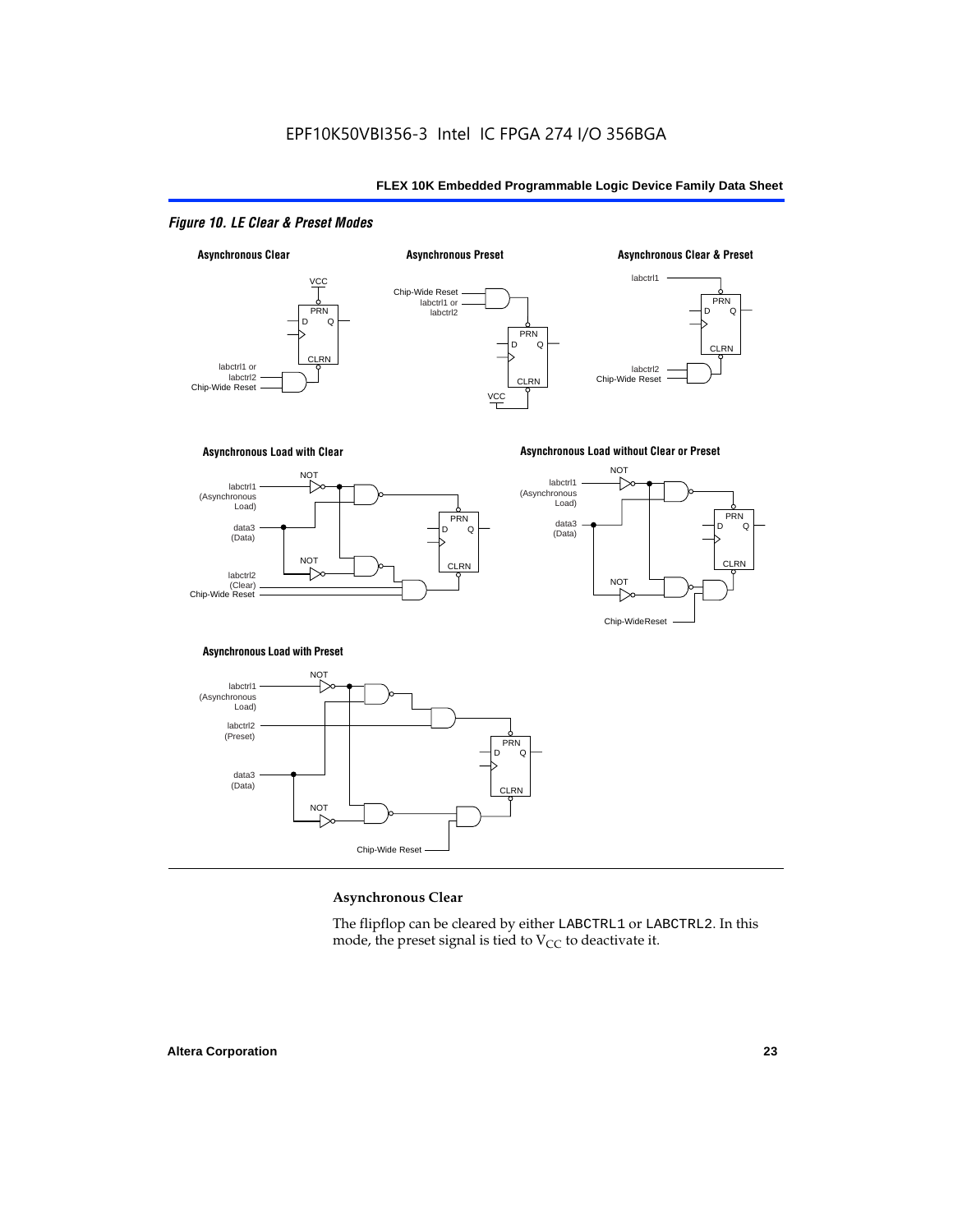#### **Asynchronous Preset**

An asynchronous preset is implemented as either an asynchronous load, or with an asynchronous clear. If DATA3 is tied to  $V_{CC}$ , asserting LABCTRL1 asynchronously loads a one into the register. Alternatively, the Altera software can provide preset control by using the clear and inverting the input and output of the register. Inversion control is available for the inputs to both LEs and IOEs. Therefore, if a register is preset by only one of the two LABCTRL signals, the DATA3 input is not needed and can be used for one of the LE operating modes.

#### **Asynchronous Preset & Clear**

When implementing asynchronous clear and preset, LABCTRL1 controls the preset and LABCTRL2 controls the clear. DATA3 is tied to  $V_{CC}$ , therefore, asserting LABCTRL1 asynchronously loads a one into the register, effectively presetting the register. Asserting LABCTRL2 clears the register.

#### **Asynchronous Load with Clear**

When implementing an asynchronous load in conjunction with the clear, LABCTRL1 implements the asynchronous load of DATA3 by controlling the register preset and clear. LABCTRL2 implements the clear by controlling the register clear; LABCTRL2 does not have to feed the preset circuits.

#### **Asynchronous Load with Preset**

When implementing an asynchronous load in conjunction with preset, the Altera software provides preset control by using the clear and inverting the input and output of the register. Asserting LABCTRL2 presets the register, while asserting LABCTRL1 loads the register. The Altera software inverts the signal that drives DATA3 to account for the inversion of the register's output.

#### **Asynchronous Load without Preset or Clear**

When implementing an asynchronous load without preset or clear, LABCTRL1 implements the asynchronous load of DATA3 by controlling the register preset and clear.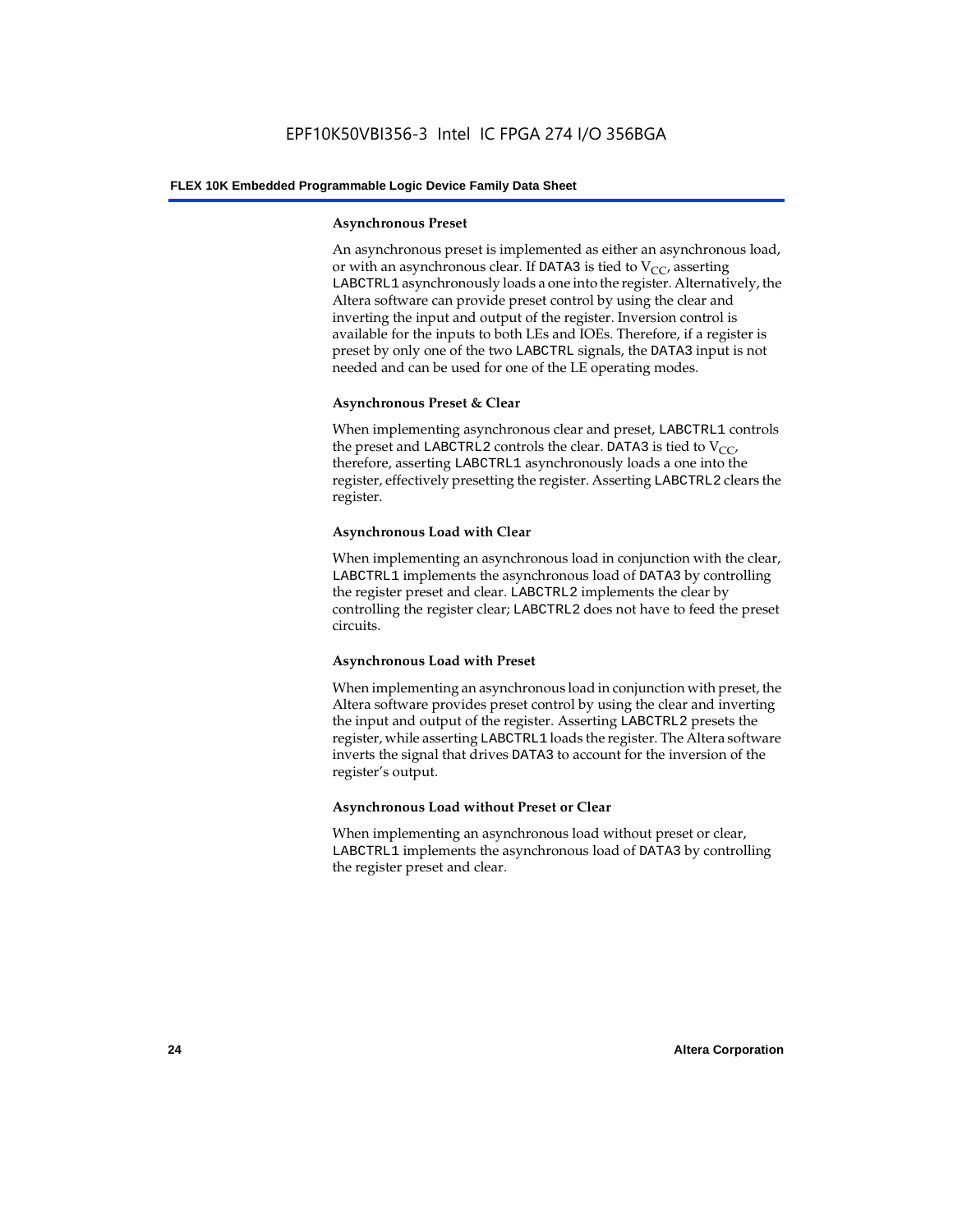#### **FastTrack Interconnect**

In the FLEX 10K architecture, connections between LEs and device I/O pins are provided by the FastTrack Interconnect, which is a series of continuous horizontal and vertical routing channels that traverse the device. This global routing structure provides predictable performance, even in complex designs. In contrast, the segmented routing in FPGAs requires switch matrices to connect a variable number of routing paths, increasing the delays between logic resources and reducing performance.

The FastTrack Interconnect consists of row and column interconnect channels that span the entire device. Each row of LABs is served by a dedicated row interconnect. The row interconnect can drive I/O pins and feed other LABs in the device. The column interconnect routes signals between rows and can drive I/O pins.

A row channel can be driven by an LE or by one of three column channels. These four signals feed dual 4-to-1 multiplexers that connect to two specific row channels. These multiplexers, which are connected to each LE, allow column channels to drive row channels even when all eight LEs in an LAB drive the row interconnect.

Each column of LABs is served by a dedicated column interconnect. The column interconnect can then drive I/O pins or another row's interconnect to route the signals to other LABs in the device. A signal from the column interconnect, which can be either the output of an LE or an input from an I/O pin, must be routed to the row interconnect before it can enter an LAB or EAB. Each row channel that is driven by an IOE or EAB can drive one specific column channel.

Access to row and column channels can be switched between LEs in adjacent pairs of LABs. For example, an LE in one LAB can drive the row and column channels normally driven by a particular LE in the adjacent LAB in the same row, and vice versa. This routing flexibility enables routing resources to be used more efficiently. See Figure 11.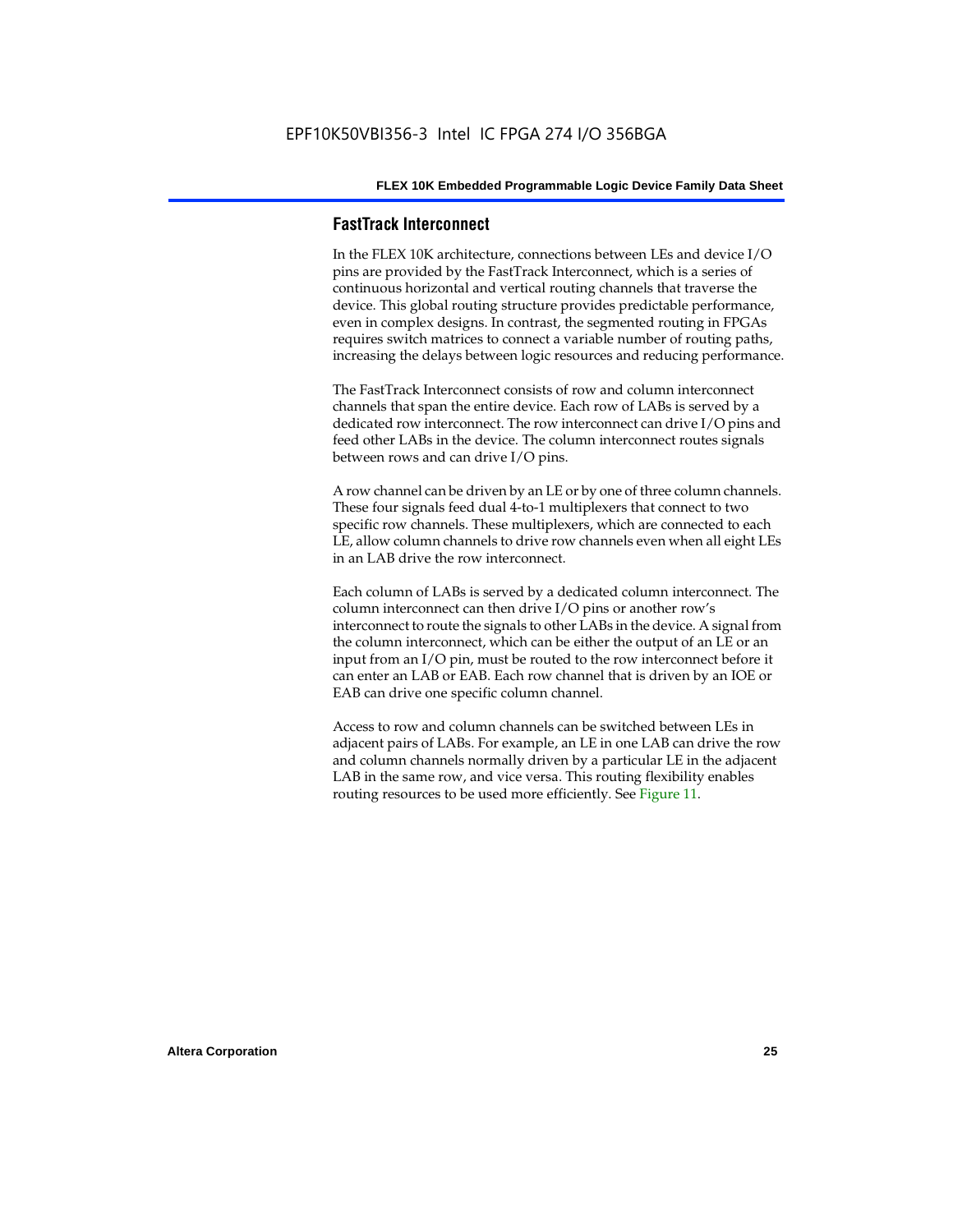### *Figure 11. LAB Connections to Row & Column Interconnect*

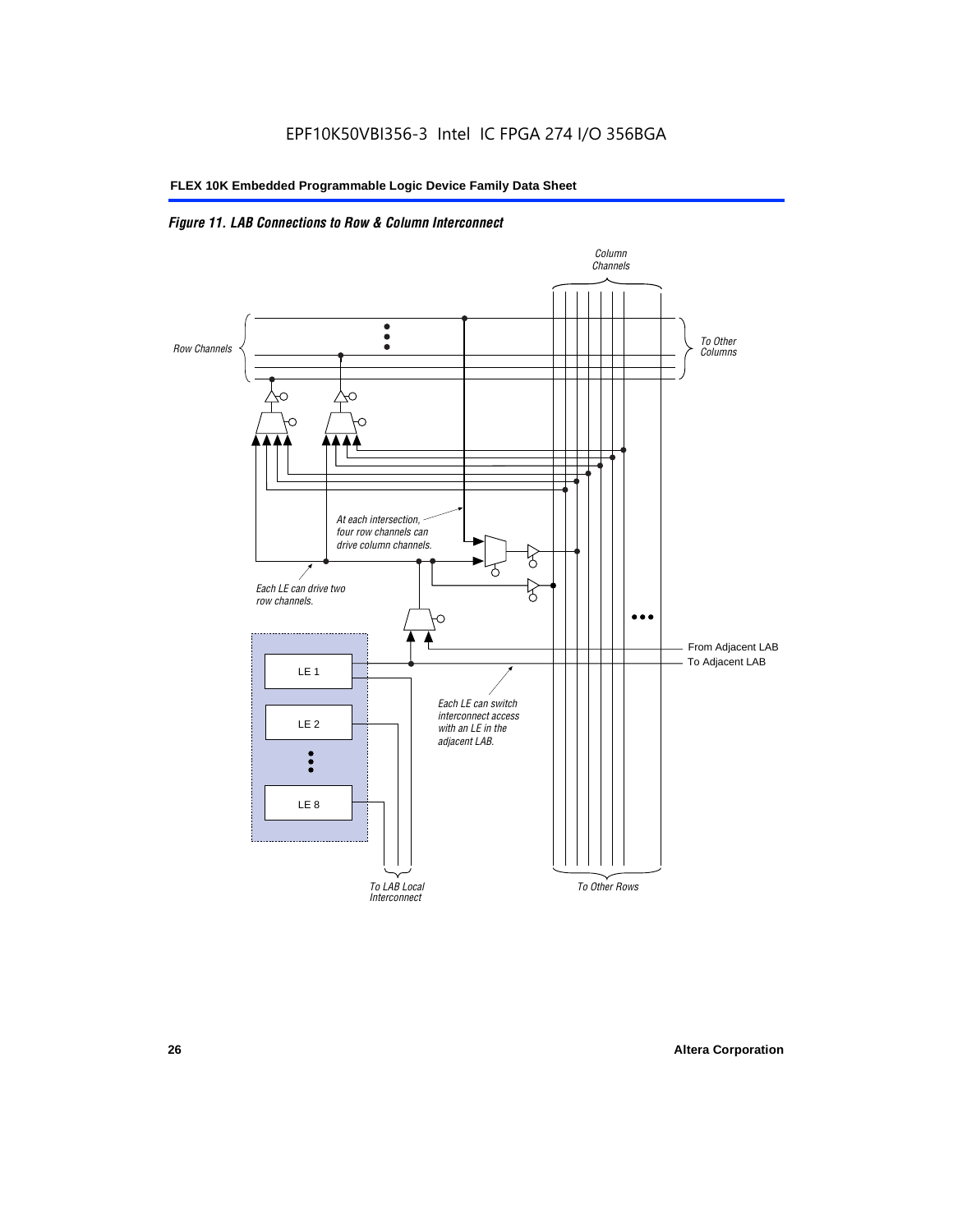For improved routing, the row interconnect is comprised of a combination of full-length and half-length channels. The full-length channels connect to all LABs in a row; the half-length channels connect to the LABs in half of the row. The EAB can be driven by the half-length channels in the left half of the row and by the full-length channels. The EAB drives out to the full-length channels. In addition to providing a predictable, row-wide interconnect, this architecture provides increased routing resources. Two neighboring LABs can be connected using a half-row channel, thereby saving the other half of the channel for the other half of the row.

Table 7 summarizes the FastTrack Interconnect resources available in each FLEX 10K device.

| Table 7. FLEX 10K FastTrack Interconnect Resources |             |                                   |                |                               |  |  |
|----------------------------------------------------|-------------|-----------------------------------|----------------|-------------------------------|--|--|
| <b>Device</b>                                      | <b>Rows</b> | <b>Channels per</b><br><b>Row</b> | <b>Columns</b> | <b>Channels per</b><br>Column |  |  |
| EPF10K10                                           | 3           | 144                               | 24             | 24                            |  |  |
| EPF10K10A                                          |             |                                   |                |                               |  |  |
| EPF10K20                                           | 6           | 144                               | 24             | 24                            |  |  |
| EPF10K30                                           | 6           | 216                               | 36             | 24                            |  |  |
| EPF10K30A                                          |             |                                   |                |                               |  |  |
| EPF10K40                                           | 8           | 216                               | 36             | 24                            |  |  |
| EPF10K50                                           | 10          | 216                               | 36             | 24                            |  |  |
| <b>EPF10K50V</b>                                   |             |                                   |                |                               |  |  |
| EPF10K70                                           | 9           | 312                               | 52             | 24                            |  |  |
| EPF10K100                                          | 12          | 312                               | 52             | 24                            |  |  |
| EPF10K100A                                         |             |                                   |                |                               |  |  |
| EPF10K130V                                         | 16          | 312                               | 52             | 32                            |  |  |
| EPF10K250A                                         | 20          | 456                               | 76             | 40                            |  |  |

In addition to general-purpose I/O pins, FLEX 10K devices have six dedicated input pins that provide low-skew signal distribution across the device. These six inputs can be used for global clock, clear, preset, and peripheral output enable and clock enable control signals. These signals are available as control signals for all LABs and IOEs in the device.

The dedicated inputs can also be used as general-purpose data inputs because they can feed the local interconnect of each LAB in the device. However, the use of dedicated inputs as data inputs can introduce additional delay into the control signal network.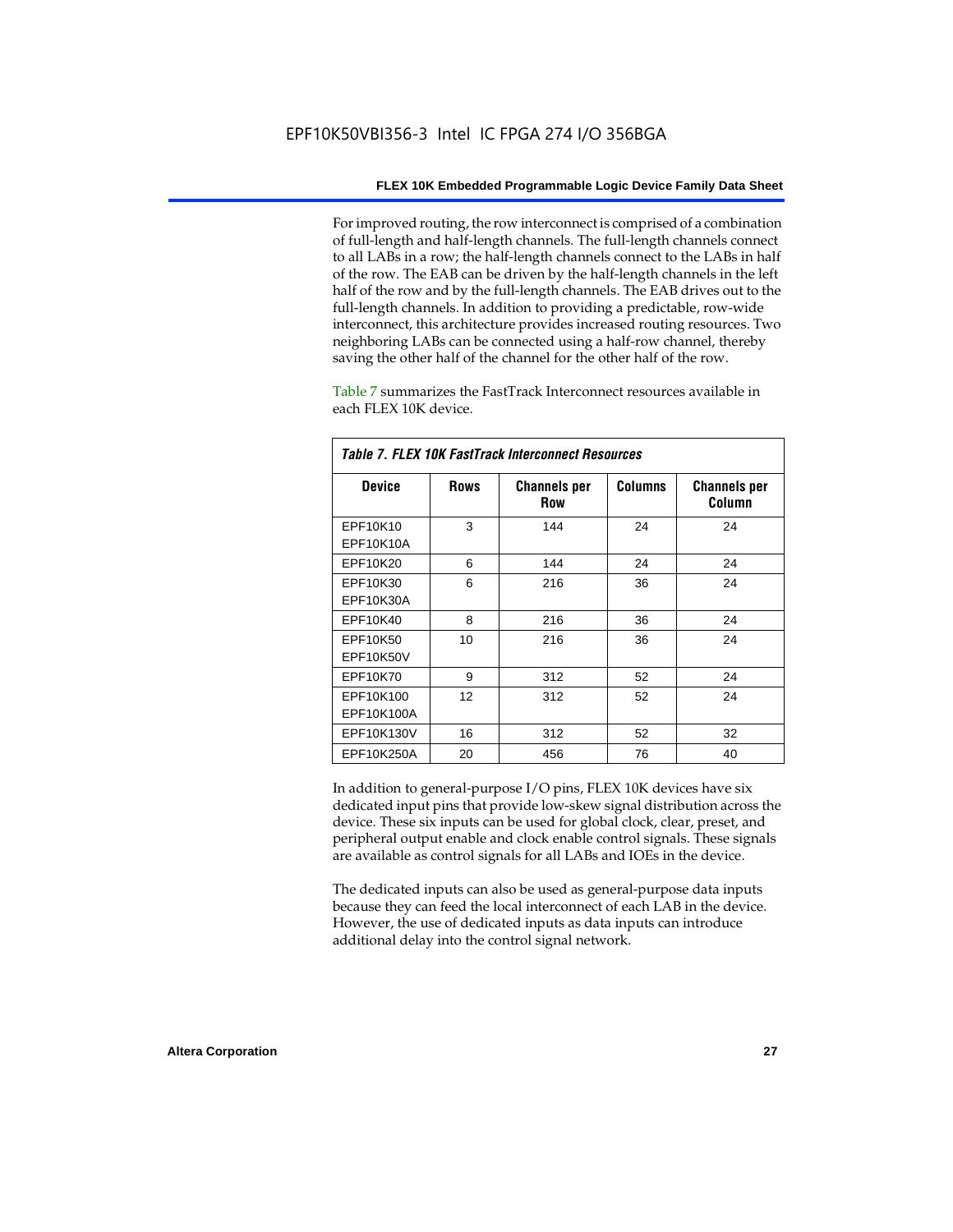Figure 12 shows the interconnection of adjacent LABs and EABs with row, column, and local interconnects, as well as the associated cascade and carry chains. Each LAB is labeled according to its location: a letter represents the row and a number represents the column. For example, LAB B3 is in row B, column 3.



*Figure 12. Interconnect Resources*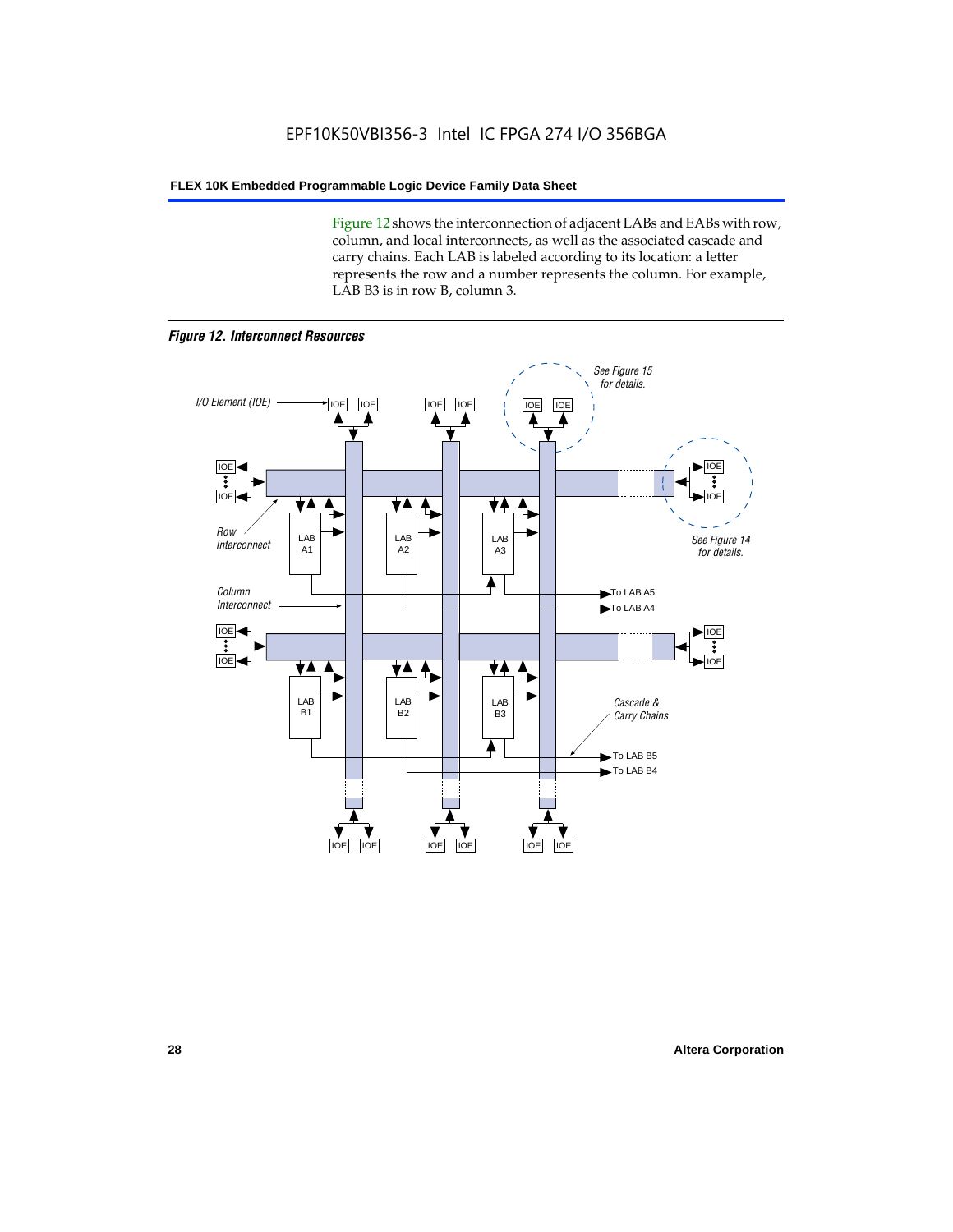#### **I/O Element**

An I/O element (IOE) contains a bidirectional I/O buffer and a register that can be used either as an input register for external data that requires a fast setup time, or as an output register for data that requires fast clockto-output performance. In some cases, using an LE register for an input register will result in a faster setup time than using an IOE register. IOEs can be used as input, output, or bidirectional pins. For bidirectional registered I/O implementation, the output register should be in the IOE and, the data input and output enable register should be LE registers placed adjacent to the bidirectional pin. The Compiler uses the programmable inversion option to invert signals from the row and column interconnect automatically where appropriate. Figure 13 shows the bidirectional I/O registers.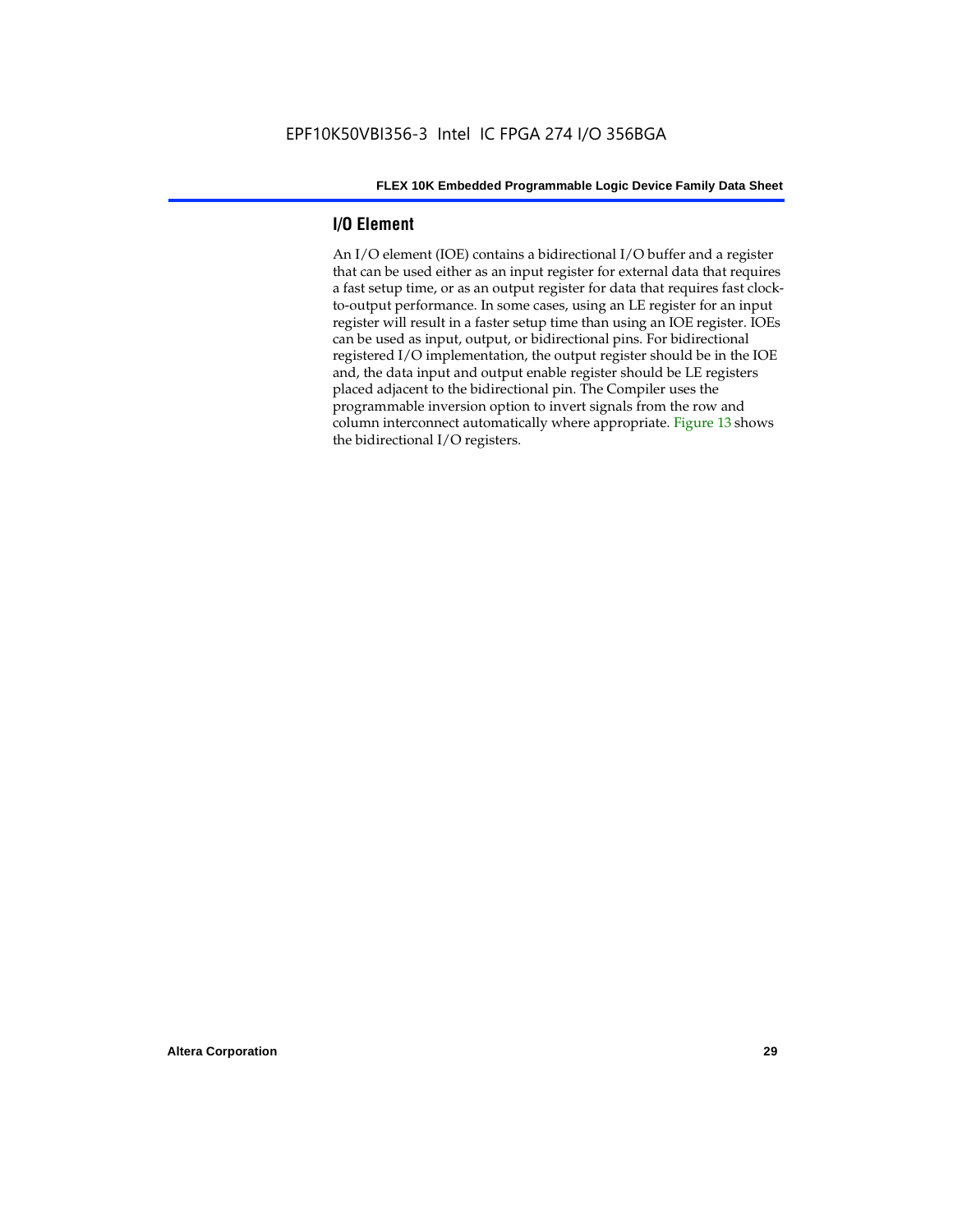#### *Figure 13. Bidirectional I/O Registers*

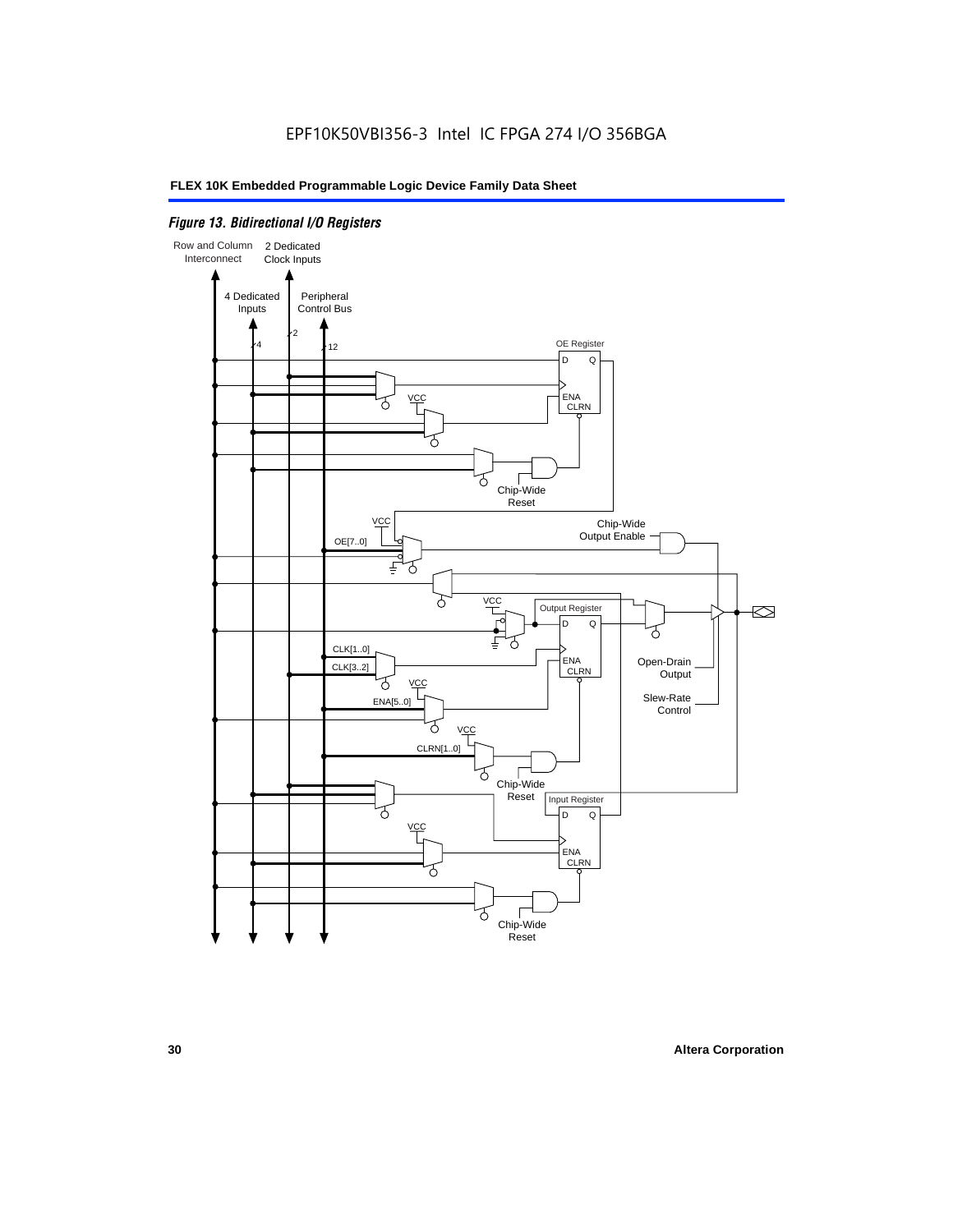Each IOE selects the clock, clear, clock enable, and output enable controls from a network of I/O control signals called the peripheral control bus. The peripheral control bus uses high-speed drivers to minimize signal skew across devices; it provides up to 12 peripheral control signals that can be allocated as follows:

- Up to eight output enable signals
- Up to six clock enable signals
- Up to two clock signals
- Up to two clear signals

If more than six clock enable or eight output enable signals are required, each IOE on the device can be controlled by clock enable and output enable signals driven by specific LEs. In addition to the two clock signals available on the peripheral control bus, each IOE can use one of two dedicated clock pins. Each peripheral control signal can be driven by any of the dedicated input pins or the first LE of each LAB in a particular row. In addition, an LE in a different row can drive a column interconnect, which causes a row interconnect to drive the peripheral control signal. The chip-wide reset signal will reset all IOE registers, overriding any other control signals.

Tables 8 and 9 list the sources for each peripheral control signal, and the rows that can drive global signals. These tables also show how the output enable, clock enable, clock, and clear signals share 12 peripheral control signals.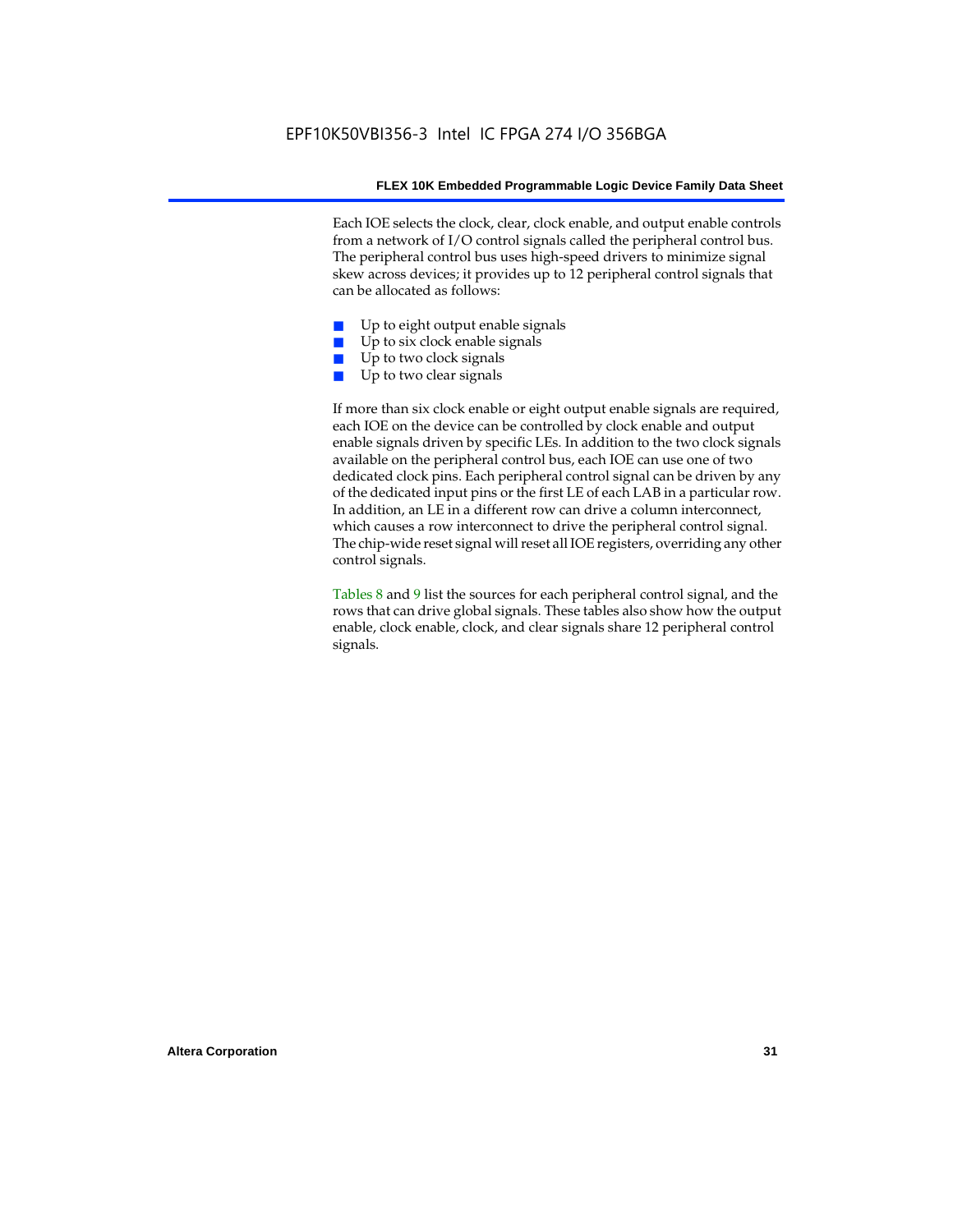| Table 8. EPF10K10, EPF10K20, EPF10K30, EPF10K40 & EPF10K50 Peripheral Bus Sources |                              |                 |                              |                 |                              |
|-----------------------------------------------------------------------------------|------------------------------|-----------------|------------------------------|-----------------|------------------------------|
| <b>Peripheral</b><br><b>Control Signal</b>                                        | <b>EPF10K10</b><br>EPF10K10A | <b>EPF10K20</b> | <b>EPF10K30</b><br>EPF10K30A | <b>EPF10K40</b> | <b>EPF10K50</b><br>EPF10K50V |
| OE0                                                                               | Row A                        | Row A           | Row A                        | Row A           | Row A                        |
| OE1                                                                               | Row A                        | Row B           | Row B                        | Row C           | Row B                        |
| OE2                                                                               | Row B                        | Row C           | Row C                        | Row D           | Row D                        |
| OE3                                                                               | Row B                        | Row D           | Row D                        | Row E           | Row F                        |
| OE4                                                                               | Row C                        | Row E           | Row E                        | Row F           | Row H                        |
| OE5                                                                               | Row C                        | Row F           | Row F                        | Row G           | Row J                        |
| CLKENA0/CLK0/GLOBAL0                                                              | Row A                        | Row A           | Row A                        | Row B           | Row A                        |
| CLKENA1/OE6/GLOBAL1                                                               | Row A                        | Row B           | Row B                        | Row C           | Row C                        |
| CLKENA2/CLR0                                                                      | Row B                        | Row C           | Row C                        | Row D           | Row E                        |
| CLKENA3/OE7/GLOBAL2                                                               | Row B                        | Row D           | Row D                        | Row E           | Row G                        |
| CLKENA4/CLR1                                                                      | Row C                        | Row E           | Row E                        | Row F           | Row I                        |
| CLKENA5/CLK1/GLOBAL3                                                              | Row C                        | Row F           | Row F                        | Row H           | Row J                        |

## *Table 9. EPF10K70, EPF10K100, EPF10K130V & EPF10K250A Peripheral Bus Sources*

| Peripheral<br><b>Control Signal</b> | <b>EPF10K70</b> | <b>EPF10K100</b><br><b>EPF10K100A</b> | <b>EPF10K130V</b> | <b>EPF10K250A</b> |
|-------------------------------------|-----------------|---------------------------------------|-------------------|-------------------|
| OE0                                 | Row A           | Row A                                 | Row C             | Row E             |
| OE1                                 | Row B           | Row C                                 | Row E             | Row G             |
| OE <sub>2</sub>                     | Row D           | Row E                                 | Row G             | Row I             |
| OE3                                 | Row I           | Row L                                 | Row N             | Row P             |
| OE4                                 | Row G           | Row I                                 | Row K             | Row M             |
| OE5                                 | Row H           | Row K                                 | Row M             | Row O             |
| CLKENA0/CLK0/GLOBAL0                | Row E           | Row F                                 | Row H             | Row J             |
| CLKENA1/OE6/GLOBAL1                 | Row C           | Row D                                 | Row F             | Row H             |
| CLKENA2/CLR0                        | Row B           | Row B                                 | Row D             | Row F             |
| CLKENA3/OE7/GLOBAL2                 | Row F           | Row H                                 | Row J             | Row L             |
| CLKENA4/CLR1                        | Row H           | Row J                                 | Row L             | Row N             |
| CLKENA5/CLK1/GLOBAL3                | Row E           | Row G                                 | Row I             | Row K             |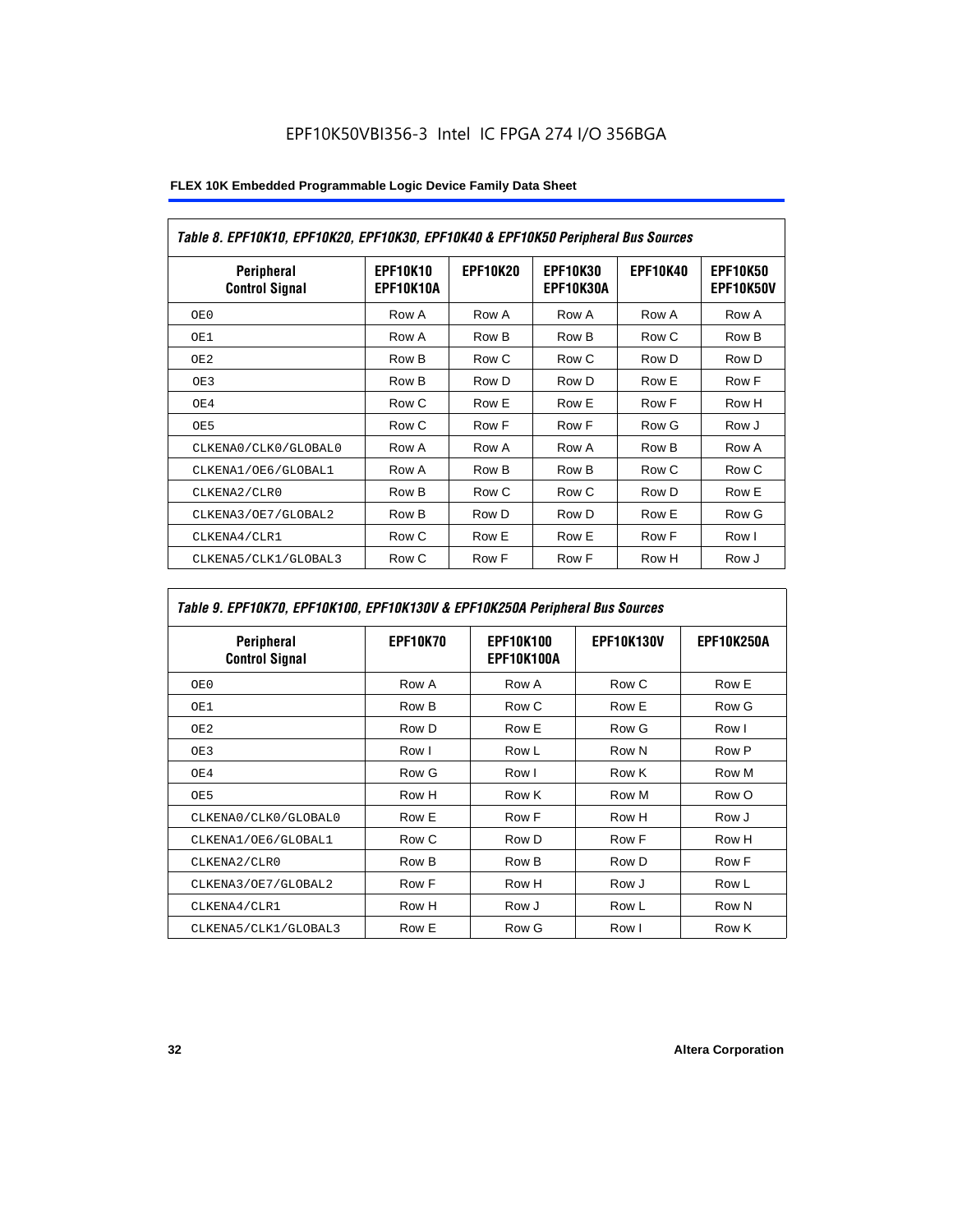Signals on the peripheral control bus can also drive the four global signals, referred to as GLOBAL0 through GLOBAL3 in Tables 8 and 9. The internally generated signal can drive the global signal, providing the same low-skew, low-delay characteristics for an internally generated signal as for a signal driven by an input. This feature is ideal for internally generated clear or clock signals with high fan-out. When a global signal is driven by internal logic, the dedicated input pin that drives that global signal cannot be used. The dedicated input pin should be driven to a known logic state (such as ground) and not be allowed to float.

When the chip-wide output enable pin is held low, it will tri-state all pins on the device. This option can be set in the Global Project Device Options menu. Additionally, the registers in the IOE can be reset by holding the chip-wide reset pin low.

#### *Row-to-IOE Connections*

When an IOE is used as an input signal, it can drive two separate row channels. The signal is accessible by all LEs within that row. When an IOE is used as an output, the signal is driven by a multiplexer that selects a signal from the row channels. Up to eight IOEs connect to each side of each row channel. See Figure 14.

#### *Figure 14. FLEX 10K Row-to-IOE Connections*

*The values for m and n are provided in Table 10.*

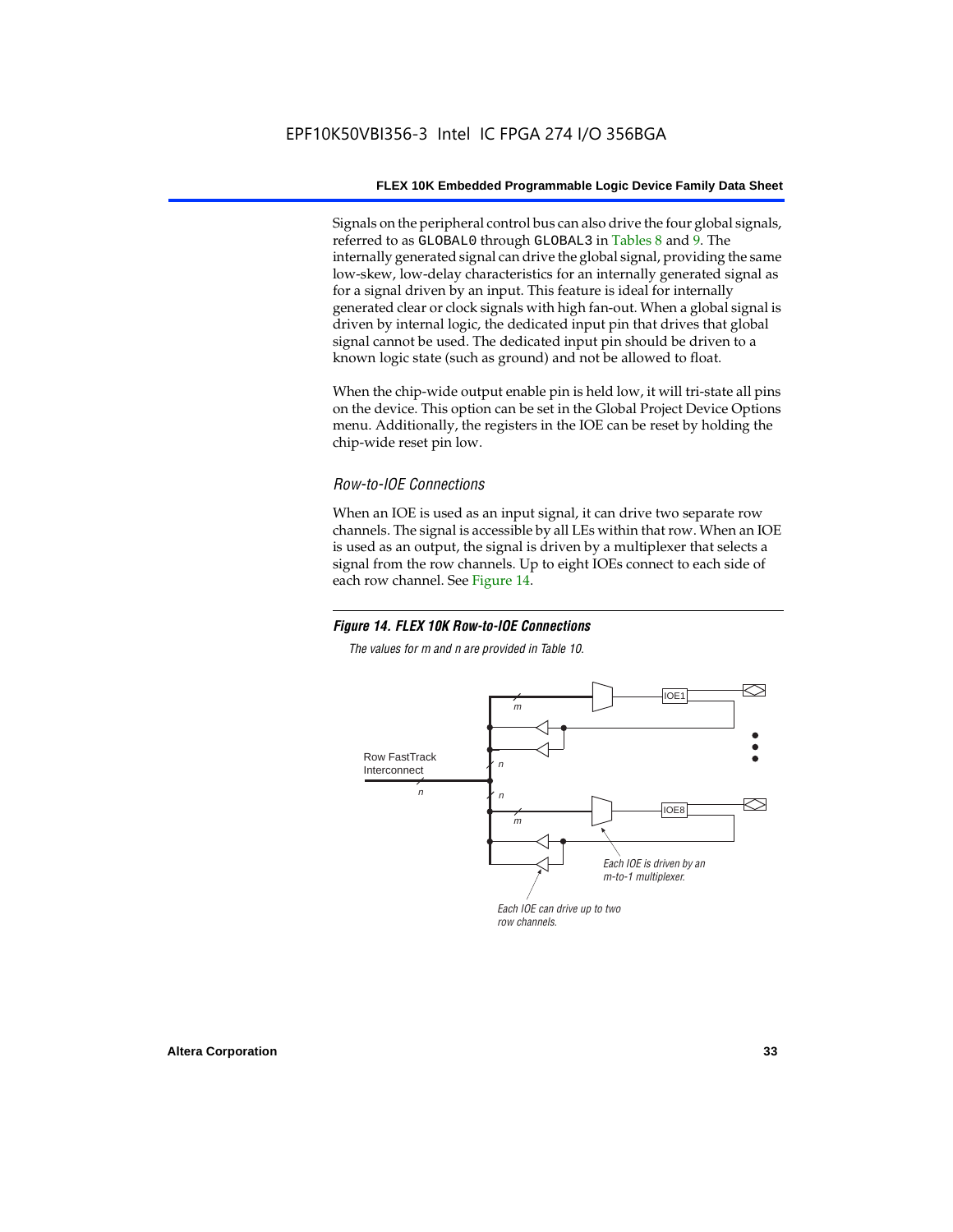| Table 10. FLEX 10K Row-to-IOE Interconnect Resources |                      |                          |  |  |  |
|------------------------------------------------------|----------------------|--------------------------|--|--|--|
| <b>Device</b>                                        | Channels per Row (n) | Row Channels per Pin (m) |  |  |  |
| EPF10K10<br>EPF10K10A                                | 144                  | 18                       |  |  |  |
| EPF10K20                                             | 144                  | 18                       |  |  |  |
| EPF10K30<br>EPF10K30A                                | 216                  | 27                       |  |  |  |
| EPF10K40                                             | 216                  | 27                       |  |  |  |
| EPF10K50<br>EPF10K50V                                | 216                  | 27                       |  |  |  |
| EPF10K70                                             | 312                  | 39                       |  |  |  |
| EPF10K100<br>EPF10K100A                              | 312                  | 39                       |  |  |  |
| EPF10K130V                                           | 312                  | 39                       |  |  |  |
| EPF10K250A                                           | 456                  | 57                       |  |  |  |

Table 10 lists the FLEX 10K row-to-IOE interconnect resources.

#### *Column-to-IOE Connections*

When an IOE is used as an input, it can drive up to two separate column channels. When an IOE is used as an output, the signal is driven by a multiplexer that selects a signal from the column channels. Two IOEs connect to each side of the column channels. Each IOE can be driven by column channels via a multiplexer. The set of column channels that each IOE can access is different for each IOE. See Figure 15.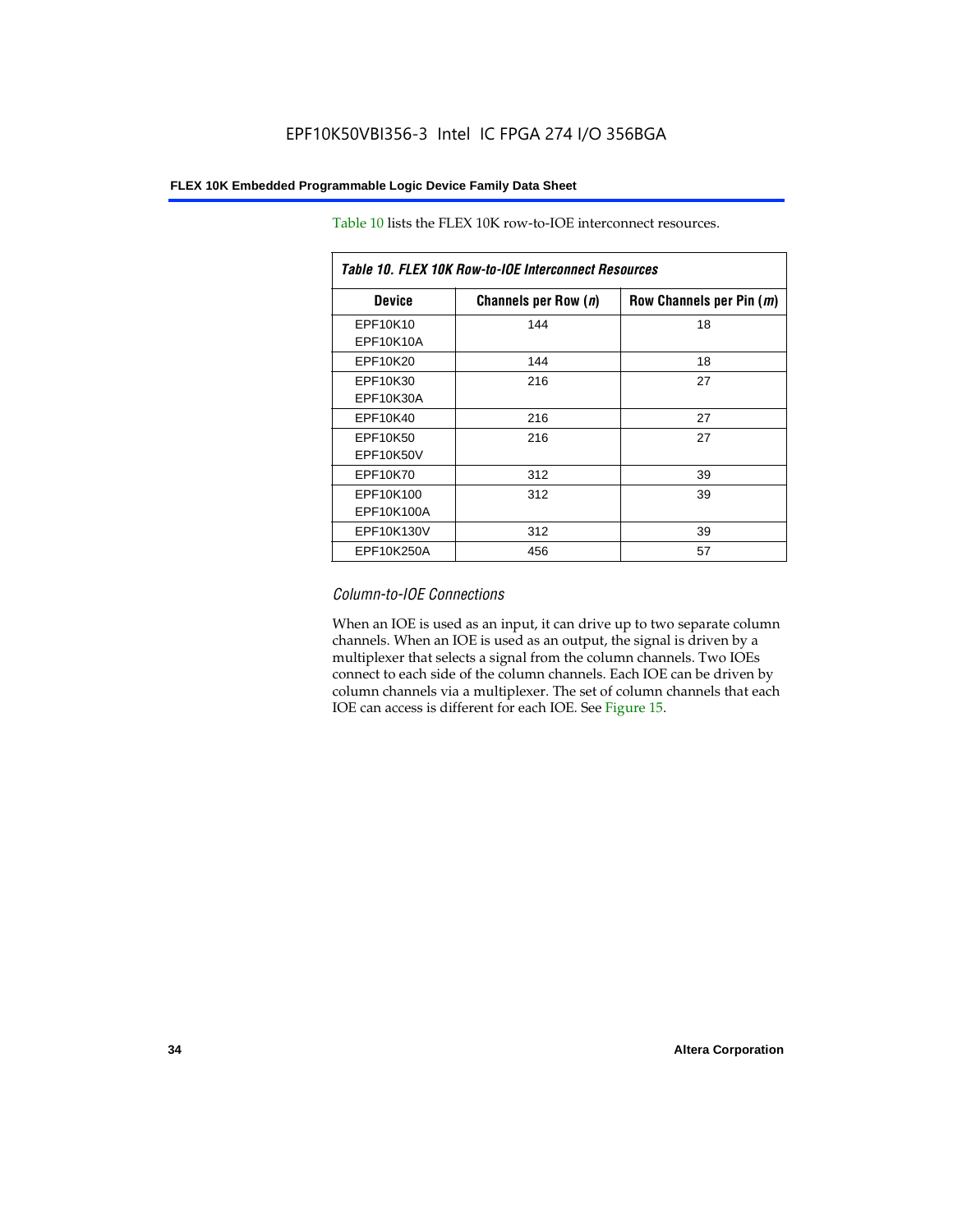#### *Figure 15. FLEX 10K Column-to-IOE Connections*

*The values for m and n are provided in Table 11.*



#### Table 11 lists the FLEX 10K column-to-IOE interconnect resources.

| Table 11, FLEX 10K Column-to-IOE Interconnect Resources |                         |                            |  |  |  |
|---------------------------------------------------------|-------------------------|----------------------------|--|--|--|
| <b>Device</b>                                           | Channels per Column (n) | Column Channel per Pin (m) |  |  |  |
| EPF10K10                                                | 24                      | 16                         |  |  |  |
| EPF10K10A                                               |                         |                            |  |  |  |
| EPF10K20                                                | 24                      | 16                         |  |  |  |
| EPF10K30                                                | 24                      | 16                         |  |  |  |
| EPF10K30A                                               |                         |                            |  |  |  |
| EPF10K40                                                | 24                      | 16                         |  |  |  |
| EPF10K50                                                | 24                      | 16                         |  |  |  |
| EPF10K50V                                               |                         |                            |  |  |  |
| EPF10K70                                                | 24                      | 16                         |  |  |  |
| EPF10K100                                               | 24                      | 16                         |  |  |  |
| EPF10K100A                                              |                         |                            |  |  |  |
| EPF10K130V                                              | 32                      | 24                         |  |  |  |
| EPF10K250A                                              | 40                      | 32                         |  |  |  |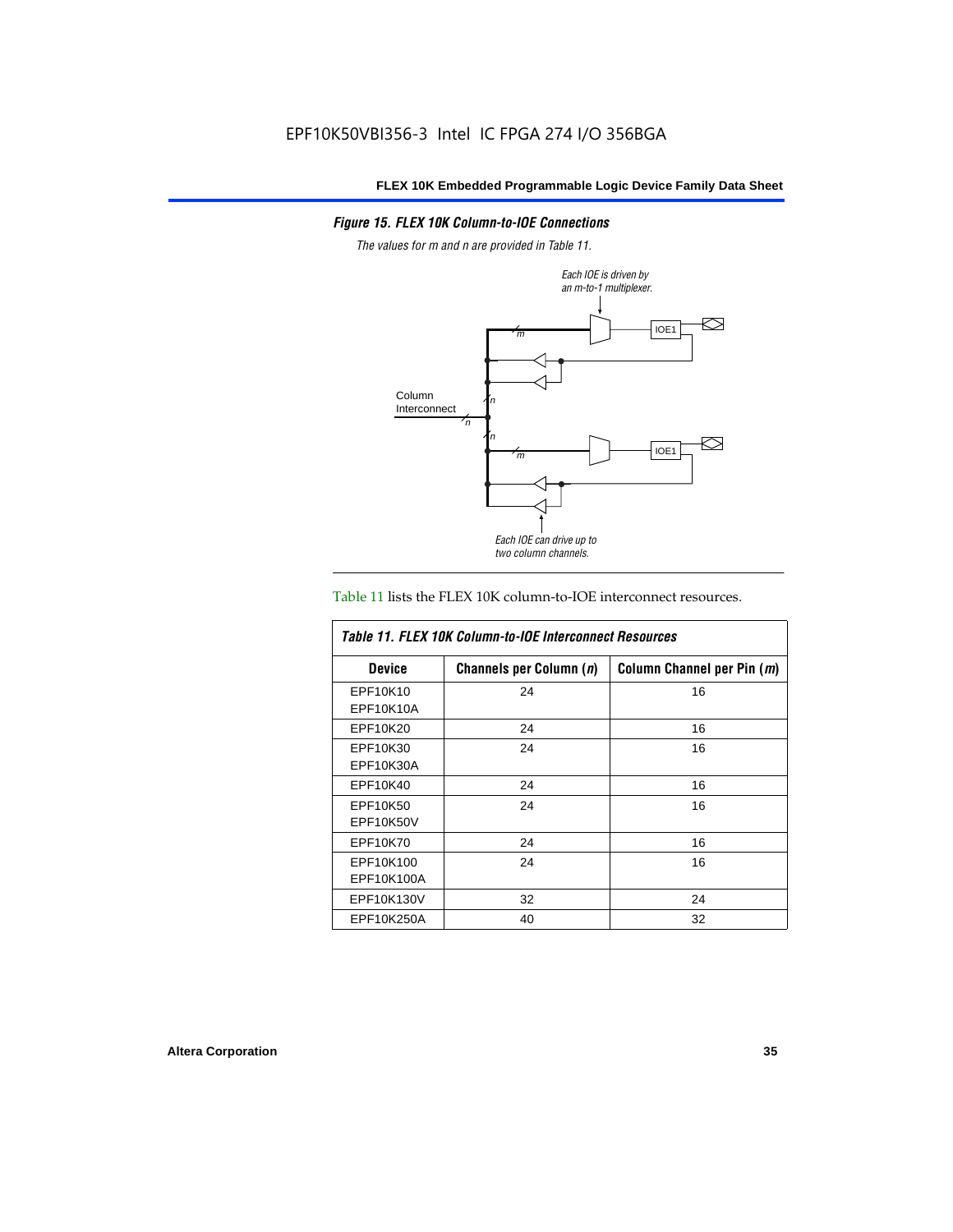# **SameFrame Pin-Outs**

FLEX 10KE devices support the SameFrame pin-out feature for FineLine BGA packages. The SameFrame pin-out feature is the arrangement of balls on FineLine BGA packages such that the lower-ballcount packages form a subset of the higher-ball-count packages. SameFrame pin-outs provide the flexibility to migrate not only from device to device within the same package, but also from one package to another. A given printed circuit board (PCB) layout can support multiple device density/package combinations. For example, a single board layout can support a range of devices from an EPF10K10A device in a 256-pin FineLine BGA package to an EPF10K100A device in a 484-pin FineLine BGA package.

The Altera software provides support to design PCBs with SameFrame pin-out devices. Devices can be defined for present and future use. The Altera software generates pin-outs describing how to lay out a board to take advantage of this migration (see Figure 16).







256-Pin FineLine BGA Package (Reduced I/O Count or Logic Requirements) 484-Pin FineLine BGA Package (Increased I/O Count or Logic Requirements)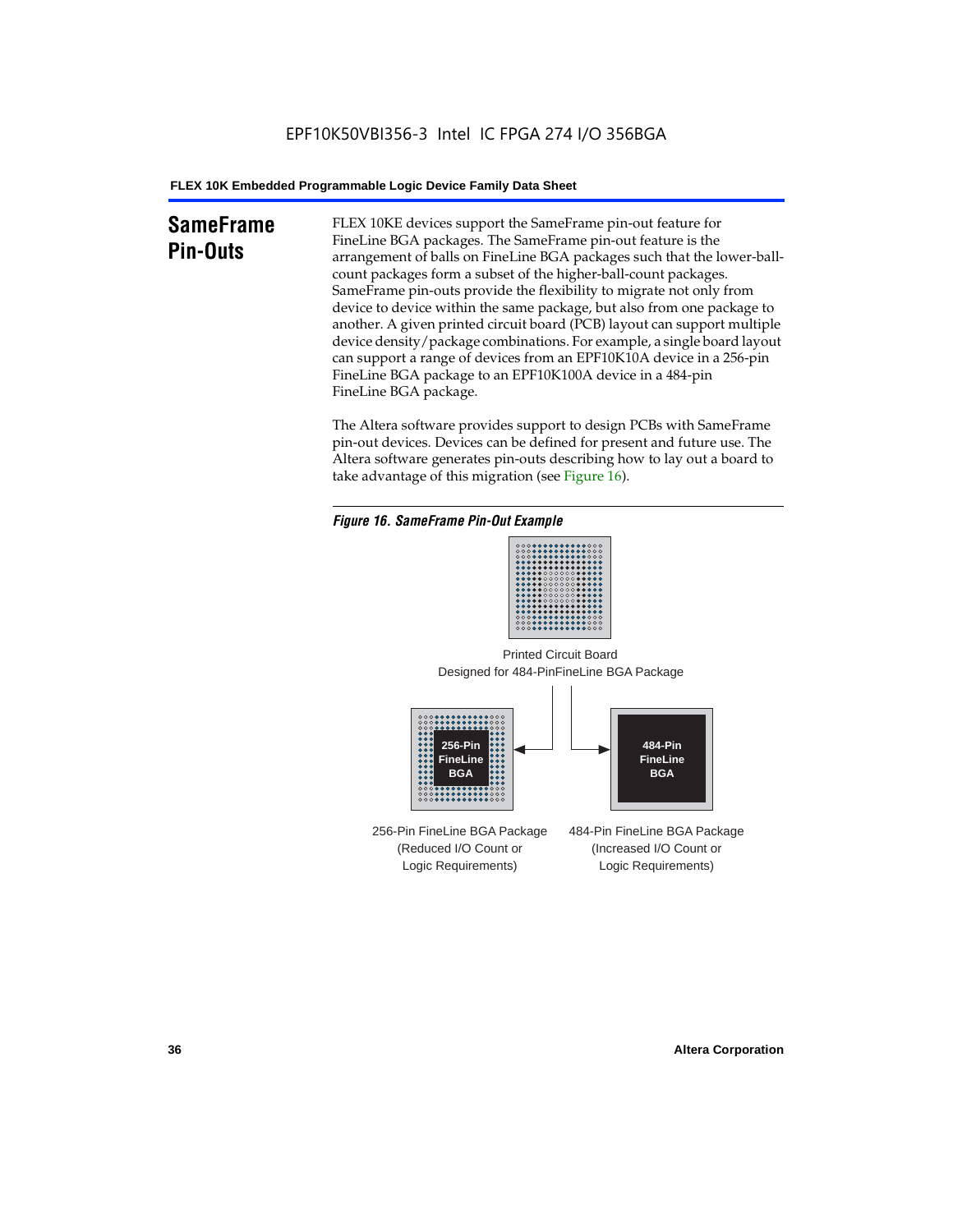| <b>ClockLock &amp;</b> |  |
|------------------------|--|
| <b>ClockBoost</b>      |  |
| <b>Features</b>        |  |

To support high-speed designs, selected FLEX 10K devices offer optional ClockLock and ClockBoost circuitry containing a phase-locked loop (PLL) that is used to increase design speed and reduce resource usage. The ClockLock circuitry uses a synchronizing PLL that reduces the clock delay and skew within a device. This reduction minimizes clock-to-output and setup times while maintaining zero hold times. The ClockBoost circuitry, which provides a clock multiplier, allows the designer to enhance device area efficiency by sharing resources within the device. The ClockBoost feature allows the designer to distribute a low-speed clock and multiply that clock on-device. Combined, the ClockLock and ClockBoost features provide significant improvements in system performance and bandwidth.

The ClockLock and ClockBoost features in FLEX 10K devices are enabled through the Altera software. External devices are not required to use these features. The output of the ClockLock and ClockBoost circuits is not available at any of the device pins.

The ClockLock and ClockBoost circuitry locks onto the rising edge of the incoming clock. The circuit output can only drive the clock inputs of registers; the generated clock cannot be gated or inverted.

The dedicated clock pin (GCLK1) supplies the clock to the ClockLock and ClockBoost circuitry. When the dedicated clock pin is driving the ClockLock or ClockBoost circuitry, it cannot drive elsewhere in the device.

In designs that require both a multiplied and non-multiplied clock, the clock trace on the board can be connected to GCLK1. With the Altera software, GCLK1 can feed both the ClockLock and ClockBoost circuitry in the FLEX 10K device. However, when both circuits are used, the other clock pin (GCLK0) cannot be used. Figure 17 shows a block diagram of how to enable both the ClockLock and ClockBoost circuits in the Altera software. The example shown is a schematic, but a similar approach applies for designs created in AHDL, VHDL, and Verilog HDL. When the ClockLock and ClockBoost circuits are used simultaneously, the input frequency parameter must be the same for both circuits. In Figure 17, the input frequency must meet the requirements specified when the ClockBoost multiplication factor is two.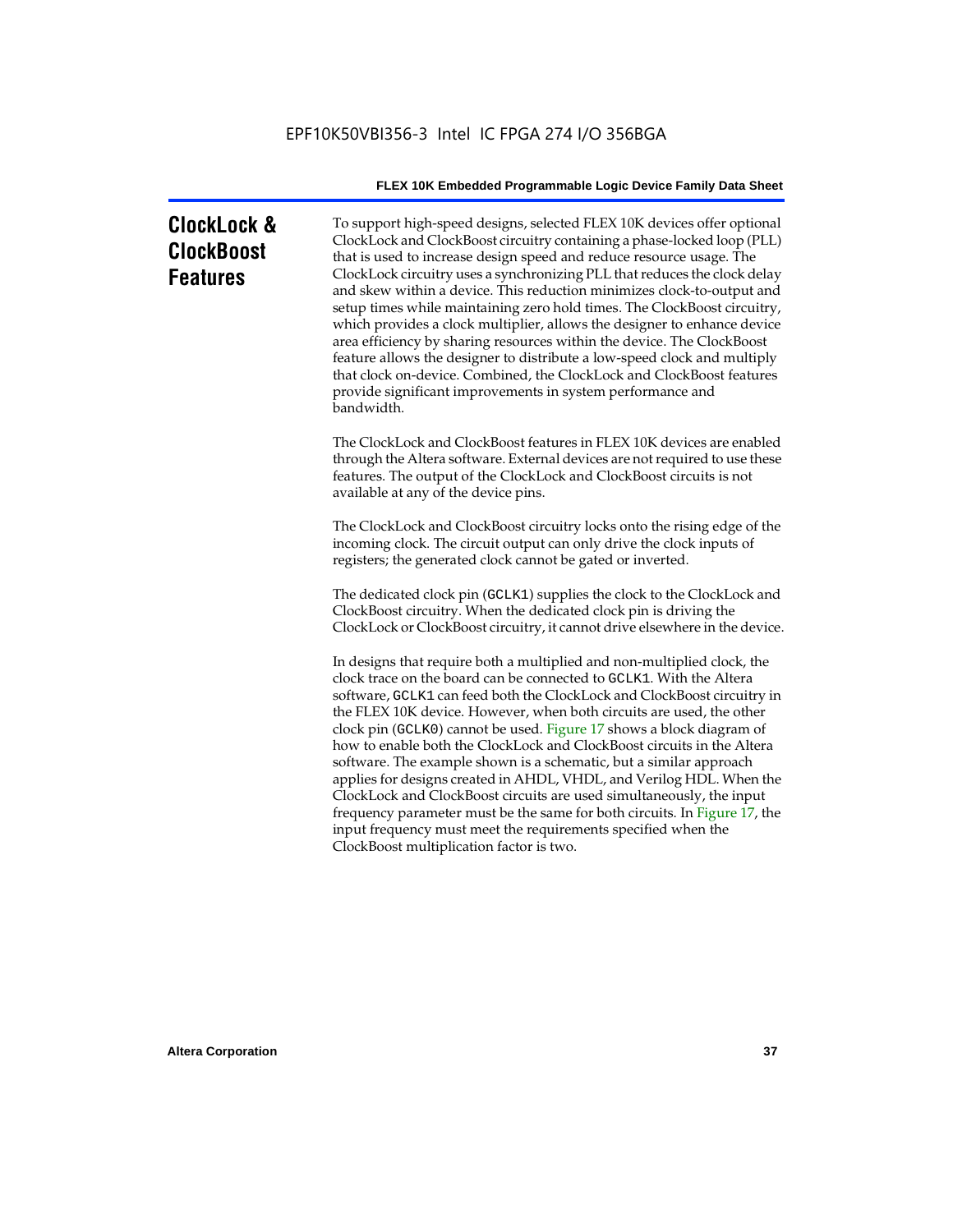

*Figure 17. Enabling ClockLock & ClockBoost in the Same Design*

To use both the ClockLock and ClockBoost circuits in the same design, designers must use Revision C EPF10K100GC503-3DX devices and MAX+PLUS II software versions 7.2 or higher. The die revision is indicated by the third digit of the nine-digit code on the top side of the device.

# **Output Configuration**

This section discusses the peripheral component interconnect (PCI) pull-up clamping diode option, slew-rate control, open-drain output option, MultiVolt I/O interface, and power sequencing for FLEX 10K devices. The PCI pull-up clamping diode, slew-rate control, and open-drain output options are controlled pin-by-pin via Altera logic options. The MultiVolt I/O interface is controlled by connecting  $V_{\text{CCIO}}$  to a different voltage than  $V_{\text{CCINT}}$ . Its effect can be simulated in the Altera software via the **Global Project Device Options** dialog box (Assign menu).

### **PCI Clamping Diodes**

The EPF10K10A and EPF10K30A devices have a pull-up clamping diode on every I/O, dedicated input, and dedicated clock pin. PCI clamping diodes clamp the transient overshoot caused by reflected waves to the  $V_{\text{CCIO}}$  value and are required for 3.3-V PCI compliance. Clamping diodes can also be used to limit overshoot in other systems.

Clamping diodes are controlled on a pin-by-pin basis via a logic option in the Altera software. When  $V_{\text{CCIO}}$  is 3.3 V, a pin that has the clamping diode turned on can be driven by a 2.5-V or 3.3-V signal, but not a 5.0-V signal. When  $V_{\text{CCIO}}$  is 2.5 V, a pin that has the clamping diode turned on can be driven by a 2.5-V signal, but not a 3.3-V or 5.0-V signal. However, a clamping diode can be turned on for a subset of pins, which allows devices to bridge between a 3.3-V PCI bus and a 5.0-V device.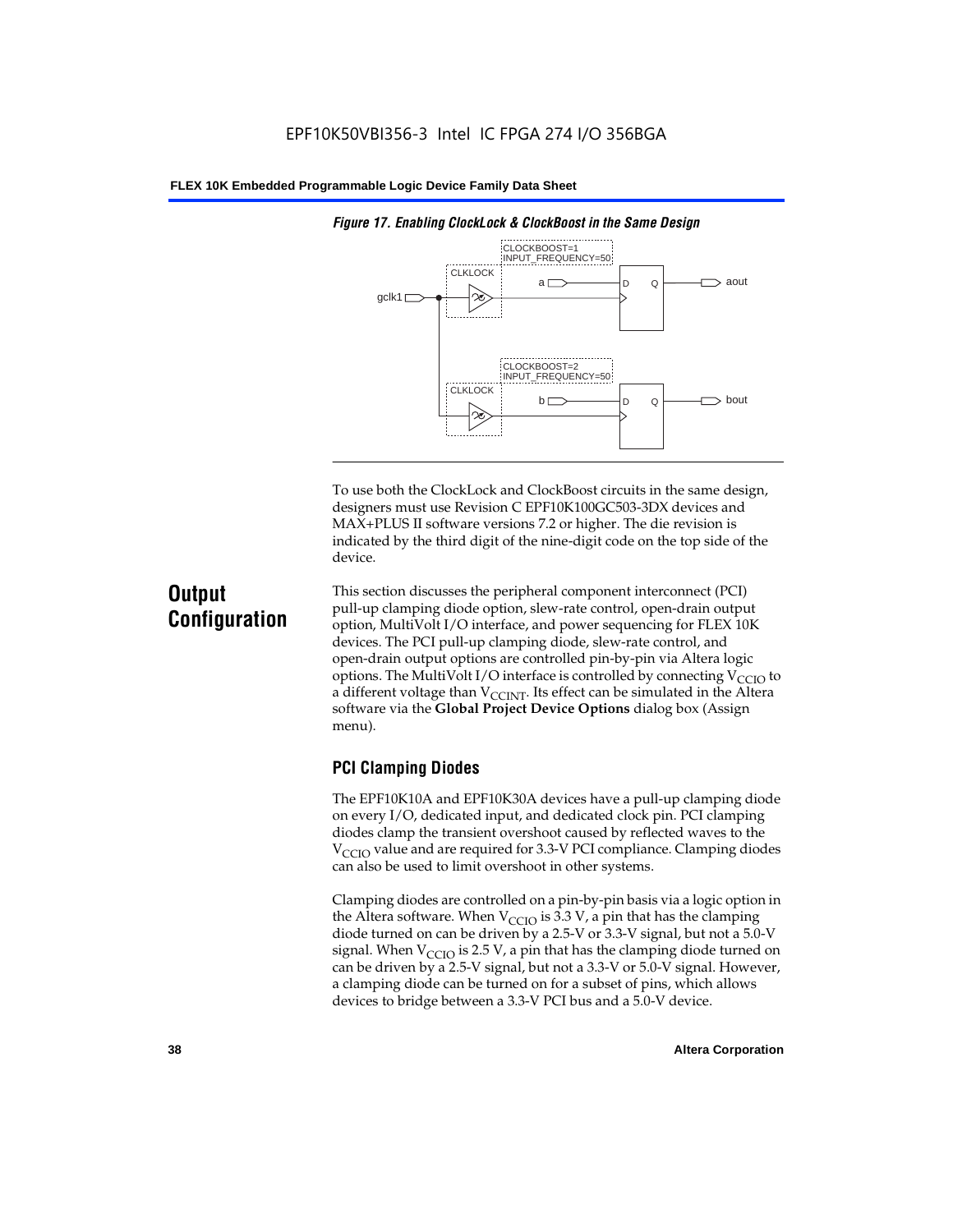### **Slew-Rate Control**

The output buffer in each IOE has an adjustable output slew rate that can be configured for low-noise or high-speed performance. A slower slew rate reduces system noise and adds a maximum delay of approximately 2.9 ns. The fast slew rate should be used for speed-critical outputs in systems that are adequately protected against noise. Designers can specify the slew rate on a pin-by-pin basis during design entry or assign a default slew rate to all pins on a device-wide basis. The slow slew rate setting affects only the falling edge of the output.

### **Open-Drain Output Option**

FLEX 10K devices provide an optional open-drain (electrically equivalent to an open-collector) output for each I/O pin. This open-drain output enables the device to provide system-level control signals (e.g., interrupt and write enable signals) that can be asserted by any of several devices. It can also provide an additional wired-OR plane. Additionally, the Altera software can convert tri-state buffers with grounded data inputs to opendrain pins automatically.

Open-drain output pins on FLEX 10K devices (with a pull-up resistor to the 5.0-V supply) can drive 5.0-V CMOS input pins that require a  $V<sub>IH</sub>$  of 3.5 V. When the open-drain pin is active, it will drive low. When the pin is inactive, the trace will be pulled up to 5.0 V by the resistor. The open-drain pin will only drive low or tri-state; it will never drive high. The rise time is dependent on the value of the pull-up resistor and load impedance. The  $I_{\text{OL}}$  current specification should be considered when selecting a pull-up resistor.

Output pins on 5.0-V FLEX 10K devices with  $V_{\text{CCIO}} = 3.3$  V or 5.0 V (with a pull-up resistor to the 5.0-V supply) can also drive 5.0-V CMOS input pins. In this case, the pull-up transistor will turn off when the pin voltage exceeds 3.3 V. Therefore, the pin does not have to be open-drain.

### **MultiVolt I/O Interface**

The FLEX 10K device architecture supports the MultiVolt I/O interface feature, which allows FLEX 10K devices to interface with systems of differing supply voltages. These devices have one set of  $V_{CC}$  pins for internal operation and input buffers (VCCINT) and another set for I/O output drivers (VCCIO).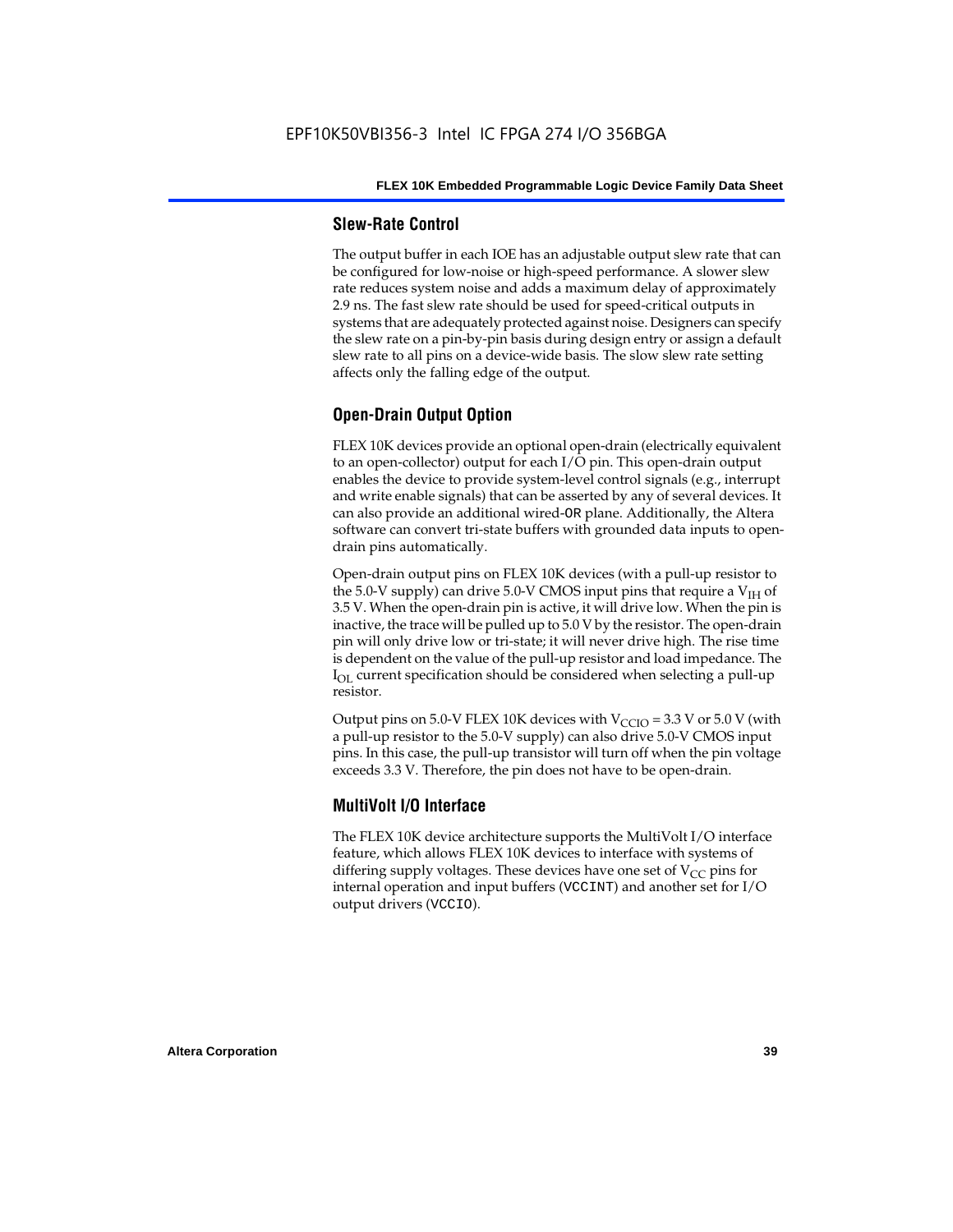Table 12 describes the FLEX 10K device supply voltages and MultiVolt I/O support levels.

| <b>Devices</b> |                          | Supply Voltage (V) | <b>MultiVolt I/O Support Levels (V)</b> |               |
|----------------|--------------------------|--------------------|-----------------------------------------|---------------|
|                | <b>V<sub>CCINT</sub></b> | V <sub>CCIO</sub>  | Input                                   | <b>Output</b> |
| FLEX 10K (1)   | 5.0                      | 5.0                | 3.3 or 5.0                              | 5.0           |
|                | 5.0                      | 3.3                | 3.3 or 5.0                              | 3.3 or 5.0    |
| EPF10K50V (1)  | 3.3                      | 3.3                | 3.3 or 5.0                              | 3.3 or 5.0    |
| EPF10K130V     | 3.3                      | 3.3                | 3.3 or 5.0                              | 3.3 or 5.0    |
| FLEX 10KA (1)  | 3.3                      | 3.3                | 2.5, 3.3, or 5.0                        | 3.3 or 5.0    |
|                | 3.3                      | 2.5                | 2.5, 3.3, or 5.0                        | 2.5           |

*Note*

(1) 240-pin QFP packages do not support the MultiVolt I/O features, so they do not have separate V<sub>CCIO</sub> pins.

### **Power Sequencing & Hot-Socketing**

Because FLEX 10K devices can be used in a multi-voltage environment, they have been designed specifically to tolerate any possible power-up sequence. The  $V_{\text{CCIO}}$  and  $V_{\text{CCINT}}$  power supplies can be powered in any order.

Signals can be driven into FLEX 10KA devices before and during power up without damaging the device. Additionally, FLEX 10KA devices do not drive out during power up. Once operating conditions are reached, FLEX 10KA devices operate as specified by the user.

# **IEEE Std. 1149.1 (JTAG) Boundary-Scan Support**

All FLEX 10K devices provide JTAG BST circuitry that complies with the IEEE Std. 1149.1-1990 specification. All FLEX 10K devices can also be configured using the JTAG pins through the BitBlaster serial download cable, or ByteBlasterMV parallel port download cable, or via hardware that uses the Jam<sup>TM</sup> programming and test language. JTAG BST can be performed before or after configuration, but not during configuration. FLEX 10K devices support the JTAG instructions shown in Table 13.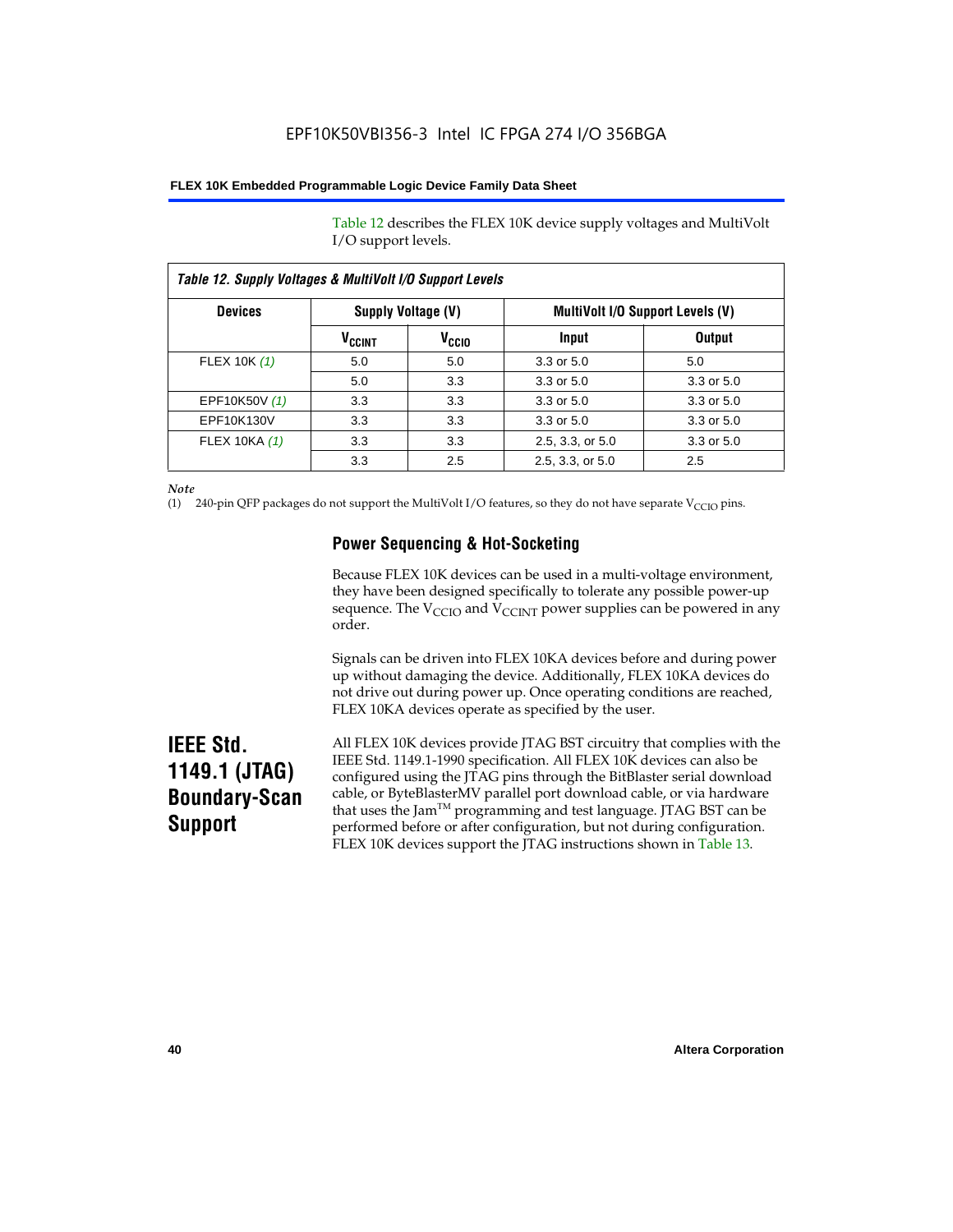| <b>Table 13. FLEX 10K JTAG Instructions</b> |                                                                                                                                                                                                                                             |
|---------------------------------------------|---------------------------------------------------------------------------------------------------------------------------------------------------------------------------------------------------------------------------------------------|
| <b>JTAG Instruction</b>                     | <b>Description</b>                                                                                                                                                                                                                          |
| SAMPLE/PRELOAD                              | Allows a snapshot of signals at the device pins to be captured and examined during<br>normal device operation, and permits an initial data pattern output at the device pins.                                                               |
| <b>EXTEST</b>                               | Allows the external circuitry and board-level interconnections to be tested by forcing a<br>test pattern at the output pins and capturing test results at the input pins.                                                                   |
| <b>BYPASS</b>                               | Places the 1-bit bypass register between the TDI and TDO pins, which allows the BST<br>data to pass synchronously through a selected device to adjacent devices during normal<br>device operation.                                          |
| <b>USERCODE</b>                             | Selects the user electronic signature (USERCODE) register and places it between the<br>TDI and TDO pins, allowing the USERCODE to be serially shifted out of TDO.                                                                           |
| <b>IDCODE</b>                               | Selects the IDCODE register and places it between TDI and TDO, allowing the IDCODE<br>to be serially shifted out of TDO.                                                                                                                    |
| <b>ICR Instructions</b>                     | These instructions are used when configuring a FLEX 10K device via JTAG ports with a<br>BitBlaster, or ByteBlasterMV or MasterBlaster download cable, or using a Jam File<br>(.jam) or Jam Byte-Code File (.jbc) via an embedded processor. |

The instruction register length of FLEX 10K devices is 10 bits. The USERCODE register length in FLEX 10K devices is 32 bits; 7 bits are determined by the user, and 25 bits are predetermined. Tables 14 and 15 show the boundary-scan register length and device IDCODE information for FLEX 10K devices.

| Table 14. FLEX 10K Boundary-Scan Register Length |                                                |  |  |  |
|--------------------------------------------------|------------------------------------------------|--|--|--|
| <b>Device</b>                                    | <b>Boundary-Scan</b><br><b>Register Length</b> |  |  |  |
| EPF10K10, EPF10K10A                              | 480                                            |  |  |  |
| EPF10K20                                         | 624                                            |  |  |  |
| EPF10K30, EPF10K30A                              | 768                                            |  |  |  |
| EPF10K40                                         | 864                                            |  |  |  |
| EPF10K50, EPF10K50V                              | 960                                            |  |  |  |
| EPF10K70                                         | 1,104                                          |  |  |  |
| EPF10K100, EPF10K100A                            | 1,248                                          |  |  |  |
| EPF10K130V                                       | 1,440                                          |  |  |  |
| EPF10K250A                                       | 1,440                                          |  |  |  |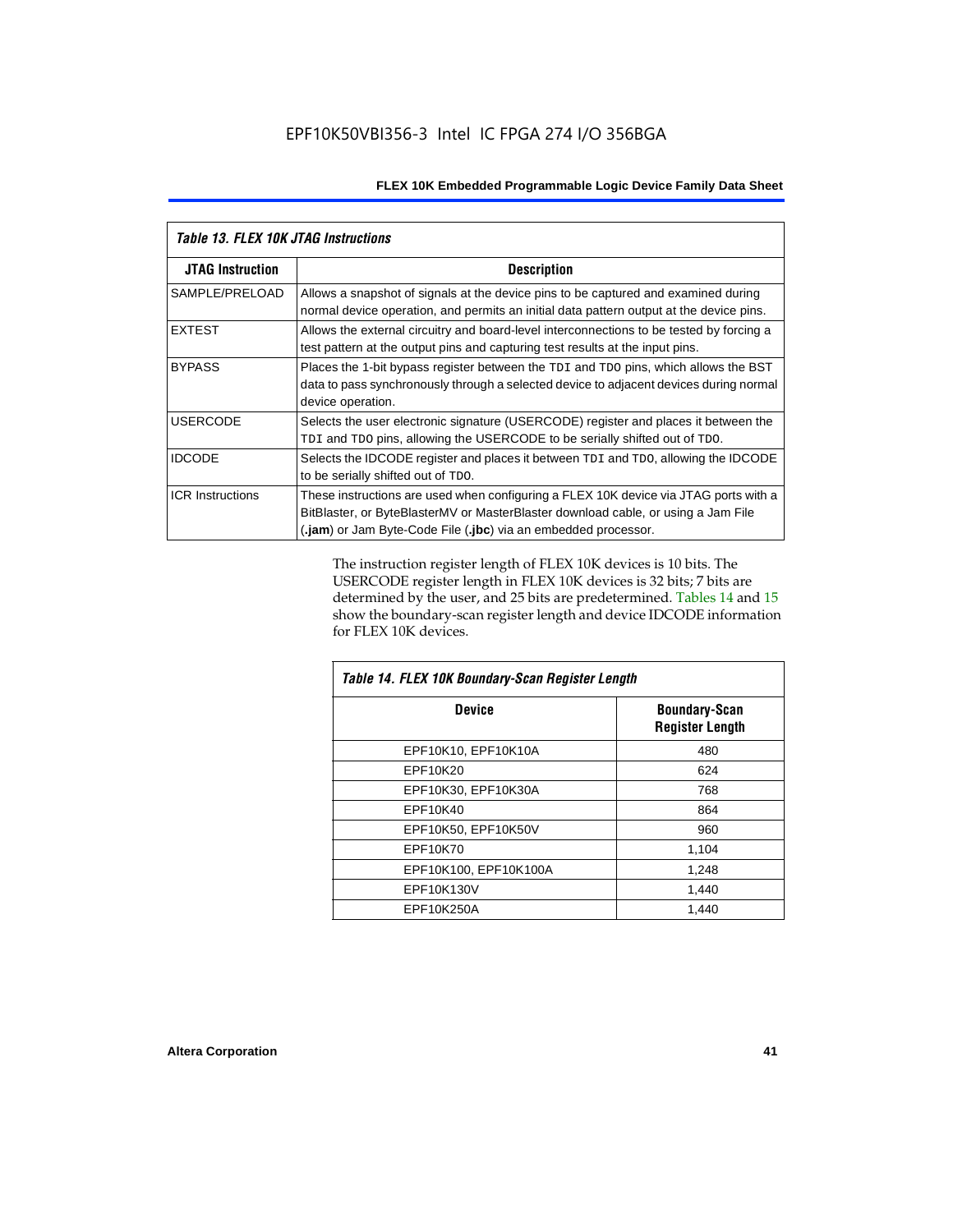| Table 15. 32-Bit FLEX 10K Device IDCODE<br>Note $(1)$ |                            |                                           |                                                       |                    |  |  |  |
|-------------------------------------------------------|----------------------------|-------------------------------------------|-------------------------------------------------------|--------------------|--|--|--|
| <b>Device</b>                                         | <b>IDCODE (32 Bits)</b>    |                                           |                                                       |                    |  |  |  |
|                                                       | <b>Version</b><br>(4 Bits) | <b>Part Number</b><br>$(16 \text{ bits})$ | <b>Manufacturer's Identity</b><br>$(11 \text{ bits})$ | 1 $(1$ Bit)<br>(2) |  |  |  |
| EPF10K10, EPF10K10A                                   | 0000                       | 0001<br>0000<br>0001 0000                 | 00001101110                                           | 1                  |  |  |  |
| EPF10K20                                              | 0000                       | 0001<br>0000<br>0010 0000                 | 00001101110                                           | 1                  |  |  |  |
| EPF10K30, EPF10K30A                                   | 0000                       | 0001 0000 0011 0000                       | 00001101110                                           | 1                  |  |  |  |
| EPF10K40                                              | 0000                       | 0000<br>0100<br>0001<br>0000              | 00001101110                                           | $\mathbf{1}$       |  |  |  |
| EPF10K50, EPF10K50V                                   | 0000                       | 0001 0000 0101 0000                       | 00001101110                                           | 1                  |  |  |  |
| EPF10K70                                              | 0000                       | 0000 0111 0000<br>0001                    | 00001101110                                           | $\mathbf{1}$       |  |  |  |
| EPF10K100, EPF10K100A                                 | 0000                       | 0001<br>0000<br>0000<br>0000              | 00001101110                                           | 1                  |  |  |  |
| EPF10K130V                                            | 0000                       | 0001 0011 0000<br>0000                    | 00001101110                                           | 1                  |  |  |  |
| EPF10K250A                                            | 0000                       | 0000<br>0010 0101 0000                    | 00001101110                                           | $\mathbf{1}$       |  |  |  |

#### *Notes:*

(1) The most significant bit (MSB) is on the left.

(2) The least significant bit (LSB) for all JTAG IDCODEs is 1.

FLEX 10K devices include weak pull-ups on JTAG pins.



**for more information, see the following documents:** 

- *Application Note 39 (IEEE 1149.1 (JTAG) Boundary-Scan Testing in Altera Devices)*
- *BitBlaster Serial Download Cable Data Sheet*
- *ByteBlasterMV Parallel Port Download Cable Data Sheet*
- *Jam Programming & Test Language Specification*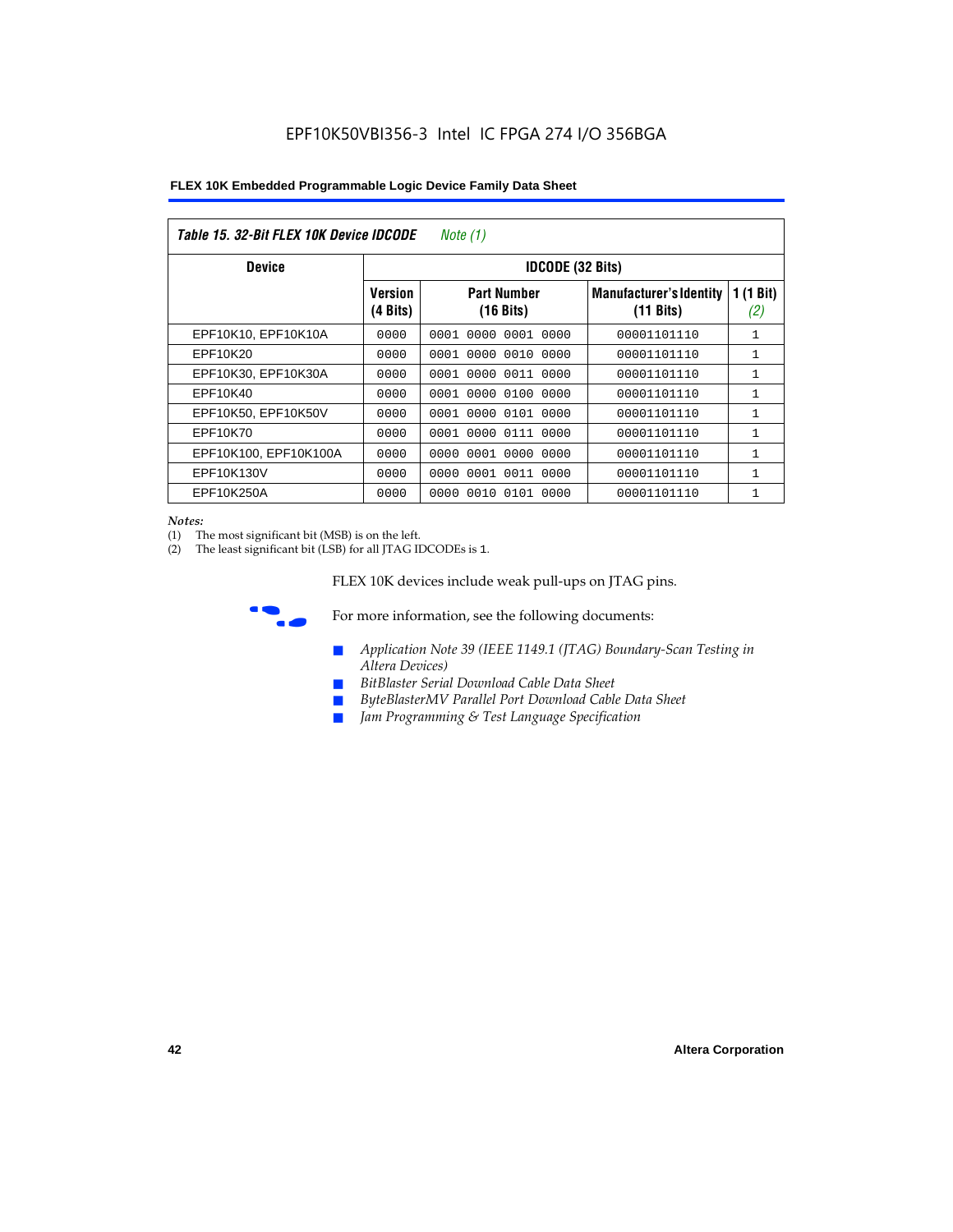Figure 18 shows the timing requirements for the JTAG signals.

*Figure 18. JTAG Waveforms*



Table 16 shows the timing parameters and values for FLEX 10K devices.

| Table 16. JTAG Timing Parameters & Values |                                                |     |            |      |  |
|-------------------------------------------|------------------------------------------------|-----|------------|------|--|
| <b>Symbol</b>                             | <b>Parameter</b>                               | Min | <b>Max</b> | Unit |  |
| t <sub>JCP</sub>                          | <b>TCK clock period</b>                        | 100 |            | ns   |  |
| t <sub>JCH</sub>                          | TCK clock high time                            | 50  |            | ns   |  |
| $t_{JCL}$                                 | TCK clock low time                             | 50  |            | ns   |  |
| tjpsu                                     | JTAG port setup time                           | 20  |            | ns   |  |
| t <sub>JPH</sub>                          | JTAG port hold time                            | 45  |            | ns   |  |
| <sup>t</sup> JPCO                         | JTAG port clock to output                      |     | 25         | ns   |  |
| t <sub>JPZX</sub>                         | JTAG port high impedance to valid output       |     | 25         | ns   |  |
| t <sub>JPXZ</sub>                         | JTAG port valid output to high impedance       |     | 25         | ns   |  |
| tussu                                     | Capture register setup time                    | 20  |            | ns   |  |
| $t_{JSH}$                                 | Capture register hold time                     | 45  |            | ns   |  |
| tjsco                                     | Update register clock to output                |     | 35         | ns   |  |
| t <sub>JSZX</sub>                         | Update register high-impedance to valid output |     | 35         | ns   |  |
| t <sub>JSXZ</sub>                         | Update register valid output to high impedance |     | 35         | ns   |  |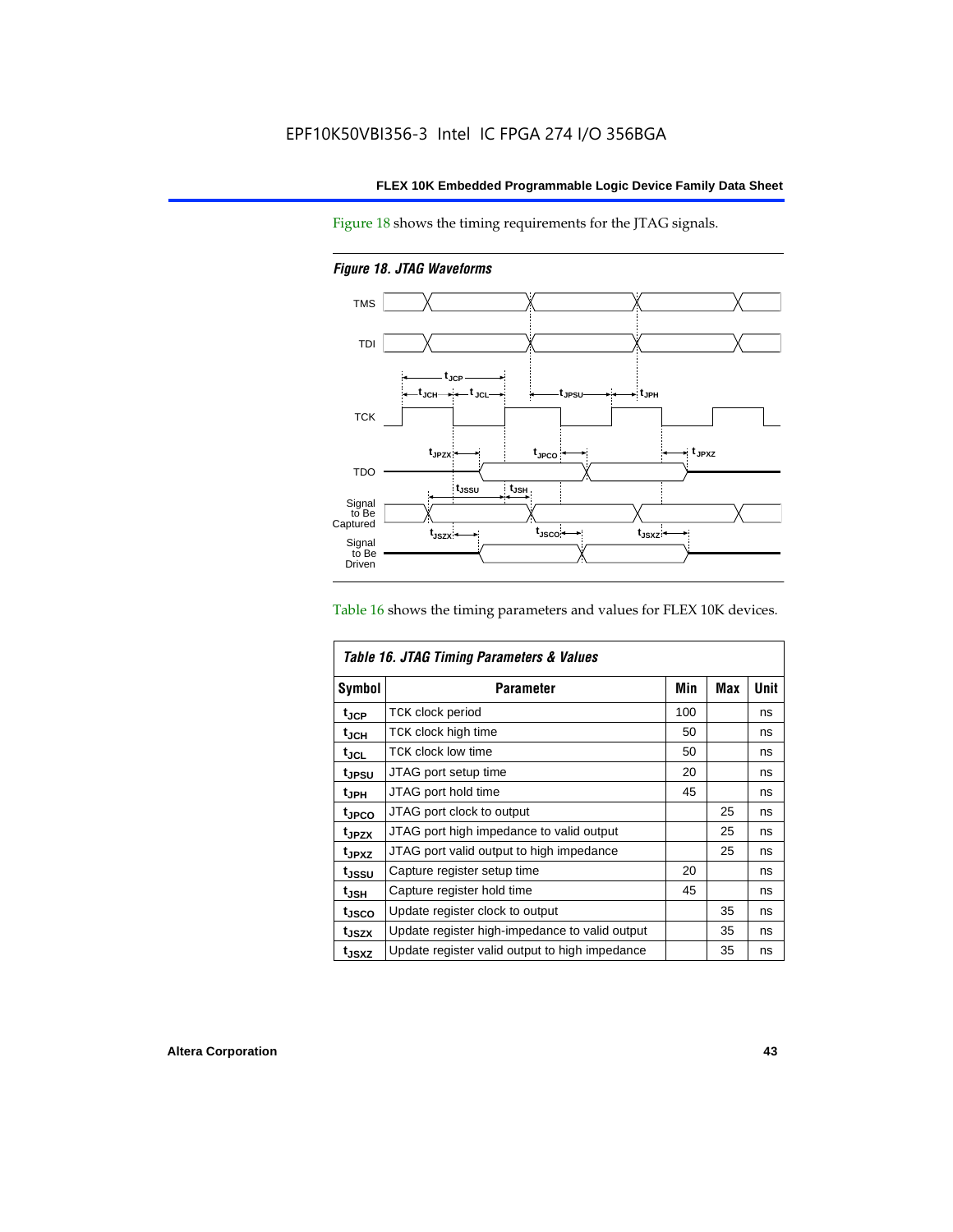**Generic Testing** Each FLEX 10K device is functionally tested. Complete testing of each configurable SRAM bit and all logic functionality ensures 100% yield. AC test measurements for FLEX 10K devices are made under conditions equivalent to those shown in Figure 19. Multiple test patterns can be used to configure devices during all stages of the production flow.

#### *Figure 19. FLEX 10K AC Test Conditions*

*Power supply transients can affect AC measurements. Simultaneous transitions of*  $V<sub>CC</sub>$ *multiple outputs should be avoided for* 464 Ω *accurate measurement. Threshold tests must* (703 Ω) ξ *not be performed under AC conditions.*  $[521 \Omega]$ *Large-amplitude, fast-ground-current* To Test Device *transients normally occur as the device* Output System *outputs discharge the load capacitances. When these transients flow through the parasitic inductance between the device* 250 Ω *ground pin and the test system ground,*  $(8.06 \text{ k}\Omega)$ C1 (includes *significant reductions in observable noise* [481 $\Omega$ ] JIG capacitance) *immunity can result. Numbers without*  Device input *parentheses are for 5.0-V devices or outputs.*  rise and fall *Numbers in parentheses are for 3.3-V devices*  times  $<$  3 ns ŧ *or outputs. Numbers in brackets are for 2.5-V devices or outputs.*

# **Operating Conditions**

Tables 17 through 21 provide information on absolute maximum ratings, recommended operating conditions, DC operating conditions, and capacitance for 5.0-V FLEX 10K devices.

|                              | Table 17. FLEX 10K 5.0-V Device Absolute Maximum Ratings<br>Note (1) |                              |        |     |              |  |  |
|------------------------------|----------------------------------------------------------------------|------------------------------|--------|-----|--------------|--|--|
| Symbol                       | <b>Parameter</b>                                                     | <b>Conditions</b>            | Min    | Max | <b>Unit</b>  |  |  |
| $V_{CC}$                     | Supply voltage                                                       | With respect to ground $(2)$ | $-2.0$ | 7.0 | V            |  |  |
| V <sub>1</sub>               | DC input voltage                                                     |                              | $-2.0$ | 7.0 | V            |  |  |
| $I_{\underline{\text{OUT}}}$ | DC output current, per pin                                           |                              | $-25$  | 25  | mA           |  |  |
| $T_{STG}$                    | Storage temperature                                                  | No bias                      | $-65$  | 150 | ° C          |  |  |
| $T_{AMB}$                    | Ambient temperature                                                  | Under bias                   | $-65$  | 135 | ° C          |  |  |
| $T_{\rm d}$                  | Junction temperature                                                 | Ceramic packages, under bias |        | 150 | $^{\circ}$ C |  |  |
|                              |                                                                      | PQFP, TQFP, RQFP, and BGA    |        | 135 | $^{\circ}$ C |  |  |
|                              |                                                                      | packages, under bias         |        |     |              |  |  |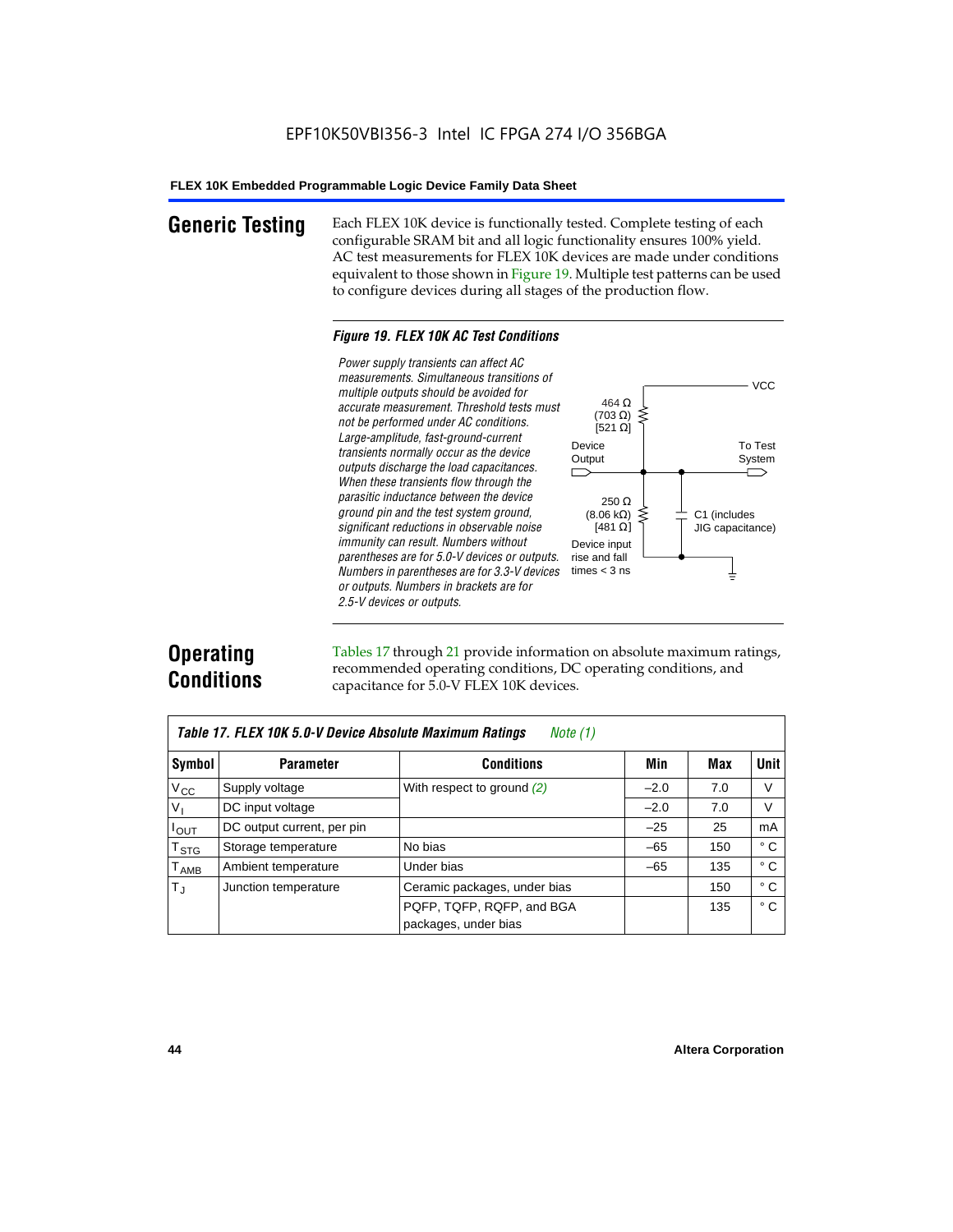|                   | <b>Table 18. FLEX 10K 5.0-V Device Recommended Operating Conditions</b> |                    |             |                       |              |  |  |
|-------------------|-------------------------------------------------------------------------|--------------------|-------------|-----------------------|--------------|--|--|
| Symbol            | <b>Parameter</b>                                                        | <b>Conditions</b>  | Min         | Max                   | <b>Unit</b>  |  |  |
| VCCINT            | Supply voltage for internal logic<br>and input buffers                  | (3), (4)           | 4.75 (4.50) | 5.25(5.50)            | $\vee$       |  |  |
| V <sub>CCIO</sub> | Supply voltage for output<br>buffers, 5.0-V operation                   | (3), (4)           | 4.75 (4.50) | 5.25(5.50)            | $\vee$       |  |  |
|                   | Supply voltage for output<br>buffers, 3.3-V operation                   | (3), (4)           | 3.00(3.00)  | 3.60(3.60)            | $\vee$       |  |  |
| V <sub>1</sub>    | Input voltage                                                           |                    | $-0.5$      | $V_{\rm CCINT}$ + 0.5 | $\vee$       |  |  |
| $V_{\rm O}$       | Output voltage                                                          |                    | 0           | V <sub>CCIO</sub>     | $\vee$       |  |  |
| $T_A$             | Ambient temperature                                                     | For commercial use | $\Omega$    | 70                    | $^{\circ}$ C |  |  |
|                   |                                                                         | For industrial use | $-40$       | 85                    | $^{\circ}$ C |  |  |
| $T_{\rm J}$       | Operating temperature                                                   | For commercial use | $\Omega$    | 85                    | °C           |  |  |
|                   |                                                                         | For industrial use | $-40$       | 100                   | $^{\circ}$ C |  |  |
| $t_{R}$           | Input rise time                                                         |                    |             | 40                    | ns           |  |  |
| $t_F$             | Input fall time                                                         |                    |             | 40                    | ns           |  |  |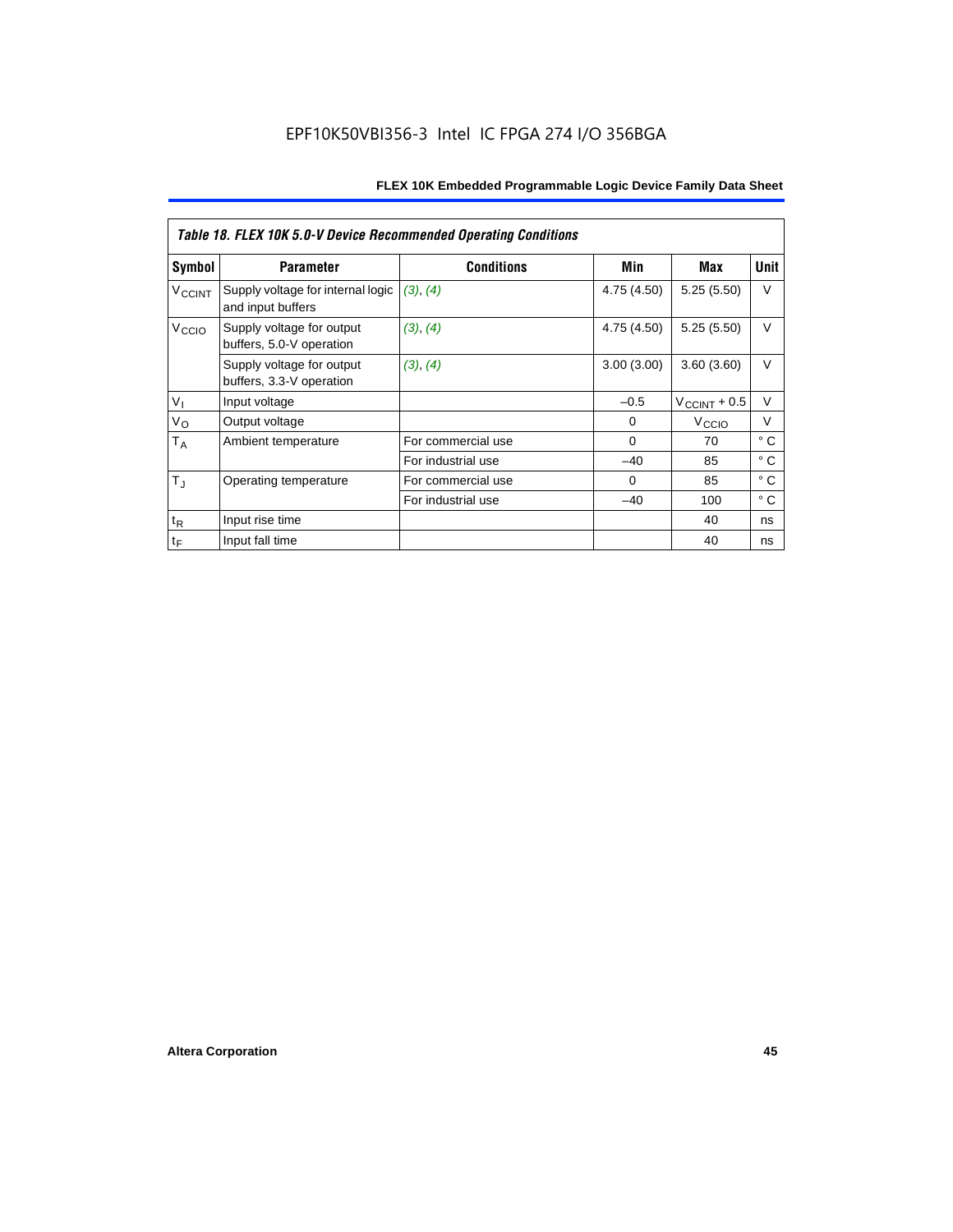|                           | Table 19. FLEX 10K 5.0-V Device DC Operating Conditions<br><i>Notes</i> $(5)$ , $(6)$ |                                                   |                         |            |                   |             |  |  |
|---------------------------|---------------------------------------------------------------------------------------|---------------------------------------------------|-------------------------|------------|-------------------|-------------|--|--|
| Symbol                    | <b>Parameter</b>                                                                      | <b>Conditions</b>                                 | Min                     | <b>Typ</b> | <b>Max</b>        | <b>Unit</b> |  |  |
| $V_{\text{IH}}$           | High-level input<br>voltage                                                           |                                                   | 2.0                     |            | $V_{CCINT} + 0.5$ | V           |  |  |
| $V_{IL}$                  | Low-level input voltage                                                               |                                                   | $-0.5$                  |            | 0.8               | V           |  |  |
| V <sub>OH</sub>           | 5.0-V high-level TTL<br>output voltage                                                | $I_{OH} = -4$ mA DC, $V_{CGIO} = 4.75$ V<br>(7)   | 2.4                     |            |                   | V           |  |  |
|                           | 3.3-V high-level TTL<br>output voltage                                                | $I_{OH} = -4$ mA DC, $V_{CGIO} = 3.00$ V<br>(7)   | 2.4                     |            |                   | V           |  |  |
|                           | 3.3-V high-level CMOS<br>output voltage                                               | $I_{OH} = -0.1$ mA DC, $V_{CCIO} = 3.00$ V<br>(7) | $V_{\text{CCIO}} - 0.2$ |            |                   | $\vee$      |  |  |
| $V_{OL}$                  | 5.0-V low-level TTL<br>output voltage                                                 | $I_{OL}$ = 12 mA DC, $V_{CCIO}$ = 4.75 V<br>(8)   |                         |            | 0.45              | $\vee$      |  |  |
|                           | 3.3-V low-level TTL<br>output voltage                                                 | $I_{OL}$ = 12 mA DC, $V_{CCIO}$ = 3.00 V<br>(8)   |                         |            | 0.45              | $\vee$      |  |  |
|                           | 3.3-V low-level CMOS<br>output voltage                                                | $I_{OL}$ = 0.1 mA DC, $V_{CCIO}$ = 3.00 V<br>(8)  |                         |            | 0.2               | $\vee$      |  |  |
| $\mathbf{I}_{\mathbf{I}}$ | Input pin leakage<br>current                                                          | $V_1 = V_{CC}$ or ground<br>(9)                   | $-10$                   |            | 10                | μA          |  |  |
| $I_{OZ}$                  | Tri-stated I/O pin<br>leakage current                                                 | $V_{O} = V_{CC}$ or ground<br>(9)                 | $-40$                   |            | 40                | μA          |  |  |
| $I_{CC0}$                 | V <sub>CC</sub> supply current<br>(standby)                                           | $V_1$ = ground, no load                           |                         | 0.5        | 10                | mA          |  |  |

| Table 20. 5.0-V Device Capacitance of EPF10K10, EPF10K20 & EPF10K30 Devices | Note (10) |  |
|-----------------------------------------------------------------------------|-----------|--|
|-----------------------------------------------------------------------------|-----------|--|

| Symbol    | <b>Parameter</b>                                                         | <b>Conditions</b>                   | Min | Max | <b>Unit</b> |
|-----------|--------------------------------------------------------------------------|-------------------------------------|-----|-----|-------------|
| $C_{IN}$  | Input capacitance                                                        | $V_{IN} = 0 V$ , f = 1.0 MHz        |     |     | pF          |
| CINCLK    | Input capacitance on dedicated $V_{IN} = 0 V$ , f = 1.0 MHz<br>clock pin |                                     |     | 12  | pF          |
| $C_{OUT}$ | Output capacitance                                                       | $V_{\text{OUT}} = 0 V, f = 1.0 MHz$ |     |     | рF          |

| Table 21. 5.0-V Device Capacitance of EPF10K40, EPF10K50, EPF10K70 & EPF10K100 Devices<br><i>Note (10)</i> |                                                                          |                               |     |     |             |  |
|------------------------------------------------------------------------------------------------------------|--------------------------------------------------------------------------|-------------------------------|-----|-----|-------------|--|
| Symbol                                                                                                     | <b>Parameter</b>                                                         | <b>Conditions</b>             | Min | Max | <b>Unit</b> |  |
| $C_{IN}$                                                                                                   | Input capacitance                                                        | $V_{IN} = 0 V$ , f = 1.0 MHz  |     | 10  | рF          |  |
| CINCLK                                                                                                     | Input capacitance on dedicated $V_{IN} = 0 V$ , f = 1.0 MHz<br>clock pin |                               |     | 15  | pF          |  |
| $C_{OUT}$                                                                                                  | Output capacitance                                                       | $V_{OIII}$ = 0 V, f = 1.0 MHz |     | 10  | рF          |  |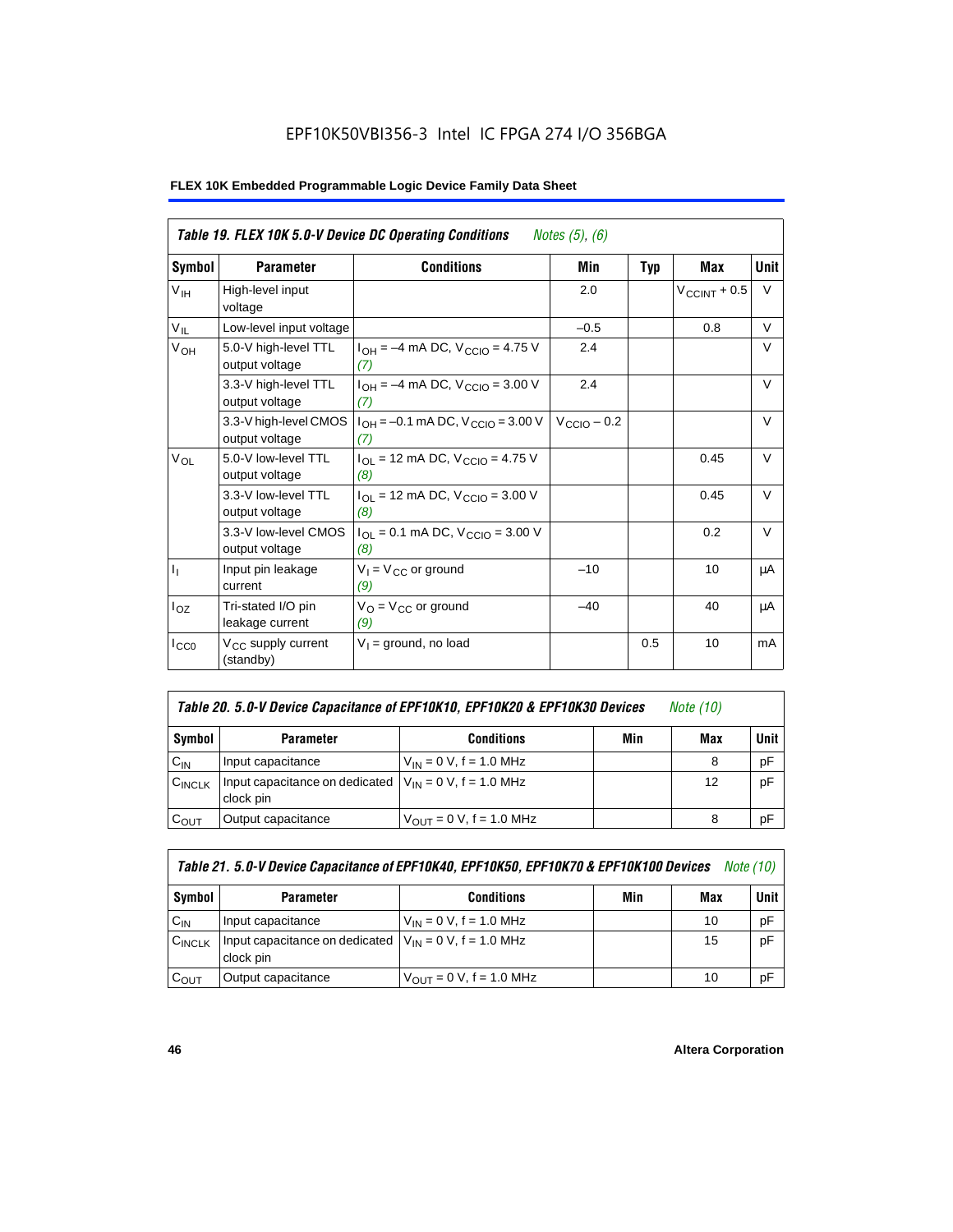#### *Notes to tables:*

- (1) See the *Operating Requirements for Altera Devices Data Sheet*.
- Minimum DC input voltage is  $-0.5$  V. During transitions, the inputs may undershoot to  $-2.0$  V for input currents less than 100 mA and periods shorter than 20 ns.
- (3) Numbers in parentheses are for industrial-temperature-range devices.<br>(4) Maximum  $V_{CC}$  rise time is 100 ms.  $V_{CC}$  must rise monotonically.
- (4) Maximum  $\hat{V_{CC}}$  rise time is 100 ms.  $V_{CC}$  must rise monotonically.<br>(5) Typical values are for T<sub>A</sub> = 25° C and V<sub>CC</sub> = 5.0 V.
- (5) Typical values are for  $T_A = 25^\circ$  C and  $V_{CC} = 5.0$  V.<br>(6) These values are specified under the Recommende
- (6) These values are specified under the Recommended Operation Condition shown in Table 18 on page 45.<br>(7) The  $I_{OH}$  parameter refers to high-level TTL or CMOS output current.
- (7) The  $I_{OH}$  parameter refers to high-level TTL or CMOS output current.<br>(8) The  $I_{OL}$  parameter refers to low-level TTL or CMOS output current. T
- The I<sub>OL</sub> parameter refers to low-level TTL or CMOS output current. This parameter applies to open-drain pins as well as output pins.
- (9) This value is specified for normal device operation. The value may vary during power-up.
- (10) Capacitance is sample-tested only.

Figure 20 shows the typical output drive characteristics of FLEX 10K devices with 5.0-V and 3.3-V  $V_{CCIO}$ . The output driver is compliant with the 5.0-V *PCI Local Bus Specification, Revision 2.2* (for 5.0-V  $V_{\text{CCIO}}$ ).

*Figure 20. Output Drive Characteristics of FLEX 10K Devices*

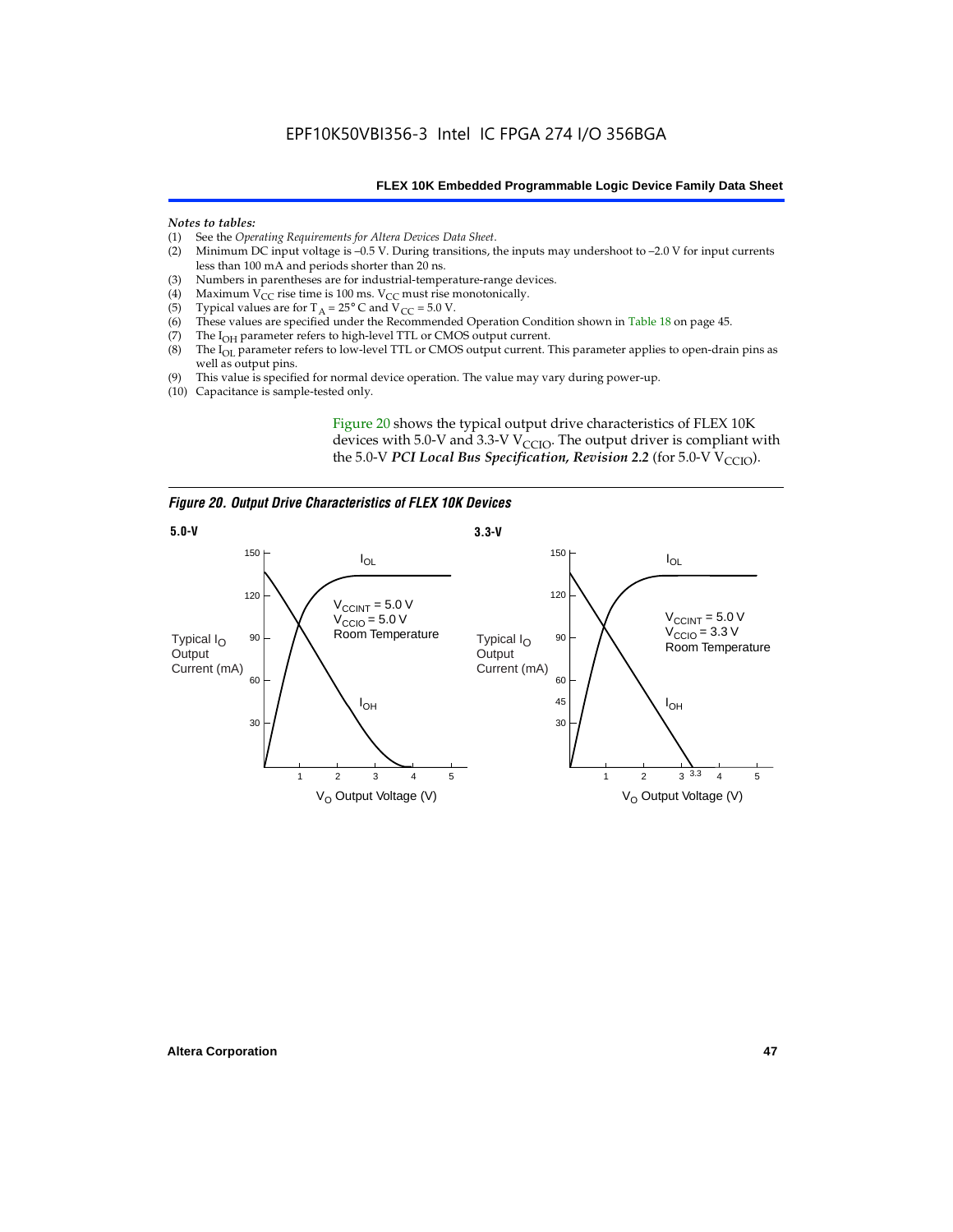Tables 22 through 25 provide information on absolute maximum ratings, recommended operating conditions, DC operating conditions, and capacitance for EPF10K50V and EPF10K130V devices.

| Table 22. EPF10K50V & EPF10K130V Device Absolute Maximum Ratings |                            |                                      |        |      |              |
|------------------------------------------------------------------|----------------------------|--------------------------------------|--------|------|--------------|
| Symbol                                                           | <b>Parameter</b>           | <b>Conditions</b>                    | Min    | Max  | <b>Unit</b>  |
| $V_{\rm CC}$                                                     | Supply voltage             | With respect to ground $(2)$         | $-0.5$ | 4.6  | V            |
| V <sub>I</sub>                                                   | DC input voltage           |                                      | $-2.0$ | 5.75 | V            |
| $I_{\text{OUT}}$                                                 | DC output current, per pin |                                      | $-25$  | 25   | mA           |
| $\mathsf{T}_{\text{STG}}$                                        | Storage temperature        | No bias                              | $-65$  | 150  | ° C          |
| $\mathsf{T}_{\mathsf{AMB}}$                                      | Ambient temperature        | Under bias                           | $-65$  | 135  | ° C          |
| $T_{\rm J}$                                                      | Junction temperature       | Ceramic packages, under bias         |        | 150  | ° C          |
|                                                                  |                            | RQFP and BGA packages, under<br>bias |        | 135  | $^{\circ}$ C |

| Table 23. EPF10K50V & EPF10K130V Device Recommended Operating Conditions |                                                        |                    |            |                   |              |  |  |
|--------------------------------------------------------------------------|--------------------------------------------------------|--------------------|------------|-------------------|--------------|--|--|
| Symbol                                                                   | <b>Parameter</b>                                       | <b>Conditions</b>  | Min        | Max               | <b>Unit</b>  |  |  |
| <b>V<sub>CCINT</sub></b>                                                 | Supply voltage for internal logic<br>and input buffers | (3), (4)           | 3.00(3.00) | 3.60(3.60)        | $\vee$       |  |  |
| V <sub>CCIO</sub>                                                        | Supply voltage for output<br>buffers                   | (3), (4)           | 3.00(3.00) | 3.60(3.60)        | $\vee$       |  |  |
| $V_{1}$                                                                  | Input voltage                                          | (5)                | $-0.5$     | 5.75              | $\vee$       |  |  |
| $V_{\rm O}$                                                              | Output voltage                                         |                    | $\Omega$   | V <sub>CCIO</sub> | $\vee$       |  |  |
| $T_A$                                                                    | Ambient temperature                                    | For commercial use | $\Omega$   | 70                | $^{\circ}$ C |  |  |
|                                                                          |                                                        | For industrial use | $-40$      | 85                | $^{\circ}$ C |  |  |
| $T_{\rm J}$                                                              | Operating temperature                                  | For commercial use | $\Omega$   | 85                | $^{\circ}$ C |  |  |
|                                                                          |                                                        | For industrial use | $-40$      | 100               | ° C          |  |  |
| $t_{R}$                                                                  | Input rise time                                        |                    |            | 40                | ns           |  |  |
| $t_F$                                                                    | Input fall time                                        |                    |            | 40                | ns           |  |  |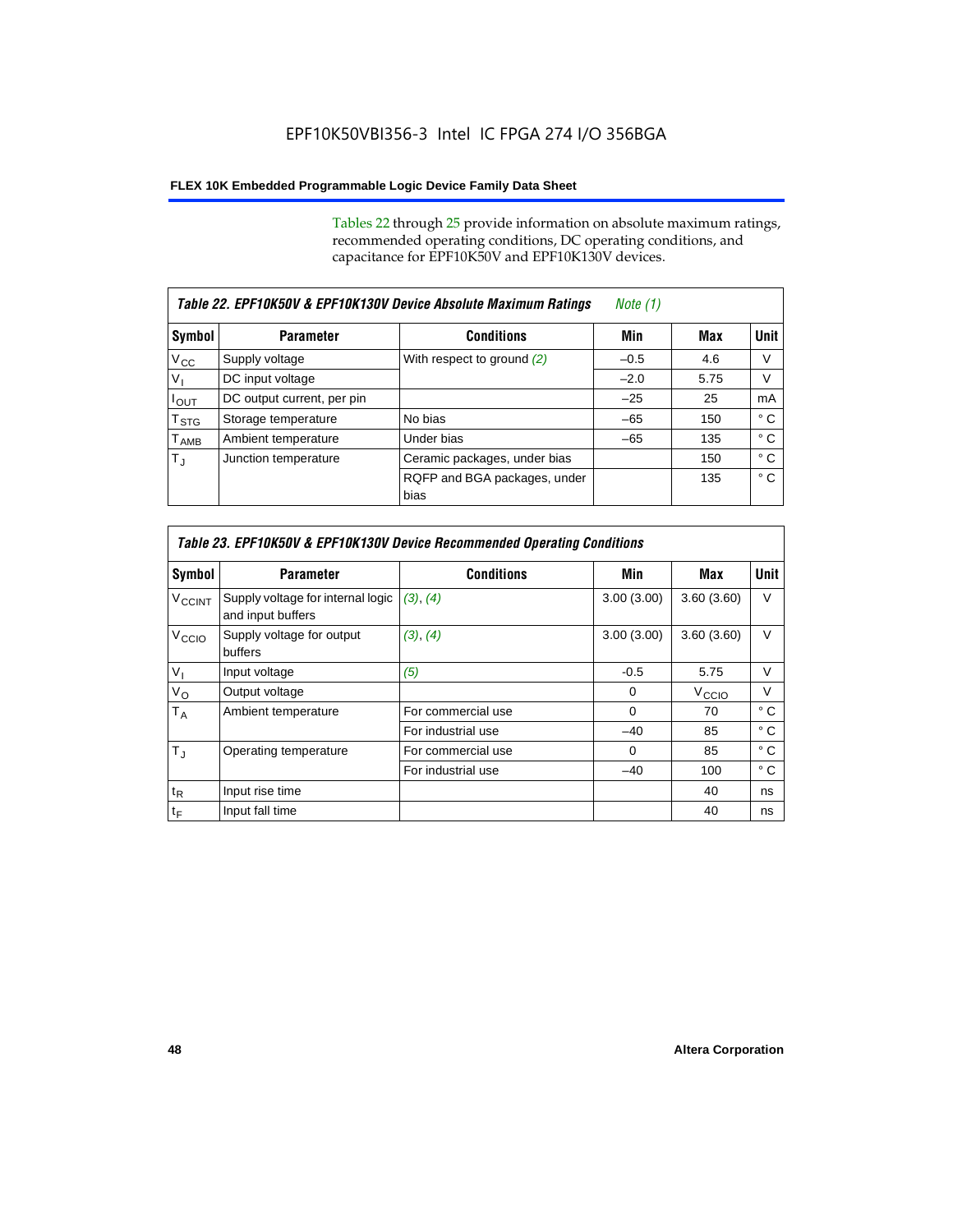| Table 24. EPF10K50V & EPF10K130V Device DC Operating Conditions<br><i>Notes <math>(6)</math>, <math>(7)</math></i> |                                          |                                          |                         |            |      |        |  |
|--------------------------------------------------------------------------------------------------------------------|------------------------------------------|------------------------------------------|-------------------------|------------|------|--------|--|
| Symbol                                                                                                             | <b>Parameter</b>                         | <b>Conditions</b>                        | Min                     | <b>Typ</b> | Max  | Unit   |  |
| $\mathsf{V}_{\mathsf{IH}}$                                                                                         | High-level input voltage                 |                                          | 2.0                     |            | 5.75 | V      |  |
| $V_{IL}$                                                                                                           | Low-level input voltage                  |                                          | $-0.5$                  |            | 0.8  | V      |  |
| V <sub>OH</sub>                                                                                                    | 3.3-V high-level TTL output<br>voltage   | $I_{OH} = -8$ mA DC (8)                  | 2.4                     |            |      | V      |  |
|                                                                                                                    | 3.3-V high-level CMOS output<br>voltage  | $I_{OH} = -0.1$ mA DC (8)                | $V_{\text{CCIO}} - 0.2$ |            |      | $\vee$ |  |
| $V_{OL}$                                                                                                           | 3.3-V low-level TTL output<br>voltage    | $I_{OL} = 8$ mA DC (9)                   |                         |            | 0.45 | $\vee$ |  |
|                                                                                                                    | 3.3-V low-level CMOS output<br>voltage   | $I_{\text{OI}} = 0.1 \text{ mA DC } (9)$ |                         |            | 0.2  | $\vee$ |  |
| H,                                                                                                                 | Input pin leakage current                | $V_1 = 5.3$ V to -0.3 V (10)             | $-10$                   |            | 10   | μA     |  |
| $I_{OZ}$                                                                                                           | Tri-stated I/O pin leakage<br>current    | $V_O$ = 5.3 V to -0.3 V (10)             | $-10$                   |            | 10   | μA     |  |
| $I_{CC0}$                                                                                                          | $V_{\text{CC}}$ supply current (standby) | $V_1$ = ground, no load                  |                         | 0.3        | 10   | mA     |  |
|                                                                                                                    |                                          | $V_1$ = ground, no load (11)             |                         | 10         |      | mA     |  |

| Table 25. EPF10K50V & EPF10K130V Device Capacitance<br>(12) |                                                                           |                               |     |     |             |  |
|-------------------------------------------------------------|---------------------------------------------------------------------------|-------------------------------|-----|-----|-------------|--|
| Symbol                                                      | <b>Parameter</b>                                                          | <b>Conditions</b>             | Min | Max | <b>Unit</b> |  |
| $C_{IN}$                                                    | Input capacitance                                                         | $V_{IN} = 0$ V, f = 1.0 MHz   |     | 10  | pF          |  |
| $C_{\text{INCLK}}$                                          | Input capacitance on dedicated $ V_{IN} = 0 V$ , f = 1.0 MHz<br>clock pin |                               |     | 15  | pF          |  |
| $C_{OUT}$                                                   | Output capacitance                                                        | $V_{OUT} = 0 V$ , f = 1.0 MHz |     | 10  | pF          |  |

#### *Notes to tables:*

- (1) See the *Operating Requirements for Altera Devices Data Sheet*.
- Minimum DC input voltage is –0.5 V. During transitions, the inputs may undershoot to –2.0 V or overshoot to 5.75 V for input currents less than 100 mA and periods shorter than 20 ns.
- (3) Numbers in parentheses are for industrial-temperature-range devices.<br>(4) Maximum  $V_{CC}$  rise time is 100 ms.  $V_{CC}$  must rise monotonically.
- (4) Maximum  $V_{CC}$  rise time is 100 ms.  $V_{CC}$  must rise monotonically.<br>(5) EPF10K50V and EPF10K130V device inputs may be driven before
- (5) EPF10K50V and EPF10K130V device inputs may be driven before V<sub>CCINT</sub> and V<sub>CCIO</sub> are powered.<br>(6) Typical values are for T<sub>A</sub> = 25° C and V<sub>CC</sub> = 3.3 V.
- Typical values are for  $T_A = 25^\circ$  C and  $V_{CC} = 3.3$  V.
- (7) These values are specified under the EPF10K50V and EPF10K130V device Recommended Operating Conditions in Table 23 on page 48.
- (8) The  $I<sub>OH</sub>$  parameter refers to high-level TTL or CMOS output current.
- (9) The  $I_{OL}$  parameter refers to low-level TTL or CMOS output current. This parameter applies to open-drain pins as well as output pins.
- (10) This value is specified for normal device operation. The value may vary during power-up.
- (11) This parameter applies to -1 speed grade EPF10K50V devices, -2 speed grade EPF10K50V industrial temperature devices, and -2 speed grade EPF10K130V devices.
- (12) Capacitance is sample-tested only.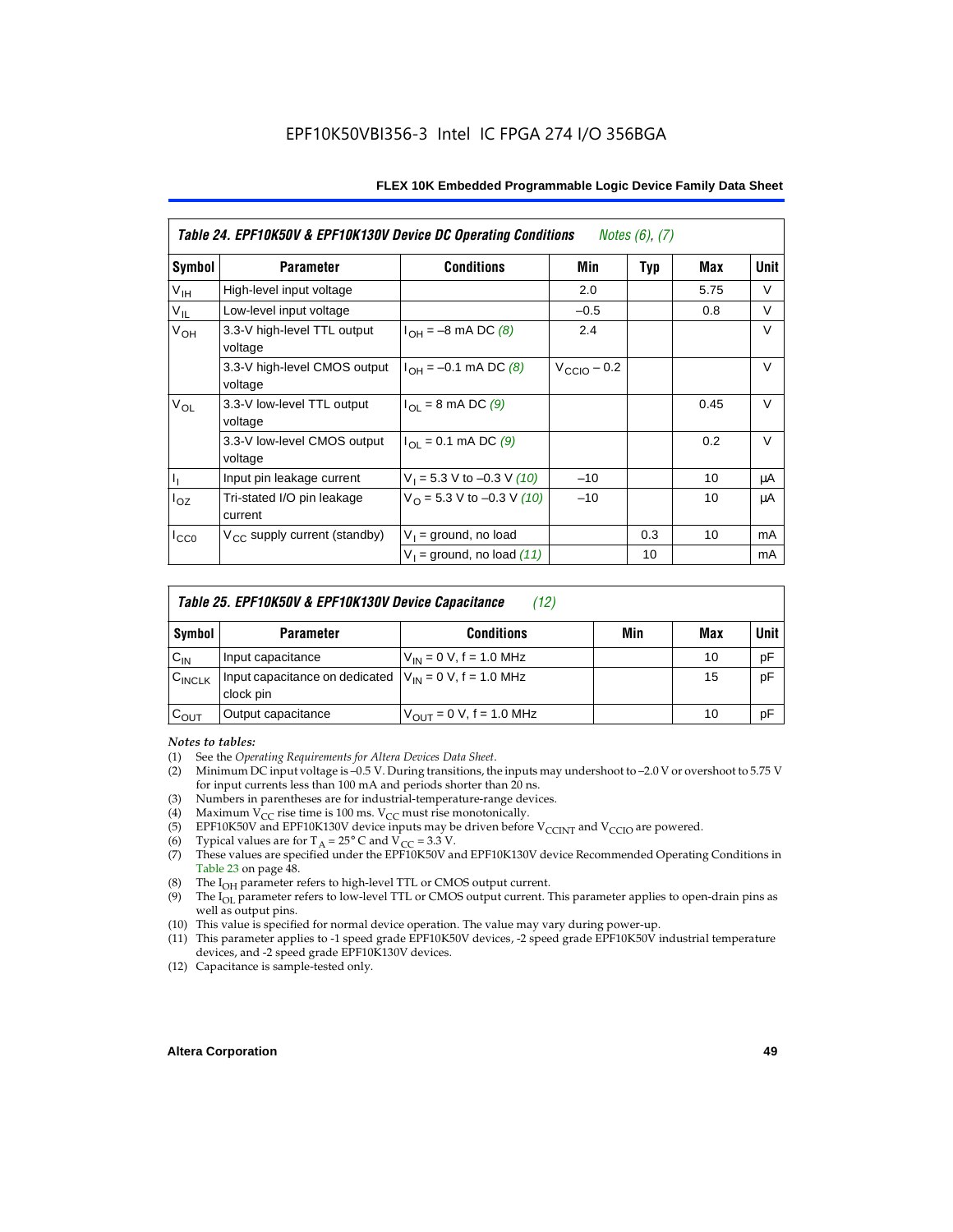Figure 21 shows the typical output drive characteristics of EPF10K50V and EPF10K130V devices.

#### *Figure 21. Output Drive Characteristics of EPF10K50V & EPF10K130V Devices*



Tables 26 through 31 provide information on absolute maximum ratings, recommended operating conditions, DC operating conditions, and capacitance for 3.3-V FLEX 10K devices.

|                  | Table 26. FLEX 10KA 3.3-V Device Absolute Maximum Ratings<br>Note (1) |                              |        |      |              |  |  |
|------------------|-----------------------------------------------------------------------|------------------------------|--------|------|--------------|--|--|
| Symbol           | <b>Parameter</b>                                                      | <b>Conditions</b>            | Min    | Max  | Unit         |  |  |
| $V_{\rm CC}$     | Supply voltage                                                        | With respect to ground $(2)$ | $-0.5$ | 4.6  | V            |  |  |
| $V_{I}$          | DC input voltage                                                      |                              | $-2.0$ | 5.75 | V            |  |  |
| $I_{OUT}$        | DC output current, per pin                                            |                              | $-25$  | 25   | mA           |  |  |
| $T_{\text{STG}}$ | Storage temperature                                                   | No bias                      | $-65$  | 150  | $^{\circ}$ C |  |  |
| $T_{\sf AMB}$    | Ambient temperature                                                   | Under bias                   | $-65$  | 135  | ° C          |  |  |
| $T_{\rm J}$      | Junction temperature                                                  | Ceramic packages, under bias |        | 150  | ° C          |  |  |
|                  |                                                                       | PQFP, TQFP, RQFP, and BGA    |        | 135  | $^{\circ}$ C |  |  |
|                  |                                                                       | packages, under bias         |        |      |              |  |  |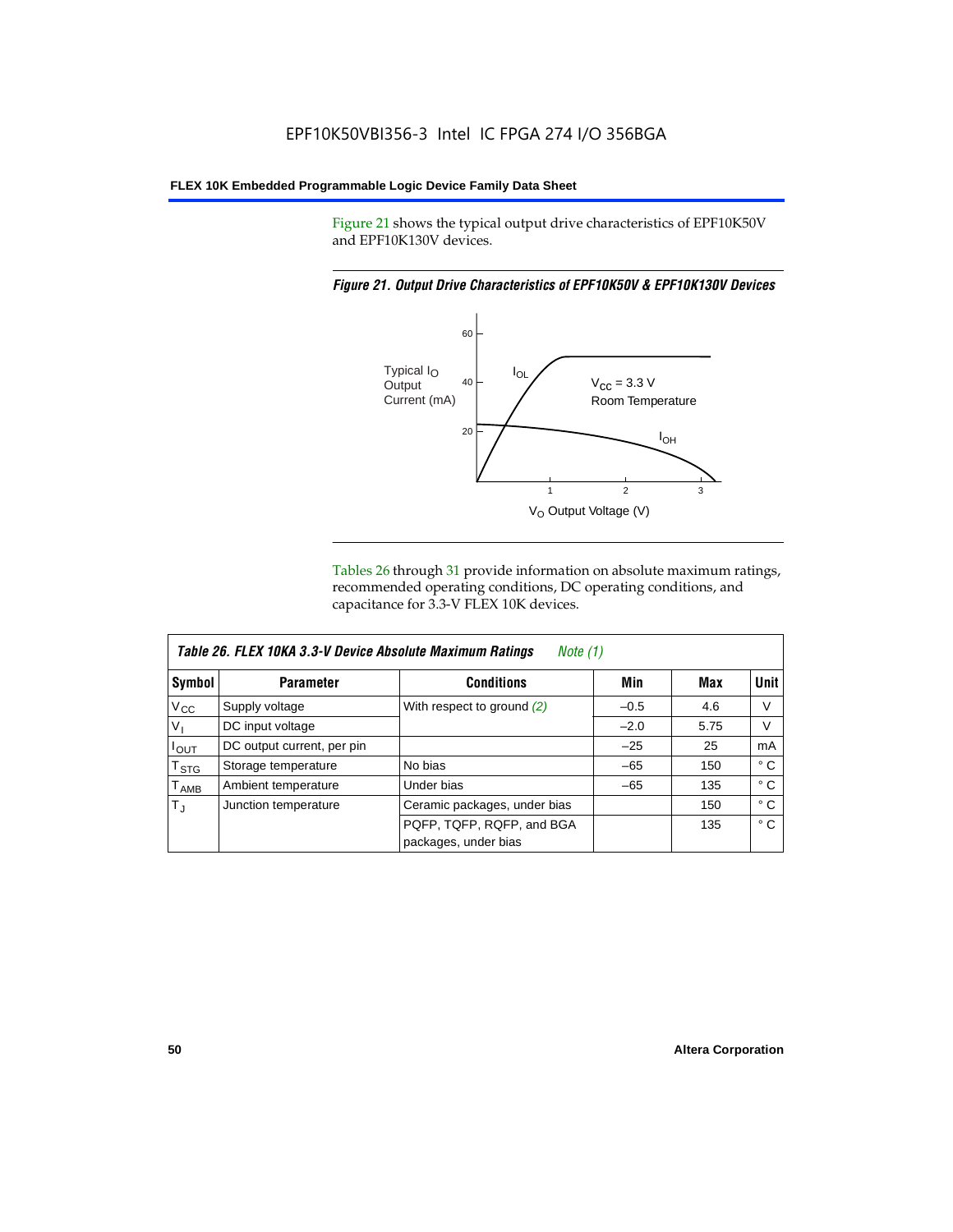|                    | <b>Table 27. FLEX 10KA 3.3-V Device Recommended Operating Conditions</b> |                    |            |                   |              |  |  |  |
|--------------------|--------------------------------------------------------------------------|--------------------|------------|-------------------|--------------|--|--|--|
| Symbol             | <b>Parameter</b>                                                         | <b>Conditions</b>  | Min        | Max               | Unit         |  |  |  |
| V <sub>CCINT</sub> | Supply voltage for internal logic<br>and input buffers                   | (3), (4)           | 3.00(3.00) | 3.60(3.60)        | V            |  |  |  |
| V <sub>CCIO</sub>  | Supply voltage for output<br>buffers, 3.3-V operation                    | (3), (4)           | 3.00(3.00) | 3.60(3.60)        | $\vee$       |  |  |  |
|                    | Supply voltage for output<br>buffers, 2.5-V operation                    | (3), (4)           | 2.30(2.30) | 2.70(2.70)        | $\vee$       |  |  |  |
| $V_{I}$            | Input voltage                                                            | (5)                | $-0.5$     | 5.75              | $\vee$       |  |  |  |
| $V_{\rm O}$        | Output voltage                                                           |                    | 0          | V <sub>CCIO</sub> | $\vee$       |  |  |  |
| $T_A$              | Ambient temperature                                                      | For commercial use | $\Omega$   | 70                | $^{\circ}$ C |  |  |  |
|                    |                                                                          | For industrial use | $-40$      | 85                | $^{\circ}$ C |  |  |  |
| $T_{\rm J}$        | Operating temperature                                                    | For commercial use | $\Omega$   | 85                | ° C          |  |  |  |
|                    |                                                                          | For industrial use | $-40$      | 100               | ° C          |  |  |  |
| $t_{R}$            | Input rise time                                                          |                    |            | 40                | ns           |  |  |  |
| $t_F$              | Input fall time                                                          |                    |            | 40                | ns           |  |  |  |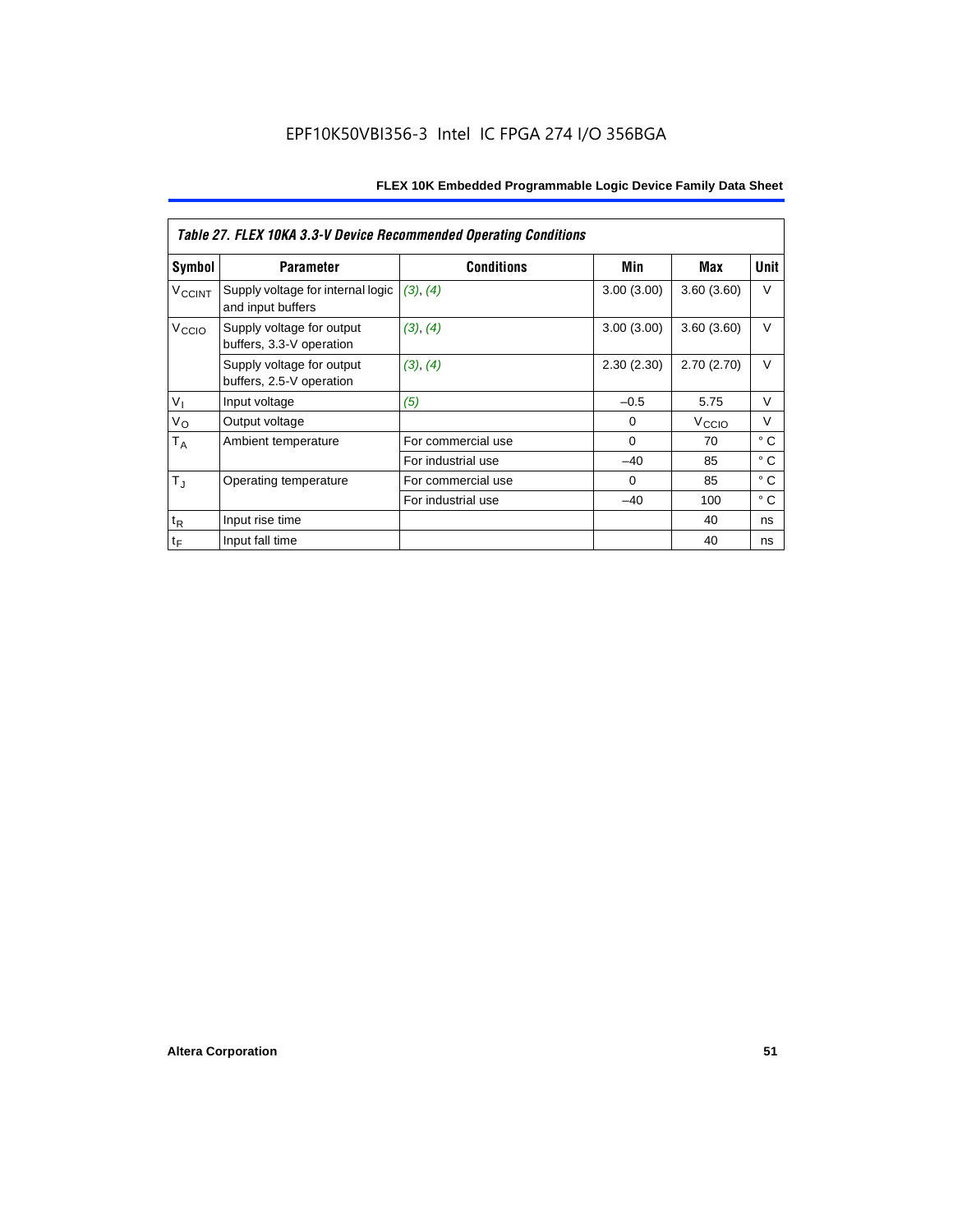| Symbol          | <b>Parameter</b>                         | <b>Conditions</b>                                                                      | Min                                                         | <b>Typ</b> | <b>Max</b>                   | Unit   |
|-----------------|------------------------------------------|----------------------------------------------------------------------------------------|-------------------------------------------------------------|------------|------------------------------|--------|
| V <sub>IH</sub> | High-level input voltage                 |                                                                                        | $1.7$ or<br>$0.5 \times V_{CCINT}$<br>whichever is<br>lower |            | 5.75                         | V      |
| $V_{IL}$        | Low-level input voltage                  |                                                                                        | $-0.5$                                                      |            | $0.3 \times V_{CCINT}$       | $\vee$ |
| $V_{OH}$        | 3.3-V high-level TTL output<br>voltage   | $I_{OH} = -11$ mA DC,<br>$V_{\text{CCIO}} = 3.00 \text{ V } (8)$                       | 2.4                                                         |            |                              | $\vee$ |
|                 | 3.3-V high-level CMOS output<br>voltage  | $I_{OH} = -0.1$ mA DC,<br>$V_{\text{CCIO}} = 3.00 \text{ V } (8)$                      | $V_{\text{CCIO}} - 0.2$                                     |            |                              | V      |
|                 | 3.3-V high-level PCI output<br>voltage   | $I_{OH} = -0.5$ mA DC,<br>$V_{\text{CCIO}} = 3.00$ to 3.60 V (8)                       | $0.9 \times V_{\text{CCIO}}$                                |            |                              | $\vee$ |
|                 | 2.5-V high-level output voltage          | $I_{OH} = -0.1$ mA DC,<br>$V_{\text{CCIO}} = 2.30 \text{ V } (8)$                      | 2.1                                                         |            |                              | $\vee$ |
|                 |                                          | $I_{OH} = -1$ mA DC,<br>$V_{\text{CCIO}} = 2.30 \text{ V } (8)$                        | 2.0                                                         |            |                              | $\vee$ |
|                 |                                          | $I_{OH} = -2$ mA DC,<br>$V_{\text{CCIO}} = 2.30 V (8)$                                 | 1.7                                                         |            |                              | V      |
| $V_{OL}$        | 3.3-V low-level TTL output<br>voltage    | $I_{OL}$ = 9 mA DC,<br>$V_{\text{CCIO}} = 3.00 V (9)$                                  |                                                             |            | 0.45                         | $\vee$ |
|                 | 3.3-V low-level CMOS output<br>voltage   | $I_{\text{OI}} = 0.1 \text{ mA} \text{ DC},$<br>$V_{\text{CCIO}} = 3.00 \text{ V} (9)$ |                                                             |            | 0.2                          | $\vee$ |
|                 | 3.3-V low-level PCI output<br>voltage    | $I_{OL}$ = 1.5 mA DC,<br>$V_{\text{CCIO}} = 3.00$ to 3.60 V (9)                        |                                                             |            | $0.1 \times V_{\text{CCIO}}$ | $\vee$ |
|                 | 2.5-V low-level output voltage           | $I_{OL} = 0.1$ mA DC,<br>$V_{\text{CCIO}} = 2.30 \text{ V} (9)$                        |                                                             |            | 0.2                          | $\vee$ |
|                 |                                          | $I_{OL}$ = 1 mA DC,<br>$V_{\text{CCIO}} = 2.30 V (9)$                                  |                                                             |            | 0.4                          | $\vee$ |
|                 |                                          | $I_{OL}$ = 2 mA DC,<br>$V_{\text{CCIO}} = 2.30 V (9)$                                  |                                                             |            | 0.7                          | $\vee$ |
| Τ,              | Input pin leakage current                | $V_1 = 5.3$ V to -0.3 V (10)                                                           | $-10$                                                       |            | 10                           | μA     |
| $I_{OZ}$        | Tri-stated I/O pin leakage<br>current    | $V_O = 5.3 V to -0.3 V (10)$                                                           | $-10$                                                       |            | 10                           | μA     |
| $I_{CC0}$       | V <sub>CC</sub> supply current (standby) | $V_1$ = ground, no load                                                                |                                                             | 0.3        | 10                           | mA     |
|                 |                                          | $V_1$ = ground, no load (11)                                                           |                                                             | 10         |                              | mA     |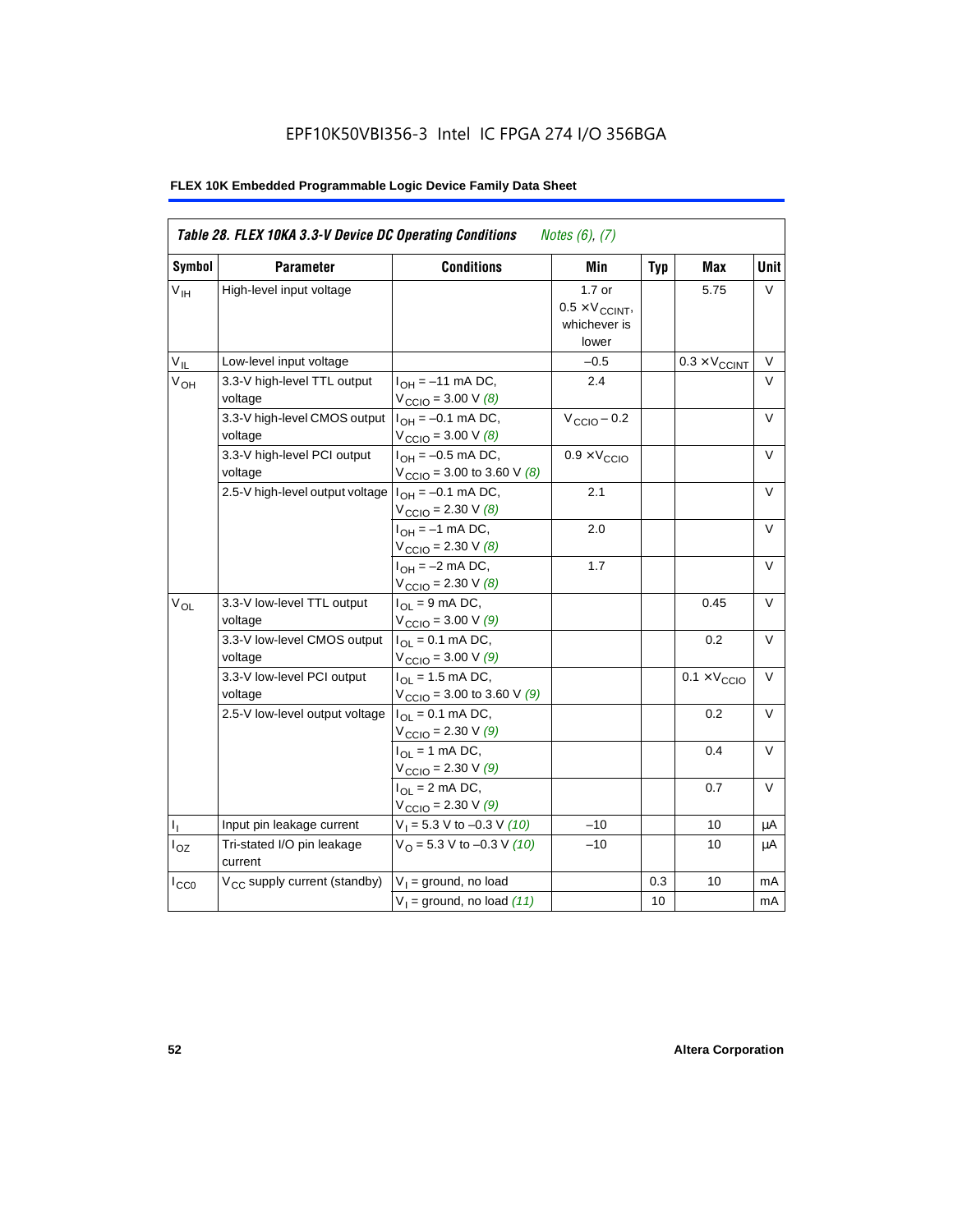#### **FLEX 10K Embedded Programmable Logic Device Family Data Sheet**

| Table 29. 3.3-V Device Capacitance of EPF10K10A & EPF10K30A Devices |                                                                           |                               | <i>Note</i> (12) |     |        |
|---------------------------------------------------------------------|---------------------------------------------------------------------------|-------------------------------|------------------|-----|--------|
| Symbol                                                              | <b>Parameter</b>                                                          | <b>Conditions</b>             | Min              | Max | Unit I |
| $C_{IN}$                                                            | Input capacitance                                                         | $V_{IN} = 0 V$ , f = 1.0 MHz  |                  | 8   | pF     |
| $C_{\text{INCLK}}$                                                  | Input capacitance on dedicated $ V_{IN} = 0 V$ , f = 1.0 MHz<br>clock pin |                               |                  | 12  | pF     |
| $C_{\text{OUT}}$                                                    | Output capacitance                                                        | $V_{OUT} = 0 V$ , f = 1.0 MHz |                  | 8   | рF     |

#### *Table 30. 3.3-V Device Capacitance of EPF10K100A Devices Note (12)*

| Symbol    | <b>Parameter</b>                                                          | <b>Conditions</b>                   | Min | Max | <b>Unit</b> |
|-----------|---------------------------------------------------------------------------|-------------------------------------|-----|-----|-------------|
| $C_{IN}$  | Input capacitance                                                         | $V_{IN} = 0 V$ , f = 1.0 MHz        |     | 10  | pF          |
| CINCLK    | Input capacitance on dedicated $ V_{1N}  = 0$ V, f = 1.0 MHz<br>clock pin |                                     |     | 15  | pF          |
| $C_{OUT}$ | Output capacitance                                                        | $V_{\text{OUT}} = 0$ V, f = 1.0 MHz |     | 10  | pF          |

### *Table 31. 3.3-V Device Capacitance of EPF10K250A Devices Note (12)*

| Symbol             | <b>Parameter</b>                                                          | <b>Conditions</b>                                           | Min | Max | <b>Unit</b> |
|--------------------|---------------------------------------------------------------------------|-------------------------------------------------------------|-----|-----|-------------|
| $C_{IN}$           | Input capacitance                                                         | $V_{IN} = 0 V$ , f = 1.0 MHz                                |     | 10  | pF          |
| $C_{\text{INCLK}}$ | Input capacitance on dedicated $ V_{IN} = 0 V$ , f = 1.0 MHz<br>clock pin |                                                             |     | 15  | pF          |
| $C_{\text{OUT}}$   | Output capacitance                                                        | $V_{\text{OUT}} = 0 \text{ V}, \text{ f} = 1.0 \text{ MHz}$ |     | 10  | pF          |

#### *Notes to tables:*

- (1) See the *Operating Requirements for Altera Devices Data Sheet*.
- (2) Minimum DC voltage input is –0.5 V. During transitions, the inputs may undershoot to –2.0 V or overshoot to 5.75 V for input currents less than 100 mA and periods shorter than 20 ns.
- (3) Numbers in parentheses are for industrial-temperature-range devices.
- (4) Maximum  $V_{CC}$  rise time is 100 ms, and  $V_{CC}$  must rise monotonically.<br>(5) FLEX 10KA device inputs may be driven before  $V_{CCIMT}$  and  $V_{CCIO}$  are
- (5) FLEX 10KA device inputs may be driven before  $V_{CCTN}$  and  $V_{CCTO}$  are powered.<br>(6) Typical values are for T<sub>A</sub> = 25° C and  $V_{CC}$  = 3.3 V.
- (6) Typical values are for  $T_A = 25^\circ$  C and  $V_{CC} = 3.3$  V.<br>(7) These values are specified under the Recommende
- These values are specified under the Recommended Operating Conditions shown in Table 27 on page 51.
- (8) The  $I_{OH}$  parameter refers to high-level TTL, PCI, or CMOS output current. The  $I_{OH}$  parameter refers to low-level TTL, PCI, or CMOS output current. The
- The I<sub>OL</sub> parameter refers to low-level TTL, PCI, or CMOS output current. This parameter applies to open-drain pins as well as output pins.
- (10) This value is specified for normal device operation. The value may vary during power-up.
- (11) This parameter applies to all -1 speed grade commercial temperature devices and all -2 speed grade industrial-temperature devices.
- (12) Capacitance is sample-tested only.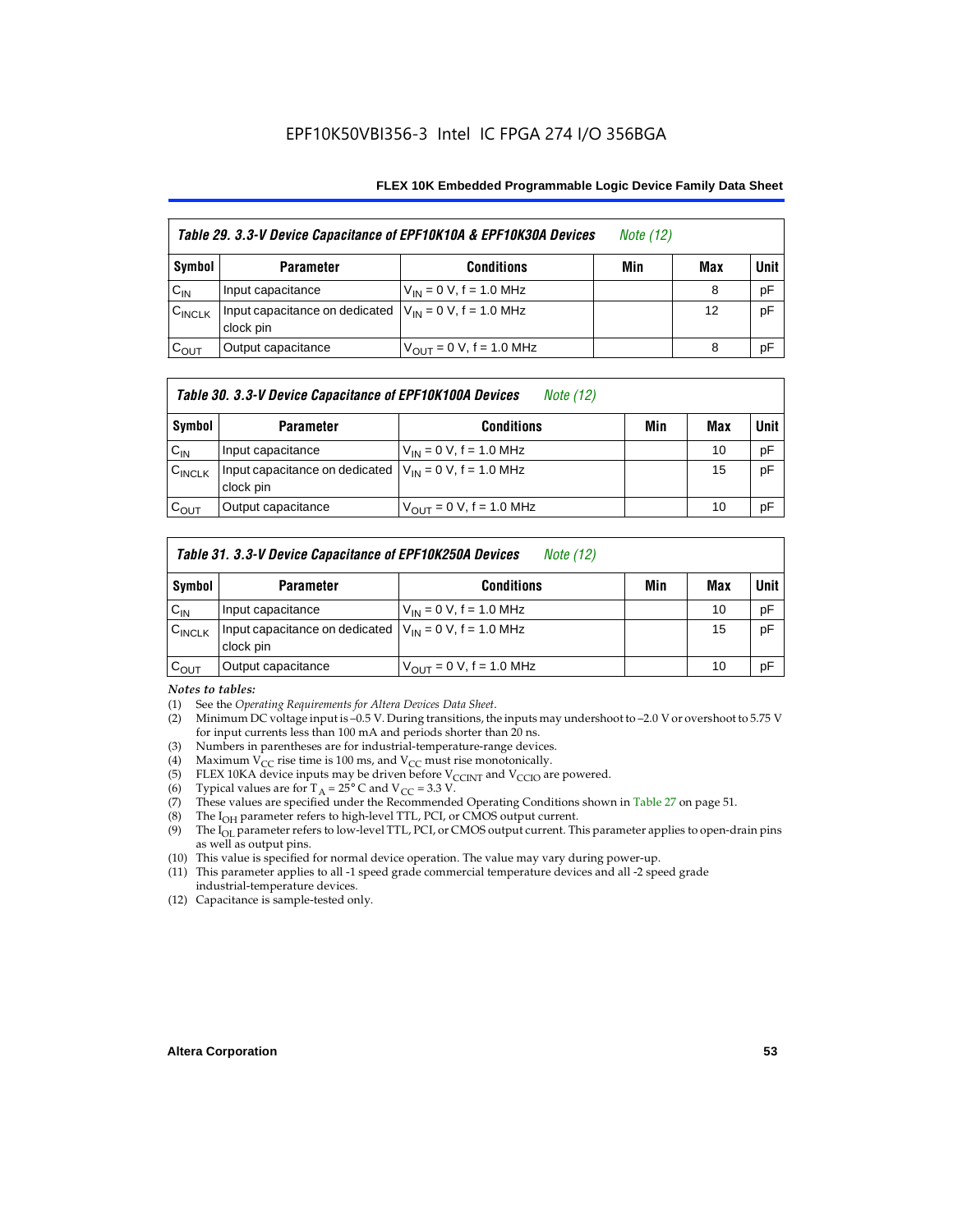Figure 22 shows the typical output drive characteristics of EPF10K10A, EPF10K30A, EPF10K100A, and EPF10K250A devices with 3.3-V and 2.5-V V<sub>CCIO</sub>. The output driver is compliant with the 3.3-V PCI Local Bus *Specification, Revision 2.2* (with 3.3-V V<sub>CCIO</sub>). Moreover, device analysis shows that the EPF10K10A, EPF10K30A, and EPF 10K100A devices can drive a 5.0-V PCI bus with eight or fewer loads.

*Figure 22. Output Drive Characteristics for EPF10K10A, EPF10K30A & EPF10K100A Devices*



Figure 23 shows the typical output drive characteristics of the EPF10K250A device with 3.3-V and 2.5-V  $V_{\text{CCIO}}$ .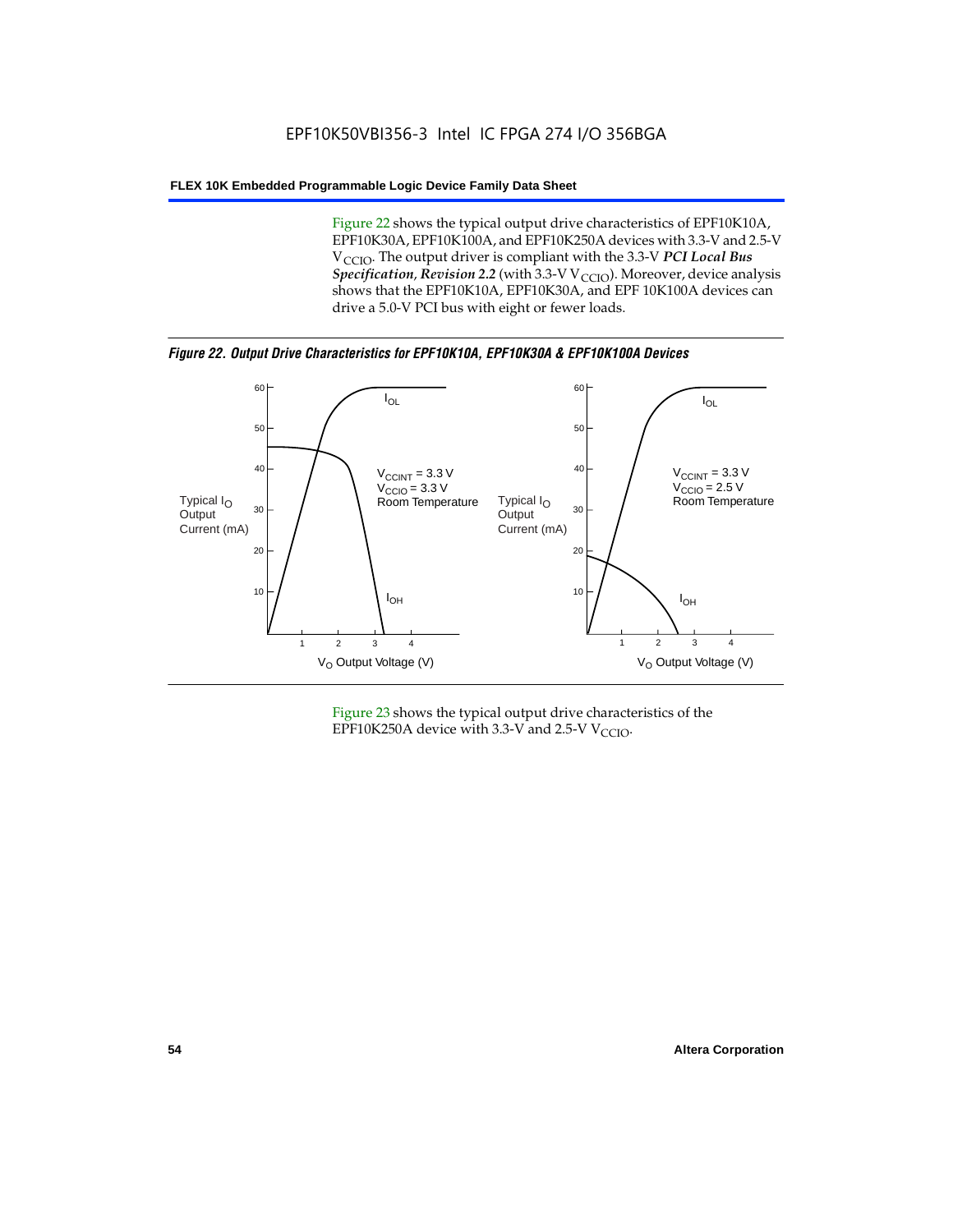

*Figure 23. Output Drive Characteristics for EPF10K250A Device*

**Timing Model** The continuous, high-performance FastTrack Interconnect routing resources ensure predictable performance and accurate simulation and timing analysis. This predictable performance contrasts with that of FPGAs, which use a segmented connection scheme and therefore have unpredictable performance.

> Device performance can be estimated by following the signal path from a source, through the interconnect, to the destination. For example, the registered performance between two LEs on the same row can be calculated by adding the following parameters:

- **E** LE register clock-to-output delay  $(t_{CO})$ <br> **E** Interconnect delay  $(t_{CMBOW})$
- Interconnect delay (*t<sub>SAMEROW</sub>*)
- LE look-up table delay  $(t_{LUT})$
- LE register setup time ( $t_{SI}$ )

The routing delay depends on the placement of the source and destination LEs. A more complex registered path may involve multiple combinatorial LEs between the source and destination LEs.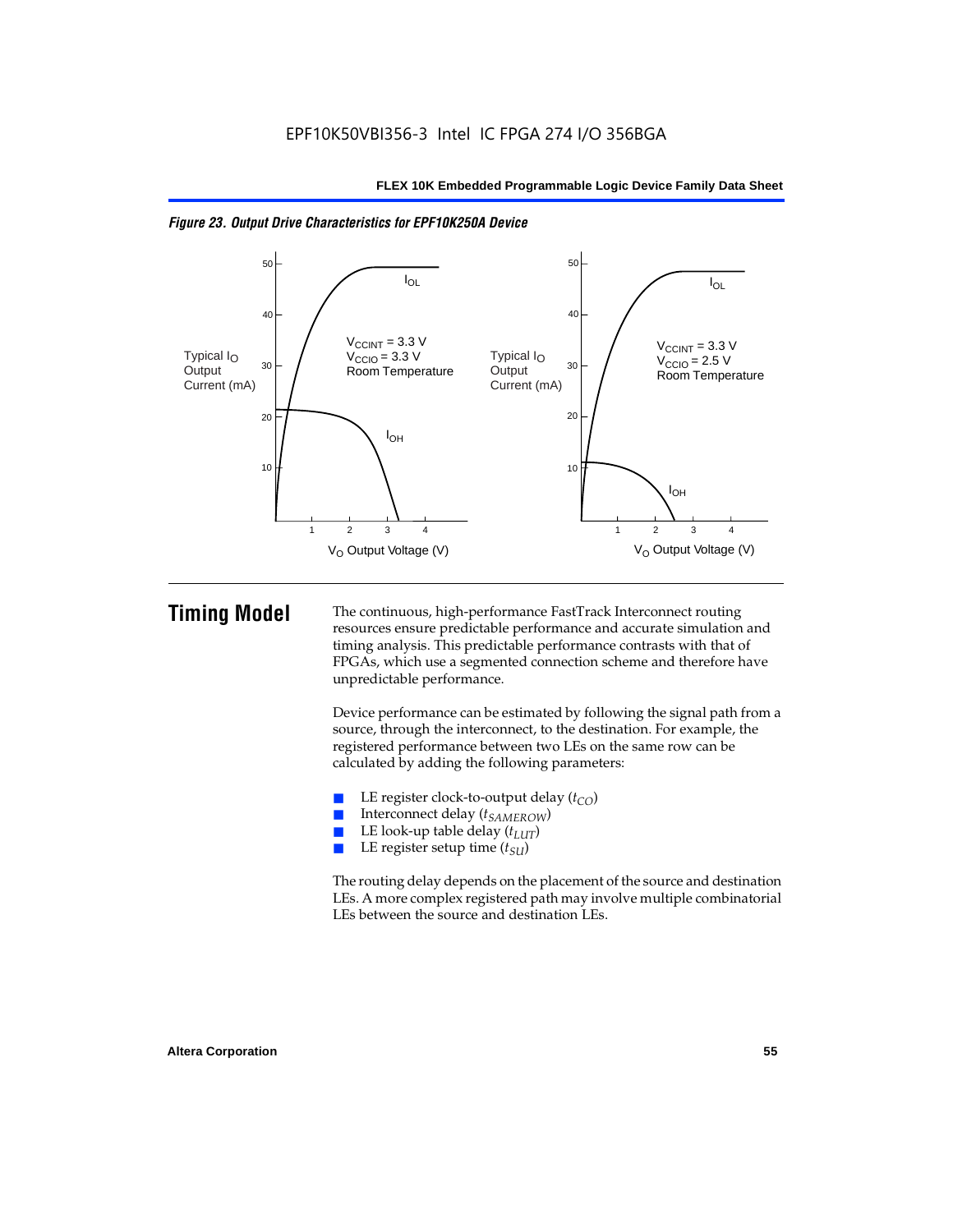Timing simulation and delay prediction are available with the MAX+PLUS II Simulator and Timing Analyzer, or with industrystandard EDA tools. The Simulator offers both pre-synthesis functional simulation to evaluate logic design accuracy and post-synthesis timing simulation with 0.1-ns resolution. The Timing Analyzer provides pointto-point timing delay information, setup and hold time analysis, and device-wide performance analysis.

Figure 24 shows the overall timing model, which maps the possible paths to and from the various elements of the FLEX 10K device.

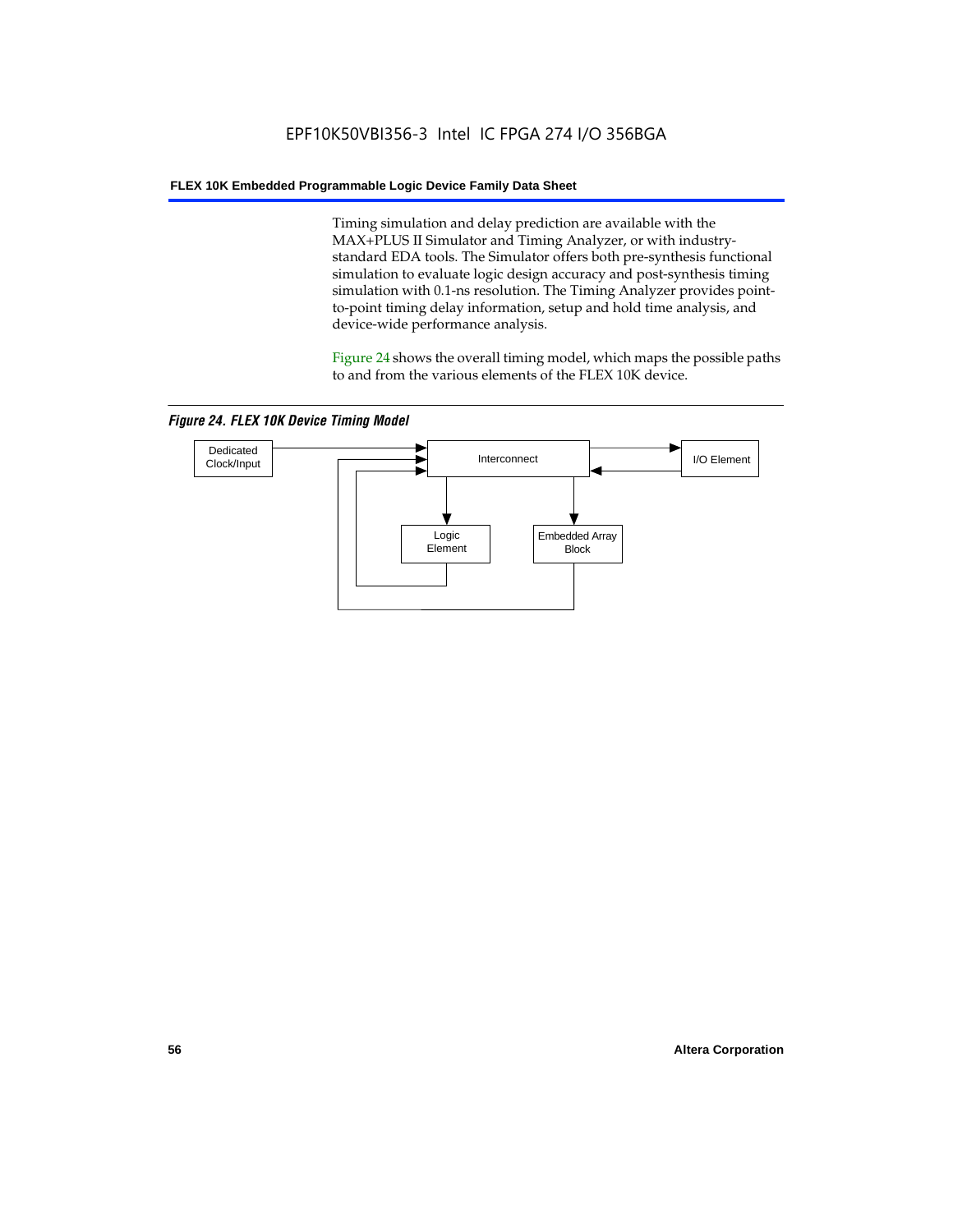Figures 25 through 27 show the delays that correspond to various paths and functions within the LE, IOE, and EAB timing models.



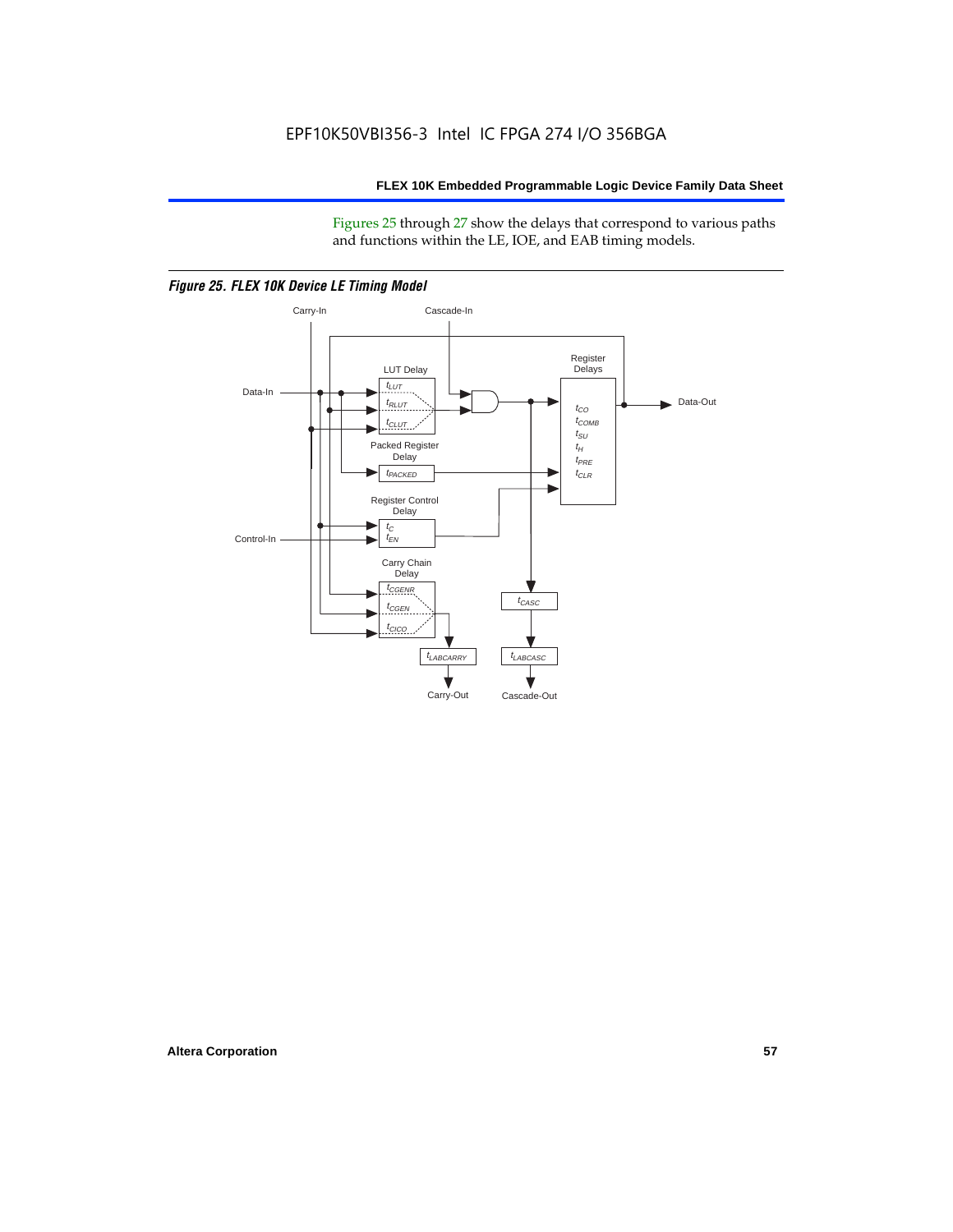

### *Figure 26. FLEX 10K Device IOE Timing Model*

*Figure 27. FLEX 10K Device EAB Timing Model*



Figures 28 shows the timing model for bidirectional I/O pin timing.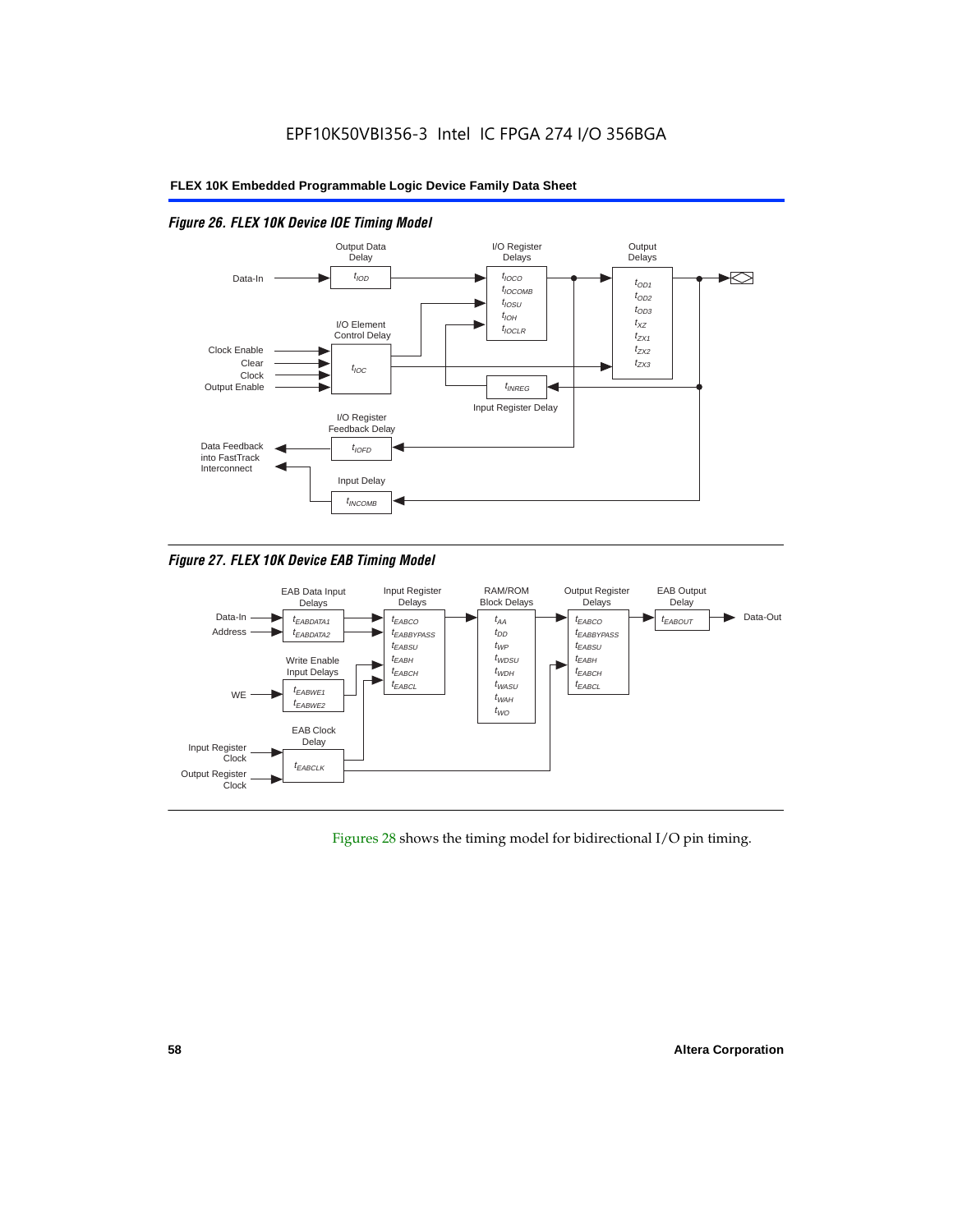

Tables 32 through 36 describe the FLEX 10K device internal timing parameters. These internal timing parameters are expressed as worst-case values. Using hand calculations, these parameters can be used to estimate design performance. However, before committing designs to silicon, actual worst-case performance should be modeled using timing simulation and analysis. Tables 37 through 38 describe FLEX 10K external timing parameters.

| Table 32. LE Timing Microparameters (Part 1 of 2)<br>Note $(1)$ |                                         |                   |  |  |  |
|-----------------------------------------------------------------|-----------------------------------------|-------------------|--|--|--|
| Symbol                                                          | <b>Parameter</b>                        | <b>Conditions</b> |  |  |  |
| $t_{LUT}$                                                       | LUT delay for data-in                   |                   |  |  |  |
| $t_{CLUT}$                                                      | LUT delay for carry-in                  |                   |  |  |  |
| $t_{RLUT}$                                                      | LUT delay for LE register feedback      |                   |  |  |  |
| <sup>t</sup> PACKED                                             | Data-in to packed register delay        |                   |  |  |  |
| $t_{EN}$                                                        | LE register enable delay                |                   |  |  |  |
| $t_{CICO}$                                                      | Carry-in to carry-out delay             |                   |  |  |  |
| $t_{GEN}$                                                       | Data-in to carry-out delay              |                   |  |  |  |
| <sup>t</sup> CGENR                                              | LE register feedback to carry-out delay |                   |  |  |  |
| $t_{CASC}$                                                      | Cascade-in to cascade-out delay         |                   |  |  |  |
| $t_C$                                                           | LE register control signal delay        |                   |  |  |  |
| $t_{CO}$                                                        | LE register clock-to-output delay       |                   |  |  |  |
| $t_{COMB}$                                                      | Combinatorial delay                     |                   |  |  |  |

*Figure 28. Synchronous Bidirectional Pin External Timing Model*

Г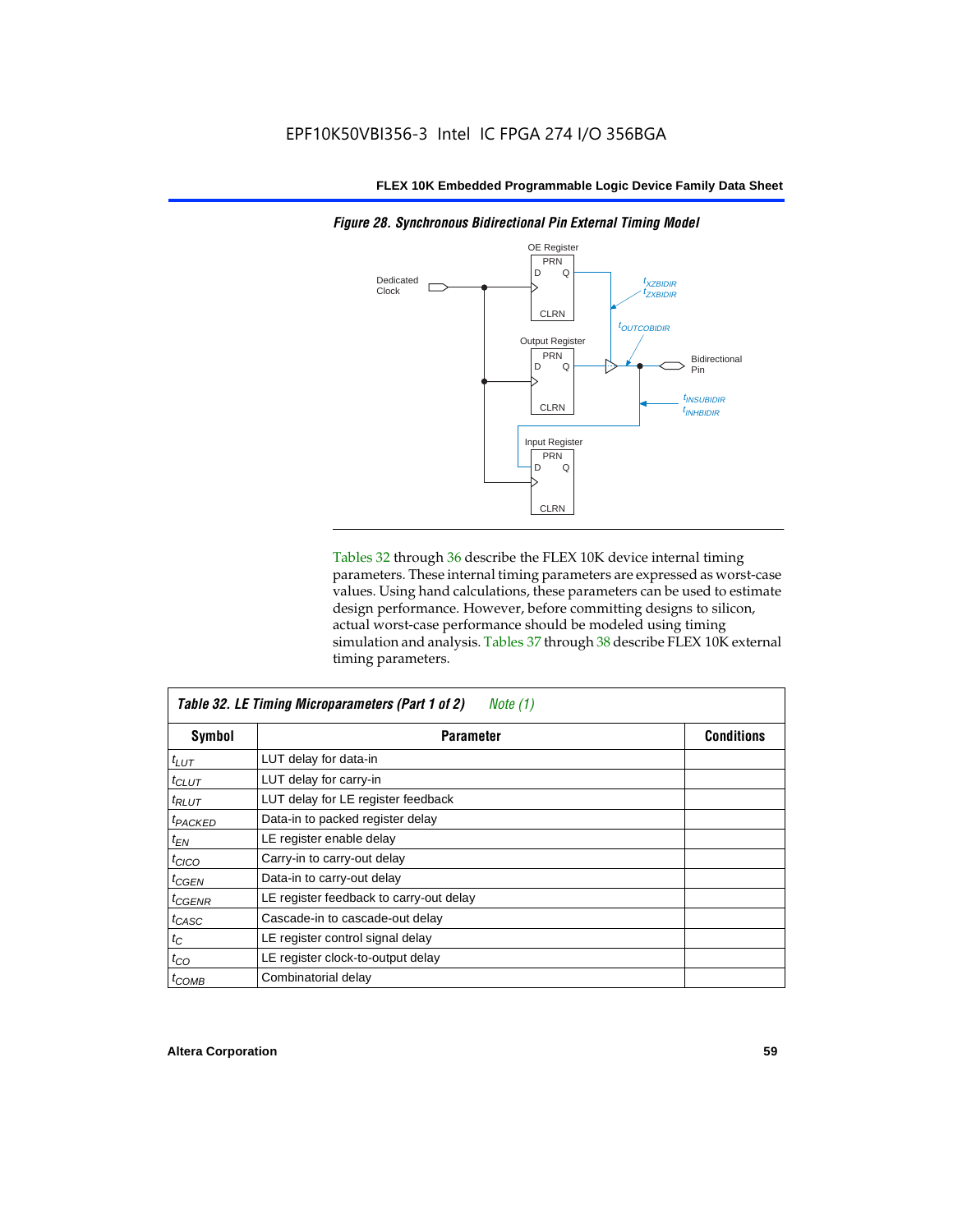#### **FLEX 10K Embedded Programmable Logic Device Family Data Sheet**

| Table 32. LE Timing Microparameters (Part 2 of 2)<br>Note (1) |                                                                                                                                         |                   |  |  |  |
|---------------------------------------------------------------|-----------------------------------------------------------------------------------------------------------------------------------------|-------------------|--|--|--|
| <b>Symbol</b>                                                 | <b>Parameter</b>                                                                                                                        | <b>Conditions</b> |  |  |  |
| $t_{\rm SU}$                                                  | LE register setup time for data and enable signals before clock; LE register<br>recovery time after asynchronous clear, preset, or load |                   |  |  |  |
| $t_H$                                                         | LE register hold time for data and enable signals after clock                                                                           |                   |  |  |  |
| $t_{PRE}$                                                     | LE register preset delay                                                                                                                |                   |  |  |  |
| $t_{CLR}$                                                     | LE register clear delay                                                                                                                 |                   |  |  |  |
| $t_{CH}$                                                      | Minimum clock high time from clock pin                                                                                                  |                   |  |  |  |
| $t_{CL}$                                                      | Minimum clock low time from clock pin                                                                                                   |                   |  |  |  |

### *Table 33. IOE Timing Microparameters Note (1)* Symbol **Parameter Conditions** Parameter **Conditions**  $t<sub>IOD</sub>$  IOE data delay  $t_{\text{IOC}}$  IOE register control signal delay  $t_{IOCO}$  IOE register clock-to-output delay  $t_{IOCOMB}$  IOE combinatorial delay  $t_{\text{IOSU}}$  IOE register setup time for data and enable signals before clock; IOE register recovery time after asynchronous clear  $t_{\text{IOH}}$  IOE register hold time for data and enable signals after clock  $t_{IOCIR}$  IOE register clear time  $t_{OD1}$  Output buffer and pad delay, slow slew rate = off,  $V_{CCIO} = V_{CCINT}$  C1 = 35 pF (2)  $t_{OD2}$  Output buffer and pad delay, slow slew rate = off, V<sub>CCIO</sub> = low voltage C1 = 35 pF (3)  $t_{OD3}$  Output buffer and pad delay, slow slew rate = on C1 = 35 pF (4)  $t_{XZ}$  IOE output buffer disable delay  $t_{ZX1}$  IOE output buffer enable delay, slow slew rate = off,  $V_{CCIO} = V_{CCINT}$  C1 = 35 pF (2)<br>
IOE output buffer enable delay, slow slew rate = off,  $V_{CCIO}$  = low voltage C1 = 35 pF (3)  $t_{ZX2}$  IOE output buffer enable delay, slow slew rate = off,  $V_{CCIO}$  = low voltage  $t_{ZX3}$  IOE output buffer enable delay, slow slew rate = on  $CL = 35 pF (4)$  $t_{INREG}$  | IOE input pad and buffer to IOE register delay  $t_{IOED}$  IOE register feedback delay  $t_{INCOMB}$  | IOE input pad and buffer to FastTrack Interconnect delay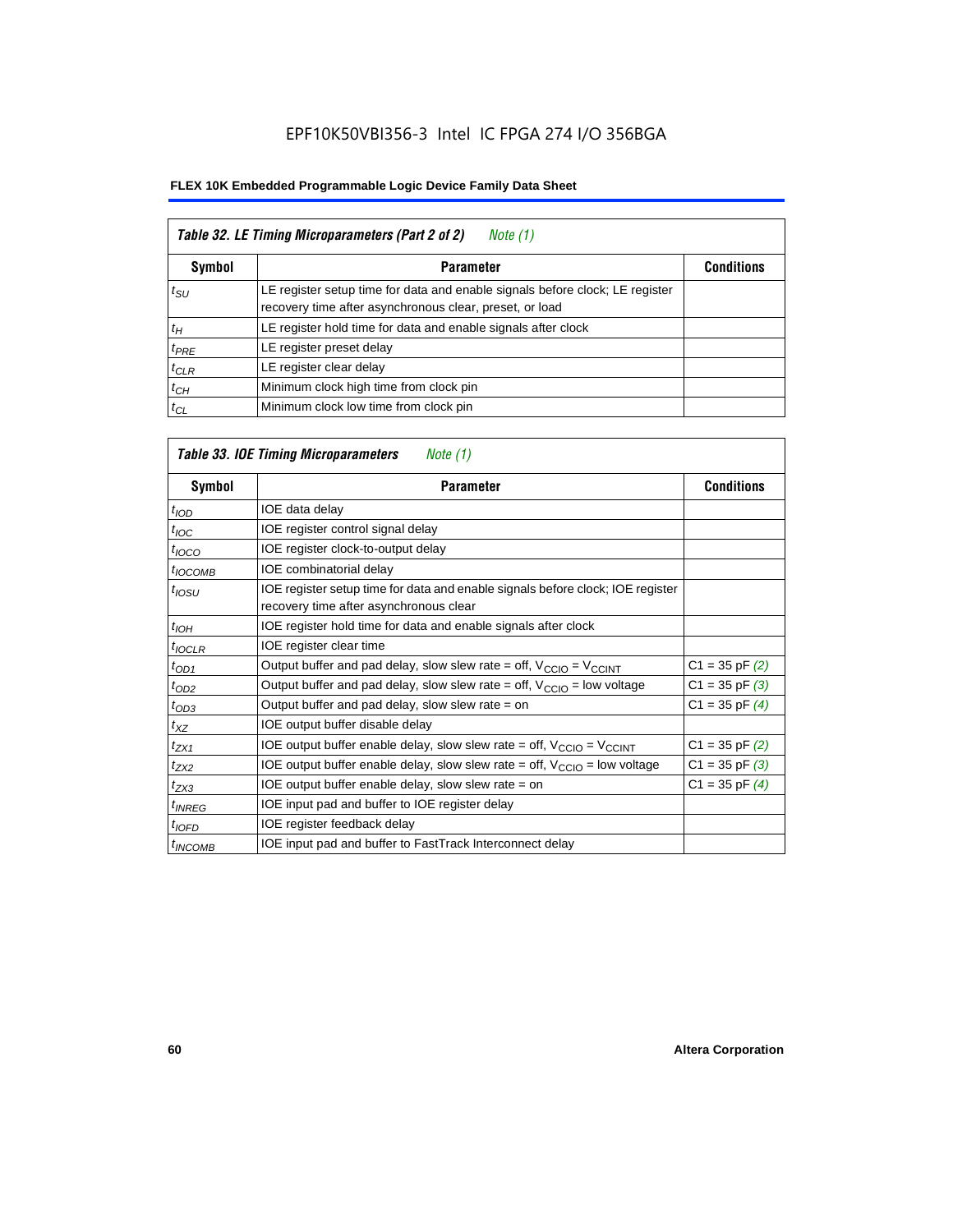|                        | <b>Table 34. EAB Timing Microparameters</b><br>Note (1) |                   |
|------------------------|---------------------------------------------------------|-------------------|
| Symbol                 | <b>Parameter</b>                                        | <b>Conditions</b> |
| $t_{EABDATA1}$         | Data or address delay to EAB for combinatorial input    |                   |
| $t_{EABDATA2}$         | Data or address delay to EAB for registered input       |                   |
| $t_{EABWE1}$           | Write enable delay to EAB for combinatorial input       |                   |
| t <sub>EABWE2</sub>    | Write enable delay to EAB for registered input          |                   |
| <sup>t</sup> EABCLK    | EAB register clock delay                                |                   |
| $t_{EABCO}$            | EAB register clock-to-output delay                      |                   |
| <sup>t</sup> EABBYPASS | Bypass register delay                                   |                   |
| <sup>t</sup> EABSU     | EAB register setup time before clock                    |                   |
| $t_{EABH}$             | EAB register hold time after clock                      |                   |
| $t_{AA}$               | Address access delay                                    |                   |
| $t_{WP}$               | Write pulse width                                       |                   |
| $t_{WDSU}$             | Data setup time before falling edge of write pulse      | (5)               |
| $t_{WDH}$              | Data hold time after falling edge of write pulse        | (5)               |
| $t_{WASU}$             | Address setup time before rising edge of write pulse    | (5)               |
| $t_{WAH}$              | Address hold time after falling edge of write pulse     | (5)               |
| $t_{WO}$               | Write enable to data output valid delay                 |                   |
| $t_{DD}$               | Data-in to data-out valid delay                         |                   |
| <sup>t</sup> EABOUT    | Data-out delay                                          |                   |
| <sup>t</sup> EABCH     | Clock high time                                         |                   |
| <sup>t</sup> EABCL     | Clock low time                                          |                   |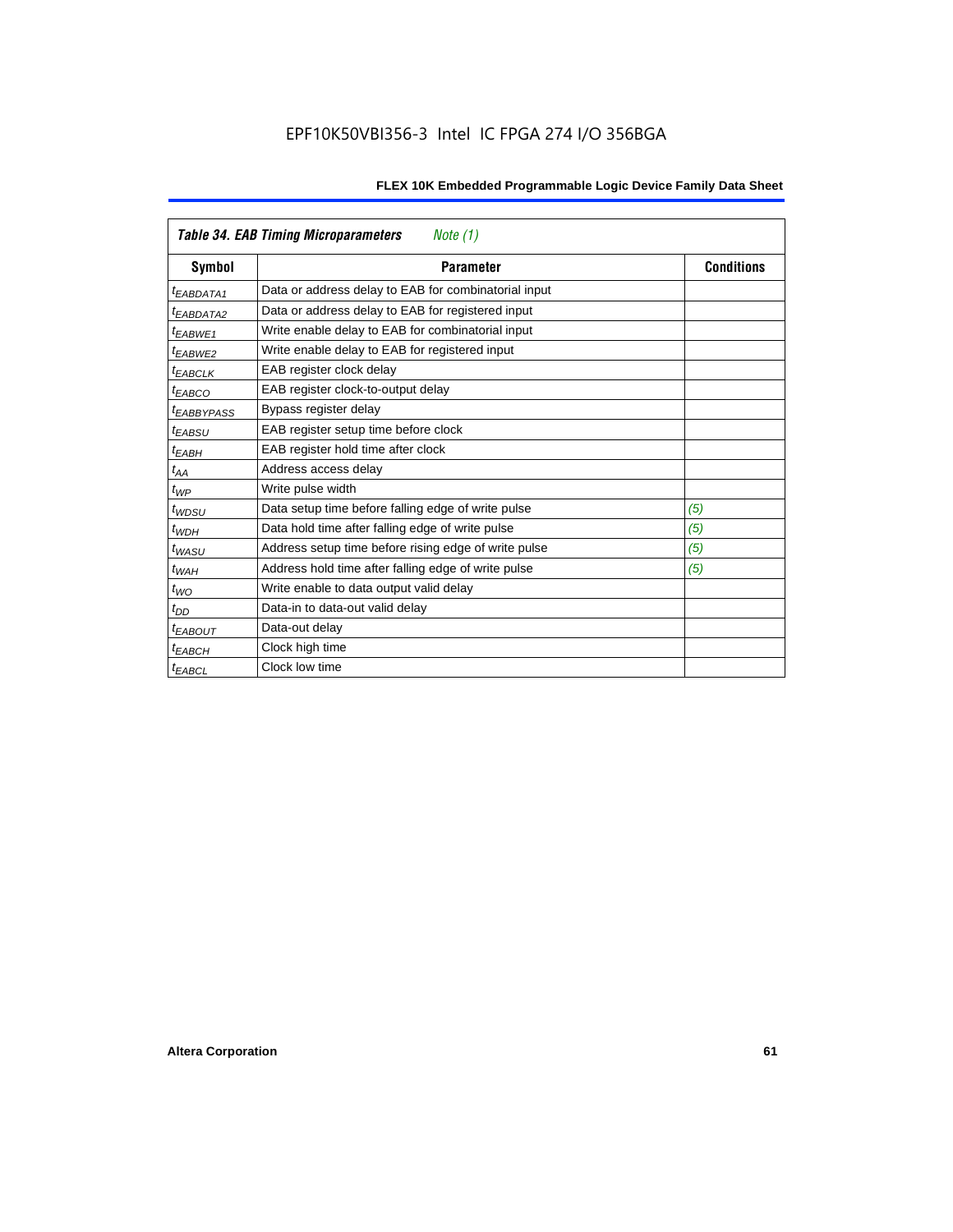|                        | <b>Table 35. EAB Timing Macroparameters</b><br><i>Notes (1), (6)</i>                      |                   |
|------------------------|-------------------------------------------------------------------------------------------|-------------------|
| Symbol                 | <b>Parameter</b>                                                                          | <b>Conditions</b> |
| t <sub>EABAA</sub>     | EAB address access delay                                                                  |                   |
| <sup>t</sup> EABRCCOMB | EAB asynchronous read cycle time                                                          |                   |
| <sup>t</sup> EABRCREG  | EAB synchronous read cycle time                                                           |                   |
| t <sub>EABWP</sub>     | EAB write pulse width                                                                     |                   |
| <sup>t</sup> EABWCCOMB | EAB asynchronous write cycle time                                                         |                   |
| <sup>t</sup> EABWCREG  | EAB synchronous write cycle time                                                          |                   |
| $t_{EABDD}$            | EAB data-in to data-out valid delay                                                       |                   |
| <sup>t</sup> EABDATACO | EAB clock-to-output delay when using output registers                                     |                   |
| <sup>t</sup> EABDATASU | EAB data/address setup time before clock when using input register                        |                   |
| <sup>t</sup> EABDATAH  | EAB data/address hold time after clock when using input register                          |                   |
| <sup>t</sup> EABWESU   | EAB WE setup time before clock when using input register                                  |                   |
| <sup>t</sup> EABWEH    | EAB WE hold time after clock when using input register                                    |                   |
| t <sub>EABWDSU</sub>   | EAB data setup time before falling edge of write pulse when not using input<br>registers  |                   |
| $t_{EABWDH}$           | EAB data hold time after falling edge of write pulse when not using input                 |                   |
|                        | registers                                                                                 |                   |
| t <sub>EABWASU</sub>   | EAB address setup time before rising edge of write pulse when not using                   |                   |
|                        | input registers                                                                           |                   |
| <sup>t</sup> EABWAH    | EAB address hold time after falling edge of write pulse when not using input<br>registers |                   |
| $t_{EABWO}$            | EAB write enable to data output valid delay                                               |                   |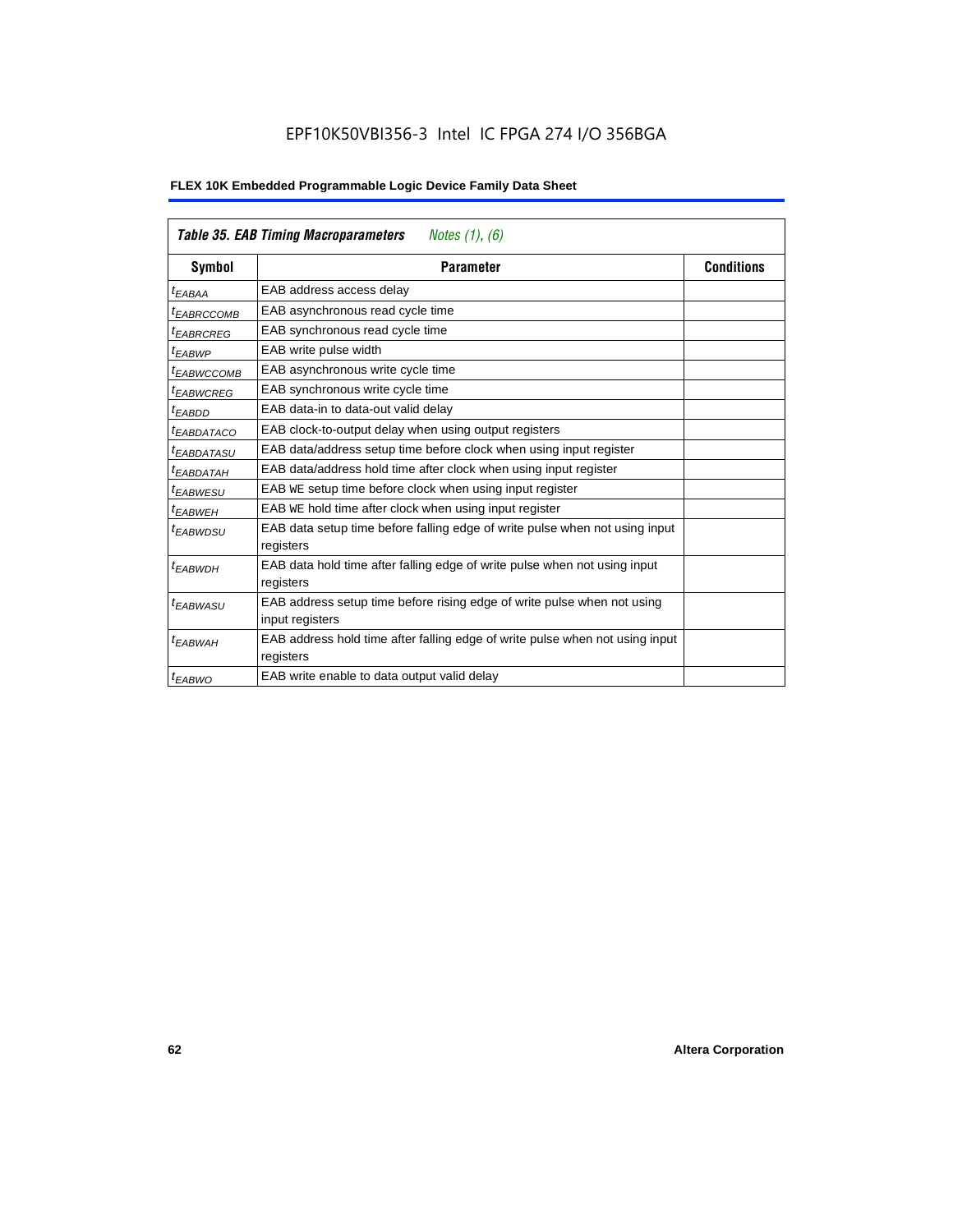|                               | Table 36. Interconnect Timing Microparameters<br>Note (1)                                                               |                   |
|-------------------------------|-------------------------------------------------------------------------------------------------------------------------|-------------------|
| Symbol                        | <b>Parameter</b>                                                                                                        | <b>Conditions</b> |
| <sup>t</sup> DIN2IOE          | Delay from dedicated input pin to IOE control input                                                                     | (7)               |
| <sup>t</sup> DCLK2LE          | Delay from dedicated clock pin to LE or EAB clock                                                                       | (7)               |
| <sup>t</sup> DIN2DATA         | Delay from dedicated input or clock to LE or EAB data                                                                   | (7)               |
| <sup>t</sup> DCLK2IOE         | Delay from dedicated clock pin to IOE clock                                                                             | (7)               |
| t <sub>DIN2LE</sub>           | Delay from dedicated input pin to LE or EAB control input                                                               | (7)               |
| <sup>t</sup> SAMELAB          | Routing delay for an LE driving another LE in the same LAB                                                              |                   |
| <sup>t</sup> SAMEROW          | Routing delay for a row IOE, LE, or EAB driving a row IOE, LE, or EAB in the<br>same row                                | (7)               |
| <i>t<sub>SAMECOLUMN</sub></i> | Routing delay for an LE driving an IOE in the same column                                                               | (7)               |
| <i><b>IDIFFROW</b></i>        | Routing delay for a column IOE, LE, or EAB driving an LE or EAB in a different<br>row                                   | (7)               |
| <i>t</i> TWOROWS              | Routing delay for a row IOE or EAB driving an LE or EAB in a different row                                              | (7)               |
| <sup>t</sup> LEPERIPH         | Routing delay for an LE driving a control signal of an IOE via the peripheral<br>control bus                            | (7)               |
| t <sub>LABCARRY</sub>         | Routing delay for the carry-out signal of an LE driving the carry-in signal of a<br>different LE in a different LAB     |                   |
| <i>t<sub>LABCASC</sub></i>    | Routing delay for the cascade-out signal of an LE driving the cascade-in<br>signal of a different LE in a different LAB |                   |

|                   | <b>Table 37. External Timing Parameters</b><br>Notes (8), (10)                                          |                   |
|-------------------|---------------------------------------------------------------------------------------------------------|-------------------|
| <b>Symbol</b>     | <b>Parameter</b>                                                                                        | <b>Conditions</b> |
| <sup>t</sup> DRR  | Register-to-register delay via four LEs, three row interconnects, and four local $(9)$<br>interconnects |                   |
| t <sub>insu</sub> | Setup time with global clock at IOE register                                                            |                   |
| t <sub>INH</sub>  | Hold time with global clock at IOE register                                                             |                   |
| <b>TOUTCO</b>     | Clock-to-output delay with global clock at IOE register                                                 |                   |

### *Table 38. External Bidirectional Timing Parameters Note (10)*

| Symbol                   | <b>Parameter</b>                                                               | <b>Condition</b> |
|--------------------------|--------------------------------------------------------------------------------|------------------|
| <sup>  t</sup> INSUBIDIR | Setup time for bidirectional pins with global clock at adjacent LE register    |                  |
| <sup>t</sup> INHBIDIR    | Hold time for bidirectional pins with global clock at adjacent LE register     |                  |
| <sup>t</sup> outcobidir  | Clock-to-output delay for bidirectional pins with global clock at IOE register |                  |
| <sup>t</sup> xzbidir     | Synchronous IOE output buffer disable delay                                    |                  |
| <sup>t</sup> zxbidir     | Synchronous IOE output buffer enable delay, slow slew rate = off               |                  |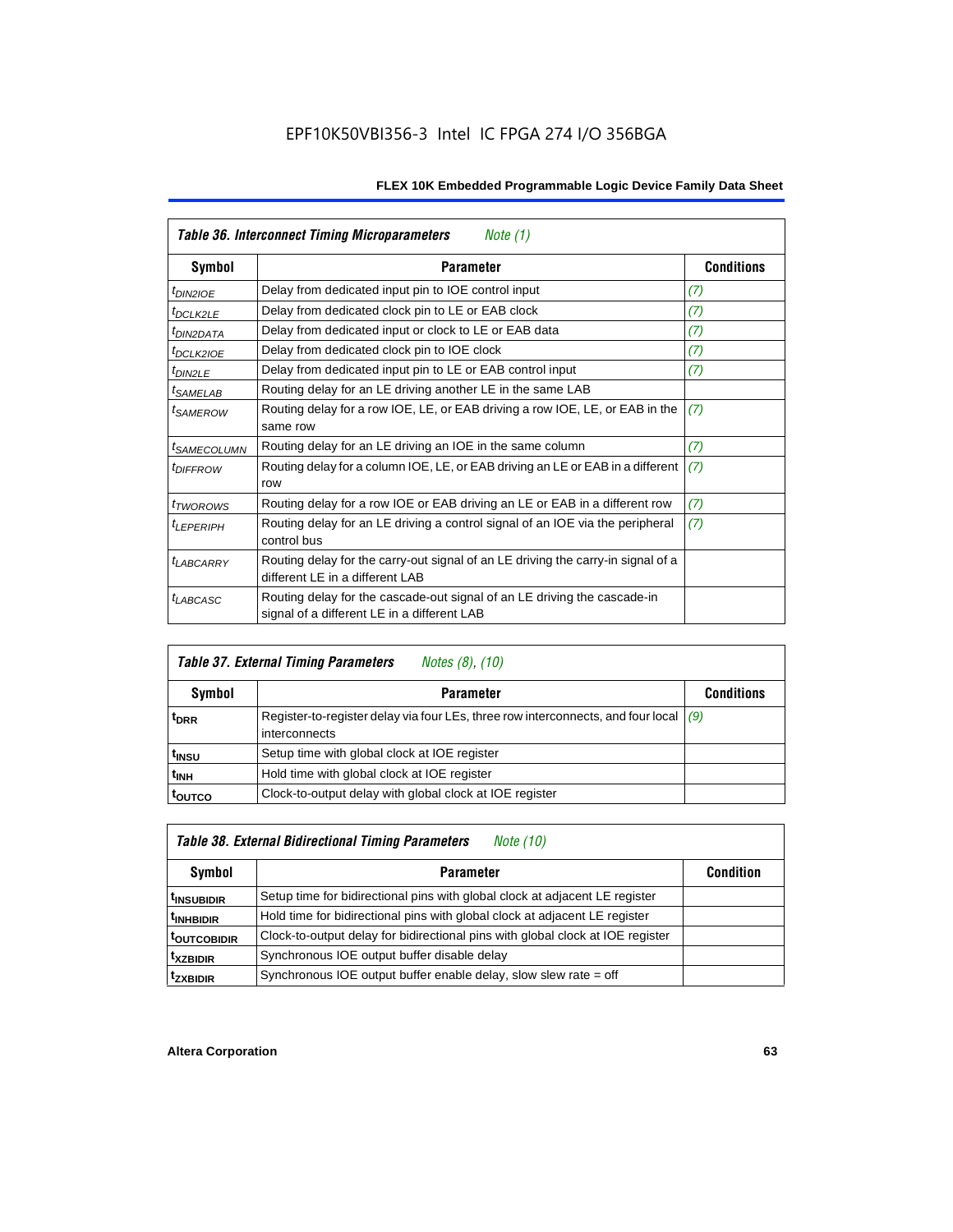#### **FLEX 10K Embedded Programmable Logic Device Family Data Sheet**

#### *Notes to tables:*

| (1) Microparameters are timing delays contributed by individual architectural elements. These parameters cannot be |
|--------------------------------------------------------------------------------------------------------------------|
| measured explicitly.                                                                                               |

| (2) Operating conditions: $V_{CCIO} = 5.0 V \pm 5%$ for commercial use in FLEX 10K devices. |  |  |  |
|---------------------------------------------------------------------------------------------|--|--|--|
|                                                                                             |  |  |  |

 $V<sub>CCIO</sub>$  = 5.0 V  $\pm$  10% for industrial use in FLEX 10K devices.

 $V_{\text{CCIO}} = 3.3 \text{ V} \pm 10\%$  for commercial or industrial use in FLEX 10KA devices.

(3) Operating conditions:  $V_{\text{CCIO}} = 3.3 V \pm 10\%$  for commercial or industrial use in FLEX 10K devices.

 $V_{\text{CCIO}} = 2.5 \text{ V} \pm 0.2 \text{ V}$  for commercial or industrial use in FLEX 10KA devices.

- (4) Operating conditions:  $V_{\text{CCIO}} = 2.5 V$ , 3.3 V, or 5.0 V.<br>(5) Because the RAM in the EAB is self-timed, this param
- (5) Because the RAM in the EAB is self-timed, this parameter can be ignored when the WE signal is registered.<br>(6) EAB macroparameters are internal parameters that can simplify predicting the behavior of an EAB at its bou
- EAB macroparameters are internal parameters that can simplify predicting the behavior of an EAB at its boundary; these parameters are calculated by summing selected microparameters.
- (7) These parameters are worst-case values for typical applications. Post-compilation timing simulation and timing analysis are required to determine actual worst-case performance.
- (8) External reference timing parameters are factory-tested, worst-case values specified by Altera. A representative subset of signal paths is tested to approximate typical device applications.
- (9) Contact Altera Applications for test circuit specifications and test conditions.
- (10) These timing parameters are sample-tested only.

Figures 29 and 30 show the asynchronous and synchronous timing waveforms, respectively, for the EAB macroparameters in Table 34.

#### *Figure 29. EAB Asynchronous Timing Waveforms*

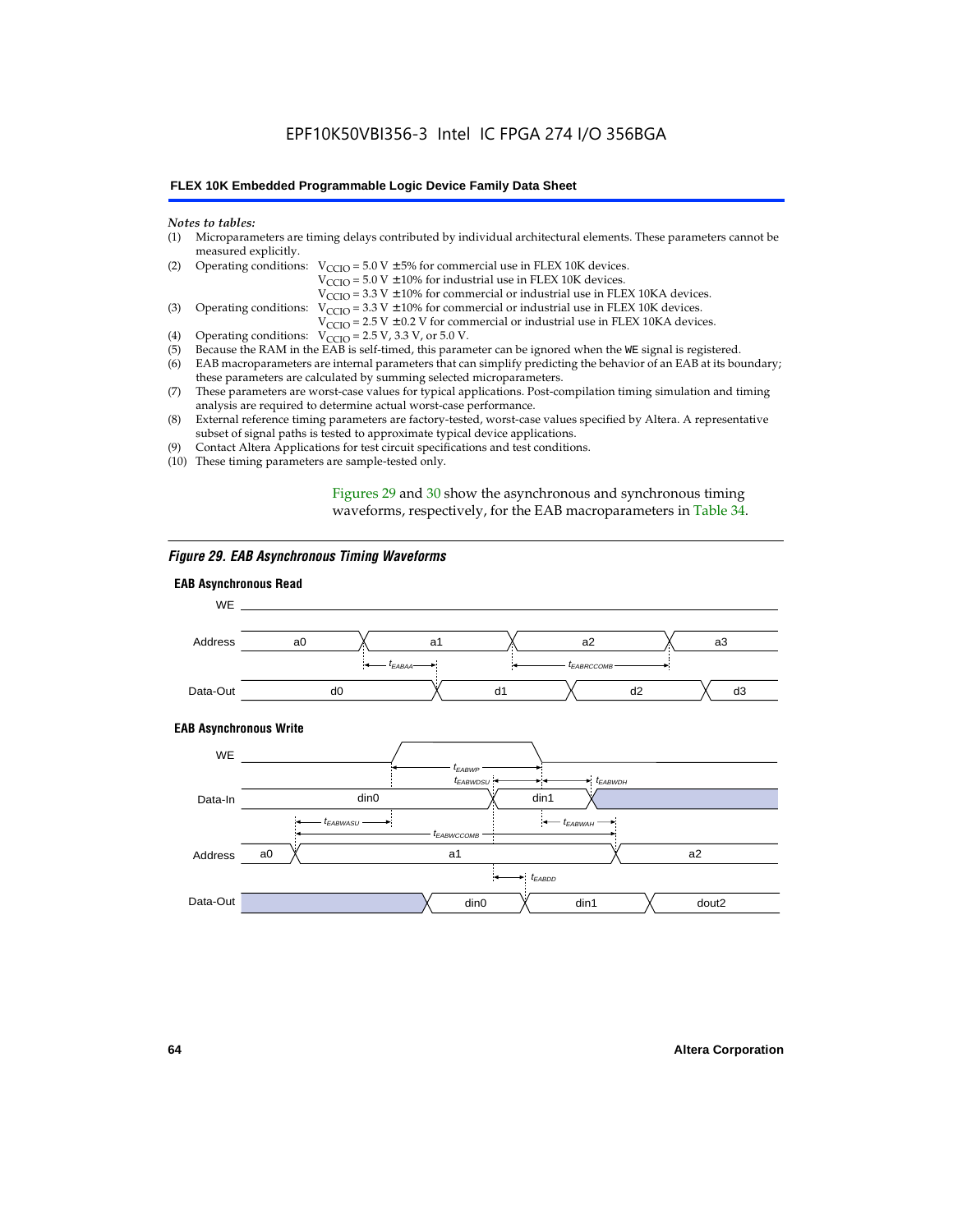### *Figure 30. EAB Synchronous Timing Waveforms*





#### **EAB Synchronous Write (EAB Output Registers Used)**

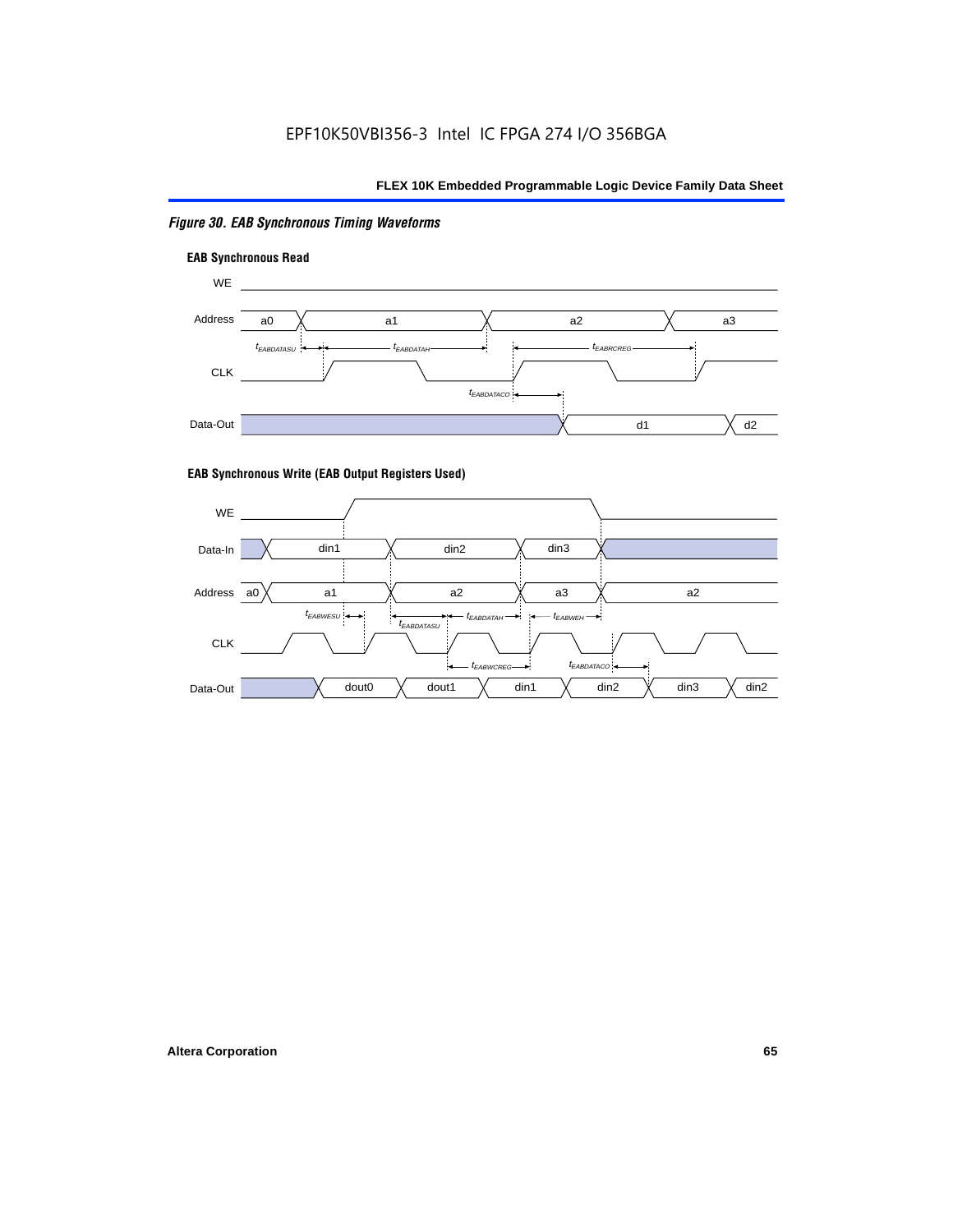Tables 39 through 47 show EPF10K10 and EPF10K20 device internal and external timing parameters.

| Table 39. EPF10K10 & EPF10K20 Device LE Timing Microparameters Note (1) |                |     |                |     |             |
|-------------------------------------------------------------------------|----------------|-----|----------------|-----|-------------|
| Symbol                                                                  | -3 Speed Grade |     | -4 Speed Grade |     | <b>Unit</b> |
|                                                                         | Min            | Max | Min            | Max |             |
| $t_{LUT}$                                                               |                | 1.4 |                | 1.7 | ns          |
| $t_{CLUT}$                                                              |                | 0.6 |                | 0.7 | ns          |
| $t_{RLUT}$                                                              |                | 1.5 |                | 1.9 | ns          |
| <b><i>t<sub>PACKED</sub></i></b>                                        |                | 0.6 |                | 0.9 | ns          |
| $t_{EN}$                                                                |                | 1.0 |                | 1.2 | ns          |
| $t_{CICO}$                                                              |                | 0.2 |                | 0.3 | ns          |
| $t_{\text{GEN}}$                                                        |                | 0.9 |                | 1.2 | ns          |
| $t_{CGENR}$                                                             |                | 0.9 |                | 1.2 | ns          |
| $t_{CASC}$                                                              |                | 0.8 |                | 0.9 | ns          |
| $t_C$                                                                   |                | 1.3 |                | 1.5 | ns          |
| $t_{CO}$                                                                |                | 0.9 |                | 1.1 | ns          |
| $t_{\text{COMB}}$                                                       |                | 0.5 |                | 0.6 | ns          |
| $t_{\text{SU}}$                                                         | 1.3            |     | 2.5            |     | ns          |
| $t_H$                                                                   | 1.4            |     | 1.6            |     | ns          |
| $t_{PRE}$                                                               |                | 1.0 |                | 1.2 | ns          |
| $t_{CLR}$                                                               |                | 1.0 |                | 1.2 | ns          |
| $t_{CH}$                                                                | 4.0            |     | 4.0            |     | ns          |
| $t_{CL}$                                                                | 4.0            |     | 4.0            |     | ns          |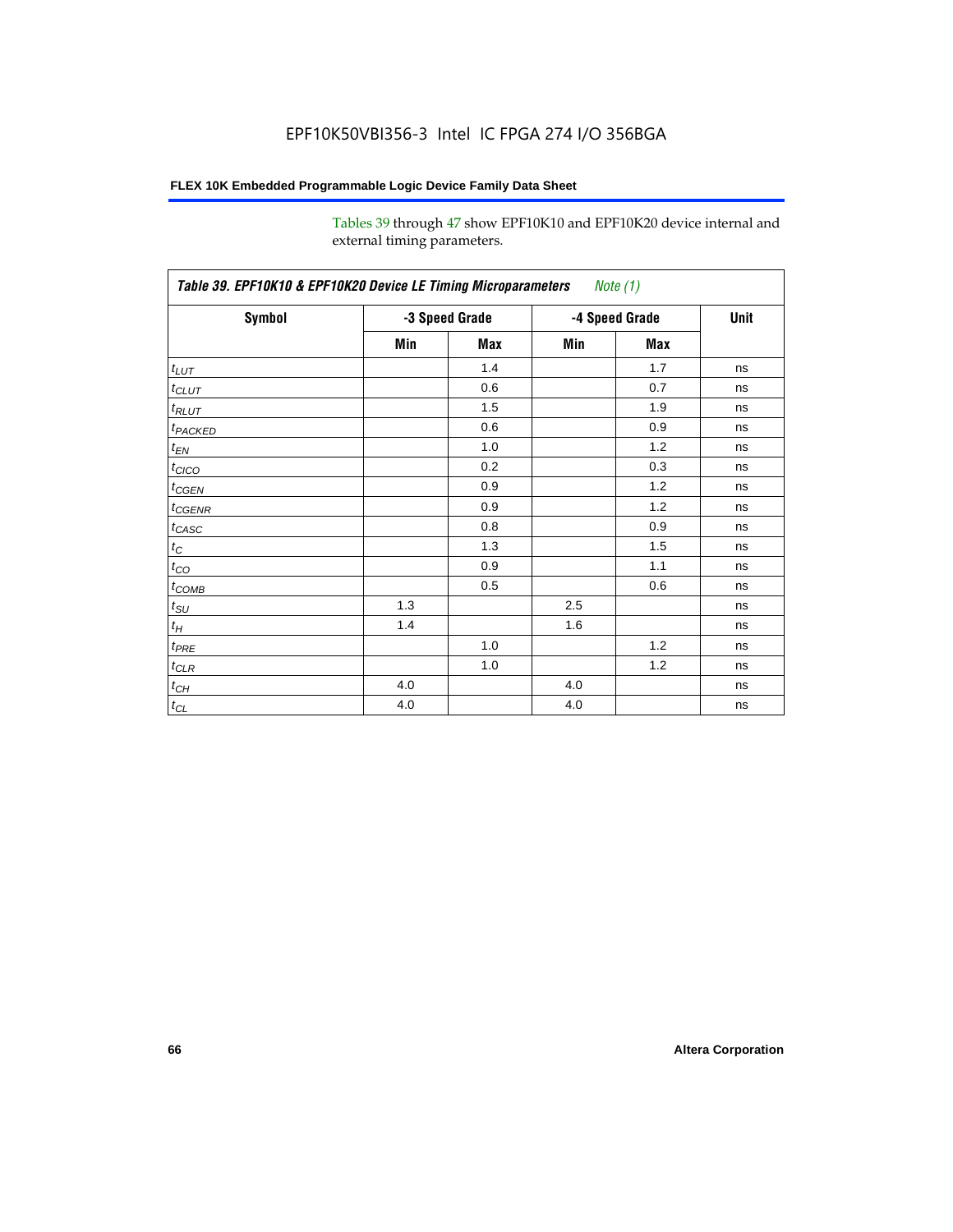| <b>Symbol</b>        | -3 Speed Grade |     | -4 Speed Grade |      | <b>Unit</b> |
|----------------------|----------------|-----|----------------|------|-------------|
|                      | Min            | Max | Min            | Max  |             |
| t <sub>IOD</sub>     |                | 1.3 |                | 1.6  | ns          |
| $t_{\text{IOC}}$     |                | 0.5 |                | 0.7  | ns          |
| $t_{IOCO}$           |                | 0.2 |                | 0.2  | ns          |
| t <sub>I</sub> OCOMB |                | 0.0 |                | 0.0  | ns          |
| $t_{IOSU}$           | 2.8            |     | 3.2            |      | ns          |
| $t_{IOH}$            | 1.0            |     | 1.2            |      | ns          |
| $t_{IOCLR}$          |                | 1.0 |                | 1.2  | ns          |
| $t_{OD1}$            |                | 2.6 |                | 3.5  | ns          |
| $t_{OD2}$            |                | 4.9 |                | 6.4  | ns          |
| $t_{OD3}$            |                | 6.3 |                | 8.2  | ns          |
| $t_{XZ}$             |                | 4.5 |                | 5.4  | ns          |
| $t_{ZX1}$            |                | 4.5 |                | 5.4  | ns          |
| $t_{ZX2}$            |                | 6.8 |                | 8.3  | ns          |
| $t_{ZX3}$            |                | 8.2 |                | 10.1 | ns          |
| $t_{INREG}$          |                | 6.0 |                | 7.5  | ns          |
| $t_{IOFD}$           |                | 3.1 |                | 3.5  | ns          |
| $t_{INCOMB}$         |                | 3.1 |                | 3.5  | ns          |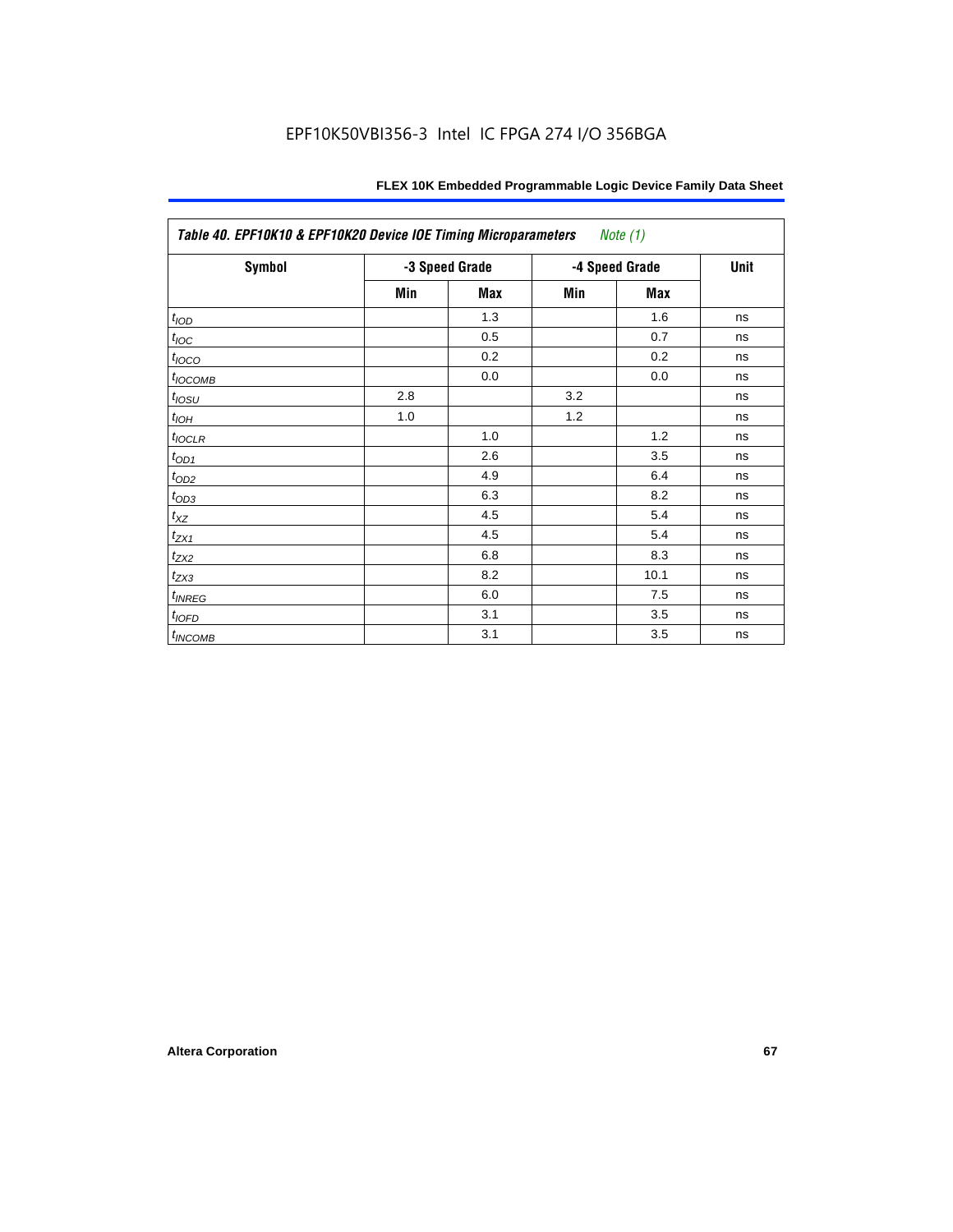| Symbol                 | -3 Speed Grade |            | -4 Speed Grade |            | Unit |
|------------------------|----------------|------------|----------------|------------|------|
|                        | Min            | <b>Max</b> | Min            | <b>Max</b> |      |
| <sup>t</sup> EABDATA1  |                | 1.5        |                | 1.9        | ns   |
| <sup>t</sup> EABDATA2  |                | 4.8        |                | 6.0        | ns   |
| t <sub>EABWE1</sub>    |                | 1.0        |                | 1.2        | ns   |
| <sup>t</sup> EABWE2    |                | 5.0        |                | 6.2        | ns   |
| <sup>t</sup> EABCLK    |                | 1.0        |                | 2.2        | ns   |
| t <sub>EABCO</sub>     |                | 0.5        |                | 0.6        | ns   |
| <sup>t</sup> EABBYPASS |                | 1.5        |                | 1.9        | ns   |
| $t_{EABSU}$            | 1.5            |            | 1.8            |            | ns   |
| $t_{EABH}$             | 2.0            |            | 2.5            |            | ns   |
| $t_{AA}$               |                | 8.7        |                | 10.7       | ns   |
| $t_{\mathit{WP}}$      | 5.8            |            | 7.2            |            | ns   |
| $t_{WDSU}$             | 1.6            |            | 2.0            |            | ns   |
| $t_{WDH}$              | 0.3            |            | 0.4            |            | ns   |
| $t_{WASU}$             | 0.5            |            | 0.6            |            | ns   |
| $t_{W\underline{AH}}$  | 1.0            |            | 1.2            |            | ns   |
| $t_{WO}$               |                | 5.0        |                | 6.2        | ns   |
| $t_{DD}$               |                | 5.0        |                | 6.2        | ns   |
| <sup>t</sup> EABOUT    |                | 0.5        |                | 0.6        | ns   |
| $t_{EABCH}$            | 4.0            |            | 4.0            |            | ns   |
| $t_{EABCL}$            | 5.8            |            | 7.2            |            | ns   |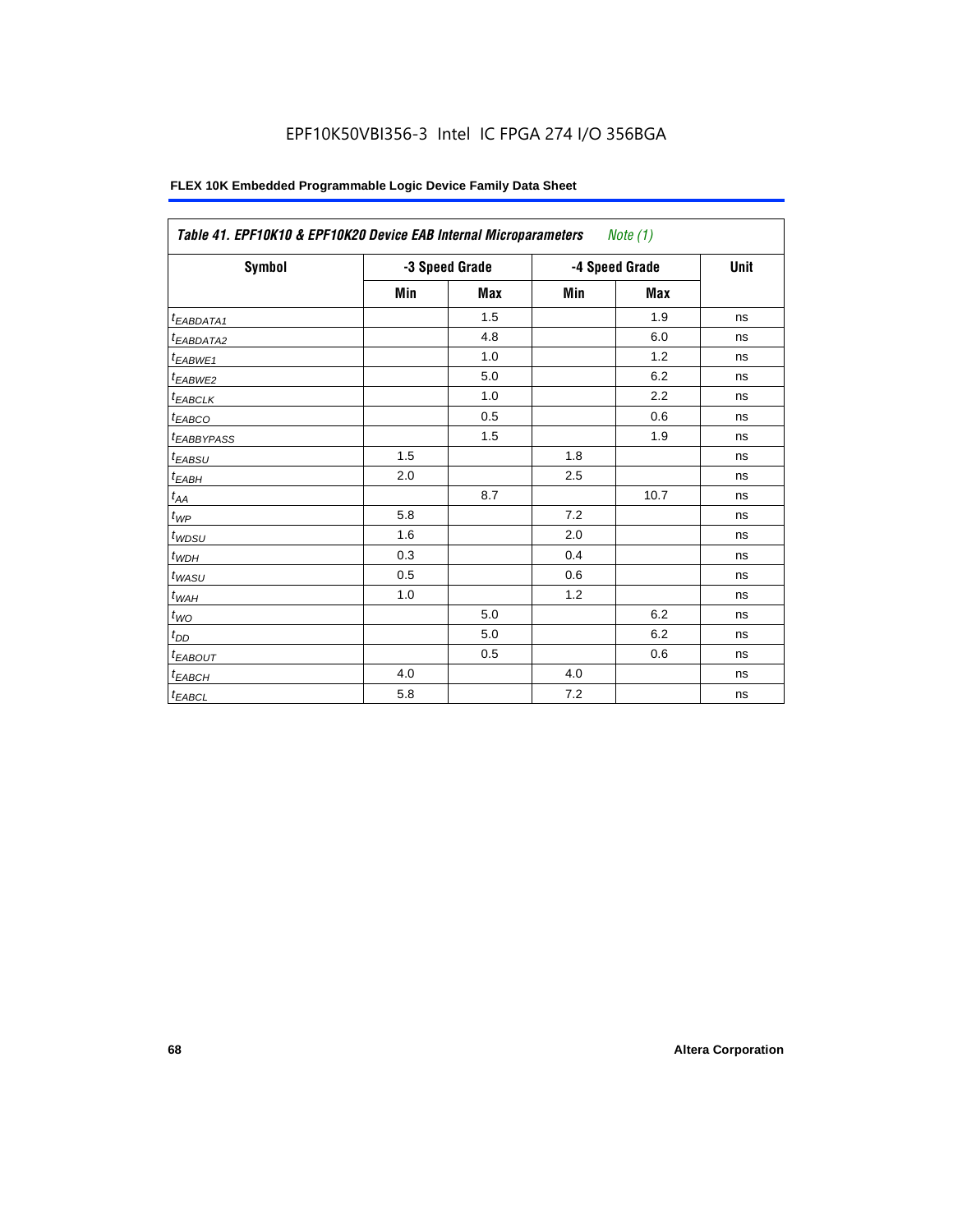| Table 42. EPF10K10 & EPF10K20 Device EAB Internal Timing Macroparameters<br>Note (1) |                |      |                |      |             |
|--------------------------------------------------------------------------------------|----------------|------|----------------|------|-------------|
| Symbol                                                                               | -3 Speed Grade |      | -4 Speed Grade |      | <b>Unit</b> |
|                                                                                      | Min            | Max  | Min            | Max  |             |
| t <sub>EABAA</sub>                                                                   |                | 13.7 |                | 17.0 | ns          |
| <sup>t</sup> EABRCCOMB                                                               | 13.7           |      | 17.0           |      | ns          |
| <b><i>EABRCREG</i></b>                                                               | 9.7            |      | 11.9           |      | ns          |
| t <sub>EABWP</sub>                                                                   | 5.8            |      | 7.2            |      | ns          |
| <sup>t</sup> EABWCCOMB                                                               | 7.3            |      | 9.0            |      | ns          |
| <sup>t</sup> EABWCREG                                                                | 13.0           |      | 16.0           |      | ns          |
| t <sub>EABDD</sub>                                                                   |                | 10.0 |                | 12.5 | ns          |
| <sup>t</sup> EABDATACO                                                               |                | 2.0  |                | 3.4  | ns          |
| <sup>t</sup> EABDATASU                                                               | 5.3            |      | 5.6            |      | ns          |
| <sup>t</sup> EABDATAH                                                                | 0.0            |      | 0.0            |      | ns          |
| <sup>t</sup> EABWESU                                                                 | 5.5            |      | 5.8            |      | ns          |
| <sup>t</sup> EABWEH                                                                  | 0.0            |      | 0.0            |      | ns          |
| <sup>t</sup> EABWDSU                                                                 | 5.5            |      | 5.8            |      | ns          |
| <sup>t</sup> EABWDH                                                                  | 0.0            |      | 0.0            |      | ns          |
| t <sub>EABWASU</sub>                                                                 | 2.1            |      | 2.7            |      | ns          |
| <sup>t</sup> EABWAH                                                                  | 0.0            |      | 0.0            |      | ns          |
| <sup>t</sup> EABWO                                                                   |                | 9.5  |                | 11.8 | ns          |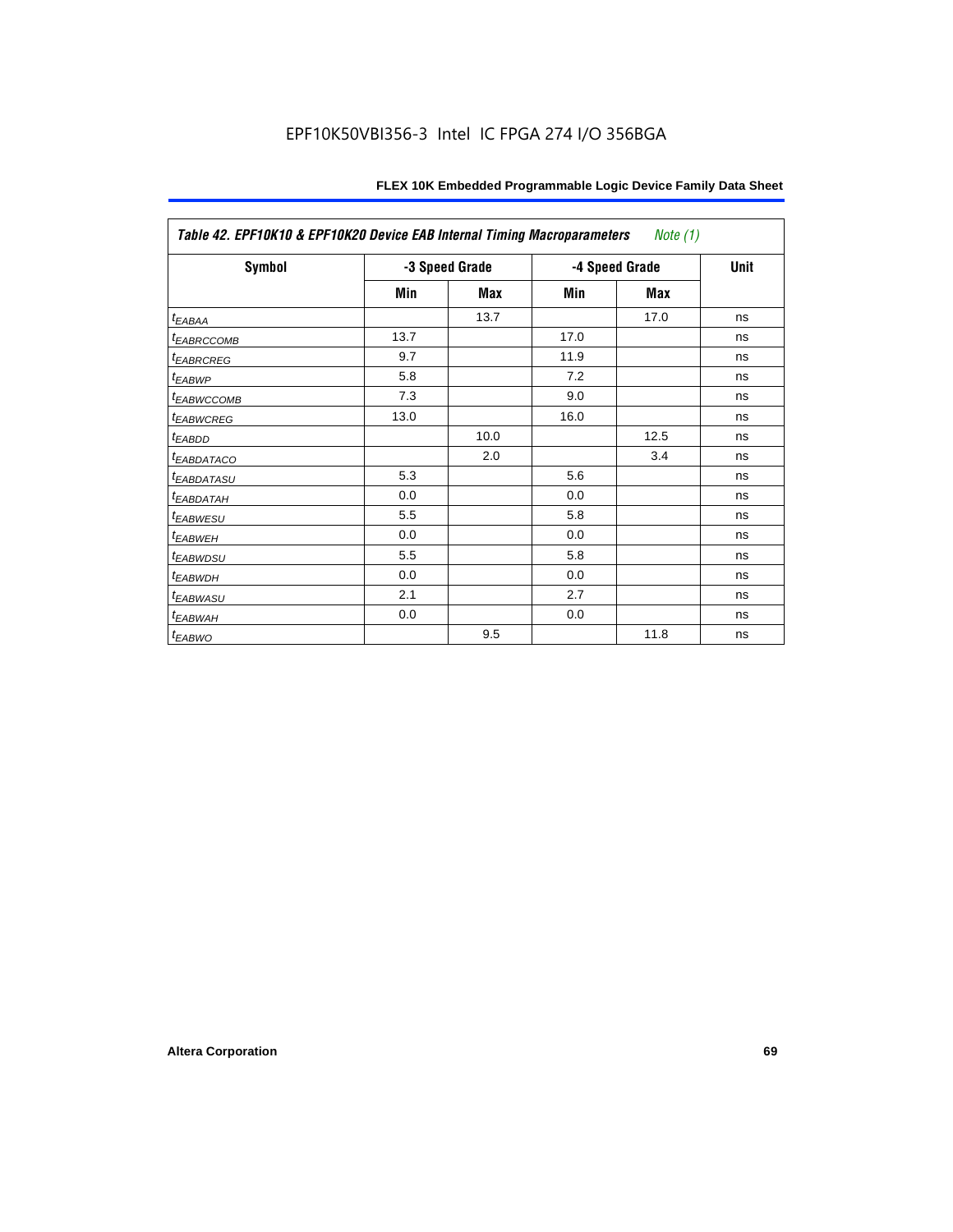### **FLEX 10K Embedded Programmable Logic Device Family Data Sheet**

| <b>Symbol</b>              | -3 Speed Grade |     | -4 Speed Grade |            | <b>Unit</b> |
|----------------------------|----------------|-----|----------------|------------|-------------|
|                            | Min            | Max | Min            | <b>Max</b> |             |
| t <sub>DIN2IOE</sub>       |                | 4.8 |                | 6.2        | ns          |
| $t_{DIN2LE}$               |                | 2.6 |                | 3.8        | ns          |
| <sup>t</sup> DIN2DATA      |                | 4.3 |                | 5.2        | ns          |
| <sup>t</sup> DCLK2IOE      |                | 3.4 |                | 4.0        | ns          |
| ${}^t$ DCLK2LE             |                | 2.6 |                | 3.8        | ns          |
| <sup>t</sup> SAMELAB       |                | 0.6 |                | 0.6        | ns          |
| <sup>t</sup> SAMEROW       |                | 3.6 |                | 3.8        | ns          |
| <sup>t</sup> SAMECOLUMN    |                | 0.9 |                | 1.1        | ns          |
| <i>t<sub>DIFFROW</sub></i> |                | 4.5 |                | 4.9        | ns          |
| <sup>t</sup> TWOROWS       |                | 8.1 |                | 8.7        | ns          |
| <sup>t</sup> LEPERIPH      |                | 3.3 |                | 3.9        | ns          |
| <sup>I</sup> LABCARRY      |                | 0.5 |                | 0.8        | ns          |
| <sup>t</sup> LABCASC       |                | 2.7 |                | 3.0        | ns          |

| Symbol                  | -3 Speed Grade |     | -4 Speed Grade |     | <b>Unit</b> |
|-------------------------|----------------|-----|----------------|-----|-------------|
|                         | Min            | Max | Min            | Max |             |
| $t_{DINZIOE}$           |                | 5.2 |                | 6.6 | ns          |
| <sup>t</sup> DIN2LE     |                | 2.6 |                | 3.8 | ns          |
| <sup>t</sup> DIN2DATA   |                | 4.3 |                | 5.2 | ns          |
| <sup>t</sup> DCLK2IOE   |                | 4.3 |                | 4.0 | ns          |
| t <sub>DCLK2LE</sub>    |                | 2.6 |                | 3.8 | ns          |
| <sup>t</sup> SAMELAB    |                | 0.6 |                | 0.6 | ns          |
| <sup>t</sup> SAMEROW    |                | 3.7 |                | 3.9 | ns          |
| <sup>I</sup> SAMECOLUMN |                | 1.4 |                | 1.6 | ns          |
| <sup>I</sup> DIFFROW    |                | 5.1 |                | 5.5 | ns          |
| <sup>t</sup> TWOROWS    |                | 8.8 |                | 9.4 | ns          |
| <sup>t</sup> LEPERIPH   |                | 4.7 |                | 5.6 | ns          |
| <b>LABCARRY</b>         |                | 0.5 |                | 0.8 | ns          |
| <sup>t</sup> LABCASC    |                | 2.7 |                | 3.0 | ns          |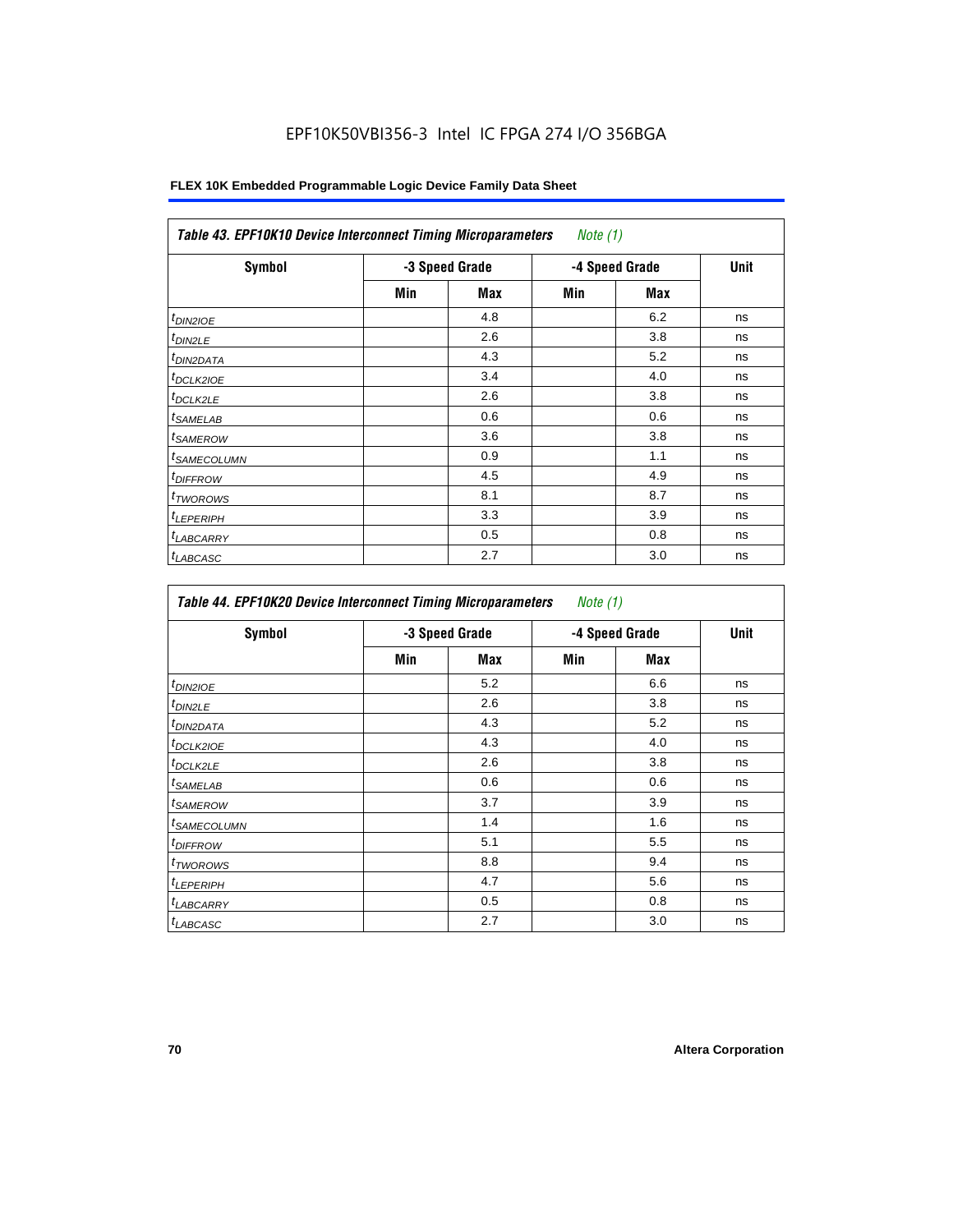| Table 45. EPF10K10 & EPF10K20 Device External Timing Parameters<br>Note $(1)$ |                |            |                |      |             |  |  |
|-------------------------------------------------------------------------------|----------------|------------|----------------|------|-------------|--|--|
| Symbol                                                                        | -3 Speed Grade |            | -4 Speed Grade |      | <b>Unit</b> |  |  |
|                                                                               | Min            | <b>Max</b> | Min            | Max  |             |  |  |
| t <sub>DRR</sub>                                                              |                | 16.1       |                | 20.0 | ns          |  |  |
| $t_{INSU}$ (2), (3)                                                           | 5.5            |            | 6.0            |      | ns          |  |  |
| $t_{INH}$ (3)                                                                 | 0.0            |            | 0.0            |      | ns          |  |  |
| $\vert$ toutco (3)                                                            | 2.0            | 6.7        | 2.0            | 8.4  | ns          |  |  |

| Table 46. EPF10K10 Device External Bidirectional Timing Parameters<br>Note $(1)$ |                |      |                |      |             |  |
|----------------------------------------------------------------------------------|----------------|------|----------------|------|-------------|--|
| Symbol                                                                           | -3 Speed Grade |      | -4 Speed Grade |      | <b>Unit</b> |  |
|                                                                                  | Min            | Max  | Min            | Max  |             |  |
| <sup>t</sup> insubidir                                                           | 4.5            |      | 5.6            |      | ns          |  |
| <sup>t</sup> INHBIDIR                                                            | 0.0            |      | 0.0            |      | ns          |  |
| <sup>t</sup> OUTCOBIDIR                                                          | 2.0            | 6.7  | 2.0            | 8.4  | ns          |  |
| <sup>t</sup> xzbidir                                                             |                | 10.5 |                | 13.4 | ns          |  |
| <sup>t</sup> zxbidir                                                             |                | 10.5 |                | 13.4 | ns          |  |

| Table 47. EPF10K20 Device External Bidirectional Timing Parameters<br><i>Note</i> $(1)$ |                |      |                |      |             |  |
|-----------------------------------------------------------------------------------------|----------------|------|----------------|------|-------------|--|
| Symbol                                                                                  | -3 Speed Grade |      | -4 Speed Grade |      | <b>Unit</b> |  |
|                                                                                         | Min            | Max  | Min            | Max  |             |  |
| <sup>t</sup> INSUBIDIR                                                                  | 4.6            |      | 5.7            |      | ns          |  |
| <sup>t</sup> INHBIDIR                                                                   | 0.0            |      | 0.0            |      | ns          |  |
| <b>TOUTCOBIDIR</b>                                                                      | 2.0            | 6.7  | 2.0            | 8.4  | ns          |  |
| <sup>t</sup> xzbidir                                                                    |                | 10.5 |                | 13.4 | ns          |  |
| <sup>T</sup> ZXBIDIR                                                                    |                | 10.5 |                | 13.4 | ns          |  |

*Notes to tables:*

(1) All timing parameters are described in Tables 32 through 38 in this data sheet.

(2) Using an LE to register the signal may provide a lower setup time.

(3) This parameter is specified by characterization.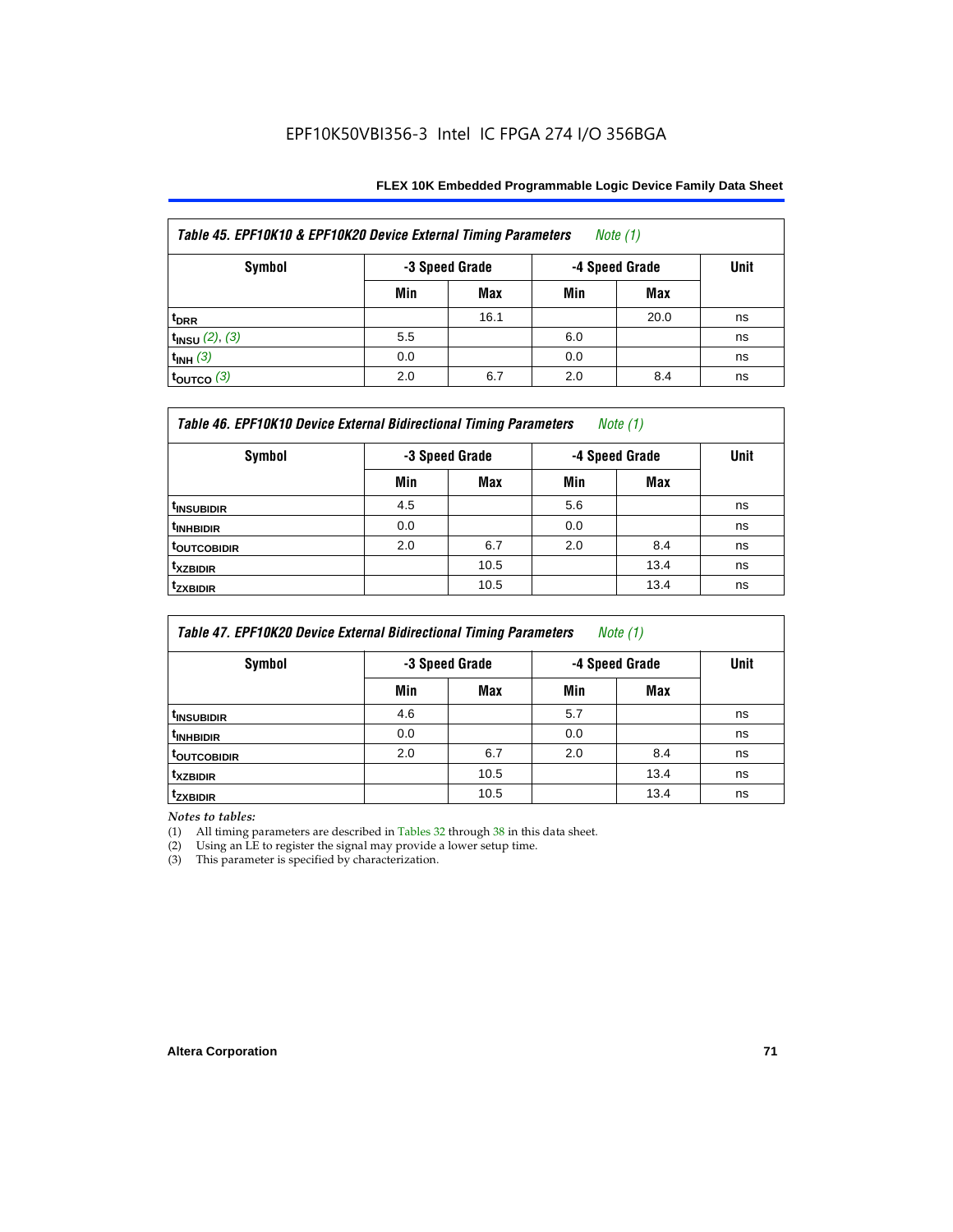Tables 48 through 56 show EPF10K30, EPF10K40, and EPF10K50 device internal and external timing parameters.

| Table 48. EPF10K30, EPF10K40 & EPF10K50 Device LE Timing Microparameters Note (1) |                |     |                |      |    |  |  |
|-----------------------------------------------------------------------------------|----------------|-----|----------------|------|----|--|--|
| Symbol                                                                            | -3 Speed Grade |     | -4 Speed Grade | Unit |    |  |  |
|                                                                                   | Min            | Max | Min            | Max  |    |  |  |
| $t_{LUT}$                                                                         |                | 1.3 |                | 1.8  | ns |  |  |
| $t_{CLUT}$                                                                        |                | 0.6 |                | 0.6  | ns |  |  |
| $t_{RLUT}$                                                                        |                | 1.5 |                | 2.0  | ns |  |  |
| t <sub>PACKED</sub>                                                               |                | 0.5 |                | 0.8  | ns |  |  |
| $t_{EN}$                                                                          |                | 0.9 |                | 1.5  | ns |  |  |
| t <sub>CICO</sub>                                                                 |                | 0.2 |                | 0.4  | ns |  |  |
| $t_{\sf GEFN}$                                                                    |                | 0.9 |                | 1.4  | ns |  |  |
| $t_{\text{GENR}}$                                                                 |                | 0.9 |                | 1.4  | ns |  |  |
| $t_{CASC}$                                                                        |                | 1.0 |                | 1.2  | ns |  |  |
| $t_C$                                                                             |                | 1.3 |                | 1.6  | ns |  |  |
| $t_{CO}$                                                                          |                | 0.9 |                | 1.2  | ns |  |  |
| $t_{\text{COMB}}$                                                                 |                | 0.6 |                | 0.6  | ns |  |  |
| $t_{\text{SU}}$                                                                   | 1.4            |     | 1.4            |      | ns |  |  |
| $t_H$                                                                             | 0.9            |     | 1.3            |      | ns |  |  |
| $t_{PRE}$                                                                         |                | 0.9 |                | 1.2  | ns |  |  |
| $t_{\text{CLR}}$                                                                  |                | 0.9 |                | 1.2  | ns |  |  |
| $t_{CH}$                                                                          | 4.0            |     | 4.0            |      | ns |  |  |
| $t_{CL}$                                                                          | 4.0            |     | 4.0            |      | ns |  |  |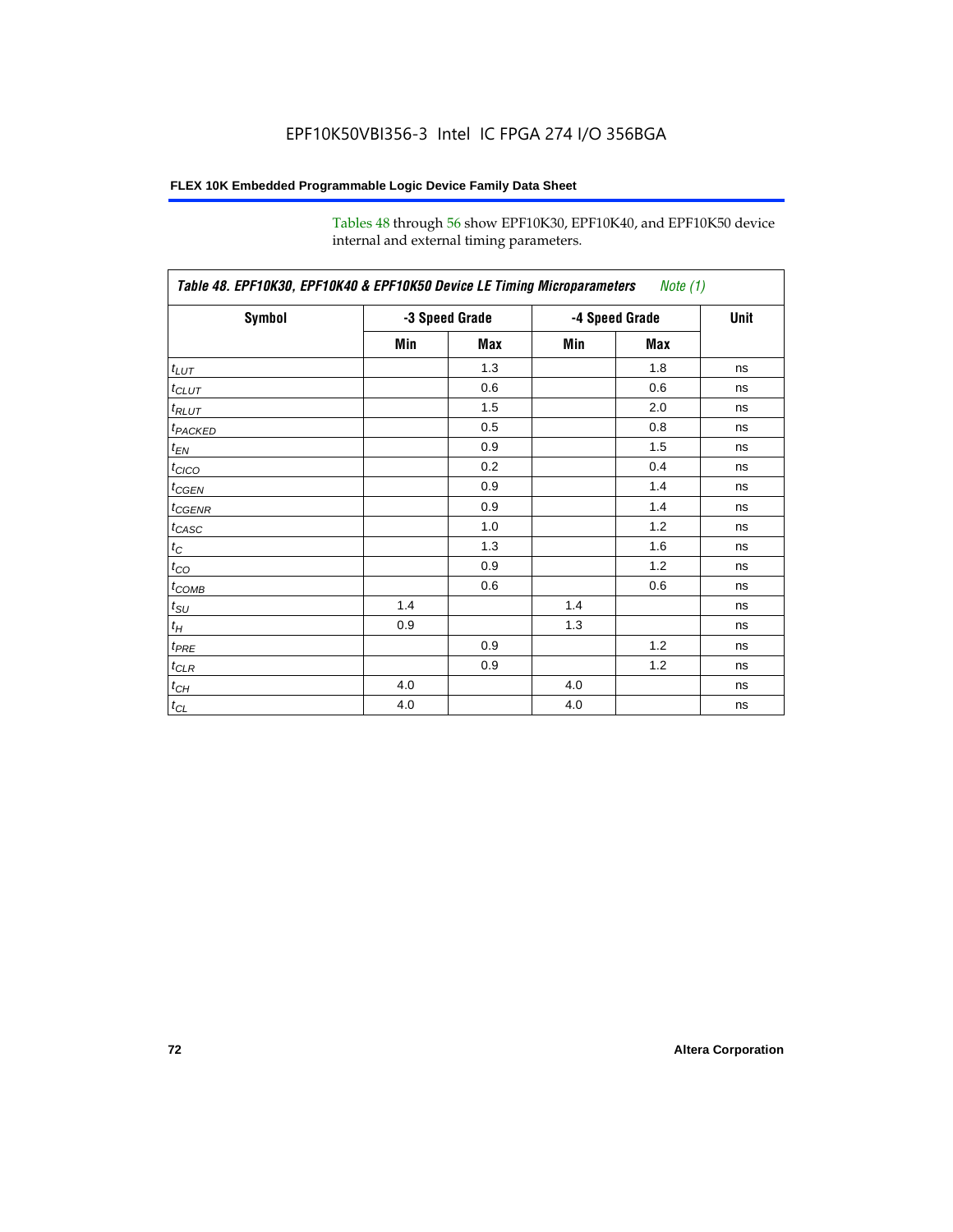| Table 49. EPF10K30, EPF10K40 & EPF10K50 Device IOE Timing Microparameters<br>Note (1) |     |                |     |                |    |  |  |  |
|---------------------------------------------------------------------------------------|-----|----------------|-----|----------------|----|--|--|--|
| <b>Symbol</b>                                                                         |     | -3 Speed Grade |     | -4 Speed Grade |    |  |  |  |
|                                                                                       | Min | <b>Max</b>     | Min | Max            |    |  |  |  |
| t <sub>IOD</sub>                                                                      |     | 0.4            |     | 0.6            | ns |  |  |  |
| $t_{\text{IOC}}$                                                                      |     | 0.5            |     | 0.9            | ns |  |  |  |
| $t_{IOCO}$                                                                            |     | 0.4            |     | 0.5            | ns |  |  |  |
| t <sub>IOCOMB</sub>                                                                   |     | 0.0            |     | 0.0            | ns |  |  |  |
| $t_{IOSU}$                                                                            | 3.1 |                | 3.5 |                | ns |  |  |  |
| $t_{IOH}$                                                                             | 1.0 |                | 1.9 |                | ns |  |  |  |
| $t_{IOCLR}$                                                                           |     | 1.0            |     | 1.2            | ns |  |  |  |
| $t_{OD1}$                                                                             |     | 3.3            |     | 3.6            | ns |  |  |  |
| $t_{OD2}$                                                                             |     | 5.6            |     | 6.5            | ns |  |  |  |
| $t_{OD3}$                                                                             |     | 7.0            |     | 8.3            | ns |  |  |  |
| $t_{\mathsf{XZ}}$                                                                     |     | 5.2            |     | 5.5            | ns |  |  |  |
| $t_{ZX1}$                                                                             |     | 5.2            |     | 5.5            | ns |  |  |  |
| $t_{ZX2}$                                                                             |     | 7.5            |     | 8.4            | ns |  |  |  |
| $t_{ZX3}$                                                                             |     | 8.9            |     | 10.2           | ns |  |  |  |
| $t_{INREG}$                                                                           |     | 7.7            |     | 10.0           | ns |  |  |  |
| $t_{IOFD}$                                                                            |     | 3.3            |     | 4.0            | ns |  |  |  |
| $t_{INCOMB}$                                                                          |     | 3.3            |     | 4.0            | ns |  |  |  |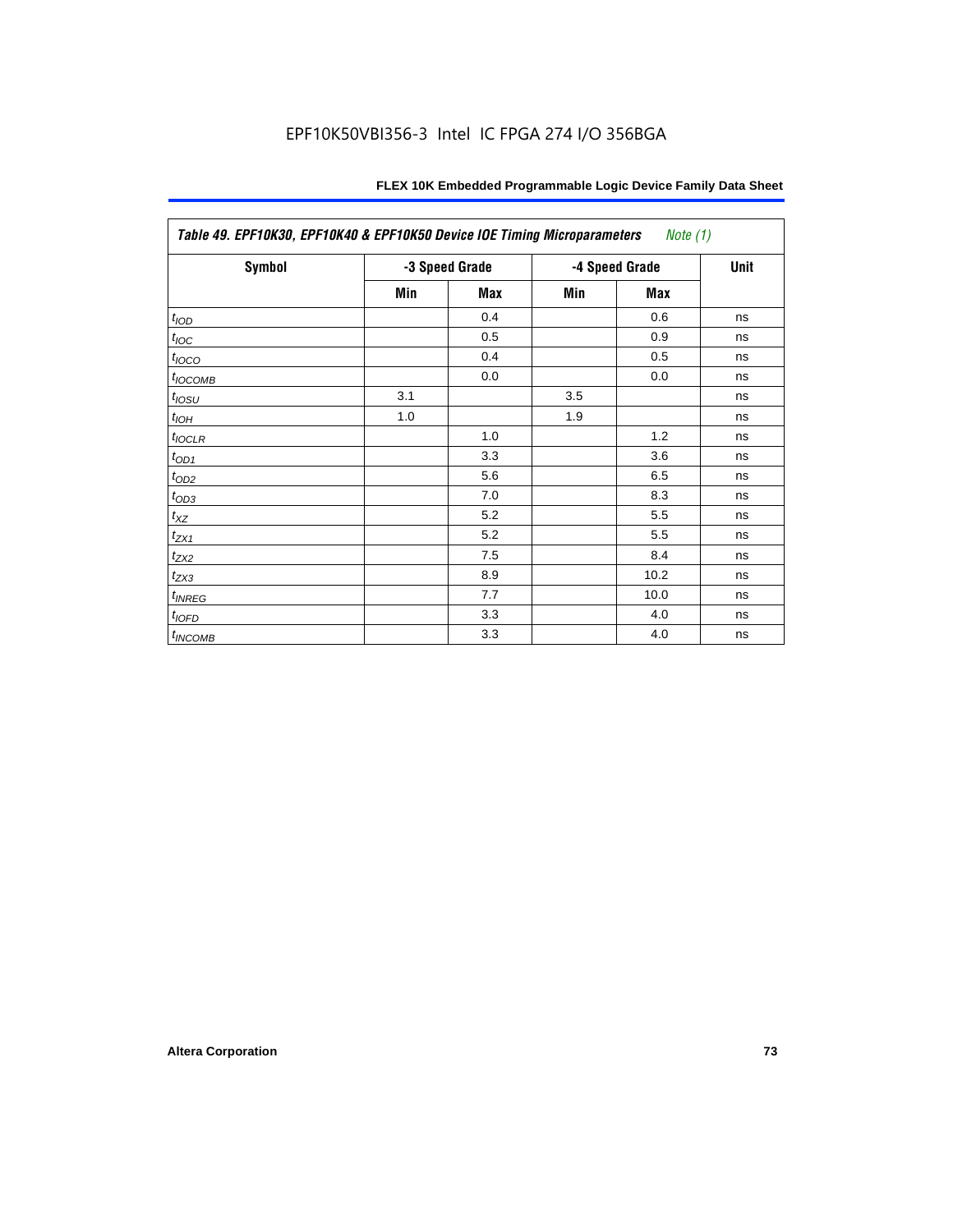| <b>Symbol</b>          |     | -3 Speed Grade |     | -4 Speed Grade | <b>Unit</b> |
|------------------------|-----|----------------|-----|----------------|-------------|
|                        | Min | <b>Max</b>     | Min | <b>Max</b>     |             |
| <sup>t</sup> EABDATA1  |     | 1.5            |     | 1.9            | ns          |
| <sup>t</sup> EABDATA2  |     | 4.8            |     | 6.0            | ns          |
| t <sub>EABWE1</sub>    |     | 1.0            |     | 1.2            | ns          |
| <sup>t</sup> EABWE2    |     | 5.0            |     | 6.2            | ns          |
| <sup>t</sup> EABCLK    |     | 1.0            |     | 2.2            | ns          |
| t <sub>EABCO</sub>     |     | 0.5            |     | 0.6            | ns          |
| <sup>t</sup> EABBYPASS |     | 1.5            |     | 1.9            | ns          |
| t <sub>EABSU</sub>     | 1.5 |                | 1.8 |                | ns          |
| $t_{EABH}$             | 2.0 |                | 2.5 |                | ns          |
| $t_{AA}$               |     | 8.7            |     | 10.7           | ns          |
| $t_{\mathit{WP}}$      | 5.8 |                | 7.2 |                | ns          |
| $t_{WDSU}$             | 1.6 |                | 2.0 |                | ns          |
| $t_{WDH}$              | 0.3 |                | 0.4 |                | ns          |
| $t_{WASU}$             | 0.5 |                | 0.6 |                | ns          |
| $t_{W\underline{AH}}$  | 1.0 |                | 1.2 |                | ns          |
| $t_{WO}$               |     | 5.0            |     | 6.2            | ns          |
| $t_{DD}$               |     | 5.0            |     | 6.2            | ns          |
| <sup>t</sup> EABOUT    |     | 0.5            |     | 0.6            | ns          |
| $t_{EABCH}$            | 4.0 |                | 4.0 |                | ns          |
| $t_{EABCL}$            | 5.8 |                | 7.2 |                | ns          |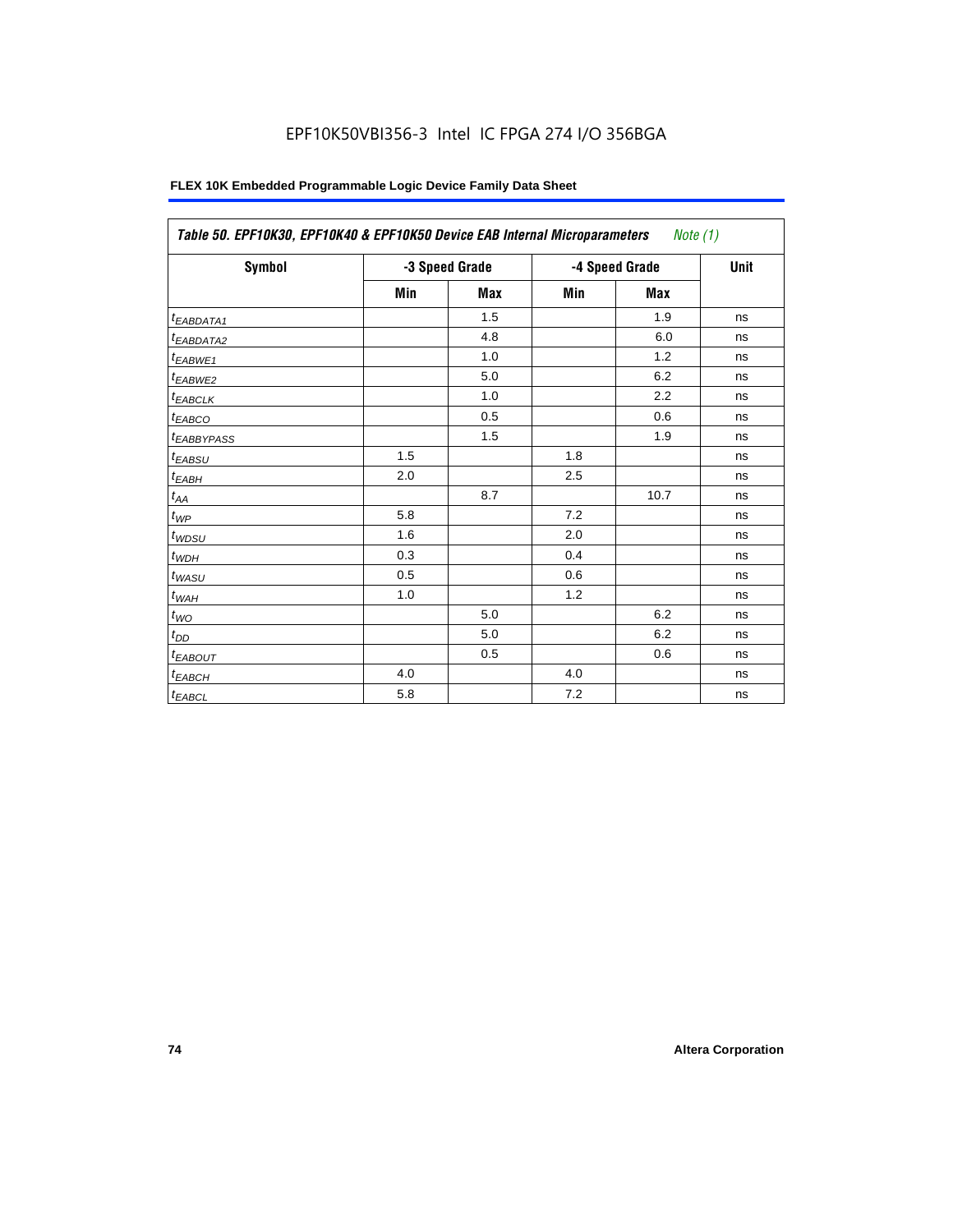| Table 51. EPF10K30, EPF10K40 & EPF10K50 Device EAB Internal Timing Macroparameters |      |                |      |                |             |
|------------------------------------------------------------------------------------|------|----------------|------|----------------|-------------|
| Symbol                                                                             |      | -3 Speed Grade |      | -4 Speed Grade | <b>Unit</b> |
|                                                                                    | Min  | Max            | Min  | Max            |             |
| $t_{EABA}$                                                                         |      | 13.7           |      | 17.0           | ns          |
| <b><i>EABRCCOMB</i></b>                                                            | 13.7 |                | 17.0 |                | ns          |
| <b><i>EABRCREG</i></b>                                                             | 9.7  |                | 11.9 |                | ns          |
| t <sub>EABWP</sub>                                                                 | 5.8  |                | 7.2  |                | ns          |
| <b><i>EABWCCOMB</i></b>                                                            | 7.3  |                | 9.0  |                | ns          |
| <b><i>EABWCREG</i></b>                                                             | 13.0 |                | 16.0 |                | ns          |
| <sup>t</sup> EABDD                                                                 |      | 10.0           |      | 12.5           | ns          |
| <b><i>EABDATACO</i></b>                                                            |      | 2.0            |      | 3.4            | ns          |
| <sup>t</sup> EABDATASU                                                             | 5.3  |                | 5.6  |                | ns          |
| <sup>T</sup> EABDATAH                                                              | 0.0  |                | 0.0  |                | ns          |
| <b><i>EABWESU</i></b>                                                              | 5.5  |                | 5.8  |                | ns          |
| <sup>t</sup> EABWEH                                                                | 0.0  |                | 0.0  |                | ns          |
| <sup>t</sup> EABWDSU                                                               | 5.5  |                | 5.8  |                | ns          |
| <sup>t</sup> EABWDH                                                                | 0.0  |                | 0.0  |                | ns          |
| <sup>t</sup> EABWASU                                                               | 2.1  |                | 2.7  |                | ns          |
| <sup>t</sup> EABWAH                                                                | 0.0  |                | 0.0  |                | ns          |
| $t_{EABWO}$                                                                        |      | 9.5            |      | 11.8           | ns          |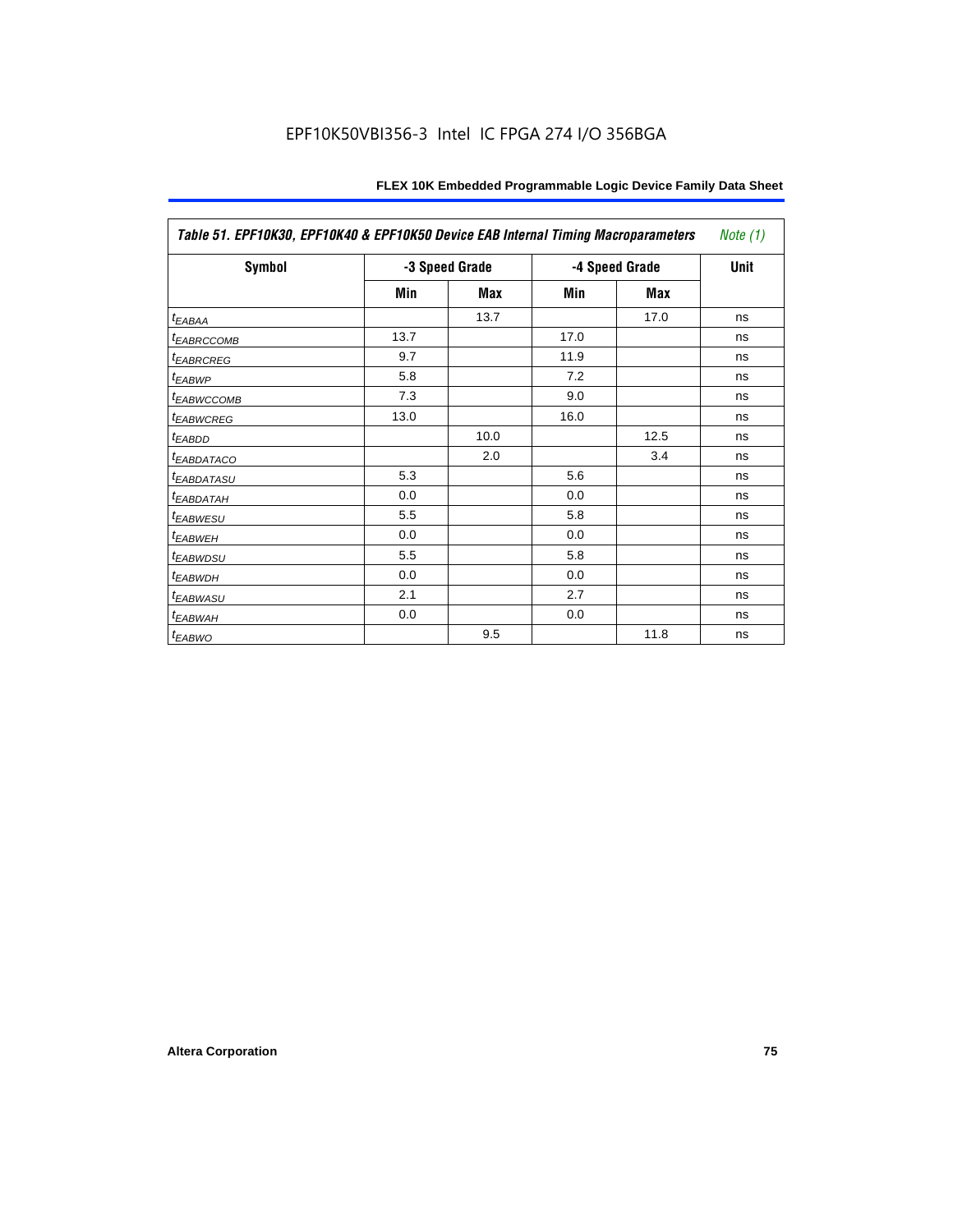### **FLEX 10K Embedded Programmable Logic Device Family Data Sheet**

| <b>Symbol</b>           |     | -3 Speed Grade |     | -4 Speed Grade | <b>Unit</b> |
|-------------------------|-----|----------------|-----|----------------|-------------|
|                         | Min | Max            | Min | <b>Max</b>     |             |
| $t_{DINZIOE}$           |     | 6.9            |     | 8.7            | ns          |
| t <sub>DIN2LE</sub>     |     | 3.6            |     | 4.8            | ns          |
| <sup>t</sup> DIN2DATA   |     | 5.5            |     | 7.2            | ns          |
| <sup>t</sup> DCLK2IOE   |     | 4.6            |     | 6.2            | ns          |
| <sup>t</sup> DCLK2LE    |     | 3.6            |     | 4.8            | ns          |
| <sup>t</sup> SAMELAB    |     | 0.3            |     | 0.3            | ns          |
| <sup>t</sup> SAMEROW    |     | 3.3            |     | 3.7            | ns          |
| <sup>t</sup> SAMECOLUMN |     | 2.5            |     | 2.7            | ns          |
| <sup>t</sup> DIFFROW    |     | 5.8            |     | 6.4            | ns          |
| <sup>t</sup> TWOROWS    |     | 9.1            |     | 10.1           | ns          |
| <sup>t</sup> LEPERIPH   |     | 6.2            |     | 7.1            | ns          |
| <sup>t</sup> LABCARRY   |     | 0.4            |     | 0.6            | ns          |
| <sup>t</sup> LABCASC    |     | 2.4            |     | 3.0            | ns          |

| <b>Symbol</b>           |     | -3 Speed Grade |     | -4 Speed Grade | Unit |
|-------------------------|-----|----------------|-----|----------------|------|
|                         | Min | Max            | Min | Max            |      |
| $t_{DINZIOE}$           |     | 7.6            |     | 9.4            | ns   |
| <sup>t</sup> DIN2LE     |     | 3.6            |     | 4.8            | ns   |
| <sup>t</sup> DIN2DATA   |     | 5.5            |     | 7.2            | ns   |
| <sup>t</sup> DCLK2IOE   |     | 4.6            |     | 6.2            | ns   |
| t <sub>DCLK2LE</sub>    |     | 3.6            |     | 4.8            | ns   |
| <sup>t</sup> SAMELAB    |     | 0.3            |     | 0.3            | ns   |
| <sup>t</sup> SAMEROW    |     | 3.3            |     | 3.7            | ns   |
| <sup>I</sup> SAMECOLUMN |     | 3.1            |     | 3.2            | ns   |
| <sup>t</sup> DIFFROW    |     | 6.4            |     | 6.4            | ns   |
| <sup>t</sup> TWOROWS    |     | 9.7            |     | 10.6           | ns   |
| <sup>t</sup> LEPERIPH   |     | 6.4            |     | 7.1            | ns   |
| <b>LABCARRY</b>         |     | 0.4            |     | 0.6            | ns   |
| <sup>t</sup> LABCASC    |     | 2.4            |     | 3.0            | ns   |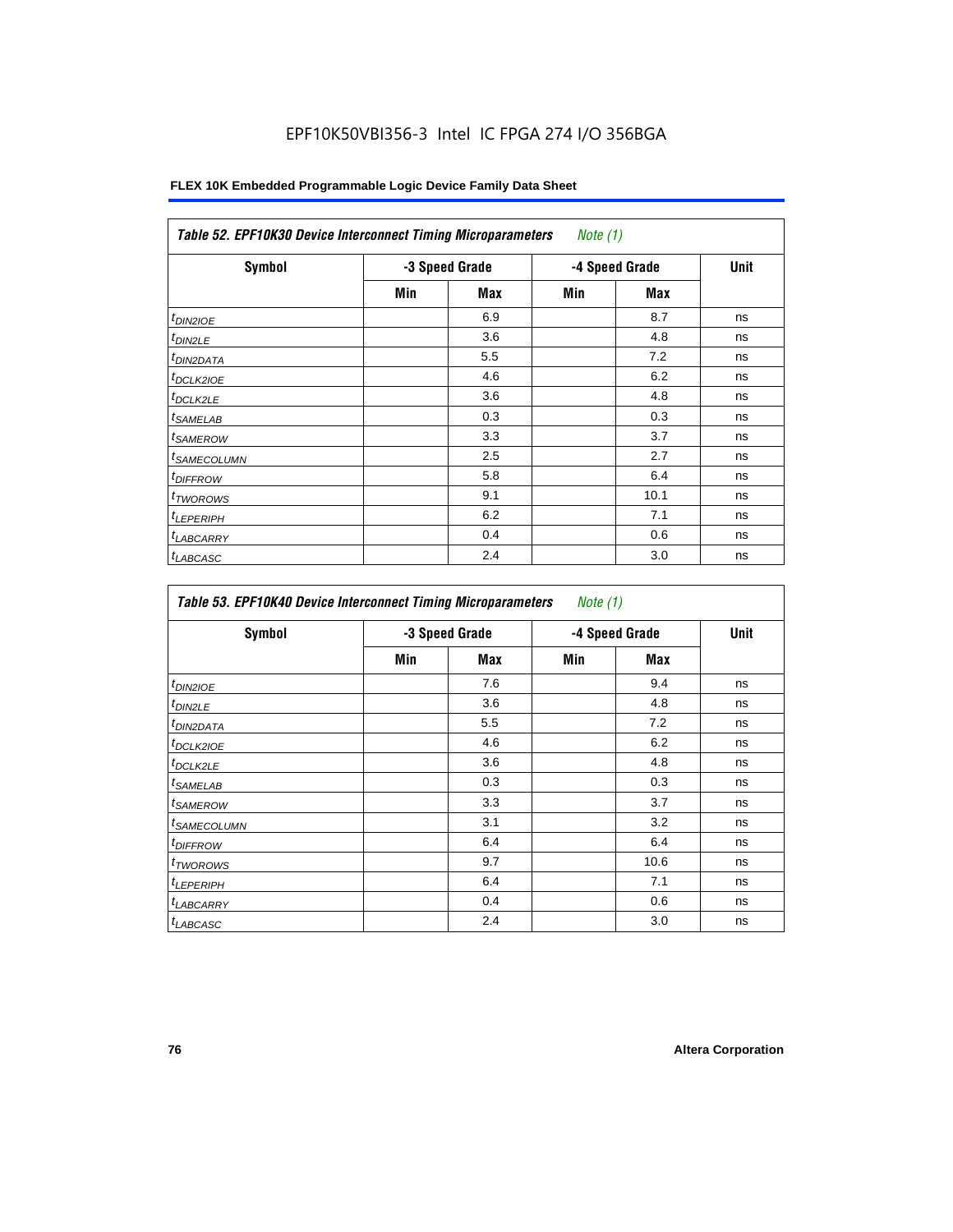| <b>Table 54. EPF10K50 Device Interconnect Timing Microparameters</b><br>Note $(1)$ |                |            |     |                |             |  |  |
|------------------------------------------------------------------------------------|----------------|------------|-----|----------------|-------------|--|--|
| Symbol                                                                             | -3 Speed Grade |            |     | -4 Speed Grade | <b>Unit</b> |  |  |
|                                                                                    | Min            | <b>Max</b> | Min | Max            |             |  |  |
| $t_{DIN2IOE}$                                                                      |                | 8.4        |     | 10.2           | ns          |  |  |
| $t_{DIN2LE}$                                                                       |                | 3.6        |     | 4.8            | ns          |  |  |
| <sup>t</sup> DIN2DATA                                                              |                | 5.5        |     | 7.2            | ns          |  |  |
| t <sub>DCLK2IOE</sub>                                                              |                | 4.6        |     | 6.2            | ns          |  |  |
| $t_{DCLK2LE}$                                                                      |                | 3.6        |     | 4.8            | ns          |  |  |
| $t_{SAMELAB}$                                                                      |                | 0.3        |     | 0.3            | ns          |  |  |
| <i>t<sub>SAMEROW</sub></i>                                                         |                | 3.3        |     | 3.7            | ns          |  |  |
| <sup>t</sup> SAMECOLUMN                                                            |                | 3.9        |     | 4.1            | ns          |  |  |
| <i>t<sub>DIFFROW</sub></i>                                                         |                | 7.2        |     | 7.8            | ns          |  |  |
| <i>t</i> <sub>TWOROWS</sub>                                                        |                | 10.5       |     | 11.5           | ns          |  |  |
| <b>t</b> LEPERIPH                                                                  |                | 7.5        |     | 8.2            | ns          |  |  |
| t <sub>LABCARRY</sub>                                                              |                | 0.4        |     | 0.6            | ns          |  |  |
| <b>LABCASC</b>                                                                     |                | 2.4        |     | 3.0            | ns          |  |  |

| Table 55. EPF10K30, EPF10K40 & EPF10K50 Device External Timing Parameters<br><i>Note</i> $(1)$ |     |                |                |      |    |  |  |  |
|------------------------------------------------------------------------------------------------|-----|----------------|----------------|------|----|--|--|--|
| <b>Symbol</b>                                                                                  |     | -3 Speed Grade | -4 Speed Grade | Unit |    |  |  |  |
|                                                                                                | Min | Max            | Min            | Max  |    |  |  |  |
| <sup>t</sup> DRR                                                                               |     | 17.2           |                | 21.1 | ns |  |  |  |
| $t_{INSU}$ (2), (3)                                                                            | 5.7 |                | 6.4            |      | ns |  |  |  |
| $t_{INH}$ (3)                                                                                  | 0.0 |                | 0.0            |      | ns |  |  |  |
| $t_{\text{OUTCO}}(3)$                                                                          | 2.0 | 8.8            | 2.0            | 11.2 | ns |  |  |  |

| Table 56. EPF10K30, EPF10K40 & EPF10K50 Device External Bidirectional Timing Parameters<br>Note (1) |     |                |     |                |    |  |  |  |
|-----------------------------------------------------------------------------------------------------|-----|----------------|-----|----------------|----|--|--|--|
| Symbol                                                                                              |     | -3 Speed Grade |     | -4 Speed Grade |    |  |  |  |
|                                                                                                     | Min | Max            | Min | Max            |    |  |  |  |
| <sup>t</sup> INSUBIDIR                                                                              | 4.1 |                | 4.6 |                | ns |  |  |  |
| <sup>t</sup> INHBIDIR                                                                               | 0.0 |                | 0.0 |                | ns |  |  |  |
| <b><i>LOUTCOBIDIR</i></b>                                                                           | 2.0 | 8.8            | 2.0 | 11.2           | ns |  |  |  |
| <sup>t</sup> xzbidir                                                                                |     | 12.3           |     | 15.0           | ns |  |  |  |
| <sup>t</sup> zxbidir                                                                                |     | 12.3           |     | 15.0           | ns |  |  |  |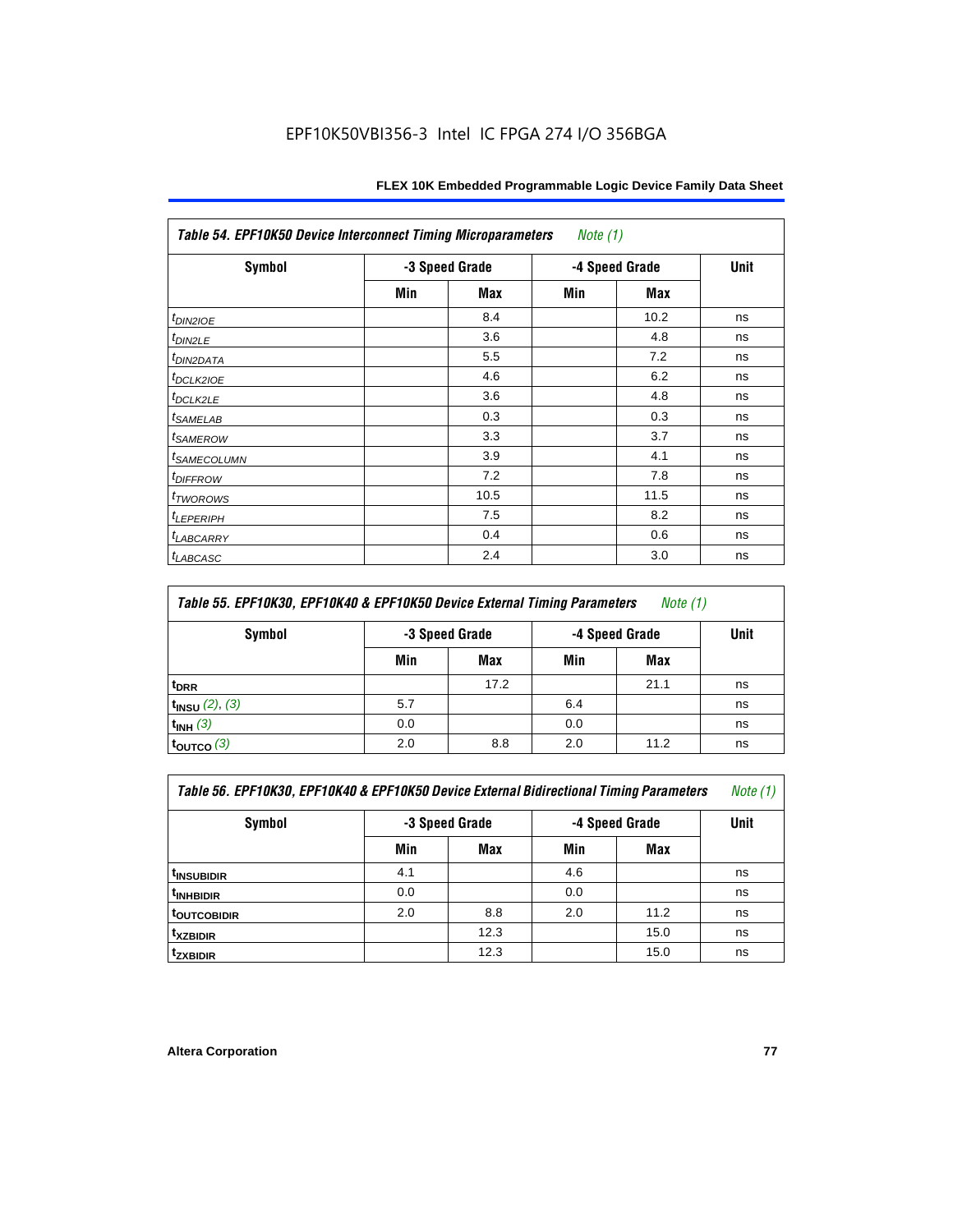#### **FLEX 10K Embedded Programmable Logic Device Family Data Sheet**

#### *Notes to tables:*

- (1) All timing parameters are described in Tables 32 through 38 in this data sheet.
- (2) Using an LE to register the signal may provide a lower setup time.
- (3) This parameter is specified by characterization.

Tables 57 through 63 show EPF10K70 device internal and external timing parameters.

| <b>Table 57. EPF10K70 Device LE Timing Microparameters</b> |     |                |     | Note (1)       |     |                |    |  |
|------------------------------------------------------------|-----|----------------|-----|----------------|-----|----------------|----|--|
| <b>Symbol</b>                                              |     | -2 Speed Grade |     | -3 Speed Grade |     | -4 Speed Grade |    |  |
|                                                            | Min | Max            | Min | <b>Max</b>     | Min | <b>Max</b>     |    |  |
| $t_{LUT}$                                                  |     | 1.3            |     | 1.5            |     | 2.0            | ns |  |
| $t_{CLUT}$                                                 |     | 0.4            |     | 0.4            |     | 0.5            | ns |  |
| $t_{RLUT}$                                                 |     | 1.5            |     | 1.6            |     | 2.0            | ns |  |
| t <sub>PACKED</sub>                                        |     | 0.8            |     | 0.9            |     | 1.3            | ns |  |
| $t_{EN}$                                                   |     | 0.8            |     | 0.9            |     | 1.2            | ns |  |
| $t_{CICO}$                                                 |     | 0.2            |     | 0.2            |     | 0.3            | ns |  |
| $t_{GEN}$                                                  |     | 1.0            |     | 1.1            |     | 1.4            | ns |  |
| $t_{\text{GENR}}$                                          |     | 1.1            |     | 1.2            |     | 1.5            | ns |  |
| $t_{CASC}$                                                 |     | 1.0            |     | 1.1            |     | 1.3            | ns |  |
| $t_C$                                                      |     | 0.7            |     | 0.8            |     | 1.0            | ns |  |
| $t_{CO}$                                                   |     | 0.9            |     | 1.0            |     | 1.4            | ns |  |
| $t_{COMB}$                                                 |     | 0.4            |     | 0.5            |     | 0.7            | ns |  |
| $t_{\text{SU}}$                                            | 1.9 |                | 2.1 |                | 2.6 |                | ns |  |
| $t_H$                                                      | 2.1 |                | 2.3 |                | 3.1 |                | ns |  |
| $t_{PRE}$                                                  |     | 0.9            |     | 1.0            |     | 1.4            | ns |  |
| $t_{CLR}$                                                  |     | 0.9            |     | 1.0            |     | 1.4            | ns |  |
| $t_{CH}$                                                   | 4.0 |                | 4.0 |                | 4.0 |                | ns |  |
| $t_{CL}$                                                   | 4.0 |                | 4.0 |                | 4.0 |                | ns |  |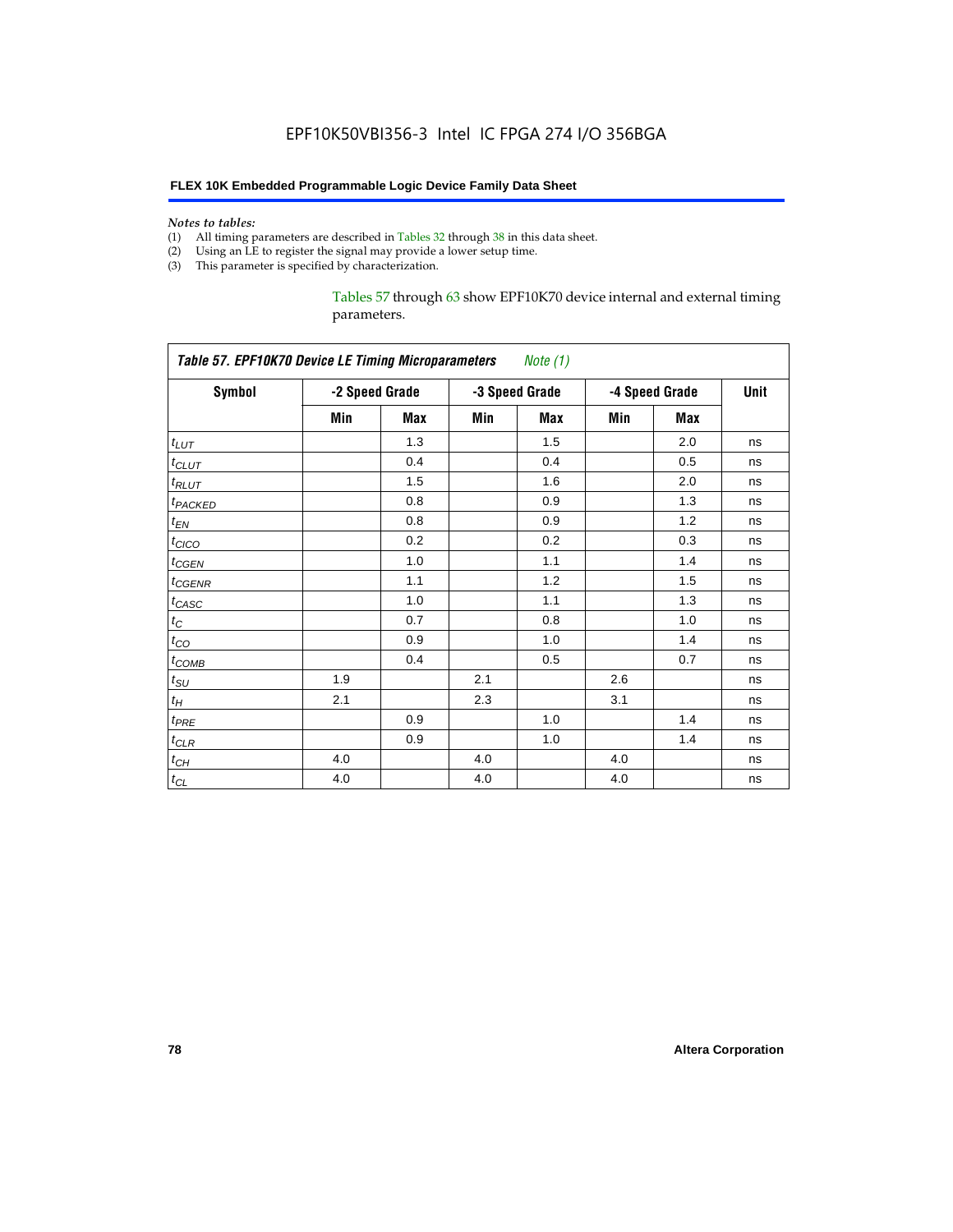| Table 58. EPF10K70 Device IOE Timing Microparameters<br>Note $(1)$ |                |            |     |                |     |                |      |  |  |  |
|--------------------------------------------------------------------|----------------|------------|-----|----------------|-----|----------------|------|--|--|--|
| Symbol                                                             | -2 Speed Grade |            |     | -3 Speed Grade |     | -4 Speed Grade | Unit |  |  |  |
|                                                                    | Min            | <b>Max</b> | Min | <b>Max</b>     | Min | <b>Max</b>     |      |  |  |  |
| t <sub>IOD</sub>                                                   |                | 0.0        |     | 0.0            |     | 0.0            | ns   |  |  |  |
| $t_{\text{IOC}}$                                                   |                | 0.4        |     | 0.5            |     | 0.7            | ns   |  |  |  |
| $t_{IOCO}$                                                         |                | 0.4        |     | 0.4            |     | 0.9            | ns   |  |  |  |
| $t_{IOCOMB}$                                                       |                | 0.0        |     | 0.0            |     | 0.0            | ns   |  |  |  |
| $t_{IOSU}$                                                         | 4.5            |            | 5.0 |                | 6.2 |                | ns   |  |  |  |
| $t_{IOH}$                                                          | 0.4            |            | 0.5 |                | 0.7 |                | ns   |  |  |  |
| $t_{IOCLR}$                                                        |                | 0.6        |     | 0.7            |     | 1.6            | ns   |  |  |  |
| $t_{OD1}$                                                          |                | 3.6        |     | 4.0            |     | 5.0            | ns   |  |  |  |
| $t_{OD2}$                                                          |                | 5.6        |     | 6.3            |     | 7.3            | ns   |  |  |  |
| $t_{OD3}$                                                          |                | 6.9        |     | 7.7            |     | 8.7            | ns   |  |  |  |
| $t_{\mathsf{XZ}}$                                                  |                | 5.5        |     | 6.2            |     | 6.8            | ns   |  |  |  |
| $t_{ZX1}$                                                          |                | 5.5        |     | 6.2            |     | 6.8            | ns   |  |  |  |
| $t_{ZX2}$                                                          |                | 7.5        |     | 8.5            |     | 9.1            | ns   |  |  |  |
| $t_{ZX3}$                                                          |                | 8.8        |     | 9.9            |     | 10.5           | ns   |  |  |  |
| $t_{INREG}$                                                        |                | 8.0        |     | 9.0            |     | 10.2           | ns   |  |  |  |
| $t_{IOFD}$                                                         |                | 7.2        |     | 8.1            |     | 10.3           | ns   |  |  |  |
| t <sub>INCOMB</sub>                                                |                | 7.2        |     | 8.1            |     | 10.3           | ns   |  |  |  |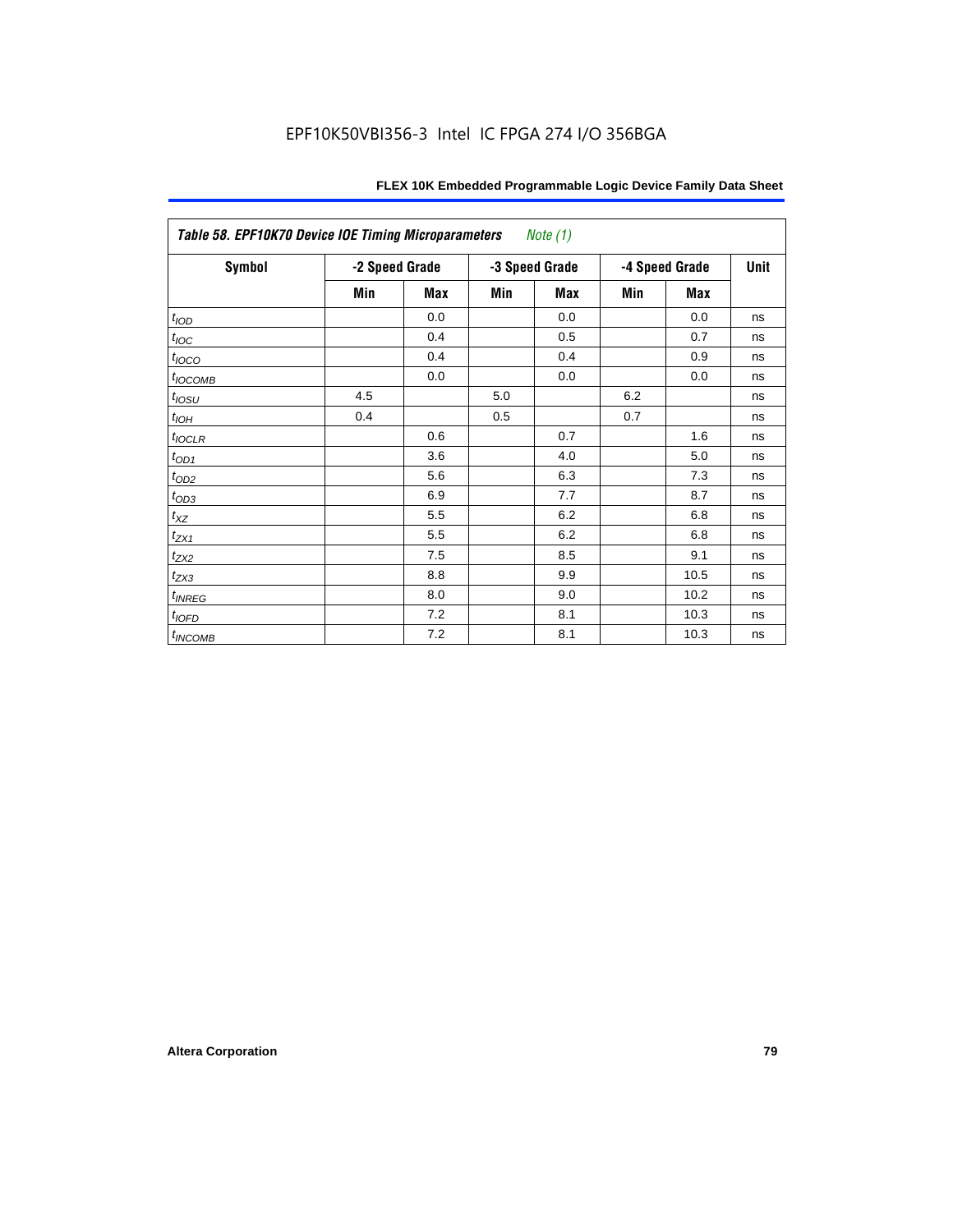| FLEX 10K Embedded Programmable Logic Device Family Data Sheet |  |
|---------------------------------------------------------------|--|
|---------------------------------------------------------------|--|

| Table 59. EPF10K70 Device EAB Internal Microparameters |     |                |     | Note $(1)$     |     |                |    |  |
|--------------------------------------------------------|-----|----------------|-----|----------------|-----|----------------|----|--|
| Symbol                                                 |     | -2 Speed Grade |     | -3 Speed Grade |     | -4 Speed Grade |    |  |
|                                                        | Min | <b>Max</b>     | Min | <b>Max</b>     | Min | <b>Max</b>     |    |  |
| $t_{EABDATA1}$                                         |     | 1.3            |     | 1.5            |     | 1.9            | ns |  |
| $t_{EABDATA2}$                                         |     | 4.3            |     | 4.8            |     | 6.0            | ns |  |
| t <sub>EABWE1</sub>                                    |     | 0.9            |     | 1.0            |     | 1.2            | ns |  |
| t <sub>EABWE2</sub>                                    |     | 4.5            |     | 5.0            |     | 6.2            | ns |  |
| $t_{EABCLK}$                                           |     | 0.9            |     | 1.0            |     | 2.2            | ns |  |
| $t_{EABCO}$                                            |     | 0.4            |     | 0.5            |     | 0.6            | ns |  |
| <b><i>EABBYPASS</i></b>                                |     | 1.3            |     | 1.5            |     | 1.9            | ns |  |
| $t_{EABSU}$                                            | 1.3 |                | 1.5 |                | 1.8 |                | ns |  |
| $t_{EABH}$                                             | 1.8 |                | 2.0 |                | 2.5 |                | ns |  |
| $t_{AA}$                                               |     | 7.8            |     | 8.7            |     | 10.7           | ns |  |
| $t_{\mathit{WP}}$                                      | 5.2 |                | 5.8 |                | 7.2 |                | ns |  |
| $t_{W\!D\!S\!U}$                                       | 1.4 |                | 1.6 |                | 2.0 |                | ns |  |
| $t_{WDH}$                                              | 0.3 |                | 0.3 |                | 0.4 |                | ns |  |
| $t_{WASU}$                                             | 0.4 |                | 0.5 |                | 0.6 |                | ns |  |
| $t_{W\!A H}$                                           | 0.9 |                | 1.0 |                | 1.2 |                | ns |  |
| $t_{WO}$                                               |     | 4.5            |     | 5.0            |     | 6.2            | ns |  |
| $t_{DD}$                                               |     | 4.5            |     | 5.0            |     | 6.2            | ns |  |
| <sup>t</sup> EABOUT                                    |     | 0.4            |     | 0.5            |     | 0.6            | ns |  |
| $t_{EABCH}$                                            | 4.0 |                | 4.0 |                | 4.0 |                | ns |  |
| $t_{EABCL}$                                            | 5.2 |                | 5.8 |                | 7.2 |                | ns |  |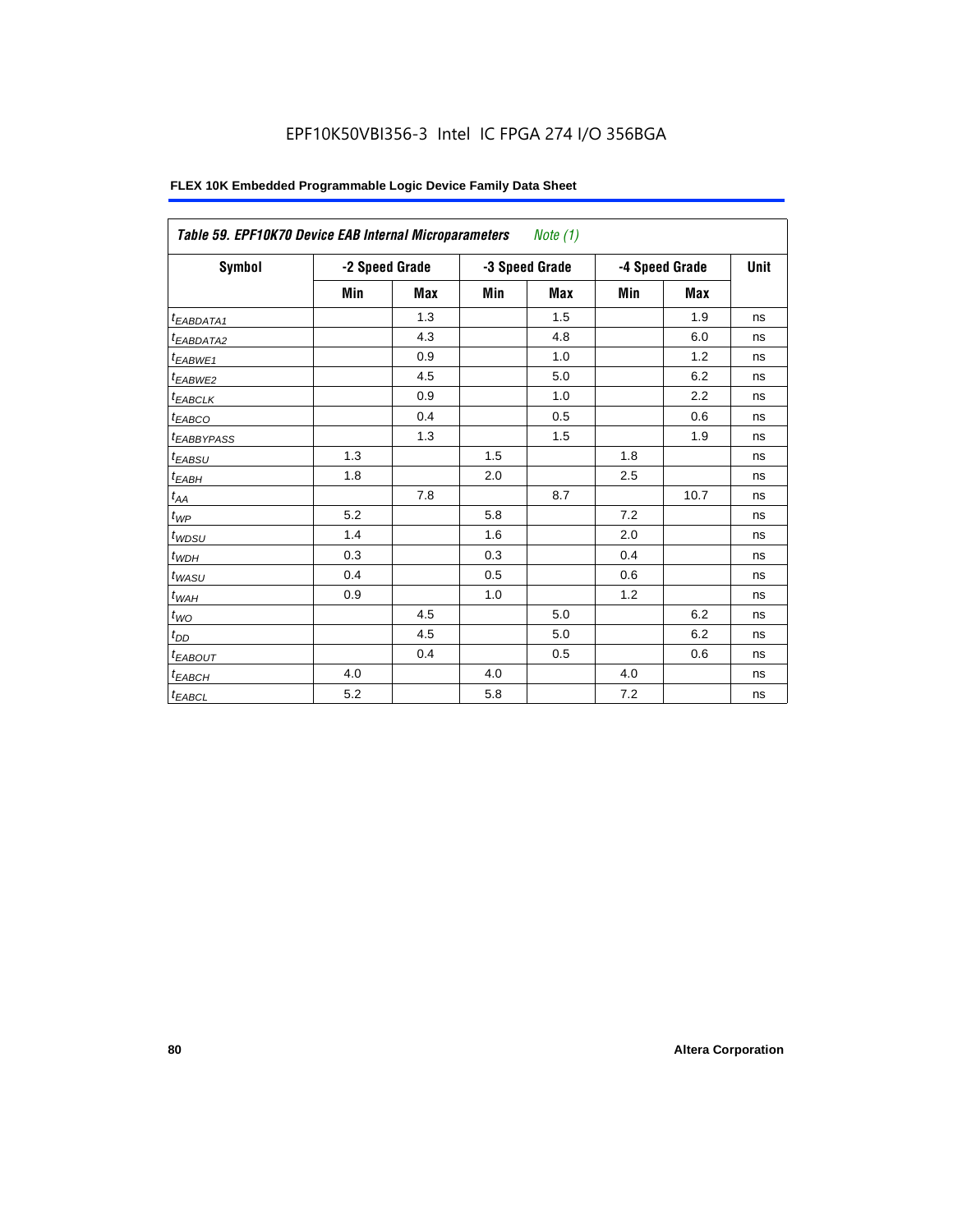| Table 60. EPF10K70 Device EAB Internal Timing Macroparameters<br>Note (1) |      |                |      |                |      |                |    |  |
|---------------------------------------------------------------------------|------|----------------|------|----------------|------|----------------|----|--|
| Symbol                                                                    |      | -2 Speed Grade |      | -3 Speed Grade |      | -4 Speed Grade |    |  |
|                                                                           | Min  | Max            | Min  | Max            | Min  | Max            |    |  |
| $t_{EABA}$                                                                |      | 12.1           |      | 13.7           |      | 17.0           | ns |  |
| <sup>t</sup> EABRCCOMB                                                    | 12.1 |                | 13.7 |                | 17.0 |                | ns |  |
| <b><i>EABRCREG</i></b>                                                    | 8.6  |                | 9.7  |                | 11.9 |                | ns |  |
| t <sub>EABWP</sub>                                                        | 5.2  |                | 5.8  |                | 7.2  |                | ns |  |
| <sup>t</sup> EABWCCOMB                                                    | 6.5  |                | 7.3  |                | 9.0  |                | ns |  |
| <sup>t</sup> EABWCREG                                                     | 11.6 |                | 13.0 |                | 16.0 |                | ns |  |
| t <sub>EABDD</sub>                                                        |      | 8.8            |      | 10.0           |      | 12.5           | ns |  |
| <b><i>EABDATACO</i></b>                                                   |      | 1.7            |      | 2.0            |      | 3.4            | ns |  |
| <sup>t</sup> EABDATASU                                                    | 4.7  |                | 5.3  |                | 5.6  |                | ns |  |
| <sup>t</sup> EABDATAH                                                     | 0.0  |                | 0.0  |                | 0.0  |                | ns |  |
| <sup>t</sup> EABWESU                                                      | 4.9  |                | 5.5  |                | 5.8  |                | ns |  |
| <sup>t</sup> EABWEH                                                       | 0.0  |                | 0.0  |                | 0.0  |                | ns |  |
| <sup>t</sup> EABWDSU                                                      | 1.8  |                | 2.1  |                | 2.7  |                | ns |  |
| <sup>t</sup> EABWDH                                                       | 0.0  |                | 0.0  |                | 0.0  |                | ns |  |
| <sup>t</sup> EABWASU                                                      | 4.1  |                | 4.7  |                | 5.8  |                | ns |  |
| <sup>t</sup> EABWAH                                                       | 0.0  |                | 0.0  |                | 0.0  |                | ns |  |
| $t_{EABWO}$                                                               |      | 8.4            |      | 9.5            |      | 11.8           | ns |  |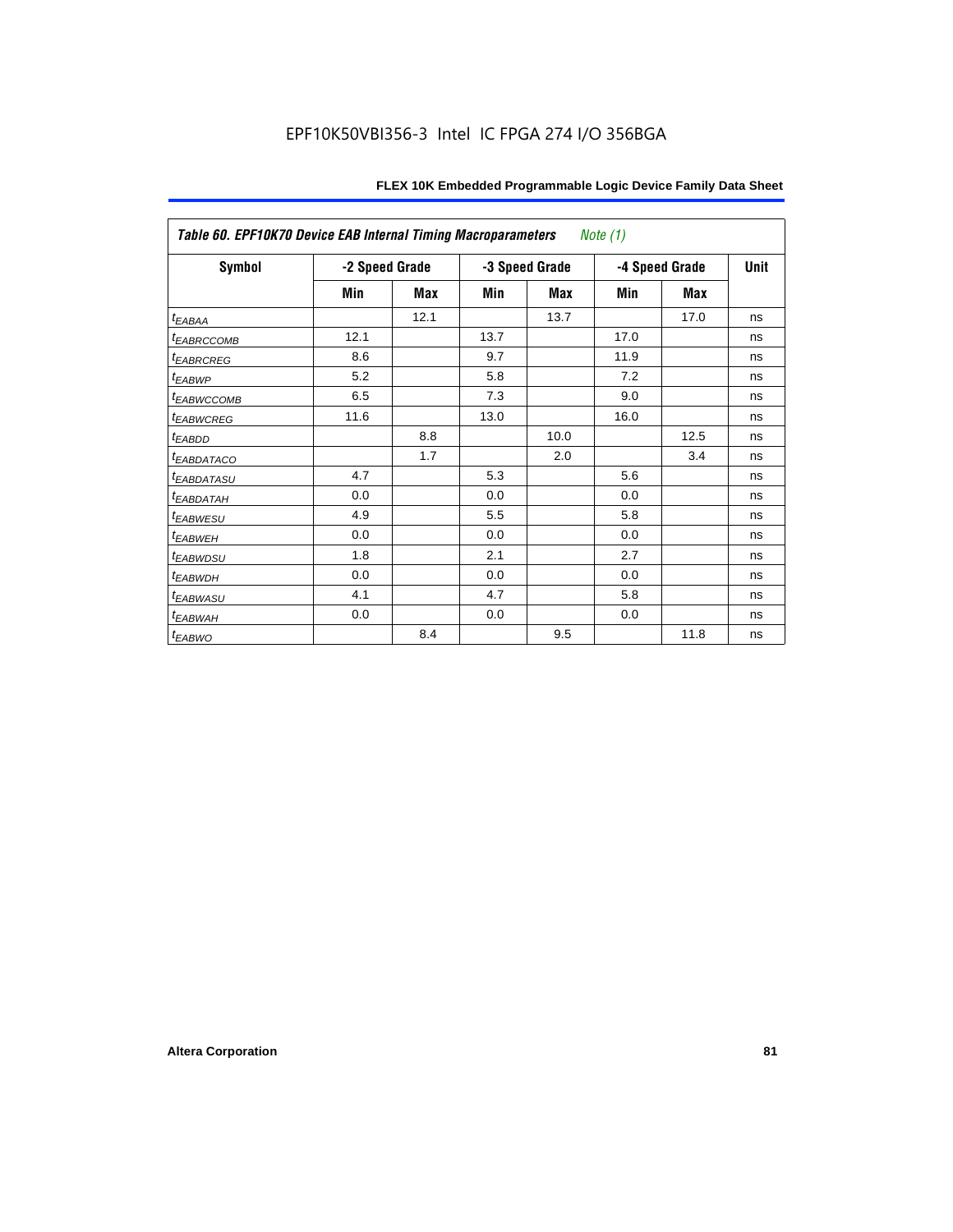| Symbol                  |     | -2 Speed Grade |     | -3 Speed Grade |     | -4 Speed Grade | Unit |
|-------------------------|-----|----------------|-----|----------------|-----|----------------|------|
|                         | Min | Max            | Min | Max            | Min | Max            |      |
| $t_{DIN2IOE}$           |     | 6.6            |     | 7.3            |     | 8.8            | ns   |
| $t_{DIN2LE}$            |     | 4.2            |     | 4.8            |     | 6.0            | ns   |
| <sup>t</sup> DIN2DATA   |     | 6.5            |     | 7.1            |     | 10.8           | ns   |
| t <sub>DCLK2IOE</sub>   |     | 5.5            |     | 6.2            |     | 7.7            | ns   |
| $t$ DCLK2LE             |     | 4.2            |     | 4.8            |     | 6.0            | ns   |
| <sup>t</sup> SAMELAB    |     | 0.4            |     | 0.4            |     | 0.5            | ns   |
| <sup>t</sup> SAMEROW    |     | 4.8            |     | 4.9            |     | 5.5            | ns   |
| <sup>t</sup> SAMECOLUMN |     | 3.3            |     | 3.4            |     | 3.7            | ns   |
| <sup>t</sup> DIFFROW    |     | 8.1            |     | 8.3            |     | 9.2            | ns   |
| <sup>T</sup> TWOROWS    |     | 12.9           |     | 13.2           |     | 14.7           | ns   |
| <sup>t</sup> LEPERIPH   |     | 5.5            |     | 5.7            |     | 6.5            | ns   |
| <b>LABCARRY</b>         |     | 0.8            |     | 0.9            |     | 1.1            | ns   |
| <sup>t</sup> LABCASC    |     | 2.7            |     | 3.0            |     | 3.2            | ns   |

| Table 62. EPF10K70 Device External Timing Parameters<br>Note $(1)$ |                |      |     |                |     |                |    |  |
|--------------------------------------------------------------------|----------------|------|-----|----------------|-----|----------------|----|--|
| Symbol                                                             | -2 Speed Grade |      |     | -3 Speed Grade |     | -4 Speed Grade |    |  |
|                                                                    | Min            | Max  | Min | Max            | Min | Max            |    |  |
| <sup>t</sup> DRR                                                   |                | 17.2 |     | 19.1           |     | 24.2           | ns |  |
| $t_{INSU}$ (2), (3)                                                | 6.6            |      | 7.3 |                | 8.0 |                | ns |  |
| $t_{INH}$ (3)                                                      | 0.0            |      | 0.0 |                | 0.0 |                | ns |  |
| $t_{\text{OUTCO}}(3)$                                              | 2.0            | 9.9  | 2.0 | 11.1           | 2.0 | 14.3           | ns |  |

*Table 63. EPF10K70 Device External Bidirectional Timing Parameters Note (1)*

| <b>Symbol</b>           |     | -2 Speed Grade |     | -3 Speed Grade |      | -4 Speed Grade |    |
|-------------------------|-----|----------------|-----|----------------|------|----------------|----|
|                         | Min | <b>Max</b>     | Min | <b>Max</b>     | Min  | <b>Max</b>     |    |
| <sup>t</sup> INSUBIDIR  | 7.4 |                | 8.1 |                | 10.4 |                | ns |
| <sup>t</sup> INHBIDIR   | 0.0 |                | 0.0 |                | 0.0  |                | ns |
| <sup>t</sup> OUTCOBIDIR | 2.0 | 9.9            | 2.0 | 11.1           | 2.0  | 14.3           | ns |
| <sup>t</sup> xzbidir    |     | 13.7           |     | 15.4           |      | 18.5           | ns |
| <sup>t</sup> zxbidir    |     | 13.7           |     | 15.4           |      | 18.5           | ns |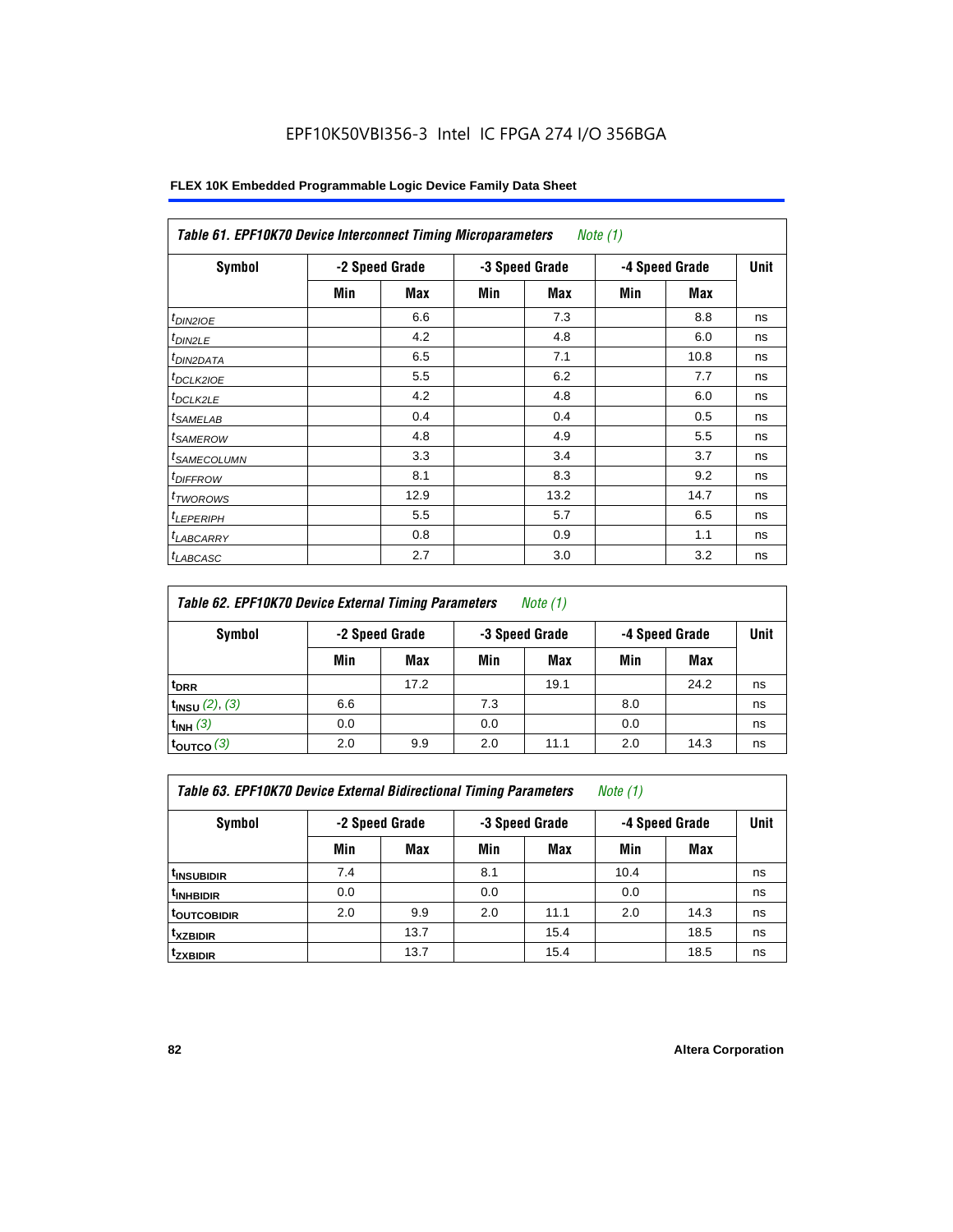# *Notes to tables:*<br>(1) All timing p

- All timing parameters are described in Tables 32 through 38 in this data sheet.
- (2) Using an LE to register the signal may provide a lower setup time.
- (3) This parameter is specified by characterization.

Tables 64 through 70 show EPF10K100 device internal and external timing parameters.

| <b>Symbol</b>       |     | -3DX Speed Grade |     | -3 Speed Grade |     | -4 Speed Grade |    |  |
|---------------------|-----|------------------|-----|----------------|-----|----------------|----|--|
|                     | Min | Max              | Min | Max            | Min | <b>Max</b>     |    |  |
| $t_{LUT}$           |     | 1.5              |     | 1.5            |     | 2.0            | ns |  |
| $t_{CLUT}$          |     | 0.4              |     | 0.4            |     | 0.5            | ns |  |
| $t_{RLUT}$          |     | 1.6              |     | 1.6            |     | 2.0            | ns |  |
| t <sub>PACKED</sub> |     | 0.9              |     | 0.9            |     | 1.3            | ns |  |
| $t_{EN}$            |     | 0.9              |     | 0.9            |     | 1.2            | ns |  |
| $t_{CICO}$          |     | 0.2              |     | 0.2            |     | 0.3            | ns |  |
| $t_{GEN}$           |     | 1.1              |     | 1.1            |     | 1.4            | ns |  |
| $t_{GENR}$          |     | 1.2              |     | 1.2            |     | 1.5            | ns |  |
| $t_{CASC}$          |     | 1.1              |     | 1.1            |     | 1.3            | ns |  |
| $t_C$               |     | 0.8              |     | 0.8            |     | 1.0            | ns |  |
| $t_{CO}$            |     | 1.0              |     | 1.0            |     | 1.4            | ns |  |
| $t_{COMB}$          |     | 0.5              |     | 0.5            |     | 0.7            | ns |  |
| $t_{\rm SU}$        | 2.1 |                  | 2.1 |                | 2.6 |                | ns |  |
| $t_H$               | 2.3 |                  | 2.3 |                | 3.1 |                | ns |  |
| $t_{PRE}$           |     | 1.0              |     | 1.0            |     | 1.4            | ns |  |
| $t_{CLR}$           |     | 1.0              |     | 1.0            |     | 1.4            | ns |  |
| $t_{CH}$            | 4.0 |                  | 4.0 |                | 4.0 |                | ns |  |
| $t_{CL}$            | 4.0 |                  | 4.0 |                | 4.0 |                | ns |  |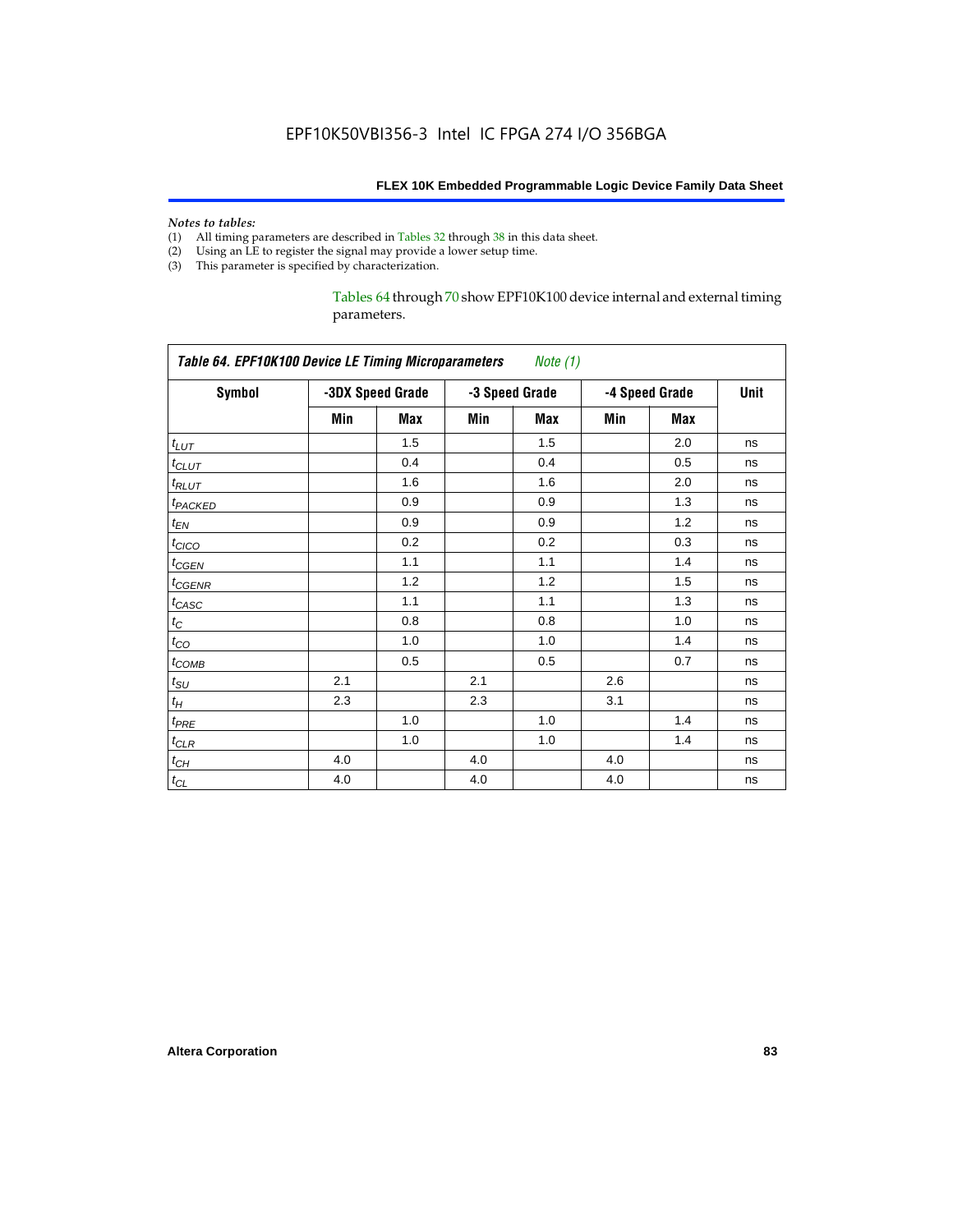| FLEX 10K Embedded Programmable Logic Device Family Data Sheet |  |
|---------------------------------------------------------------|--|
|---------------------------------------------------------------|--|

| Table 65. EPF10K100 Device IOE Timing Microparameters<br>Note $(1)$    |     |                  |                |     |                |            |             |
|------------------------------------------------------------------------|-----|------------------|----------------|-----|----------------|------------|-------------|
| <b>Symbol</b>                                                          |     | -3DX Speed Grade | -3 Speed Grade |     | -4 Speed Grade |            | <b>Unit</b> |
|                                                                        | Min | Max              | Min            | Max | Min            | <b>Max</b> |             |
| t <sub>IOD</sub>                                                       |     | 0.0              |                | 0.0 |                | 0.0        | ns          |
| $t_{\text{IOC}}$                                                       |     | 0.5              |                | 0.5 |                | 0.7        | ns          |
| $t_{IOCO}$                                                             |     | 0.4              |                | 0.4 |                | 0.9        | ns          |
| $t_{IOCOMB}$                                                           |     | 0.0              |                | 0.0 |                | 0.0        | ns          |
| t <sub>IOSU</sub>                                                      | 5.5 |                  | 5.5            |     | 6.7            |            | ns          |
| $t_{IOH}$                                                              | 0.5 |                  | 0.5            |     | 0.7            |            | ns          |
| $t_{IOCLR}$                                                            |     | 0.7              |                | 0.7 |                | 1.6        | ns          |
| $t_{OD1}$                                                              |     | 4.0              |                | 4.0 |                | 5.0        | ns          |
| $t_{OD2}$                                                              |     | 6.3              |                | 6.3 |                | 7.3        | ns          |
| $t_{OD3}$                                                              |     | 7.7              |                | 7.7 |                | 8.7        | ns          |
| $t_{XZ}$                                                               |     | 6.2              |                | 6.2 |                | 6.8        | ns          |
| $t_{ZX1}$                                                              |     | 6.2              |                | 6.2 |                | 6.8        | ns          |
| $t_{ZX2}$                                                              |     | 8.5              |                | 8.5 |                | 9.1        | ns          |
| $t_{ZX3}$                                                              |     | 9.9              |                | 9.9 |                | 10.5       | ns          |
| t <sub>INREG</sub> without ClockLock or<br><b>ClockBoost circuitry</b> |     | 9.0              |                | 9.0 |                | 10.5       | ns          |
| t <sub>INREG</sub> with ClockLock or<br><b>ClockBoost circuitry</b>    |     | 3.0              |                | -   |                |            | ns          |
| $t_{IOFD}$                                                             |     | 8.1              |                | 8.1 |                | 10.3       | ns          |
| t <sub>INCOMB</sub>                                                    |     | 8.1              |                | 8.1 |                | 10.3       | ns          |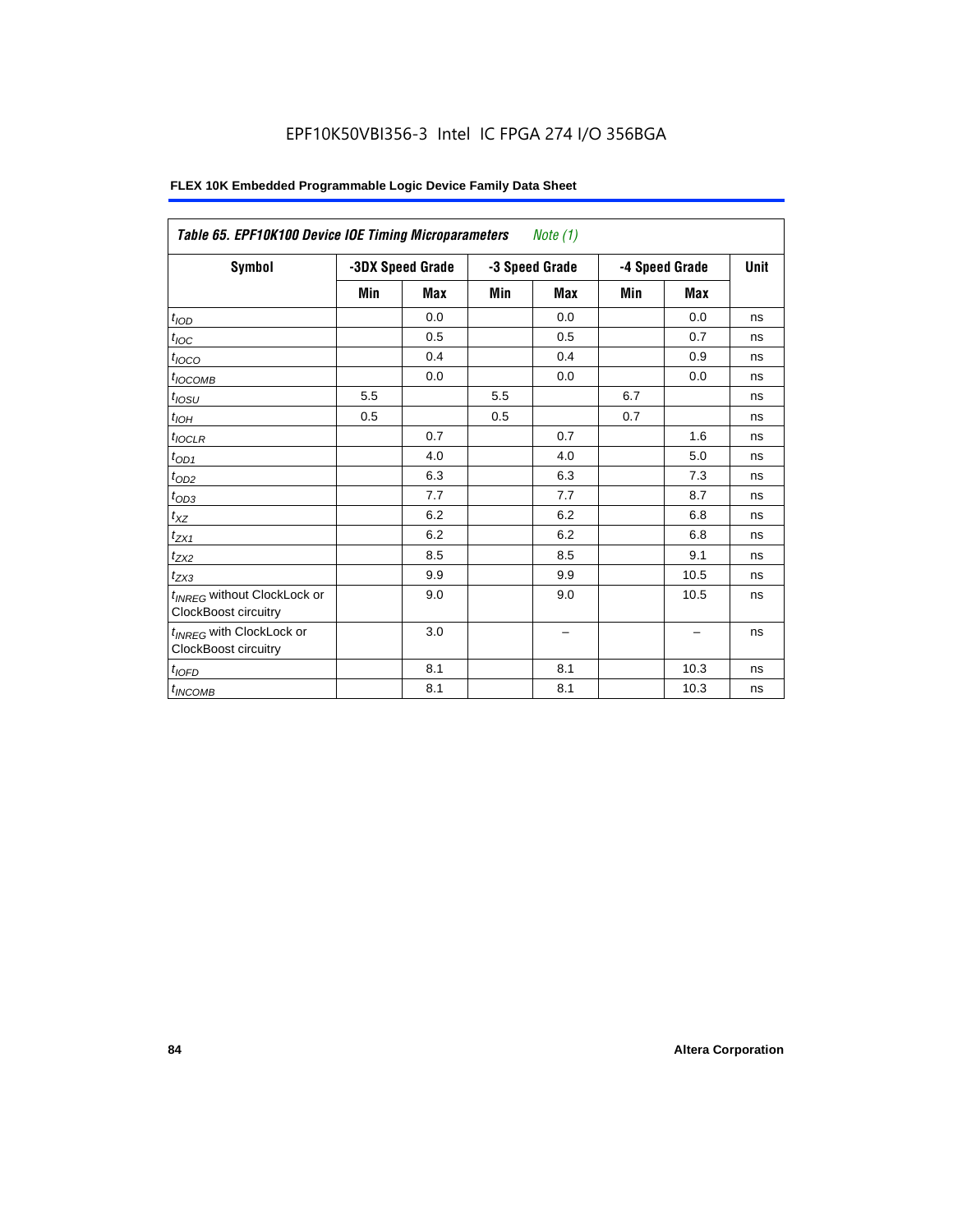| Table 66. EPF10K100 Device EAB Internal Microparameters Note (1) |     |                  |     |                |     |                |    |  |
|------------------------------------------------------------------|-----|------------------|-----|----------------|-----|----------------|----|--|
| Symbol                                                           |     | -3DX Speed Grade |     | -3 Speed Grade |     | -4 Speed Grade |    |  |
|                                                                  | Min | <b>Max</b>       | Min | <b>Max</b>     | Min | <b>Max</b>     |    |  |
| <i>EABDATA1</i>                                                  |     | 1.5              |     | 1.5            |     | 1.9            | ns |  |
| t <sub>EABDATA2</sub>                                            |     | 4.8              |     | 4.8            |     | 6.0            | ns |  |
| t <sub>EABWE1</sub>                                              |     | 1.0              |     | 1.0            |     | 1.2            | ns |  |
| t <sub>EABWE2</sub>                                              |     | 5.0              |     | 5.0            |     | 6.2            | ns |  |
| $t_{EABCLK}$                                                     |     | 1.0              |     | 1.0            |     | 2.2            | ns |  |
| $t_{EABCO}$                                                      |     | 0.5              |     | 0.5            |     | 0.6            | ns |  |
| <i><b>EABBYPASS</b></i>                                          |     | 1.5              |     | 1.5            |     | 1.9            | ns |  |
| $t_{EABSU}$                                                      | 1.5 |                  | 1.5 |                | 1.8 |                | ns |  |
| $t_{EABH}$                                                       | 2.0 |                  | 2.0 |                | 2.5 |                | ns |  |
| $t_{\mathit{AA}}$                                                |     | 8.7              |     | 8.7            |     | 10.7           | ns |  |
| $t_{WP}$                                                         | 5.8 |                  | 5.8 |                | 7.2 |                | ns |  |
| $t_{WDSU}$                                                       | 1.6 |                  | 1.6 |                | 2.0 |                | ns |  |
| $t_{WDH}$                                                        | 0.3 |                  | 0.3 |                | 0.4 |                | ns |  |
| $t_{WASU}$                                                       | 0.5 |                  | 0.5 |                | 0.6 |                | ns |  |
| $t_{WAH}$                                                        | 1.0 |                  | 1.0 |                | 1.2 |                | ns |  |
| $t_{WO}$                                                         |     | 5.0              |     | 5.0            |     | 6.2            | ns |  |
| $t_{DD}$                                                         |     | 5.0              |     | 5.0            |     | 6.2            | ns |  |
| <b>EABOUT</b>                                                    |     | 0.5              |     | 0.5            |     | 0.6            | ns |  |
| $t_{EABCH}$                                                      | 4.0 |                  | 4.0 |                | 4.0 |                | ns |  |
| $t_{EABCL}$                                                      | 5.8 |                  | 5.8 |                | 7.2 |                | ns |  |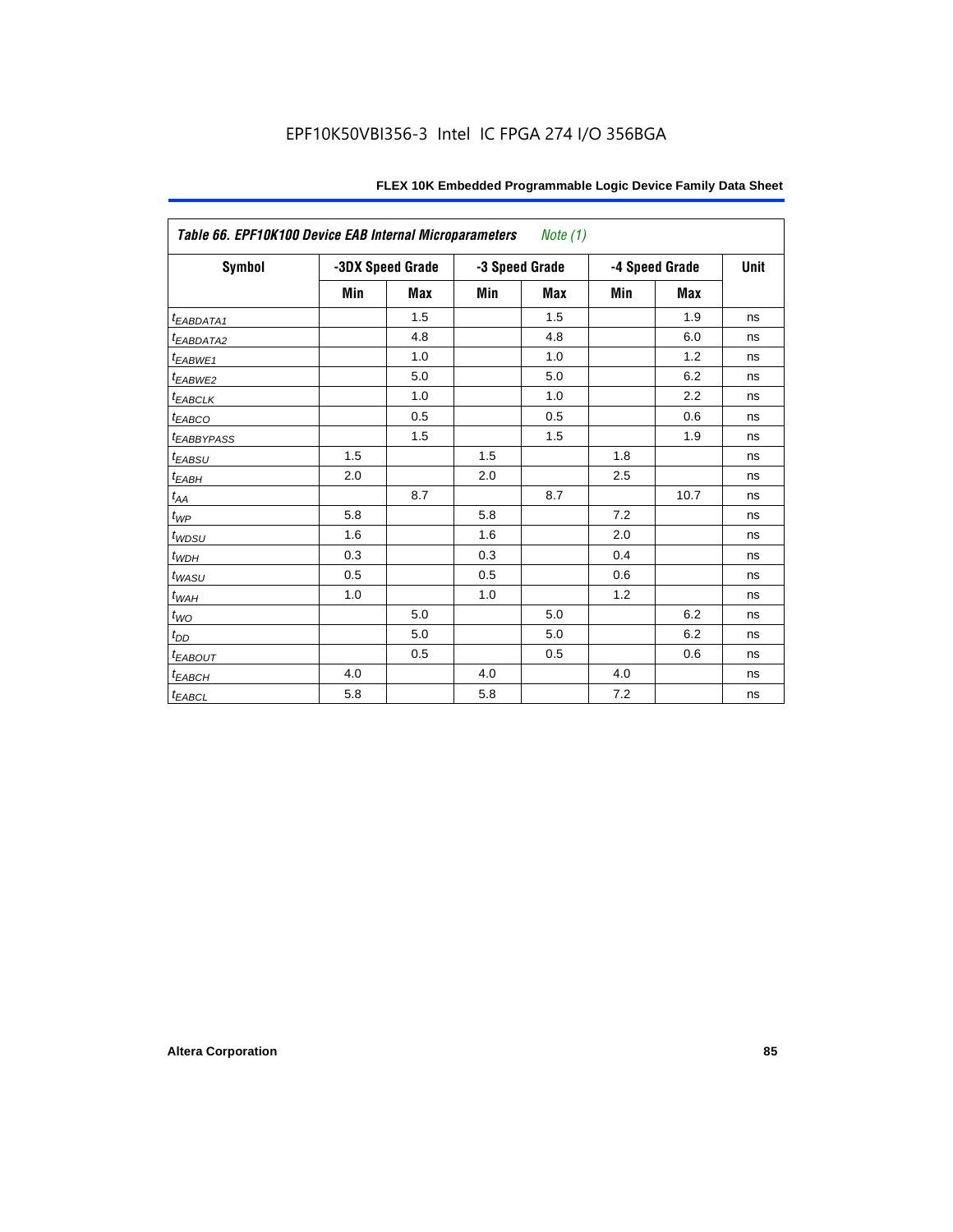| Symbol                 |      | -3DX Speed Grade |      | -3 Speed Grade |      | -4 Speed Grade |    |
|------------------------|------|------------------|------|----------------|------|----------------|----|
|                        | Min  | Max              | Min  | Max            | Min  | Max            |    |
| t <sub>EABAA</sub>     |      | 13.7             |      | 13.7           |      | 17.0           | ns |
| <sup>t</sup> EABRCCOMB | 13.7 |                  | 13.7 |                | 17.0 |                | ns |
| <sup>t</sup> EABRCREG  | 9.7  |                  | 9.7  |                | 11.9 |                | ns |
| <sup>t</sup> EABWP     | 5.8  |                  | 5.8  |                | 7.2  |                | ns |
| <sup>t</sup> EABWCCOMB | 7.3  |                  | 7.3  |                | 9.0  |                | ns |
| <sup>t</sup> EABWCREG  | 13.0 |                  | 13.0 |                | 16.0 |                | ns |
| t <sub>EABDD</sub>     |      | 10.0             |      | 10.0           |      | 12.5           | ns |
| <sup>t</sup> EABDATACO |      | 2.0              |      | 2.0            |      | 3.4            | ns |
| <sup>t</sup> EABDATASU | 5.3  |                  | 5.3  |                | 5.6  |                | ns |
| <sup>t</sup> EABDATAH  | 0.0  |                  | 0.0  |                | 0.0  |                | ns |
| <sup>t</sup> EABWESU   | 5.5  |                  | 5.5  |                | 5.8  |                | ns |
| <sup>t</sup> EABWEH    | 0.0  |                  | 0.0  |                | 0.0  |                | ns |
| <sup>t</sup> EABWDSU   | 5.5  |                  | 5.5  |                | 5.8  |                | ns |
| <sup>t</sup> EABWDH    | 0.0  |                  | 0.0  |                | 0.0  |                | ns |
| <sup>t</sup> EABWASU   | 2.1  |                  | 2.1  |                | 2.7  |                | ns |
| <sup>t</sup> EABWAH    | 0.0  |                  | 0.0  |                | 0.0  |                | ns |
| <sup>t</sup> EABWO     |      | 9.5              |      | 9.5            |      | 11.8           | ns |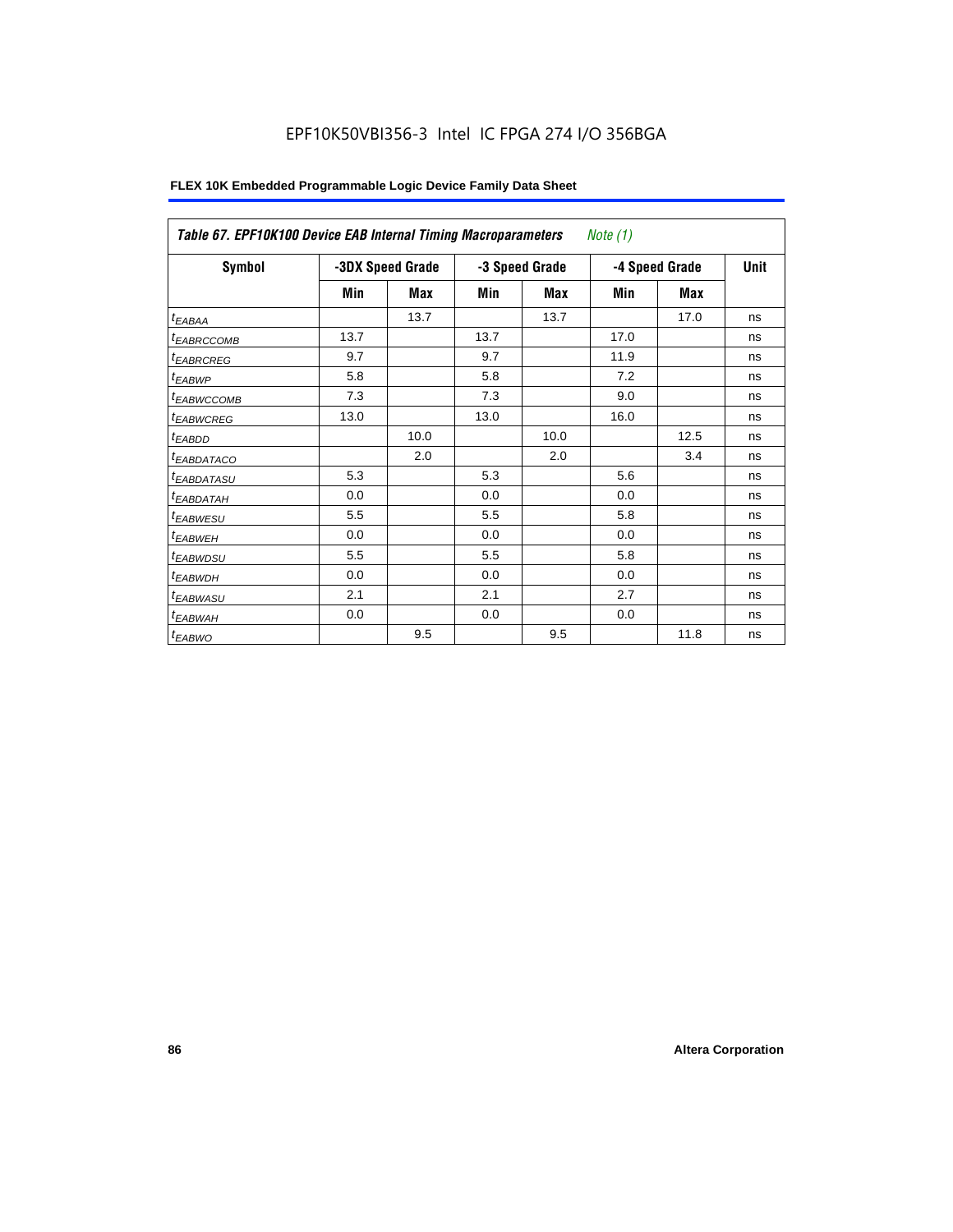| <b>Table 68. EPF10K100 Device Interconnect Timing Microparameters</b><br>Note $(1)$ |                  |      |     |                |     |                |             |
|-------------------------------------------------------------------------------------|------------------|------|-----|----------------|-----|----------------|-------------|
| <b>Symbol</b>                                                                       | -3DX Speed Grade |      |     | -3 Speed Grade |     | -4 Speed Grade | <b>Unit</b> |
|                                                                                     | Min              | Max  | Min | <b>Max</b>     | Min | <b>Max</b>     |             |
| $tD$ IN2IOE                                                                         |                  | 10.3 |     | 10.3           |     | 12.2           | ns          |
| t <sub>DIN2LE</sub>                                                                 |                  | 4.8  |     | 4.8            |     | 6.0            | ns          |
| <i>t<sub>DIN2DATA</sub></i>                                                         |                  | 7.3  |     | 7.3            |     | 11.0           | ns          |
| t <sub>DCLK2IOE</sub> without ClockLock or<br>ClockBoost circuitry                  |                  | 6.2  |     | 6.2            |     | 7.7            | ns          |
| t <sub>DCLK2IOE</sub> with ClockLock or ClockBoost<br>circuitry                     |                  | 2.3  |     |                |     |                | ns          |
| t <sub>DCLK2LE</sub> without ClockLock or<br>ClockBoost circuitry                   |                  | 4.8  |     | 4.8            |     | 6.0            | ns          |
| t <sub>DCLK2LE</sub> with ClockLock or ClockBoost<br>circuitry                      |                  | 2.3  |     |                |     |                | ns          |
| <sup>t</sup> SAMELAB                                                                |                  | 0.4  |     | 0.4            |     | 0.5            | ns          |
| <i>t<sub>SAMEROW</sub></i>                                                          |                  | 4.9  |     | 4.9            |     | 5.5            | ns          |
| <b>ISAMECOLUMN</b>                                                                  |                  | 5.1  |     | 5.1            |     | 5.4            | ns          |
| <i>t<sub>DIFFROW</sub></i>                                                          |                  | 10.0 |     | 10.0           |     | 10.9           | ns          |
| <sup>t</sup> TWOROWS                                                                |                  | 14.9 |     | 14.9           |     | 16.4           | ns          |
| <sup>t</sup> LEPERIPH                                                               |                  | 6.9  |     | 6.9            |     | 8.1            | ns          |
| <b><i>LABCARRY</i></b>                                                              |                  | 0.9  |     | 0.9            |     | 1.1            | ns          |
| t <sub>LABCASC</sub>                                                                |                  | 3.0  |     | 3.0            |     | 3.2            | ns          |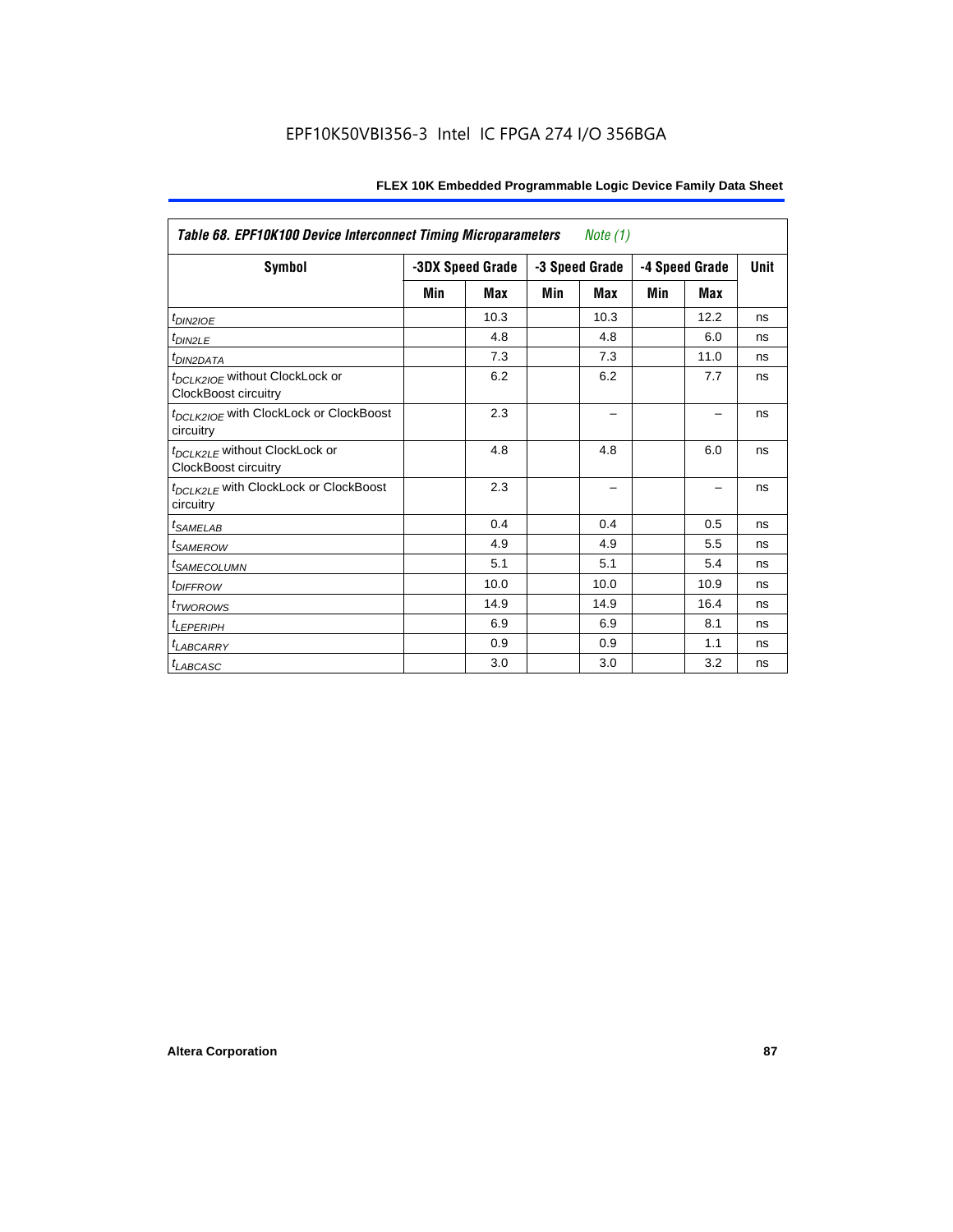| FLEX 10K Embedded Programmable Logic Device Family Data Sheet |  |
|---------------------------------------------------------------|--|
|---------------------------------------------------------------|--|

| Table 69. EPF10K100 Device External Timing Parameters<br>Note (1) |     |                  |                |      |                |      |      |  |  |  |  |
|-------------------------------------------------------------------|-----|------------------|----------------|------|----------------|------|------|--|--|--|--|
| Symbol                                                            |     | -3DX Speed Grade | -3 Speed Grade |      | -4 Speed Grade |      | Unit |  |  |  |  |
|                                                                   | Min | Max              | Min            | Max  | Min            | Max  |      |  |  |  |  |
| $t_{\rm DRR}$                                                     |     | 19.1             |                | 19.1 |                | 24.2 | ns   |  |  |  |  |
| $t_{INSU}$ (2), (3), (4)                                          | 7.8 |                  | 7.8            |      | 8.5            |      | ns   |  |  |  |  |
| toutco $(3)$ , $(4)$                                              | 2.0 | 11.1             | 2.0            | 11.1 | 2.0            | 14.3 | ns   |  |  |  |  |
| $t_{INH}$ (3)                                                     | 0.0 |                  | 0.0            |      | 0.0            |      | ns   |  |  |  |  |
| $t_{INSU}$ (2), (3), (5)                                          | 6.2 |                  |                |      |                |      | ns   |  |  |  |  |
| toutco $(3)$ , $(5)$                                              | 2.0 | 6.7              |                |      |                |      | ns   |  |  |  |  |

| Table 70. EPF10K100 Device External Bidirectional Timing Parameters<br><i>Note</i> $(1)$ |     |                  |     |                |                |             |    |  |  |  |  |
|------------------------------------------------------------------------------------------|-----|------------------|-----|----------------|----------------|-------------|----|--|--|--|--|
| Symbol                                                                                   |     | -3DX Speed Grade |     | -3 Speed Grade | -4 Speed Grade | <b>Unit</b> |    |  |  |  |  |
|                                                                                          | Min | Max              | Min | Max            | Min            | <b>Max</b>  |    |  |  |  |  |
| $t_{INSUBIDIR}(4)$                                                                       | 8.1 |                  | 8.1 |                | 10.4           |             | ns |  |  |  |  |
| $t_{INHBIDIR}$ (4)                                                                       | 0.0 |                  | 0.0 |                | 0.0            |             | ns |  |  |  |  |
| toutcobidir $(4)$                                                                        | 2.0 | 11.1             | 2.0 | 11.1           | 2.0            | 14.3        | ns |  |  |  |  |
| $t_{XZBIDIR}$ (4)                                                                        |     | 15.3             |     | 15.3           |                | 18.4        | ns |  |  |  |  |
| $t_{ZXBIDIR}$ (4)                                                                        |     | 15.3             |     | 15.3           |                | 18.4        | ns |  |  |  |  |
| $t_{INSUBIDIR}$ (5)                                                                      | 9.1 |                  |     |                |                |             | ns |  |  |  |  |
| $t_{INHBIDIR}$ (5)                                                                       | 0.0 |                  |     |                |                |             | ns |  |  |  |  |
| toutcobidir $(5)$                                                                        | 2.0 | 7.2              |     |                |                |             | ns |  |  |  |  |
| $t_{XZBIDIR}$ (5)                                                                        |     | 14.3             |     |                |                |             | ns |  |  |  |  |
| $t_{ZXBIDIR}$ (5)                                                                        |     | 14.3             |     |                |                |             | ns |  |  |  |  |

*Notes to tables:*

(1) All timing parameters are described in Tables 32 through 38 in this data sheet.

(2) Using an  $LE$  to register the signal may provide a lower setup time.

(3) This parameter is specified by characterization.

(4) This parameter is measured without the use of the ClockLock or ClockBoost circuits.

(5) This parameter is measured with the use of the ClockLock or ClockBoost circuits.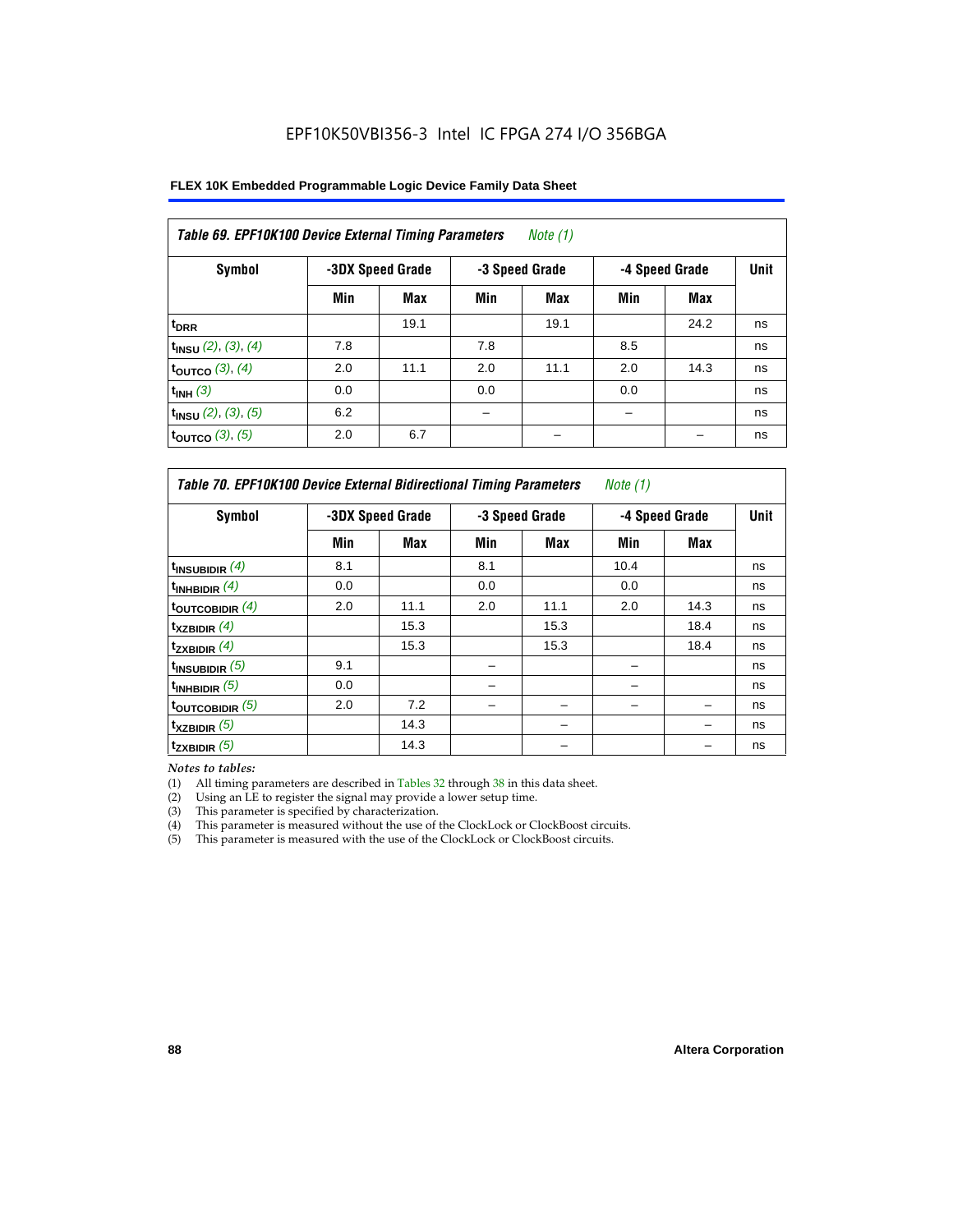Tables 71 through 77 show EPF10K50V device internal and external timing parameters.

| Table 71. EPF10K50V Device LE Timing Microparameters Note (1) |     |                |     |                |                |     |                |             |    |  |  |
|---------------------------------------------------------------|-----|----------------|-----|----------------|----------------|-----|----------------|-------------|----|--|--|
| Symbol                                                        |     | -1 Speed Grade |     | -2 Speed Grade | -3 Speed Grade |     | -4 Speed Grade | <b>Unit</b> |    |  |  |
|                                                               | Min | Max            | Min | Max            | Min            | Max | Min            | Max         |    |  |  |
| $t_{LUT}$                                                     |     | 0.9            |     | 1.0            |                | 1.3 |                | 1.6         | ns |  |  |
| $t_{CLUT}$                                                    |     | 0.1            |     | 0.5            |                | 0.6 |                | 0.6         | ns |  |  |
| $t_{RLUT}$                                                    |     | 0.5            |     | 0.8            |                | 0.9 |                | 1.0         | ns |  |  |
| t <sub>PACKED</sub>                                           |     | 0.4            |     | 0.4            |                | 0.5 |                | 0.7         | ns |  |  |
| $t_{EN}$                                                      |     | 0.7            |     | 0.9            |                | 1.1 |                | 1.4         | ns |  |  |
| $t_{CICO}$                                                    |     | 0.2            |     | 0.2            |                | 0.2 |                | 0.3         | ns |  |  |
| $t_{CGEN}$                                                    |     | 0.8            |     | 0.7            |                | 0.8 |                | 1.2         | ns |  |  |
| $t_{\text{GENR}}$                                             |     | 0.4            |     | 0.3            |                | 0.3 |                | 0.4         | ns |  |  |
| $t_{CASC}$                                                    |     | 0.7            |     | 0.7            |                | 0.8 |                | 0.9         | ns |  |  |
| $t_C$                                                         |     | 0.3            |     | 1.0            |                | 1.3 |                | 1.5         | ns |  |  |
| $t_{CO}$                                                      |     | 0.5            |     | 0.7            |                | 0.9 |                | 1.0         | ns |  |  |
| $t_{COMB}$                                                    |     | 0.4            |     | 0.4            |                | 0.5 |                | 0.6         | ns |  |  |
| $t_{\rm SU}$                                                  | 0.8 |                | 1.6 |                | 2.2            |     | 2.5            |             | ns |  |  |
| $t_{\!H}$                                                     | 0.5 |                | 0.8 |                | 1.0            |     | 1.4            |             | ns |  |  |
| $t_{PRE}$                                                     |     | 0.8            |     | 0.4            |                | 0.5 |                | 0.5         | ns |  |  |
| $t_{CLR}$                                                     |     | 0.8            |     | 0.4            |                | 0.5 |                | 0.5         | ns |  |  |
| $t_{\mathit{CH}}$                                             | 2.0 |                | 4.0 |                | 4.0            |     | 4.0            |             | ns |  |  |
| $t_{\rm CL}$                                                  | 2.0 |                | 4.0 |                | 4.0            |     | 4.0            |             | ns |  |  |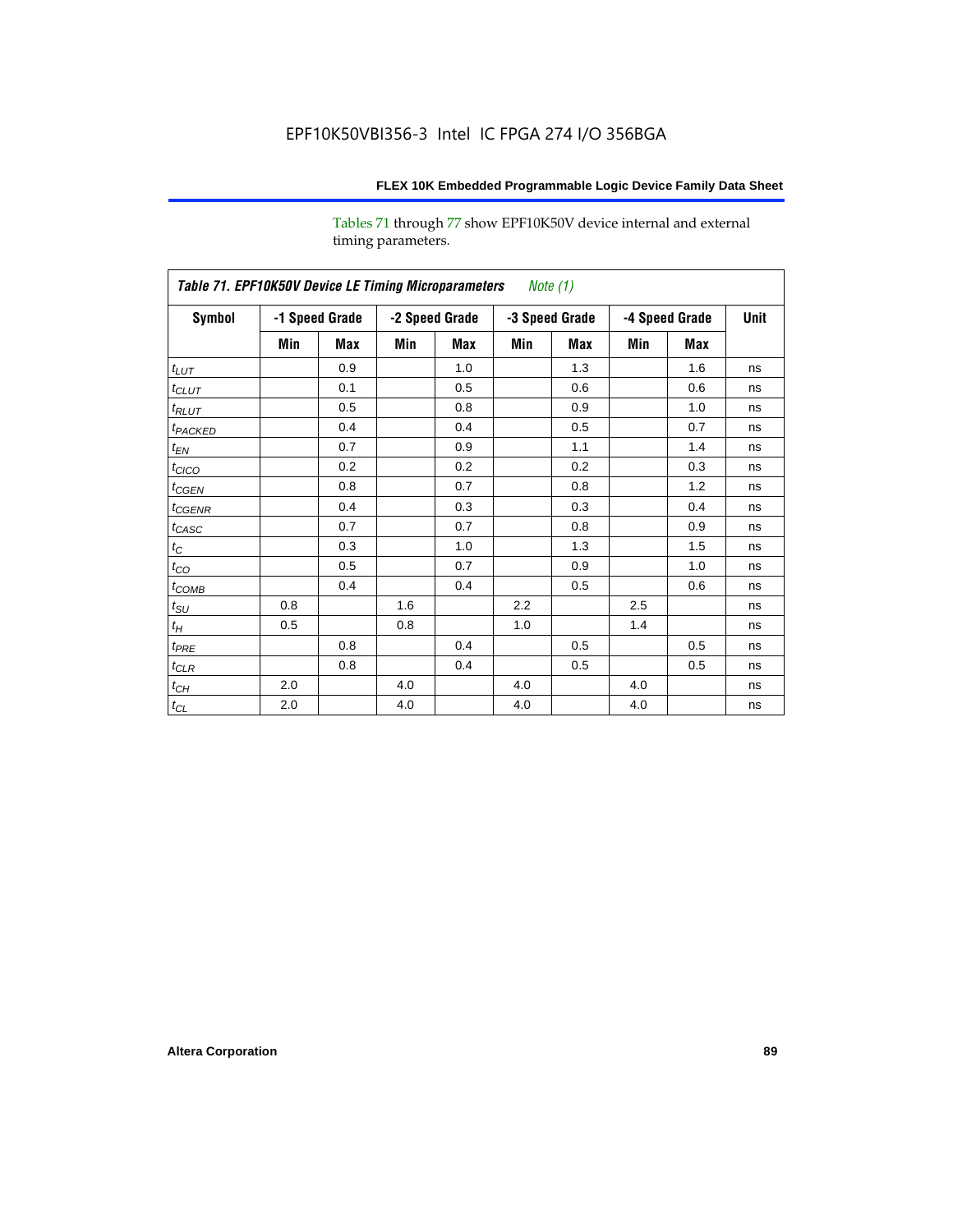| Symbol           |     | -1 Speed Grade |     | -2 Speed Grade           |     | -3 Speed Grade           |     | -4 Speed Grade |    |
|------------------|-----|----------------|-----|--------------------------|-----|--------------------------|-----|----------------|----|
|                  | Min | Max            | Min | <b>Max</b>               | Min | <b>Max</b>               | Min | <b>Max</b>     |    |
| t <sub>IOD</sub> |     | 1.2            |     | 1.6                      |     | 1.9                      |     | 2.1            | ns |
| $t_{\text{IOC}}$ |     | 0.3            |     | 0.4                      |     | 0.5                      |     | 0.5            | ns |
| $t_{IOCO}$       |     | 0.3            |     | 0.3                      |     | 0.4                      |     | 0.4            | ns |
| $t_{IOCOMB}$     |     | 0.0            |     | 0.0                      |     | 0.0                      |     | 0.0            | ns |
| $t_{IOSU}$       | 2.8 |                | 2.8 |                          | 3.4 |                          | 3.9 |                | ns |
| $t_{IOH}$        | 0.7 |                | 0.8 |                          | 1.0 |                          | 1.4 |                | ns |
| $t_{IOCLR}$      |     | 0.5            |     | 0.6                      |     | 0.7                      |     | 0.7            | ns |
| $t_{OD1}$        |     | 2.8            |     | 3.2                      |     | 3.9                      |     | 4.7            | ns |
| $t_{OD2}$        |     |                |     | $\overline{\phantom{0}}$ |     | $\overline{\phantom{0}}$ |     | -              | ns |
| $t_{OD3}$        |     | 6.5            |     | 6.9                      |     | 7.6                      |     | 8.4            | ns |
| $t_{XZ}$         |     | 2.8            |     | 3.1                      |     | 3.8                      |     | 4.6            | ns |
| $t_{ZX1}$        |     | 2.8            |     | 3.1                      |     | 3.8                      |     | 4.6            | ns |
| $t_{ZX2}$        |     |                |     |                          |     | -                        |     |                | ns |
| $t_{ZX3}$        |     | 6.5            |     | 6.8                      |     | 7.5                      |     | 8.3            | ns |
| $t_{INREG}$      |     | 5.0            |     | 5.7                      |     | 7.0                      |     | 9.0            | ns |
| $t_{IOFD}$       |     | 1.5            |     | 1.9                      |     | 2.3                      |     | 2.7            | ns |
| $t_{INCOMB}$     |     | 1.5            |     | 1.9                      |     | 2.3                      |     | 2.7            | ns |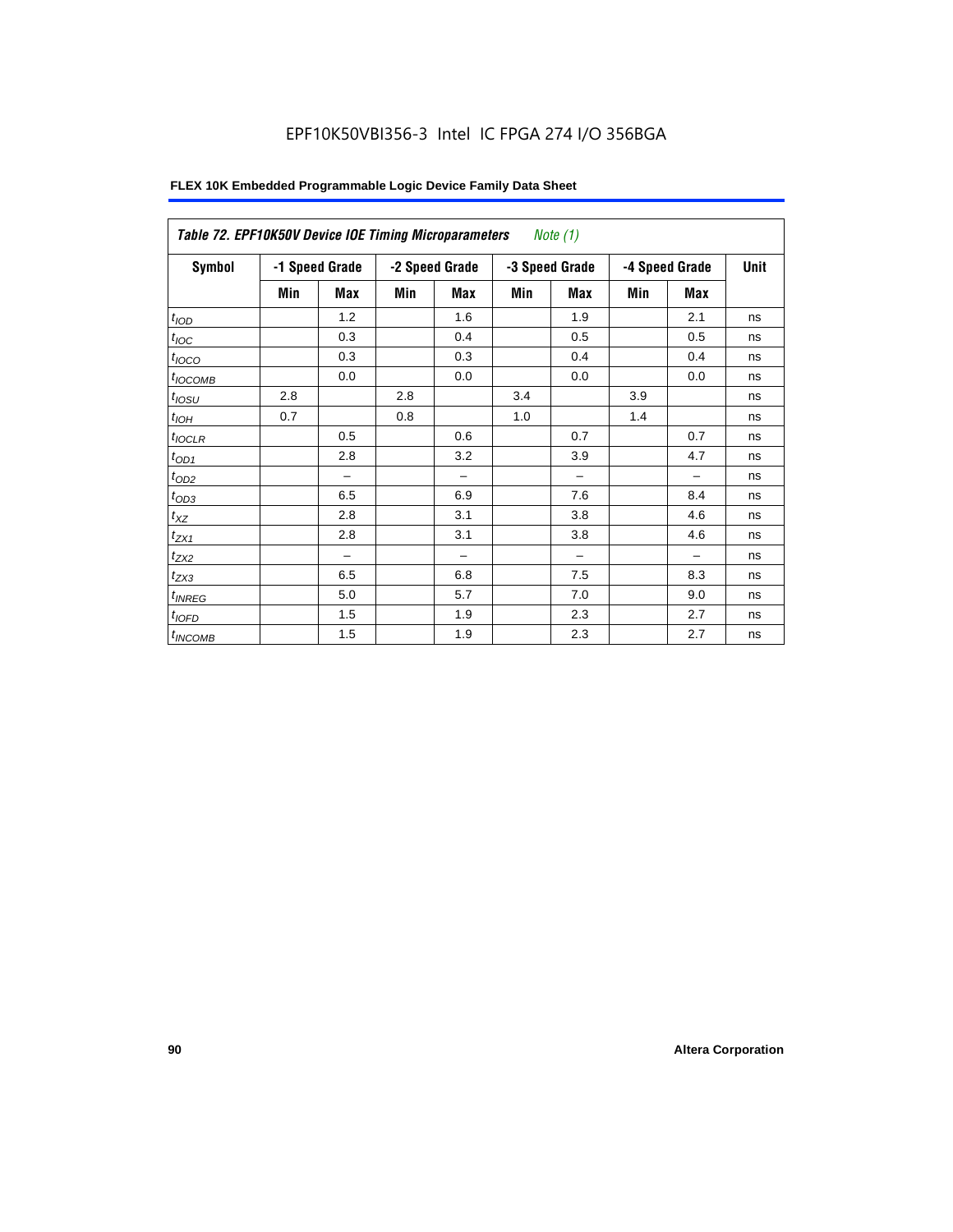| Table 73. EPF10K50V Device EAB Internal Microparameters<br>Note (1) |     |                |     |                |     |                |     |                |             |  |  |
|---------------------------------------------------------------------|-----|----------------|-----|----------------|-----|----------------|-----|----------------|-------------|--|--|
| Symbol                                                              |     | -1 Speed Grade |     | -2 Speed Grade |     | -3 Speed Grade |     | -4 Speed Grade | <b>Unit</b> |  |  |
|                                                                     | Min | <b>Max</b>     | Min | Max            | Min | Max            | Min | Max            |             |  |  |
| $t_{EABDATA1}$                                                      |     | 1.7            |     | 2.8            |     | 3.4            |     | 4.6            | ns          |  |  |
| <sup>t</sup> EABDATA2                                               |     | 4.9            |     | 3.9            |     | 4.8            |     | 5.9            | ns          |  |  |
| t <sub>EABWE1</sub>                                                 |     | 0.0            |     | 2.5            |     | 3.0            |     | 3.7            | ns          |  |  |
| $t_{EABWE2}$                                                        |     | 4.0            |     | 4.1            |     | 5.0            |     | 6.2            | ns          |  |  |
| $t_{EABCLK}$                                                        |     | 0.4            |     | 0.8            |     | 1.0            |     | 1.2            | ns          |  |  |
| $t_{EABCO}$                                                         |     | 0.1            |     | 0.2            |     | 0.3            |     | 0.4            | ns          |  |  |
| <i><b>EABBYPASS</b></i>                                             |     | 0.9            |     | 1.1            |     | 1.3            |     | 1.6            | ns          |  |  |
| $t_{EABSU}$                                                         | 0.8 |                | 1.5 |                | 1.8 |                | 2.2 |                | ns          |  |  |
| $t_{EABH}$                                                          | 0.8 |                | 1.6 |                | 2.0 |                | 2.5 |                | ns          |  |  |
| $t_{AA}$                                                            |     | 5.5            |     | 8.2            |     | 10.0           |     | 12.4           | ns          |  |  |
| $t_{WP}$                                                            | 6.0 |                | 4.9 |                | 6.0 |                | 7.4 |                | ns          |  |  |
| $t_{WDSU}$                                                          | 0.1 |                | 0.8 |                | 1.0 |                | 1.2 |                | ns          |  |  |
| $t_{WDH}$                                                           | 0.1 |                | 0.2 |                | 0.3 |                | 0.4 |                | ns          |  |  |
| $t_{WASU}$                                                          | 0.1 |                | 0.4 |                | 0.5 |                | 0.6 |                | ns          |  |  |
| $t_{W\!\underline{A}H}$                                             | 0.1 |                | 0.8 |                | 1.0 |                | 1.2 |                | ns          |  |  |
| $t_{WQ}$                                                            |     | 2.8            |     | 4.3            |     | 5.3            |     | 6.5            | ns          |  |  |
| $t_{DD}$                                                            |     | 2.8            |     | 4.3            |     | 5.3            |     | 6.5            | ns          |  |  |
| $t_{EABOUT}$                                                        |     | 0.5            |     | 0.4            |     | 0.5            |     | 0.6            | ns          |  |  |
| $t_{EABCH}$                                                         | 2.0 |                | 4.0 |                | 4.0 |                | 4.0 |                | ns          |  |  |
| $t_{EABCL}$                                                         | 6.0 |                | 4.9 |                | 6.0 |                | 7.4 |                | ns          |  |  |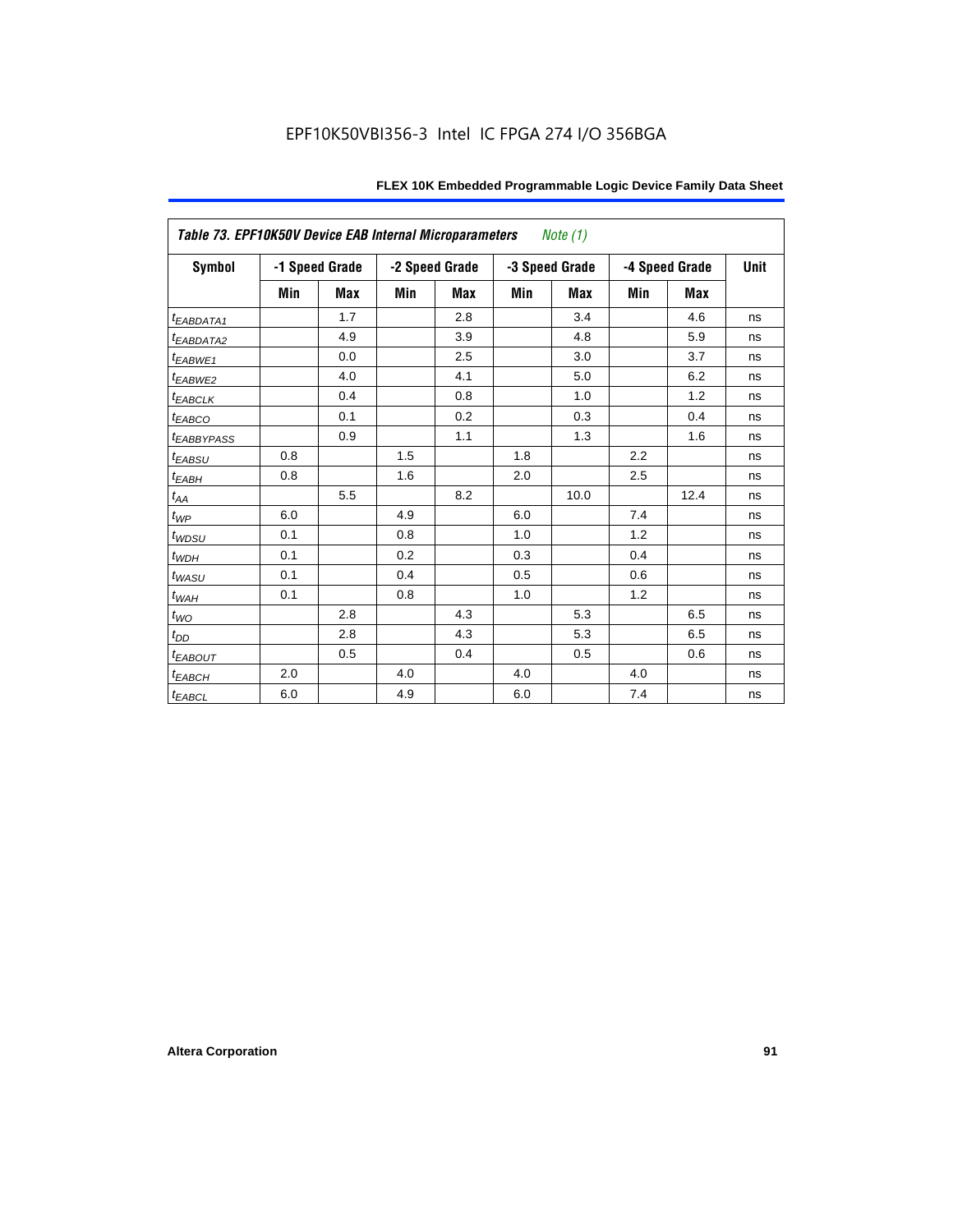| Table 74. EPF10K50V Device EAB Internal Timing Macroparameters |      |                |      |                |      | Note (1)       |      |                |    |
|----------------------------------------------------------------|------|----------------|------|----------------|------|----------------|------|----------------|----|
| Symbol                                                         |      | -1 Speed Grade |      | -2 Speed Grade |      | -3 Speed Grade |      | -4 Speed Grade |    |
|                                                                | Min  | Max            | Min  | Max            | Min  | <b>Max</b>     | Min  | Max            |    |
| $t_{EABA\underline{A}}$                                        |      | 9.5            |      | 13.6           |      | 16.5           |      | 20.8           | ns |
| <sup>t</sup> EABRCCOMB                                         | 9.5  |                | 13.6 |                | 16.5 |                | 20.8 |                | ns |
| <b><i>EABRCREG</i></b>                                         | 6.1  |                | 8.8  |                | 10.8 |                | 13.4 |                | ns |
| <sup>t</sup> EABWP                                             | 6.0  |                | 4.9  |                | 6.0  |                | 7.4  |                | ns |
| <sup>t</sup> EABWCCOMB                                         | 6.2  |                | 6.1  |                | 7.5  |                | 9.2  |                | ns |
| <sup>t</sup> EABWCREG                                          | 12.0 |                | 11.6 |                | 14.2 |                | 17.4 |                | ns |
| t <sub>EABDD</sub>                                             |      | 6.8            |      | 9.7            |      | 11.8           |      | 14.9           | ns |
| <i>EABDATACO</i>                                               |      | 1.0            |      | 1.4            |      | 1.8            |      | 2.2            | ns |
| <sup>t</sup> EABDATASU                                         | 5.3  |                | 4.6  |                | 5.6  |                | 6.9  |                | ns |
| <sup>t</sup> EABDATAH                                          | 0.0  |                | 0.0  |                | 0.0  |                | 0.0  |                | ns |
| <sup>t</sup> EABWESU                                           | 4.4  |                | 4.8  |                | 5.8  |                | 7.2  |                | ns |
| <sup>t</sup> EABWEH                                            | 0.0  |                | 0.0  |                | 0.0  |                | 0.0  |                | ns |
| <sup>t</sup> EABWDSU                                           | 1.8  |                | 1.1  |                | 1.4  |                | 2.1  |                | ns |
| <sup>t</sup> EABWDH                                            | 0.0  |                | 0.0  |                | 0.0  |                | 0.0  |                | ns |
| <sup>t</sup> EABWASU                                           | 4.5  |                | 4.6  |                | 5.6  |                | 7.4  |                | ns |
| <sup>t</sup> EABWAH                                            | 0.0  |                | 0.0  |                | 0.0  |                | 0.0  |                | ns |
| $t_{EABWO}$                                                    |      | 5.1            |      | 9.4            |      | 11.4           |      | 14.0           | ns |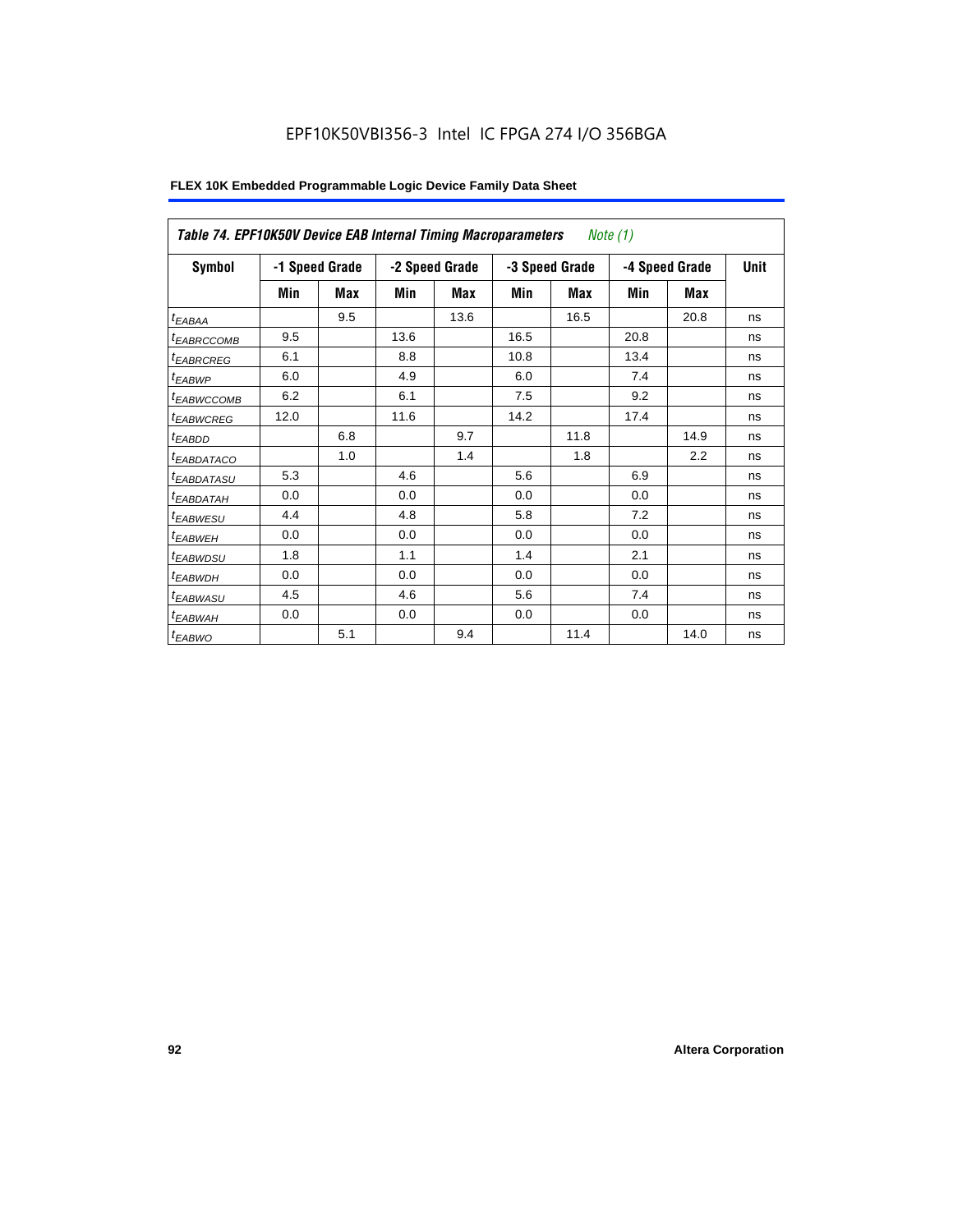| <b>Table 75. EPF10K50V Device Interconnect Timing Microparameters</b><br>Note (1) |     |                |                |            |                |     |                |      |             |  |
|-----------------------------------------------------------------------------------|-----|----------------|----------------|------------|----------------|-----|----------------|------|-------------|--|
| Symbol                                                                            |     | -1 Speed Grade | -2 Speed Grade |            | -3 Speed Grade |     | -4 Speed Grade |      | <b>Unit</b> |  |
|                                                                                   | Min | Max            | Min            | <b>Max</b> | Min            | Max | Min            | Max  |             |  |
| $t_{DINZIOE}$                                                                     |     | 4.7            |                | 6.0        |                | 7.1 |                | 8.2  | ns          |  |
| $t_{DIN2LE}$                                                                      |     | 2.5            |                | 2.6        |                | 3.1 |                | 3.9  | ns          |  |
| <sup>t</sup> DIN2DATA                                                             |     | 4.4            |                | 5.9        |                | 6.8 |                | 7.7  | ns          |  |
| t <sub>DCLK2IOE</sub>                                                             |     | 2.5            |                | 3.9        |                | 4.7 |                | 5.5  | ns          |  |
| t <sub>DCLK2LE</sub>                                                              |     | 2.5            |                | 2.6        |                | 3.1 |                | 3.9  | ns          |  |
| <i>t</i> SAMELAB                                                                  |     | 0.2            |                | 0.2        |                | 0.3 |                | 0.3  | ns          |  |
| <i>t<sub>SAMEROW</sub></i>                                                        |     | 2.8            |                | 3.0        |                | 3.2 |                | 3.4  | ns          |  |
| <sup>t</sup> SAMECOLUMN                                                           |     | 3.0            |                | 3.2        |                | 3.4 |                | 3.6  | ns          |  |
| <i>t<sub>DIFFROW</sub></i>                                                        |     | 5.8            |                | 6.2        |                | 6.6 |                | 7.0  | ns          |  |
| t <sub>TWOROWS</sub>                                                              |     | 8.6            |                | 9.2        |                | 9.8 |                | 10.4 | ns          |  |
| <b><i>ILEPERIPH</i></b>                                                           |     | 4.5            |                | 5.5        |                | 6.1 |                | 7.0  | ns          |  |
| t <sub>LABCARRY</sub>                                                             |     | 0.3            |                | 0.4        |                | 0.5 |                | 0.7  | ns          |  |
| $t_{LABCASC}$                                                                     |     | 0.0            |                | 1.3        |                | 1.6 |                | 2.0  | ns          |  |

### *Table 76. EPF10K50V Device External Timing Parameters Note (1)*

| Symbol              | -1 Speed Grade |      | -2 Speed Grade |      | -3 Speed Grade |      | -4 Speed Grade |      | <b>Unit</b> |
|---------------------|----------------|------|----------------|------|----------------|------|----------------|------|-------------|
|                     | Min            | Max  | Min            | Max  | Min            | Max  | Min            | Max  |             |
| t <sub>DRR</sub>    |                | 11.2 |                | 14.0 |                | 17.2 |                | 21.1 | ns          |
| $t_{INSU}$ (2), (3) | 5.5            |      | 4.2            |      | 5.2            |      | 6.9            |      | ns          |
| $t_{INH}$ (3)       | 0.0            |      | 0.0            |      | 0.0            |      | 0.0            |      | ns          |
| $\vert$ toutco (3)  | 2.0            | 5.9  | 2.0            | 7.8  | 2.0            | 9.5  | 2.0            | 11.1 | ns          |

*Table 77. EPF10K50V Device External Bidirectional Timing Parameters Note (1)*

| Symbol                  |     | -1 Speed Grade | -2 Speed Grade |     | -3 Speed Grade |      | -4 Speed Grade |            | Unit |
|-------------------------|-----|----------------|----------------|-----|----------------|------|----------------|------------|------|
|                         | Min | Max            | Min            | Max | Min            | Max  | Min            | <b>Max</b> |      |
| <sup>t</sup> INSUBIDIR  | 2.0 |                | 2.8            |     | 3.5            |      | 4.1            |            | ns   |
| <sup>t</sup> INHBIDIR   | 0.0 |                | 0.0            |     | 0.0            |      | 0.0            |            | ns   |
| t <sub>outcobidir</sub> | 2.0 | 5.9            | 2.0            | 7.8 | 2.0            | 9.5  | 2.0            | 11.1       | ns   |
| <sup>t</sup> xzbidir    |     | 8.0            |                | 9.8 |                | 11.8 |                | 14.3       | ns   |
| <sup>t</sup> zxbidir    |     | 8.0            |                | 9.8 |                | 11.8 |                | 14.3       | ns   |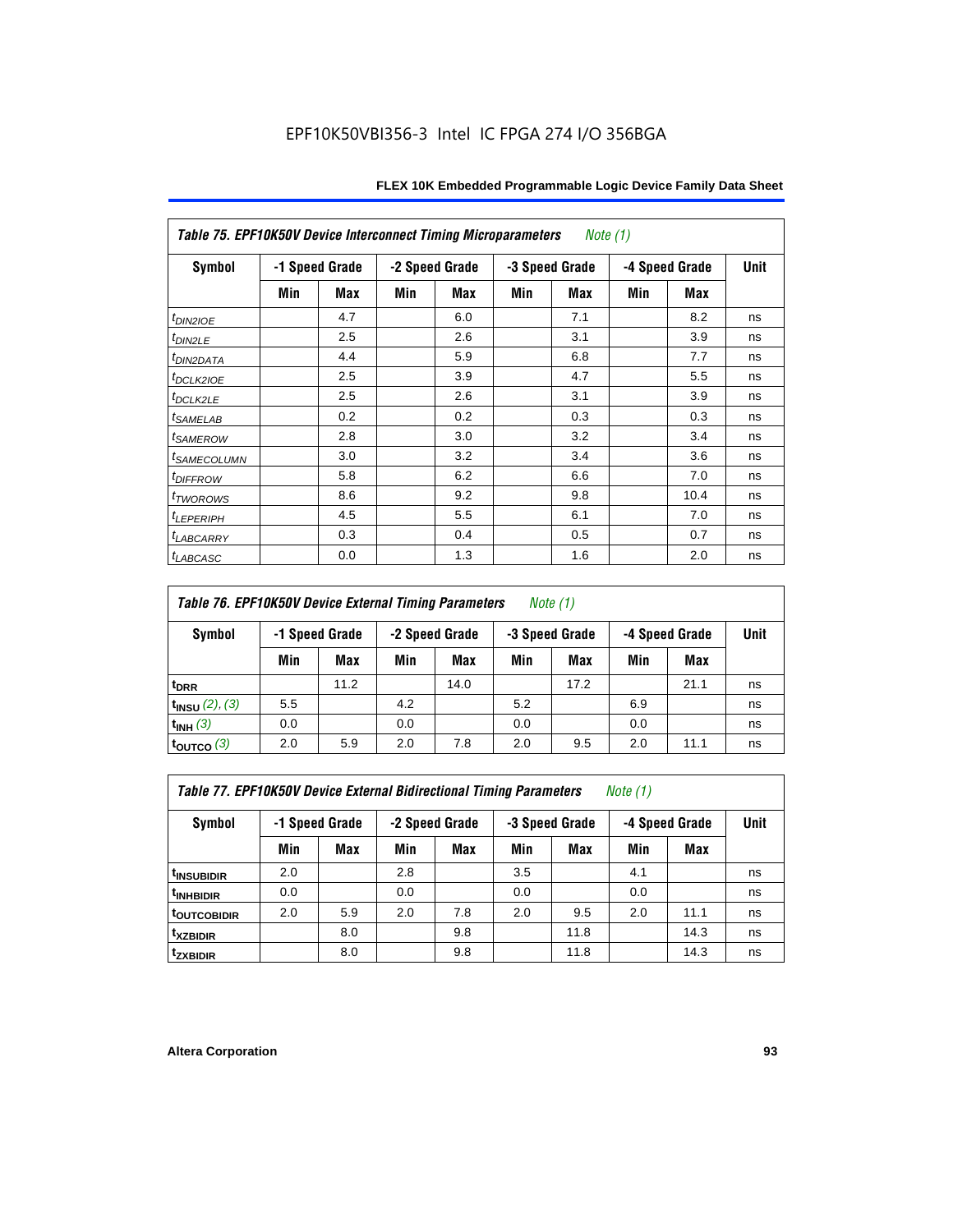#### **FLEX 10K Embedded Programmable Logic Device Family Data Sheet**

#### *Notes to tables:*

- (1) All timing parameters are described in Tables 32 through 38 in this data sheet.
- (2) Using an LE to register the signal may provide a lower setup time.
- (3) This parameter is specified by characterization.

#### Tables 78 through 84 show EPF10K130V device internal and external timing parameters.

| Table 78. EPF10K130V Device LE Timing Microparameters Note (1) |     |                |     |                |     |                |             |  |  |  |
|----------------------------------------------------------------|-----|----------------|-----|----------------|-----|----------------|-------------|--|--|--|
| <b>Symbol</b>                                                  |     | -2 Speed Grade |     | -3 Speed Grade |     | -4 Speed Grade | <b>Unit</b> |  |  |  |
|                                                                | Min | Max            | Min | Max            | Min | Max            |             |  |  |  |
| $t_{LUT}$                                                      |     | 1.3            |     | 1.8            |     | 2.3            | ns          |  |  |  |
| $t_{CLUT}$                                                     |     | 0.5            |     | 0.7            |     | 0.9            | ns          |  |  |  |
| $t_{RLUT}$                                                     |     | 1.2            |     | 1.7            |     | 2.2            | ns          |  |  |  |
| <b>t</b> PACKED                                                |     | 0.5            |     | 0.6            |     | 0.7            | ns          |  |  |  |
| $t_{EN}$                                                       |     | 0.6            |     | 0.8            |     | 1.0            | ns          |  |  |  |
| $t_{CICO}$                                                     |     | 0.2            |     | 0.3            |     | 0.4            | ns          |  |  |  |
| $t_{GEN}$                                                      |     | 0.3            |     | 0.4            |     | 0.5            | ns          |  |  |  |
| t <sub>CGENR</sub>                                             |     | 0.7            |     | 1.0            |     | 1.3            | ns          |  |  |  |
| $t_{CASC}$                                                     |     | 0.9            |     | 1.2            |     | 1.5            | ns          |  |  |  |
| $t_{\rm C}$                                                    |     | 1.9            |     | 2.4            |     | 3.0            | ns          |  |  |  |
| $t_{CO}$                                                       |     | 0.6            |     | 0.9            |     | 1.1            | ns          |  |  |  |
| $t_{COMB}$                                                     |     | 0.5            |     | 0.7            |     | 0.9            | ns          |  |  |  |
| $t_{\rm SU}$                                                   | 0.2 |                | 0.2 |                | 0.3 |                | ns          |  |  |  |
| $t_H$                                                          | 0.0 |                | 0.0 |                | 0.0 |                | ns          |  |  |  |
| $t_{PRE}$                                                      |     | 2.4            |     | 3.1            |     | 3.9            | ns          |  |  |  |
| $t_{CLR}$                                                      |     | 2.4            |     | 3.1            |     | 3.9            | ns          |  |  |  |
| $t_{CH}$                                                       | 4.0 |                | 4.0 |                | 4.0 |                | ns          |  |  |  |
| $t_{CL}$                                                       | 4.0 |                | 4.0 |                | 4.0 |                | ns          |  |  |  |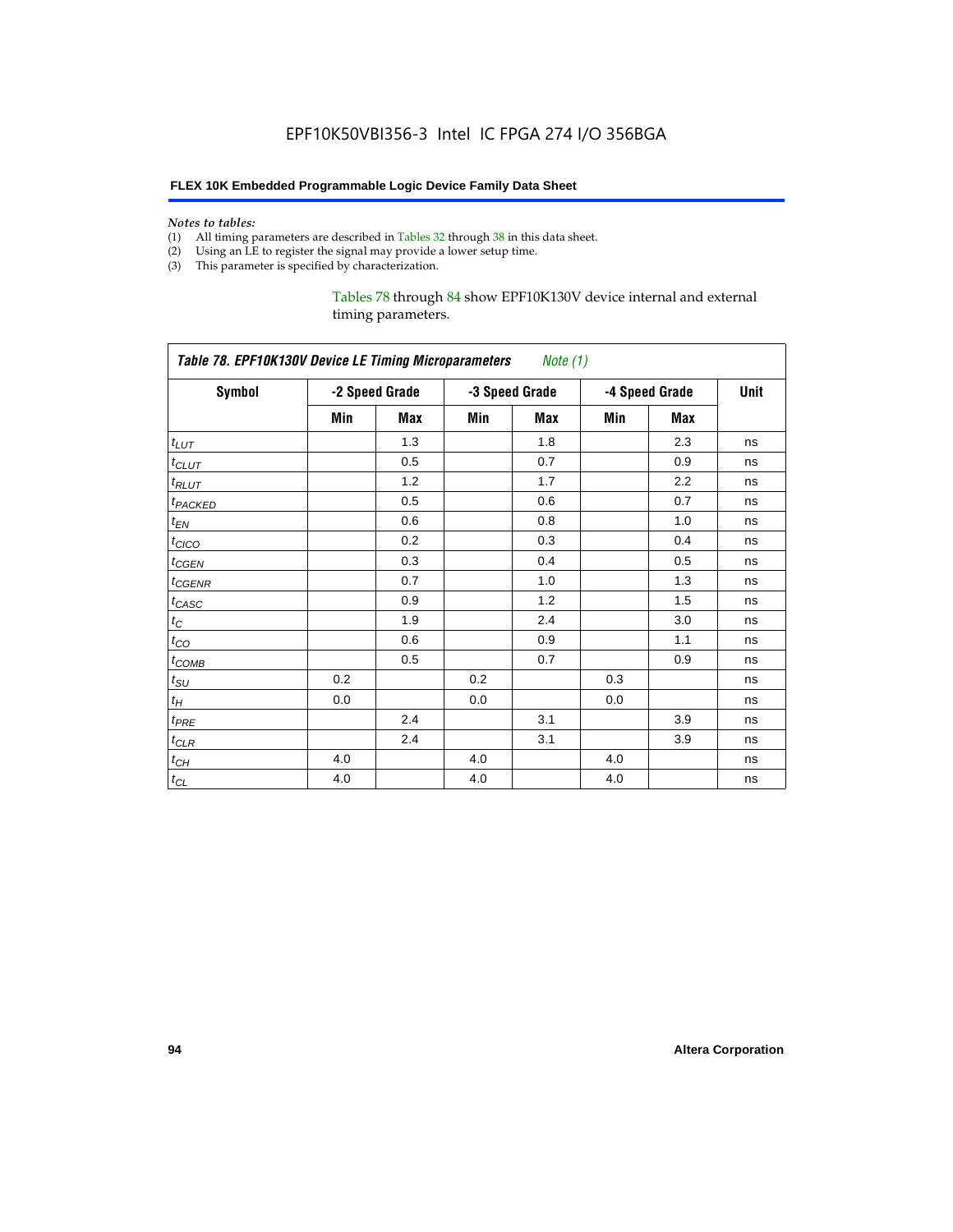| Table 79. EPF10K130V Device IOE Timing Microparameters<br>Note (1) |                |            |     |                |                |            |    |  |  |  |
|--------------------------------------------------------------------|----------------|------------|-----|----------------|----------------|------------|----|--|--|--|
| <b>Symbol</b>                                                      | -2 Speed Grade |            |     | -3 Speed Grade | -4 Speed Grade | Unit       |    |  |  |  |
|                                                                    | Min            | <b>Max</b> | Min | <b>Max</b>     | Min            | <b>Max</b> |    |  |  |  |
| t <sub>IOD</sub>                                                   |                | 1.3        |     | 1.6            |                | 2.0        | ns |  |  |  |
| $t_{\text{IOC}}$                                                   |                | 0.4        |     | 0.5            |                | 0.7        | ns |  |  |  |
| $t_{IOCO}$                                                         |                | 0.3        |     | 0.4            |                | 0.5        | ns |  |  |  |
| $t_{IOCOMB}$                                                       |                | 0.0        |     | 0.0            |                | 0.0        | ns |  |  |  |
| $t_{IOSU}$                                                         | 2.6            |            | 3.3 |                | 3.8            |            | ns |  |  |  |
| $t_{IOH}$                                                          | 0.0            |            | 0.0 |                | 0.0            |            | ns |  |  |  |
| $t_{IOCLR}$                                                        |                | 1.7        |     | 2.2            |                | 2.7        | ns |  |  |  |
| $t_{OD1}$                                                          |                | 3.5        |     | 4.4            |                | 5.0        | ns |  |  |  |
| $t_{OD2}$                                                          |                |            |     |                |                |            | ns |  |  |  |
| $t_{OD3}$                                                          |                | 8.2        |     | 8.1            |                | 9.7        | ns |  |  |  |
| $t_{\mathsf{XZ}}$                                                  |                | 4.9        |     | 6.3            |                | 7.4        | ns |  |  |  |
| $t_{ZX1}$                                                          |                | 4.9        |     | 6.3            |                | 7.4        | ns |  |  |  |
| $t_{ZX2}$                                                          |                | -          |     |                |                |            | ns |  |  |  |
| $t_{ZX3}$                                                          |                | 9.6        |     | 10.0           |                | 12.1       | ns |  |  |  |
| $t_{INREG}$                                                        |                | 7.9        |     | 10.0           |                | 12.6       | ns |  |  |  |
| $t_{IOED}$                                                         |                | 6.2        |     | 7.9            |                | 9.9        | ns |  |  |  |
| $t_{INCOMB}$                                                       |                | 6.2        |     | 7.9            |                | 9.9        | ns |  |  |  |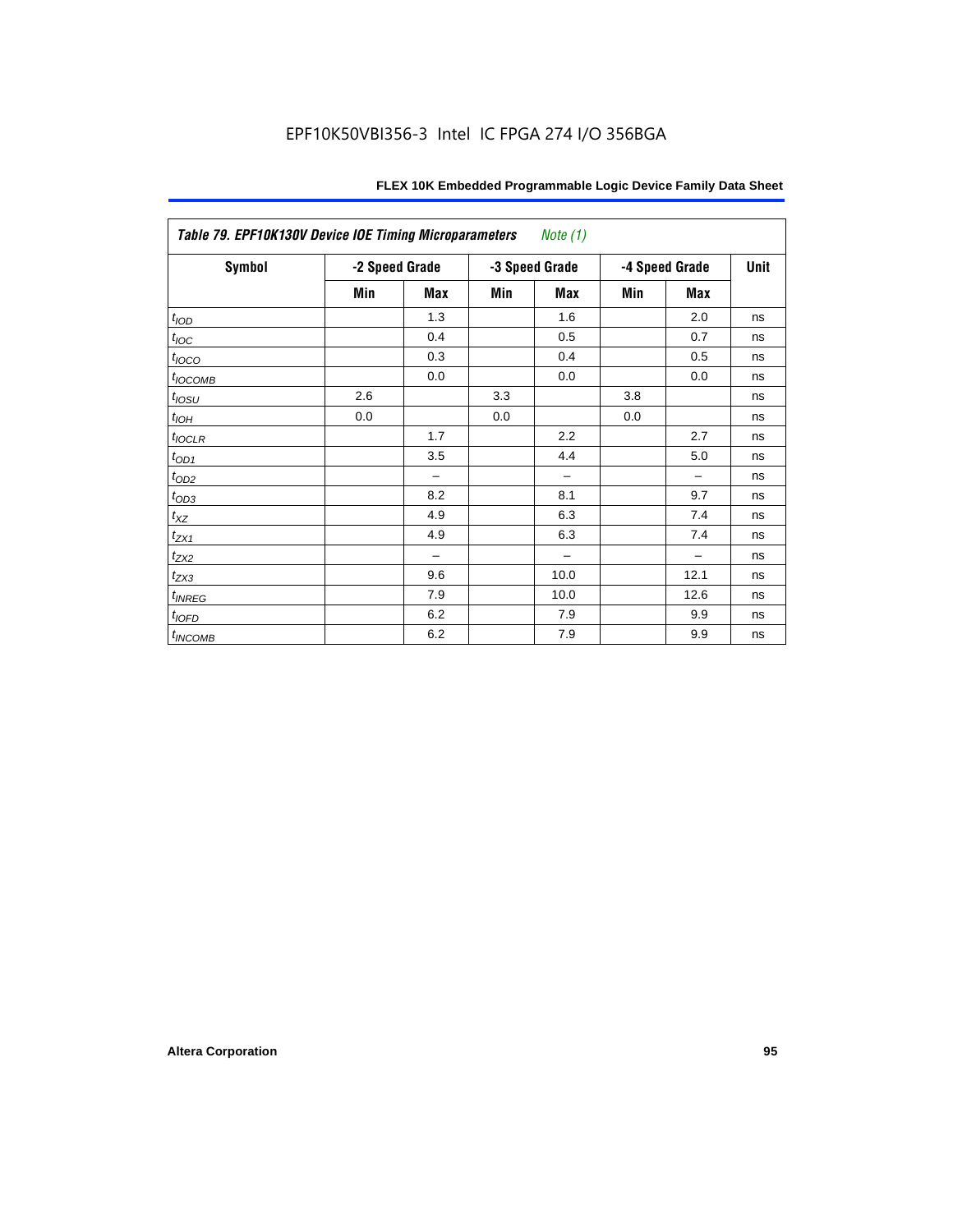| Symbol                 |     | -2 Speed Grade |     | -3 Speed Grade | -4 Speed Grade | <b>Unit</b> |    |
|------------------------|-----|----------------|-----|----------------|----------------|-------------|----|
|                        | Min | <b>Max</b>     | Min | <b>Max</b>     | Min            | <b>Max</b>  |    |
| <sup>t</sup> EABDATA1  |     | 1.9            |     | 2.4            |                | 2.4         | ns |
| <sup>t</sup> EABDATA2  |     | 3.7            |     | 4.7            |                | 4.7         | ns |
| <sup>t</sup> EABWE1    |     | 1.9            |     | 2.4            |                | 2.4         | ns |
| <sup>t</sup> EABWE2    |     | 3.7            |     | 4.7            |                | 4.7         | ns |
| t <sub>EABCLK</sub>    |     | 0.7            |     | 0.9            |                | 0.9         | ns |
| <sup>t</sup> ЕАВСО     |     | 0.5            |     | 0.6            |                | 0.6         | ns |
| <sup>t</sup> EABBYPASS |     | 0.6            |     | 0.8            |                | 0.8         | ns |
| t <sub>EABSU</sub>     | 1.4 |                | 1.8 |                | 1.8            |             | ns |
| t <sub>ЕАВН</sub>      | 0.0 |                | 0.0 |                | 0.0            |             | ns |
| $t_{AA}$               |     | 5.6            |     | 7.1            |                | 7.1         | ns |
| $t_{\mathit{WP}}$      | 3.7 |                | 4.7 |                | 4.7            |             | ns |
| $t_{WDSU}$             | 4.6 |                | 5.9 |                | 5.9            |             | ns |
| $t_{WDH}$              | 0.0 |                | 0.0 |                | 0.0            |             | ns |
| $t_{WASU}$             | 3.9 |                | 5.0 |                | 5.0            |             | ns |
| $t_{\sf WAH}$          | 0.0 |                | 0.0 |                | 0.0            |             | ns |
| $t_{WO}$               |     | 5.6            |     | 7.1            |                | 7.1         | ns |
| $t_{DD}$               |     | 5.6            |     | 7.1            |                | 7.1         | ns |
| <sup>t</sup> EABOUT    |     | 2.4            |     | 3.1            |                | 3.1         | ns |
| $t_{EABCH}$            | 4.0 |                | 4.0 |                | 4.0            |             | ns |
| $t_{EABCL}$            | 4.0 |                | 4.7 |                | 4.7            |             | ns |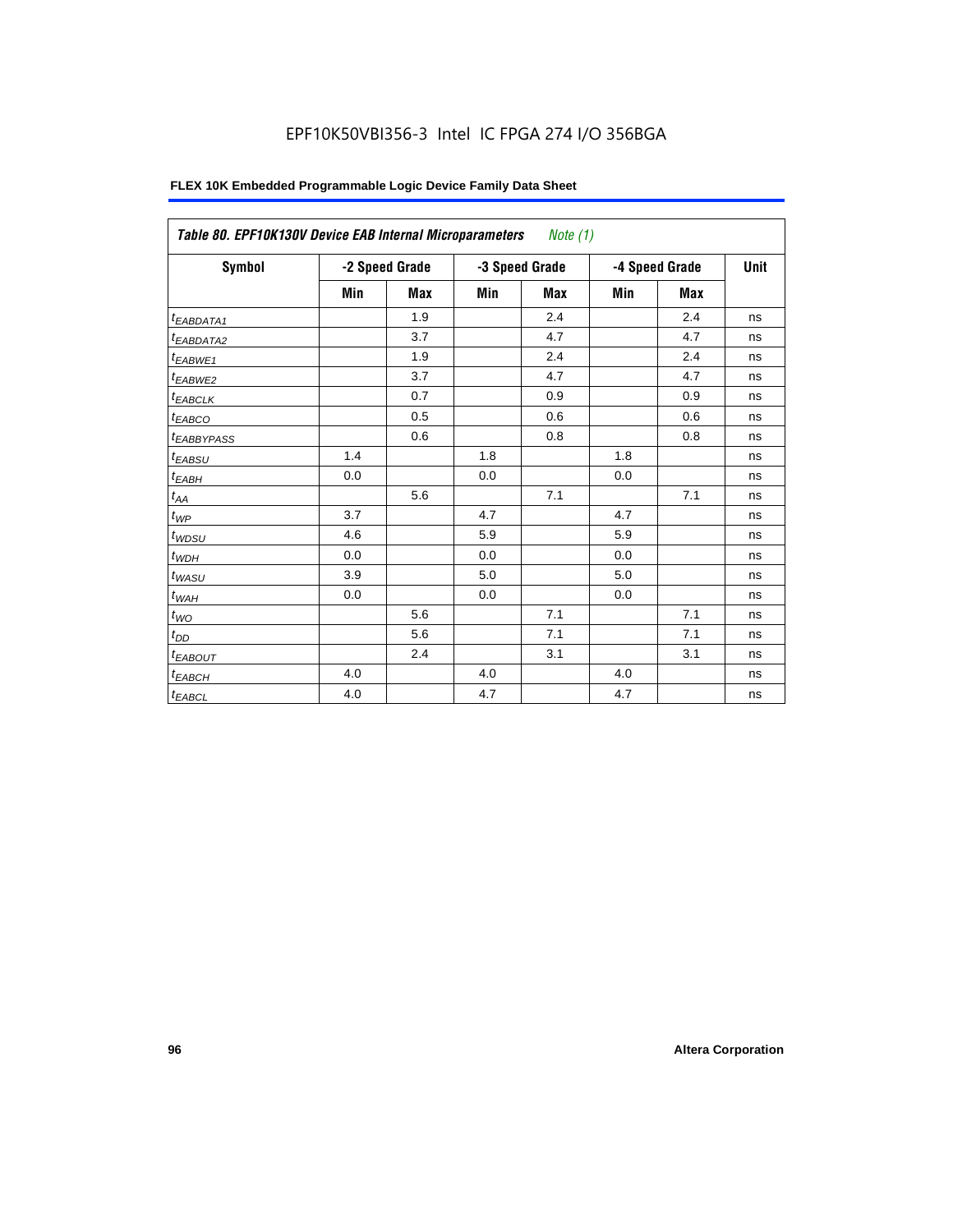| Table 81. EPF10K130V Device EAB Internal Timing Macroparameters |      |                |      |                | Note $(1)$ |                |             |
|-----------------------------------------------------------------|------|----------------|------|----------------|------------|----------------|-------------|
| <b>Symbol</b>                                                   |      | -2 Speed Grade |      | -3 Speed Grade |            | -4 Speed Grade | <b>Unit</b> |
|                                                                 | Min  | Max            | Min  | Max            | Min        | Max            |             |
| <sup>t</sup> EABAA                                              |      | 11.2           |      | 14.2           |            | 14.2           | ns          |
| <b><i>EABRCCOMB</i></b>                                         | 11.1 |                | 14.2 |                | 14.2       |                | ns          |
| <b><i>EABRCREG</i></b>                                          | 8.5  |                | 10.8 |                | 10.8       |                | ns          |
| <i>EABWP</i>                                                    | 3.7  |                | 4.7  |                | 4.7        |                | ns          |
| <b><i>EABWCCOMB</i></b>                                         | 7.6  |                | 9.7  |                | 9.7        |                | ns          |
| <i><b>EABWCREG</b></i>                                          | 14.0 |                | 17.8 |                | 17.8       |                | ns          |
| t <sub>EABDD</sub>                                              |      | 11.1           |      | 14.2           |            | 14.2           | ns          |
| <b><i>EABDATACO</i></b>                                         |      | 3.6            |      | 4.6            |            | 4.6            | ns          |
| <sup>t</sup> EABDATASU                                          | 4.4  |                | 5.6  |                | 5.6        |                | ns          |
| <sup>T</sup> EABDATAH                                           | 0.0  |                | 0.0  |                | 0.0        |                | ns          |
| <i><b>EABWESU</b></i>                                           | 4.4  |                | 5.6  |                | 5.6        |                | ns          |
| <sup>t</sup> EABWEH                                             | 0.0  |                | 0.0  |                | 0.0        |                | ns          |
| <i>t<sub>EABWDSU</sub></i>                                      | 4.6  |                | 5.9  |                | 5.9        |                | ns          |
| <sup>t</sup> EABWDH                                             | 0.0  |                | 0.0  |                | 0.0        |                | ns          |
| <sup>t</sup> EABWASU                                            | 3.9  |                | 5.0  |                | 5.0        |                | ns          |
| <sup>t</sup> EABWAH                                             | 0.0  |                | 0.0  |                | 0.0        |                | ns          |
| <sup>t</sup> EABWO                                              |      | 11.1           |      | 14.2           |            | 14.2           | ns          |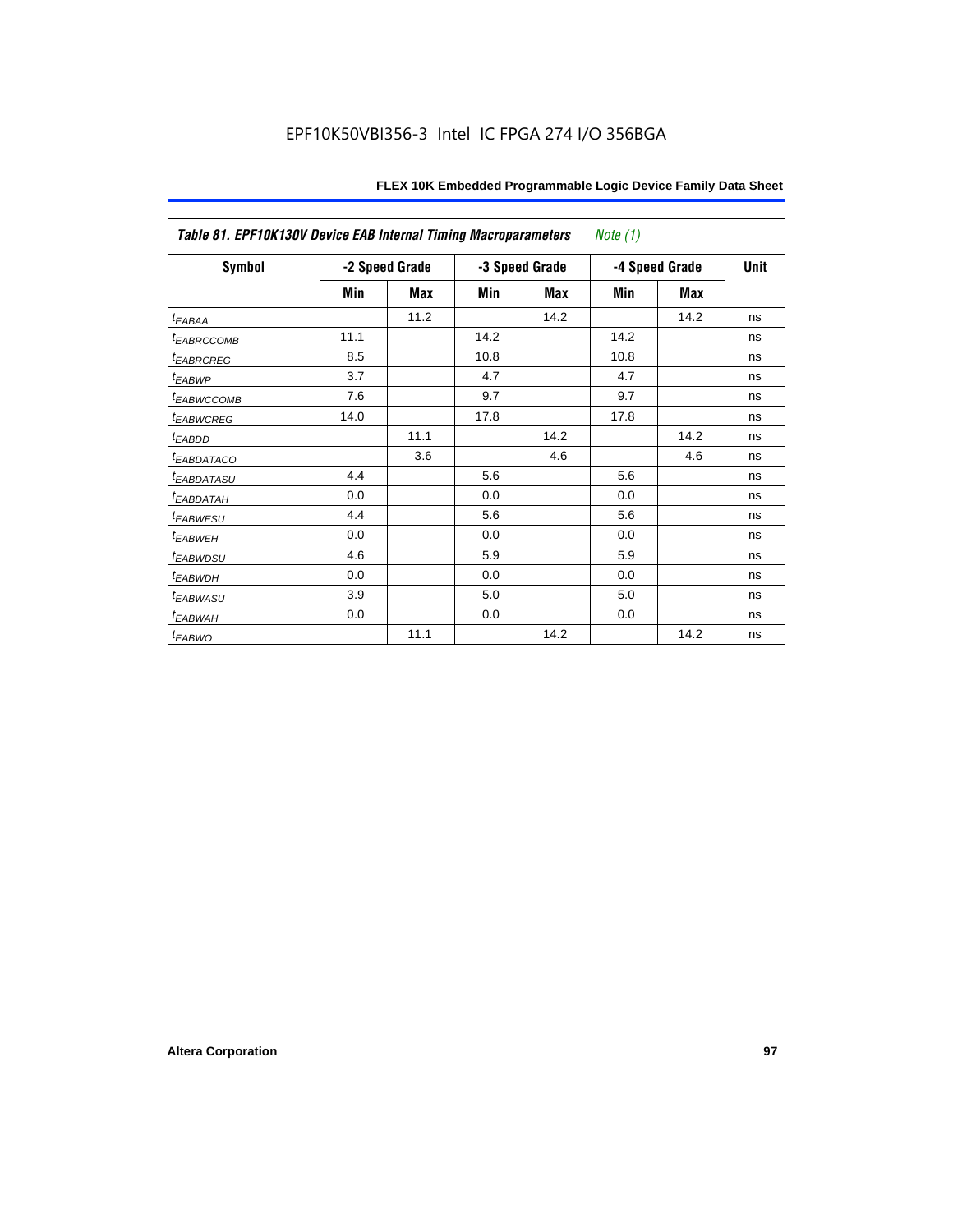| Symbol                     | -2 Speed Grade |            | -3 Speed Grade |            | -4 Speed Grade |      | <b>Unit</b> |  |
|----------------------------|----------------|------------|----------------|------------|----------------|------|-------------|--|
|                            | Min            | <b>Max</b> | Min            | <b>Max</b> | Min            | Max  |             |  |
| $t_{DINZIOE}$              |                | 8.0        |                | 9.0        |                | 9.5  | ns          |  |
| t <sub>DIN2LE</sub>        |                | 2.4        |                | 3.0        |                | 3.1  | ns          |  |
| <sup>t</sup> DIN2DATA      |                | 5.0        |                | 6.3        |                | 7.4  | ns          |  |
| <sup>t</sup> DCLK2IOE      |                | 3.6        |                | 4.6        |                | 5.1  | ns          |  |
| <sup>t</sup> DCLK2LE       |                | 2.4        |                | 3.0        |                | 3.1  | ns          |  |
| <sup>t</sup> SAMELAB       |                | 0.4        |                | 0.6        |                | 0.8  | ns          |  |
| <sup>t</sup> SAMEROW       |                | 4.5        |                | 5.3        |                | 6.5  | ns          |  |
| <sup>t</sup> SAMECOLUMN    |                | 9.0        |                | 9.5        |                | 9.7  | ns          |  |
| <i>t<sub>DIFFROW</sub></i> |                | 13.5       |                | 14.8       |                | 16.2 | ns          |  |
| <sup>t</sup> TWOROWS       |                | 18.0       |                | 20.1       |                | 22.7 | ns          |  |
| <sup>t</sup> LEPERIPH      |                | 8.1        |                | 8.6        |                | 9.5  | ns          |  |
| <sup>I</sup> LABCARRY      |                | 0.6        |                | 0.8        |                | 1.0  | ns          |  |
| <sup>t</sup> LABCASC       |                | 0.8        |                | 1.0        |                | 1.2  | ns          |  |

| Table 83. EPF10K130V Device External Timing Parameters | Note (1) |
|--------------------------------------------------------|----------|
|--------------------------------------------------------|----------|

| Symbol                 |     | -2 Speed Grade |     | -3 Speed Grade |      | -4 Speed Grade | Unit |
|------------------------|-----|----------------|-----|----------------|------|----------------|------|
|                        | Min | Max            | Min | Max            | Min  | Max            |      |
| t <sub>DRR</sub>       |     | 15.0           |     | 19.1           |      | 24.2           | ns   |
| $t_{INSU}$ (2), (3)    | 6.9 |                | 8.6 |                | 11.0 |                | ns   |
| $t_{INH}$ (3)          | 0.0 |                | 0.0 |                | 0.0  |                | ns   |
| $t_{\text{OUTCO}}$ (3) | 2.0 | 7.8            | 2.0 | 9.9            | 2.0  | 11.3           | ns   |

| Table 84. EPF10K130V Device External Bidirectional Timing Parameters | Note (1) |  |  |
|----------------------------------------------------------------------|----------|--|--|
|----------------------------------------------------------------------|----------|--|--|

| Symbol                  | -2 Speed Grade |      | -4 Speed Grade<br>-3 Speed Grade |            |      |            | <b>Unit</b> |
|-------------------------|----------------|------|----------------------------------|------------|------|------------|-------------|
|                         | Min            | Max  | Min                              | <b>Max</b> | Min  | <b>Max</b> |             |
| <sup>t</sup> INSUBIDIR  | 6.7            |      | 8.5                              |            | 10.8 |            | ns          |
| t <sub>INHBIDIR</sub>   | 0.0            |      | 0.0                              |            | 0.0  |            | ns          |
| <sup>t</sup> outcobidir | 2.0            | 6.9  | 2.0                              | 8.8        | 2.0  | 10.2       | ns          |
| <sup>t</sup> xzbidir    |                | 12.9 |                                  | 16.4       |      | 19.3       | ns          |
| <sup>t</sup> zxbidir    |                | 12.9 |                                  | 16.4       |      | 19.3       | ns          |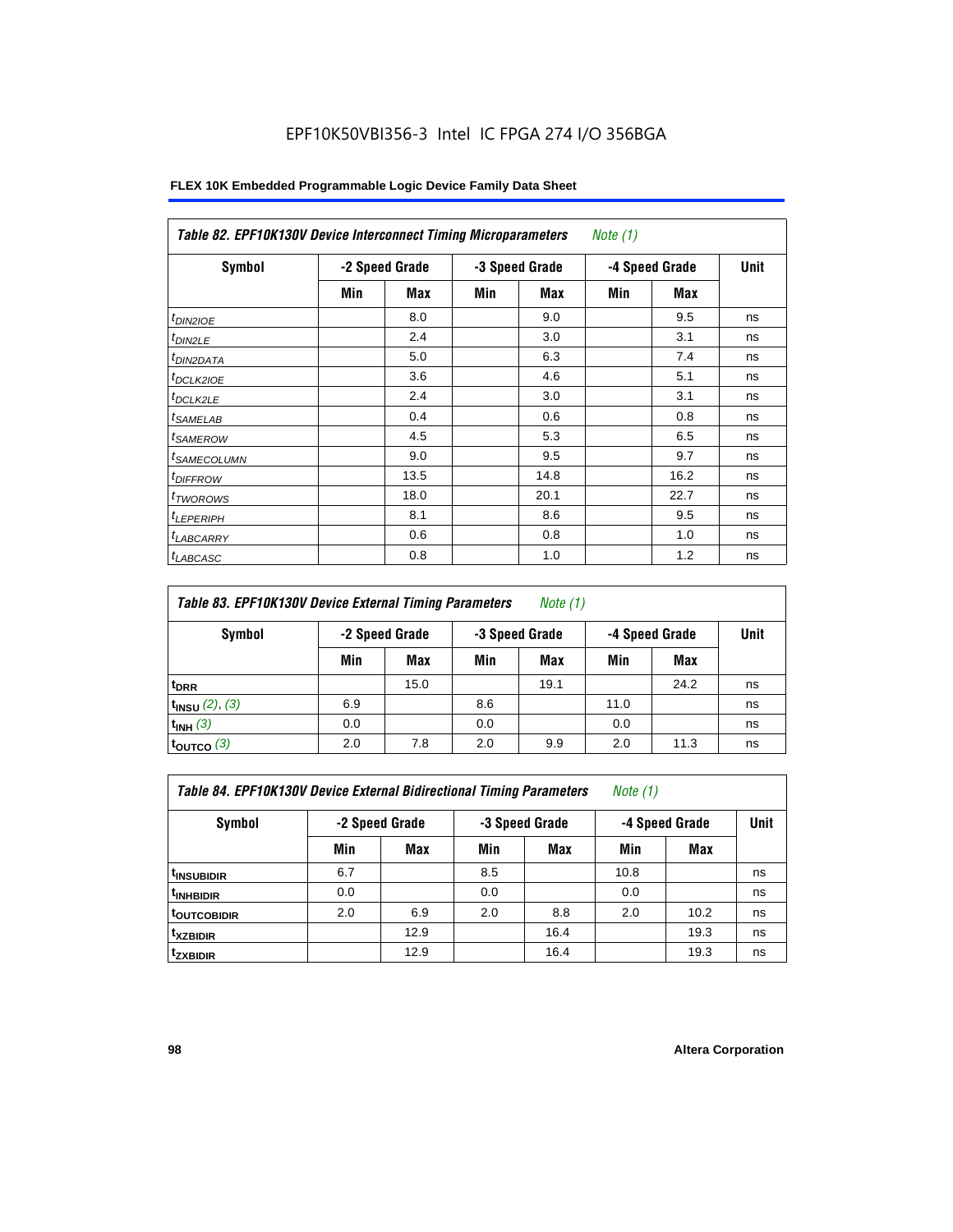# *Notes to tables:*<br>(1) All timing p

- (1) All timing parameters are described in Tables 32 through 38 in this data sheet.<br>(2) Using an LE to register the signal may provide a lower setup time.
- Using an LE to register the signal may provide a lower setup time.
- (3) This parameter is specified by characterization.

#### Tables 85 through 91 show EPF10K10A device internal and external timing parameters.

| <b>Table 85. EPF10K10A Device LE Timing Microparameters</b> Note (1) |     |                |     |                |     |                |      |
|----------------------------------------------------------------------|-----|----------------|-----|----------------|-----|----------------|------|
| <b>Symbol</b>                                                        |     | -1 Speed Grade |     | -2 Speed Grade |     | -3 Speed Grade | Unit |
|                                                                      | Min | Max            | Min | <b>Max</b>     | Min | Max            |      |
| $t_{LUT}$                                                            |     | 0.9            |     | 1.2            |     | 1.6            | ns   |
| $t_{CLUT}$                                                           |     | 1.2            |     | 1.4            |     | 1.9            | ns   |
| $t_{RLUT}$                                                           |     | 1.9            |     | 2.3            |     | 3.0            | ns   |
| <b>t</b> PACKED                                                      |     | 0.6            |     | 0.7            |     | 0.9            | ns   |
| $t_{EN}$                                                             |     | 0.5            |     | 0.6            |     | 0.8            | ns   |
| $t_{CICO}$                                                           |     | 02             |     | 0.3            |     | 0.4            | ns   |
| $t_{GEN}$                                                            |     | 0.7            |     | 0.9            |     | 1.1            | ns   |
| $t_{GENR}$                                                           |     | 0.7            |     | 0.9            |     | 1.1            | ns   |
| $t_{CASC}$                                                           |     | 1.0            |     | 1.2            |     | 1.7            | ns   |
| $t_{\rm C}$                                                          |     | 1.2            |     | 1.4            |     | 1.9            | ns   |
| $t_{CO}$                                                             |     | 0.5            |     | 0.6            |     | 0.8            | ns   |
| $t_{COMB}$                                                           |     | 0.5            |     | 0.6            |     | 0.8            | ns   |
| $t_{\rm SU}$                                                         | 1.1 |                | 1.3 |                | 1.7 |                | ns   |
| $t_H\,$                                                              | 0.6 |                | 0.7 |                | 0.9 |                | ns   |
| $t_{PRE}$                                                            |     | 0.5            |     | 0.6            |     | 0.9            | ns   |
| $t_{CLR}$                                                            |     | 0.5            |     | 0.6            |     | 0.9            | ns   |
| $t_{\mathit{CH}}$                                                    | 3.0 |                | 3.5 |                | 4.0 |                | ns   |
| $t_{\rm CL}$                                                         | 3.0 |                | 3.5 |                | 4.0 |                | ns   |

*Table 86. EPF10K10A Device IOE Timing Microparameters Note (1) (Part 1 of 2)*

| Symbol           | -1 Speed Grade |            |     | -2 Speed Grade |     | -3 Speed Grade |    |  |
|------------------|----------------|------------|-----|----------------|-----|----------------|----|--|
|                  | Min            | <b>Max</b> | Min | Max            | Min | <b>Max</b>     |    |  |
|                  |                | 1.3        |     | 1.5            |     | 2.0            | ns |  |
| $t_{\text{IOC}}$ |                | 0.2        |     | 0.3            |     | 0.3            | ns |  |
| $t_{IOCO}$       |                | 0.2        |     | 0.3            |     | 0.4            | ns |  |
| $t_{IOCOMB}$     |                | 0.6        |     | 0.7            |     | 0.9            | ns |  |
| $t_{IOSU}$       | 0.8            |            | 1.0 |                | 1.3 |                | ns |  |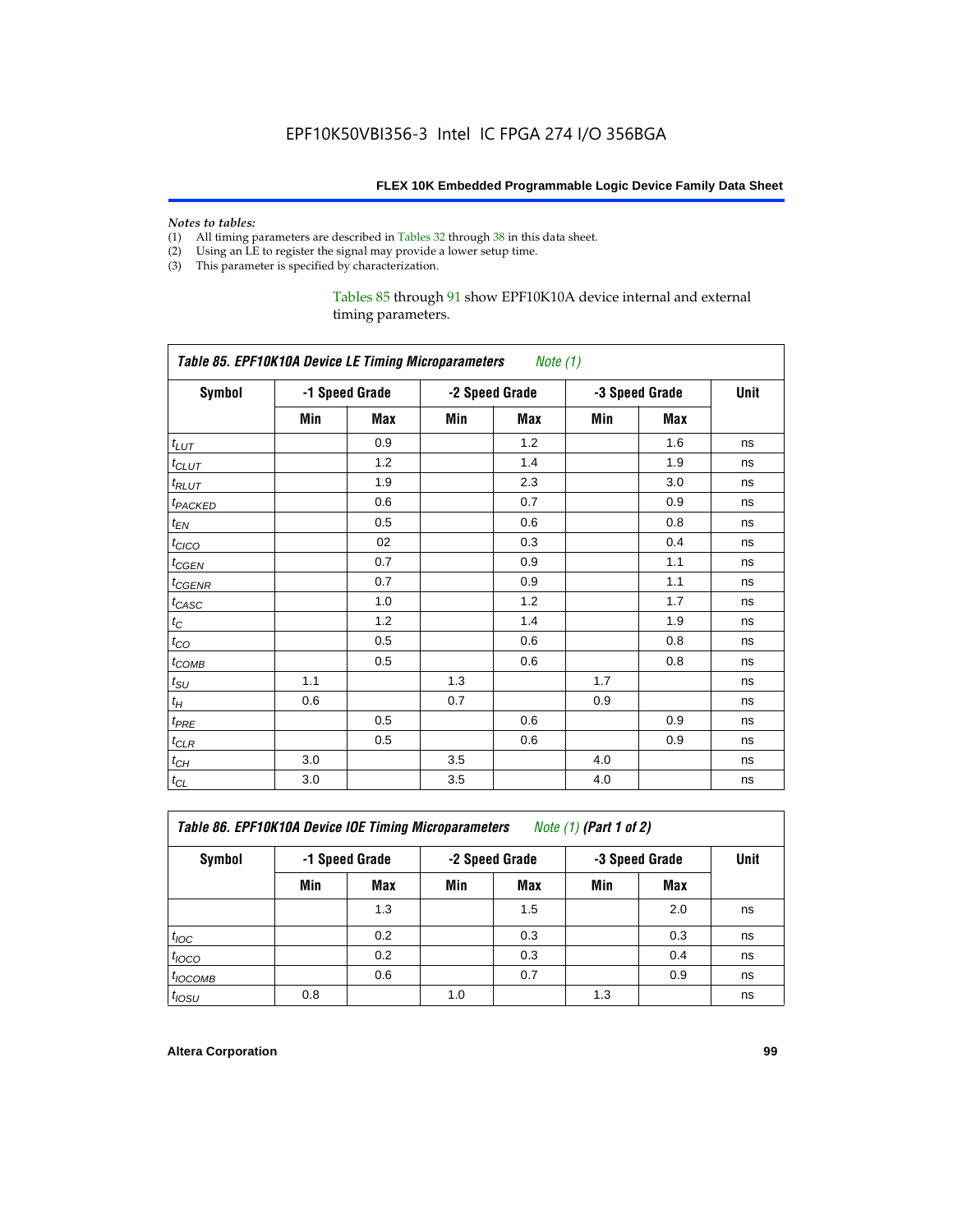| Symbol       |     | -1 Speed Grade |     | -2 Speed Grade | -3 Speed Grade | <b>Unit</b> |    |
|--------------|-----|----------------|-----|----------------|----------------|-------------|----|
|              | Min | Max            | Min | Max            | Min            | Max         |    |
| $t_{IOH}$    | 0.8 |                | 1.0 |                | 1.3            |             | ns |
| $t_{IOCLR}$  |     | 1.2            |     | 1.4            |                | 1.9         | ns |
| $t_{OD1}$    |     | 1.2            |     | 1.4            |                | 1.9         | ns |
| $t_{OD2}$    |     | 2.9            |     | 3.5            |                | 4.7         | ns |
| $t_{OD3}$    |     | 6.6            |     | 7.8            |                | 10.5        | ns |
| $t_{XZ}$     |     | 1.2            |     | 1.4            |                | 1.9         | ns |
| $t_{ZX1}$    |     | 1.2            |     | 1.4            |                | 1.9         | ns |
| $t_{ZX2}$    |     | 2.9            |     | 3.5            |                | 4.7         | ns |
| $t_{ZX3}$    |     | 6.6            |     | 7.8            |                | 10.5        | ns |
| $t_{INREG}$  |     | 5.2            |     | 6.3            |                | 8.4         | ns |
| $t_{IOFD}$   |     | 3.1            |     | 3.8            |                | 5.0         | ns |
| $t_{INCOMB}$ |     | 3.1            |     | 3.8            |                | 5.0         | ns |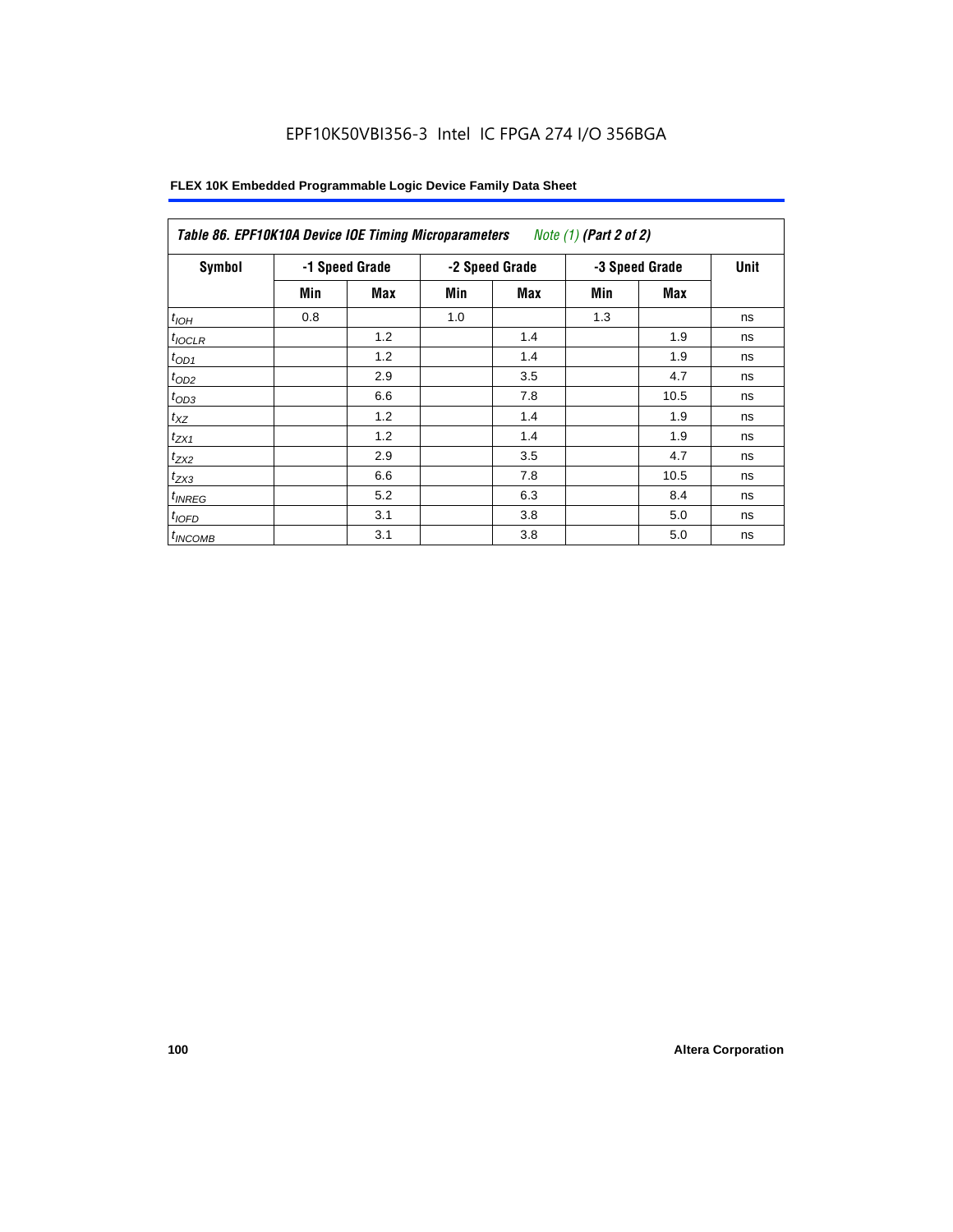| Table 87. EPF10K10A Device EAB Internal Microparameters |      |                |     | Note (1)       |     |                |      |
|---------------------------------------------------------|------|----------------|-----|----------------|-----|----------------|------|
| <b>Symbol</b>                                           |      | -1 Speed Grade |     | -2 Speed Grade |     | -3 Speed Grade | Unit |
|                                                         | Min  | <b>Max</b>     | Min | <b>Max</b>     | Min | <b>Max</b>     |      |
| $t_{EABDATA1}$                                          |      | 3.3            |     | 3.9            |     | 5.2            | ns   |
| $t_{EABDATA2}$                                          |      | 1.0            |     | 1.3            |     | 1.7            | ns   |
| $t_{EABWE1}$                                            |      | 2.6            |     | 3.1            |     | 4.1            | ns   |
| $t_{EABWE2}$                                            |      | 2.7            |     | 3.2            |     | 4.3            | ns   |
| $t_{EABCLK}$                                            |      | 0.0            |     | 0.0            |     | 0.0            | ns   |
| $t_{EABCO}$                                             |      | 1.2            |     | 1.4            |     | 1.8            | ns   |
| <b><i>t<sub>EABBYPASS</sub></i></b>                     |      | 0.1            |     | 0.2            |     | 0.2            | ns   |
| $t_{EABSU}$                                             | 1.4  |                | 1.7 |                | 2.2 |                | ns   |
| $t_{EABH}$                                              | 0.1  |                | 0.1 |                | 0.1 |                | ns   |
| $t_{AA}$                                                |      | 4.5            |     | 5.4            |     | 7.3            | ns   |
| $t_{WP}$                                                | 2.0  |                | 2.4 |                | 3.2 |                | ns   |
| $t_{WDSU}$                                              | 0.7  |                | 0.8 |                | 1.1 |                | ns   |
| $t_{WDH}$                                               | 0.5  |                | 0.6 |                | 0.7 |                | ns   |
| $t_{WASU}$                                              | 0.6  |                | 0.7 |                | 0.9 |                | ns   |
| $t_{WAH}$                                               | 0.9  |                | 1.1 |                | 1.5 |                | ns   |
| $t_{WO}$                                                |      | 3.3            |     | 3.9            |     | 5.2            | ns   |
| $t_{DD}$                                                |      | 3.3            |     | 3.9            |     | 5.2            | ns   |
| $t_{EABOUT}$                                            |      | 0.1            |     | 0.1            |     | 0.2            | ns   |
| $t_{EABCH}$                                             | 3.0  |                | 3.5 |                | 4.0 |                | ns   |
| $t_{EABCL}$                                             | 3.03 |                | 3.5 |                | 4.0 |                | ns   |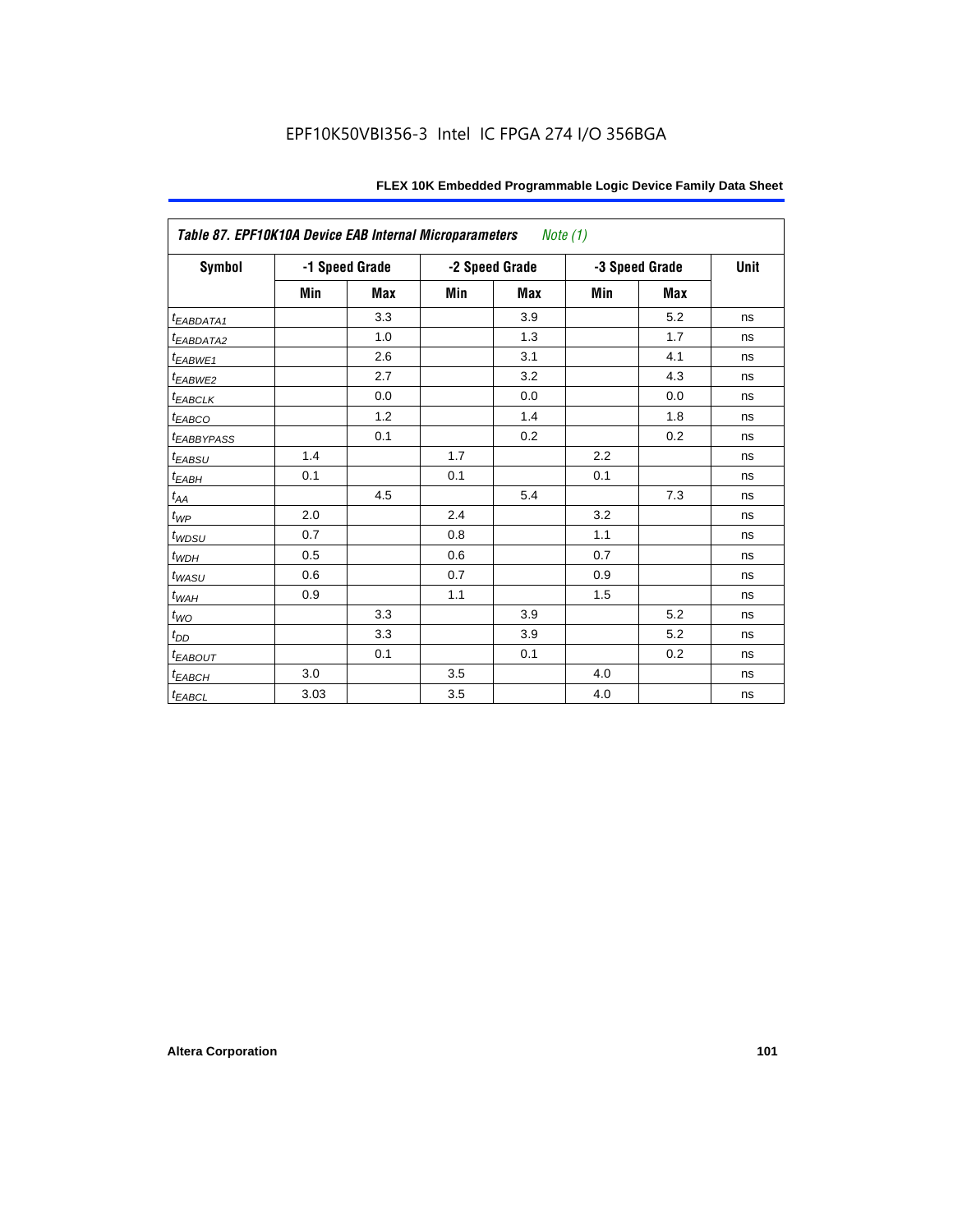| Symbol                 | -1 Speed Grade |            |      | -2 Speed Grade | -3 Speed Grade | Unit |    |
|------------------------|----------------|------------|------|----------------|----------------|------|----|
|                        | Min            | <b>Max</b> | Min  | Max            | Min            | Max  |    |
| $t_{EABA}$             |                | 8.1        |      | 9.8            |                | 13.1 | ns |
| <sup>t</sup> EABRCCOMB | 8.1            |            | 9.8  |                | 13.1           |      | ns |
| <sup>t</sup> EABRCREG  | 5.8            |            | 6.9  |                | 9.3            |      | ns |
| <sup>t</sup> EABWP     | 2.0            |            | 2.4  |                | 3.2            |      | ns |
| <sup>t</sup> EABWCCOMB | 3.5            |            | 4.2  |                | 5.6            |      | ns |
| <sup>t</sup> EABWCREG  | 9.4            |            | 11.2 |                | 14.8           |      | ns |
| <sup>t</sup> EABDD     |                | 6.9        |      | 8.3            |                | 11.0 | ns |
| <sup>t</sup> EABDATACO |                | 1.3        |      | 1.5            |                | 2.0  | ns |
| <sup>t</sup> EABDATASU | 2.4            |            | 3.0  |                | 3.9            |      | ns |
| <sup>t</sup> EABDATAH  | 0.0            |            | 0.0  |                | 0.0            |      | ns |
| <sup>t</sup> EABWESU   | 4.1            |            | 4.9  |                | 6.5            |      | ns |
| <sup>t</sup> EABWEH    | 0.0            |            | 0.0  |                | 0.0            |      | ns |
| <sup>t</sup> EABWDSU   | 1.4            |            | 1.6  |                | 2.2            |      | ns |
| <sup>t</sup> EABWDH    | 0.0            |            | 0.0  |                | 0.0            |      | ns |
| <sup>t</sup> EABWASU   | 2.5            |            | 3.0  |                | 4.1            |      | ns |
| <sup>t</sup> EABWAH    | 0.0            |            | 0.0  |                | 0.0            |      | ns |
| <sup>t</sup> EABWO     |                | 6.2        |      | 7.5            |                | 9.9  | ns |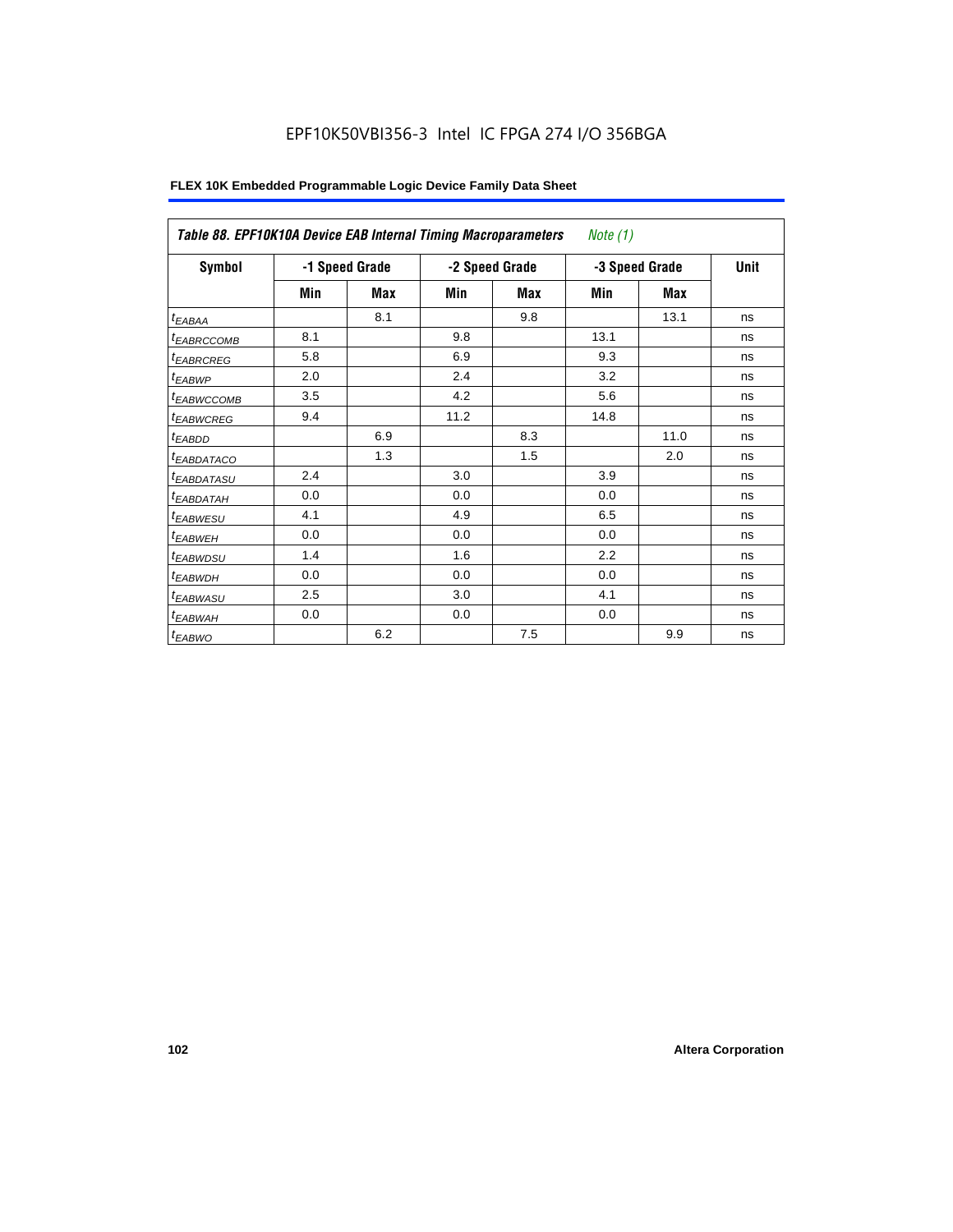| Table 89. EPF10K10A Device Interconnect Timing Microparameters |                |     |                |     | Note $(1)$     |     |      |  |
|----------------------------------------------------------------|----------------|-----|----------------|-----|----------------|-----|------|--|
| Symbol                                                         | -1 Speed Grade |     | -2 Speed Grade |     | -3 Speed Grade |     | Unit |  |
|                                                                | Min            | Max | Min            | Max | Min            | Max |      |  |
| $t_{DINZIOE}$                                                  |                | 4.2 |                | 5.0 |                | 6.5 | ns   |  |
| $t_{DIN2LE}$                                                   |                | 2.2 |                | 2.6 |                | 3.4 | ns   |  |
| <sup>t</sup> DIN2DATA                                          |                | 4.3 |                | 5.2 |                | 7.1 | ns   |  |
| t <sub>DCLK2IOE</sub>                                          |                | 4.2 |                | 4.9 |                | 6.6 | ns   |  |
| $t_{DCLK2LE}$                                                  |                | 2.2 |                | 2.6 |                | 3.4 | ns   |  |
| <i>t</i> SAMELAB                                               |                | 0.1 |                | 0.1 |                | 0.2 | ns   |  |
| <i>t</i> SAMEROW                                               |                | 2.2 |                | 2.4 |                | 2.9 | ns   |  |
| <sup>t</sup> SAMECOLUMN                                        |                | 0.8 |                | 1.0 |                | 1.4 | ns   |  |
| <i>t<sub>DIFFROW</sub></i>                                     |                | 3.0 |                | 3.4 |                | 4.3 | ns   |  |
| t <sub>TWOROWS</sub>                                           |                | 5.2 |                | 5.8 |                | 7.2 | ns   |  |
| <b><i>LEPERIPH</i></b>                                         |                | 1.8 |                | 2.2 |                | 2.8 | ns   |  |
| <sup>t</sup> LABCARRY                                          |                | 0.5 |                | 0.5 |                | 0.7 | ns   |  |
| <sup>t</sup> LABCASC                                           |                | 0.9 |                | 1.0 |                | 1.5 | ns   |  |

| <b>Table 90. EPF10K10A External Reference Timing Parameters</b> | Note (1) |
|-----------------------------------------------------------------|----------|
|-----------------------------------------------------------------|----------|

| Symbol              | -1 Speed Grade |      | -2 Speed Grade |      | -3 Speed Grade | Unit       |    |
|---------------------|----------------|------|----------------|------|----------------|------------|----|
|                     | Min            | Max  | Min            | Max  | Min            | <b>Max</b> |    |
| t <sub>DRR</sub>    |                | 10.0 |                | 12.0 |                | 16.0       | ns |
| $t_{INSU}$ (2), (3) | 1.6            |      | 2.1            |      | 2.8            |            | ns |
| $t_{INH}$ (3)       | 0.0            |      | 0.0            |      | 0.0            |            | ns |
| $\vert$ toutco (3)  | 2.0            | 5.8  | 2.0            | 6.9  | 2.0            | 9.2        | ns |

*Table 91. EPF10K10A Device External Bidirectional Timing Parameters Note (1)*

| Symbol                  | -2 Speed Grade |     |     | -3 Speed Grade | -4 Speed Grade | <b>Unit</b> |    |
|-------------------------|----------------|-----|-----|----------------|----------------|-------------|----|
|                         | Min            | Max | Min | <b>Max</b>     | Min            | Max         |    |
| <sup>t</sup> INSUBIDIR  | 2.4            |     | 3.3 |                | 4.5            |             | ns |
| <sup>T</sup> INHBIDIR   | 0.0            |     | 0.0 |                | 0.0            |             | ns |
| <sup>t</sup> OUTCOBIDIR | 2.0            | 5.8 | 2.0 | 6.9            | 2.0            | 9.2         | ns |
| <sup>t</sup> xzbidir    |                | 6.3 |     | 7.5            |                | 9.9         | ns |
| <sup>t</sup> zxbidir    |                | 6.3 |     | 7.5            |                | 9.9         | ns |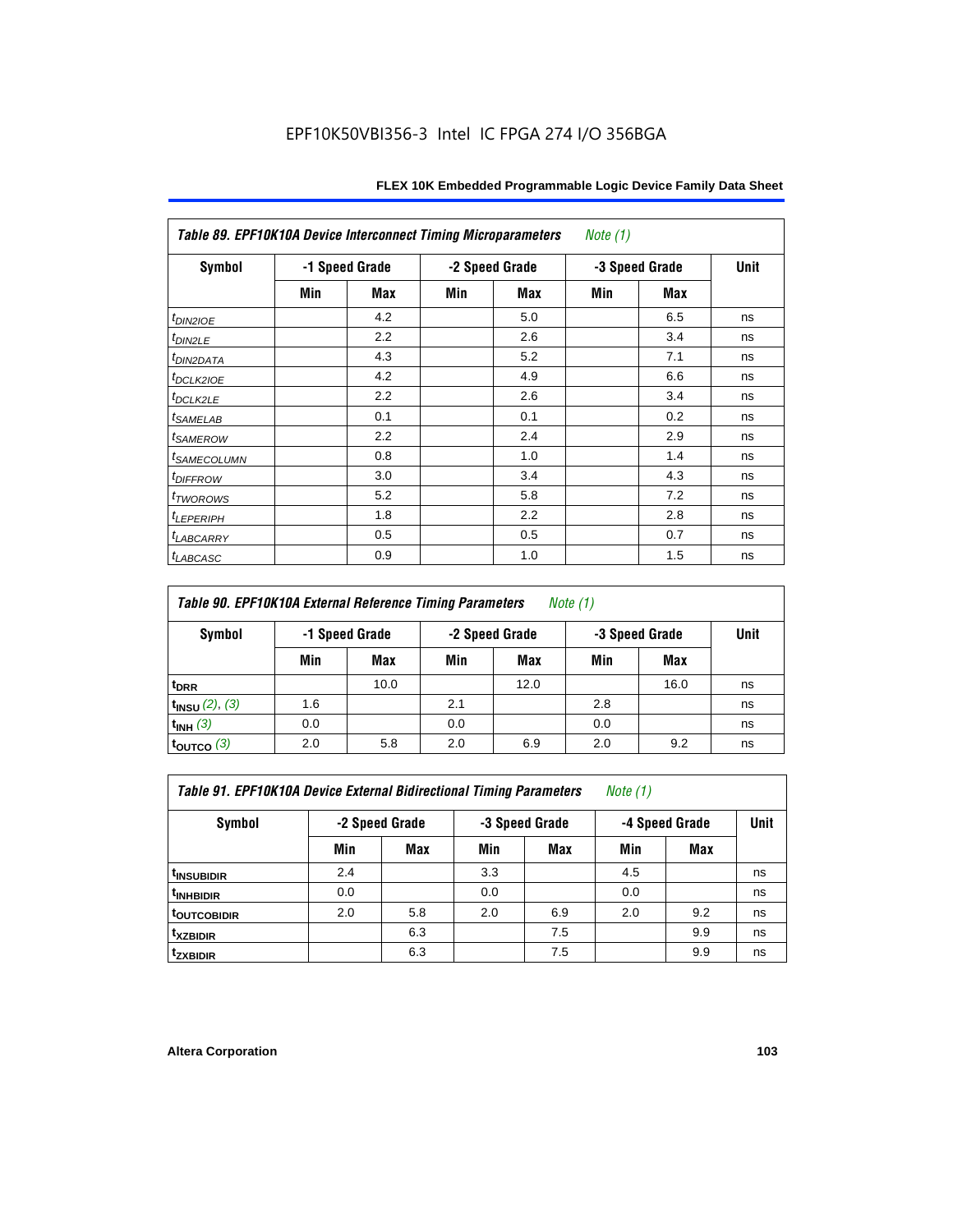#### **FLEX 10K Embedded Programmable Logic Device Family Data Sheet**

#### *Notes to tables:*

- (1) All timing parameters are described in Tables 32 through 38 in this data sheet.
- (2) Using an LE to register the signal may provide a lower setup time.
- (3) This parameter is specified by characterization.

Tables 92 through 98 show EPF10K30A device internal and external timing parameters.

| Table 92. EPF10K30A Device LE Timing Microparameters Note (1) |                |     |                |     |                |      |    |  |  |
|---------------------------------------------------------------|----------------|-----|----------------|-----|----------------|------|----|--|--|
| <b>Symbol</b>                                                 | -1 Speed Grade |     | -2 Speed Grade |     | -3 Speed Grade | Unit |    |  |  |
|                                                               | Min            | Max | Min            | Max | Min            | Max  |    |  |  |
| $t_{LUT}$                                                     |                | 0.8 |                | 1.1 |                | 1.5  | ns |  |  |
| $t_{CLUT}$                                                    |                | 0.6 |                | 0.7 |                | 1.0  | ns |  |  |
| $t_{RLUT}$                                                    |                | 1.2 |                | 1.5 |                | 2.0  | ns |  |  |
| <b><i>t<sub>PACKED</sub></i></b>                              |                | 0.6 |                | 0.6 |                | 1.0  | ns |  |  |
| $t_{EN}$                                                      |                | 1.3 |                | 1.5 |                | 2.0  | ns |  |  |
| $t_{CICO}$                                                    |                | 0.2 |                | 0.3 |                | 0.4  | ns |  |  |
| $t_{\text{GEN}}$                                              |                | 0.8 |                | 1.0 |                | 1.3  | ns |  |  |
| t <sub>CGENR</sub>                                            |                | 0.6 |                | 0.8 |                | 1.0  | ns |  |  |
| $t_{CASC}$                                                    |                | 0.9 |                | 1.1 |                | 1.4  | ns |  |  |
| $t_C$                                                         |                | 1.1 |                | 1.3 |                | 1.7  | ns |  |  |
| $t_{CO}$                                                      |                | 0.4 |                | 0.6 |                | 0.7  | ns |  |  |
| $t_{\text{COMB}}$                                             |                | 0.6 |                | 0.7 |                | 0.9  | ns |  |  |
| $t_{\rm SU}$                                                  | 0.9            |     | 0.9            |     | 1.4            |      | ns |  |  |
| $t_H$                                                         | 1.1            |     | 1.3            |     | 1.7            |      | ns |  |  |
| $t_{PRE}$                                                     |                | 0.5 |                | 0.6 |                | 0.8  | ns |  |  |
| $t_{CLR}$                                                     |                | 0.5 |                | 0.6 |                | 0.8  | ns |  |  |
| $t_{CH}$                                                      | 3.0            |     | 3.5            |     | 4.0            |      | ns |  |  |
| $t_{CL}$                                                      | 3.0            |     | 3.5            |     | 4.0            |      | ns |  |  |

*Table 93. EPF10K30A Device IOE Timing Microparameters Note (1) (Part 1 of 2)*

| Symbol            |     | -1 Speed Grade |     | -2 Speed Grade | -3 Speed Grade |            | Unit |  |
|-------------------|-----|----------------|-----|----------------|----------------|------------|------|--|
|                   | Min | Max            | Min | <b>Max</b>     | Min            | <b>Max</b> |      |  |
| t <sub>IOD</sub>  |     | 2.2            |     | 2.6            |                | 3.4        | ns   |  |
| $t_{\text{IOC}}$  |     | 0.3            |     | 0.3            |                | 0.5        | ns   |  |
| $t_{IOCO}$        |     | 0.2            |     | 0.2            |                | 0.3        | ns   |  |
| $t_{IOCOMB}$      |     | 0.5            |     | 0.6            |                | 0.8        | ns   |  |
| t <sub>IOSU</sub> | 1.4 |                | 1.7 |                | 2.2            |            | ns   |  |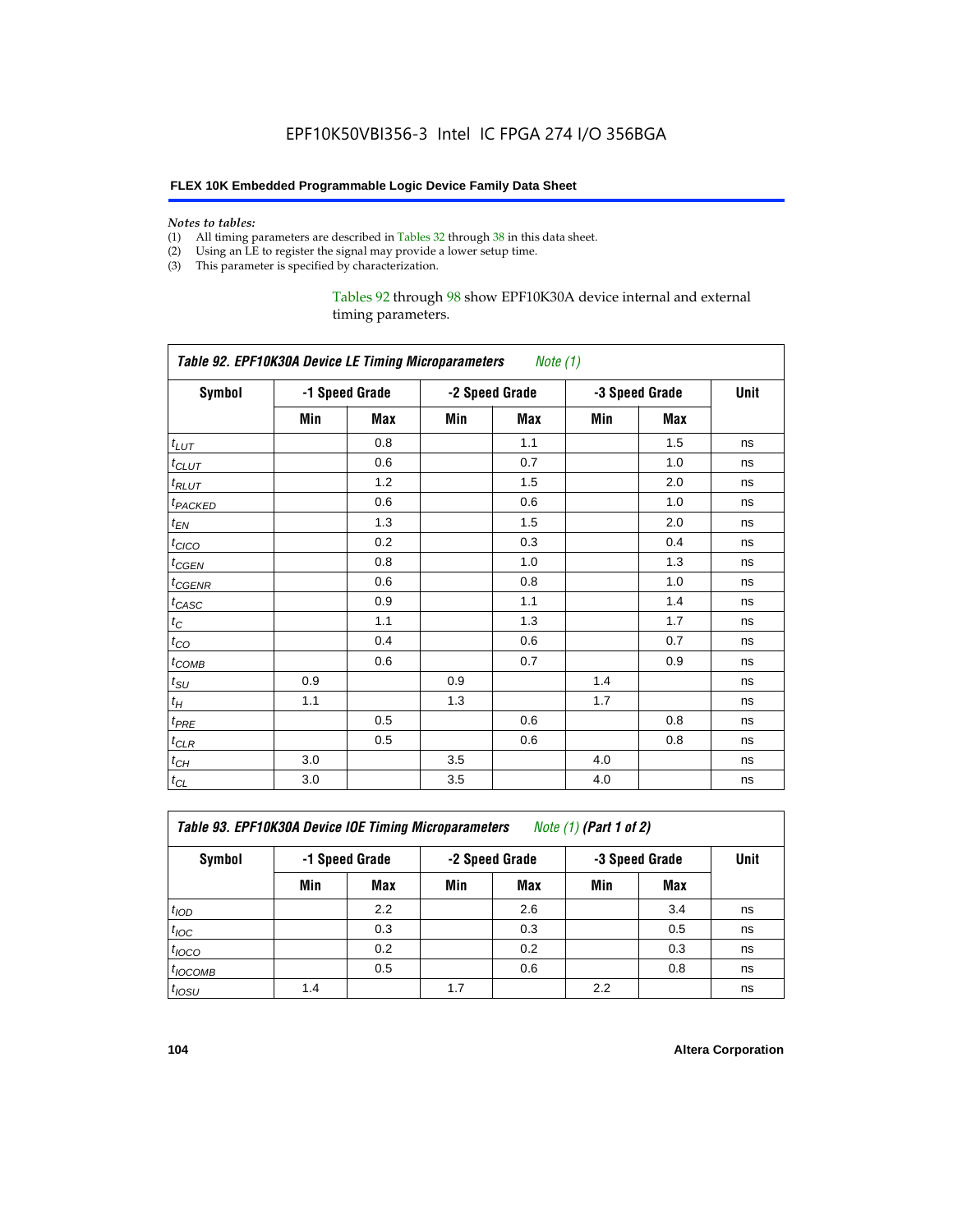| Table 93. EPF10K30A Device IOE Timing Microparameters<br>Note (1) (Part 2 of 2) |     |                |     |                |     |                |    |  |  |
|---------------------------------------------------------------------------------|-----|----------------|-----|----------------|-----|----------------|----|--|--|
| <b>Symbol</b>                                                                   |     | -1 Speed Grade |     | -2 Speed Grade |     | -3 Speed Grade |    |  |  |
|                                                                                 | Min | Max            | Min | Max            | Min | Max            |    |  |  |
| $t_{IOH}$                                                                       | 0.9 |                | 1.1 |                | 1.4 |                | ns |  |  |
| $t_{IOCLR}$                                                                     |     | 0.7            |     | 0.8            |     | 1.0            | ns |  |  |
| $t_{OD1}$                                                                       |     | 1.9            |     | 2.2            |     | 2.9            | ns |  |  |
| $t_{OD2}$                                                                       |     | 4.8            |     | 5.6            |     | 7.3            | ns |  |  |
| $t_{OD3}$                                                                       |     | 7.0            |     | 8.2            |     | 10.8           | ns |  |  |
| $t_{XZ}$                                                                        |     | 2.2            |     | 2.6            |     | 3.4            | ns |  |  |
| $t_{ZX1}$                                                                       |     | 2.2            |     | 2.6            |     | 3.4            | ns |  |  |
| $t_{ZX2}$                                                                       |     | 5.1            |     | 6.0            |     | 7.8            | ns |  |  |
| $t_{ZX3}$                                                                       |     | 7.3            |     | 8.6            |     | 11.3           | ns |  |  |
| $t_{INREG}$                                                                     |     | 4.4            |     | 5.2            |     | 6.8            | ns |  |  |
| $t_{IOFD}$                                                                      |     | 3.8            |     | 4.5            |     | 5.9            | ns |  |  |
| $t_{INCOMB}$                                                                    |     | 3.8            |     | 4.5            |     | 5.9            | ns |  |  |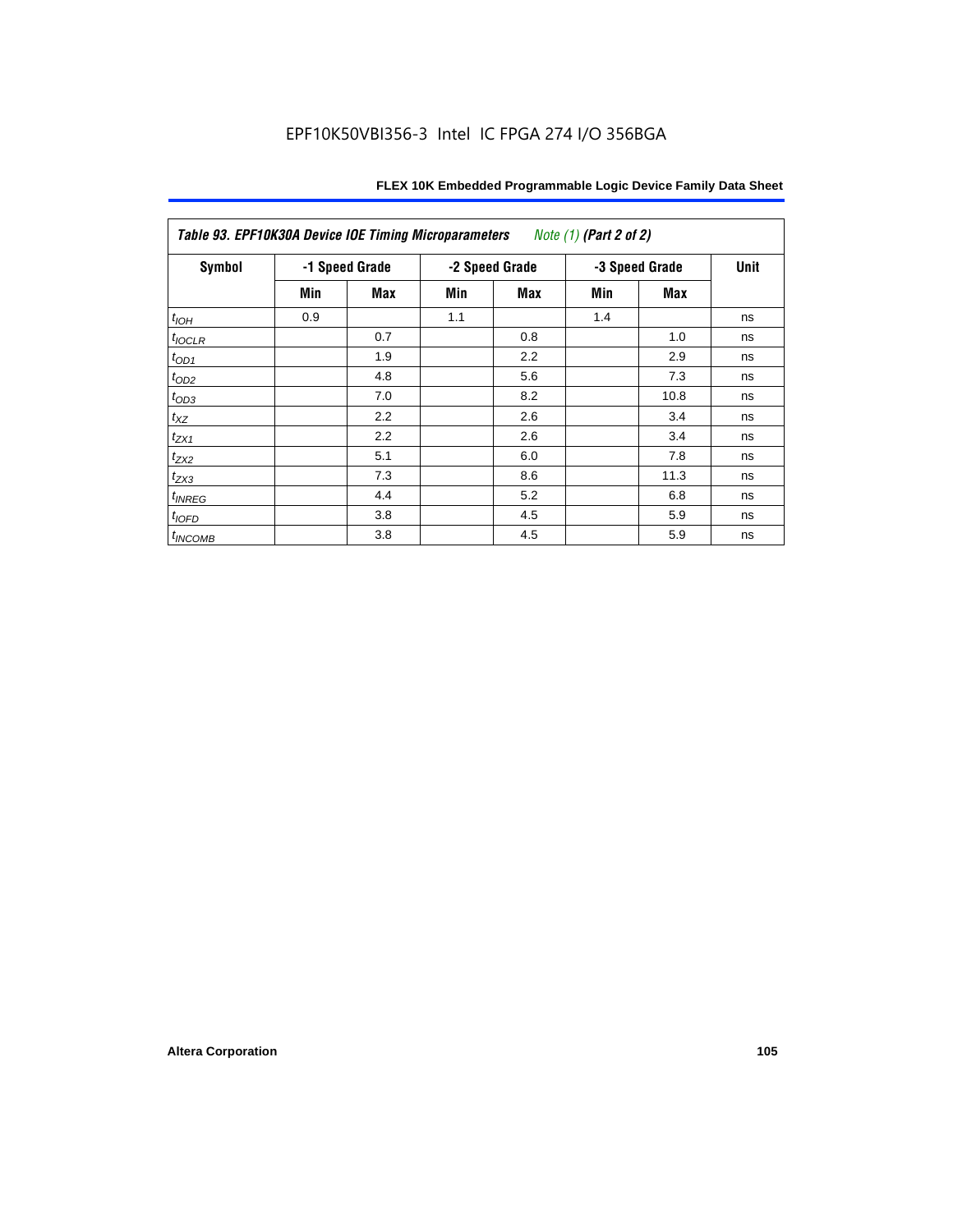| <b>Symbol</b>          |         | -1 Speed Grade |     | -2 Speed Grade | -3 Speed Grade | Unit       |    |
|------------------------|---------|----------------|-----|----------------|----------------|------------|----|
|                        | Min     | <b>Max</b>     | Min | Max            | Min            | <b>Max</b> |    |
| <sup>t</sup> EABDATA1  |         | 5.5            |     | 6.5            |                | 8.5        | ns |
| <sup>t</sup> EABDATA2  |         | 1.1            |     | 1.3            |                | 1.8        | ns |
| t <sub>EABWE1</sub>    |         | 2.4            |     | 2.8            |                | 3.7        | ns |
| <sup>t</sup> EABWE2    |         | 2.1            |     | 2.5            |                | 3.2        | ns |
| <sup>t</sup> EABCLK    |         | 0.0            |     | 0.0            |                | 0.2        | ns |
| t <sub>EABCO</sub>     |         | 1.7            |     | 2.0            |                | 2.6        | ns |
| <sup>t</sup> EABBYPASS |         | 0.0            |     | 0.0            |                | 0.3        | ns |
| t <sub>EABSU</sub>     | 1.2     |                | 1.4 |                | 1.9            |            | ns |
| t <sub>ЕАВН</sub>      | 0.1     |                | 0.1 |                | 0.3            |            | ns |
| $t_{AA}$               |         | 4.2            |     | 5.0            |                | 6.5        | ns |
| $t_{\mathcal{WP}}$     | 3.8     |                | 4.5 |                | 5.9            |            | ns |
| t <sub>WDSU</sub>      | 0.1     |                | 0.1 |                | 0.2            |            | ns |
| $t_{WDH}$              | 0.1     |                | 0.1 |                | 0.2            |            | ns |
| t <sub>WASU</sub>      | 0.1     |                | 0.1 |                | 0.2            |            | ns |
| $t_{WAH}$              | 0.1     |                | 0.1 |                | 0.2            |            | ns |
| $t_{WO}$               |         | 3.7            |     | 4.4            |                | 6.4        | ns |
| $t_{DD}$               |         | 3.7            |     | 4.4            |                | 6.4        | ns |
| <sup>t</sup> EABOUT    |         | 0.0            |     | 0.1            |                | 0.6        | ns |
| $t_{EABCH}$            | 3.0     |                | 3.5 |                | 4.0            |            | ns |
| $t_{EABCL}$            | $3.8\,$ |                | 4.5 |                | 5.9            |            | ns |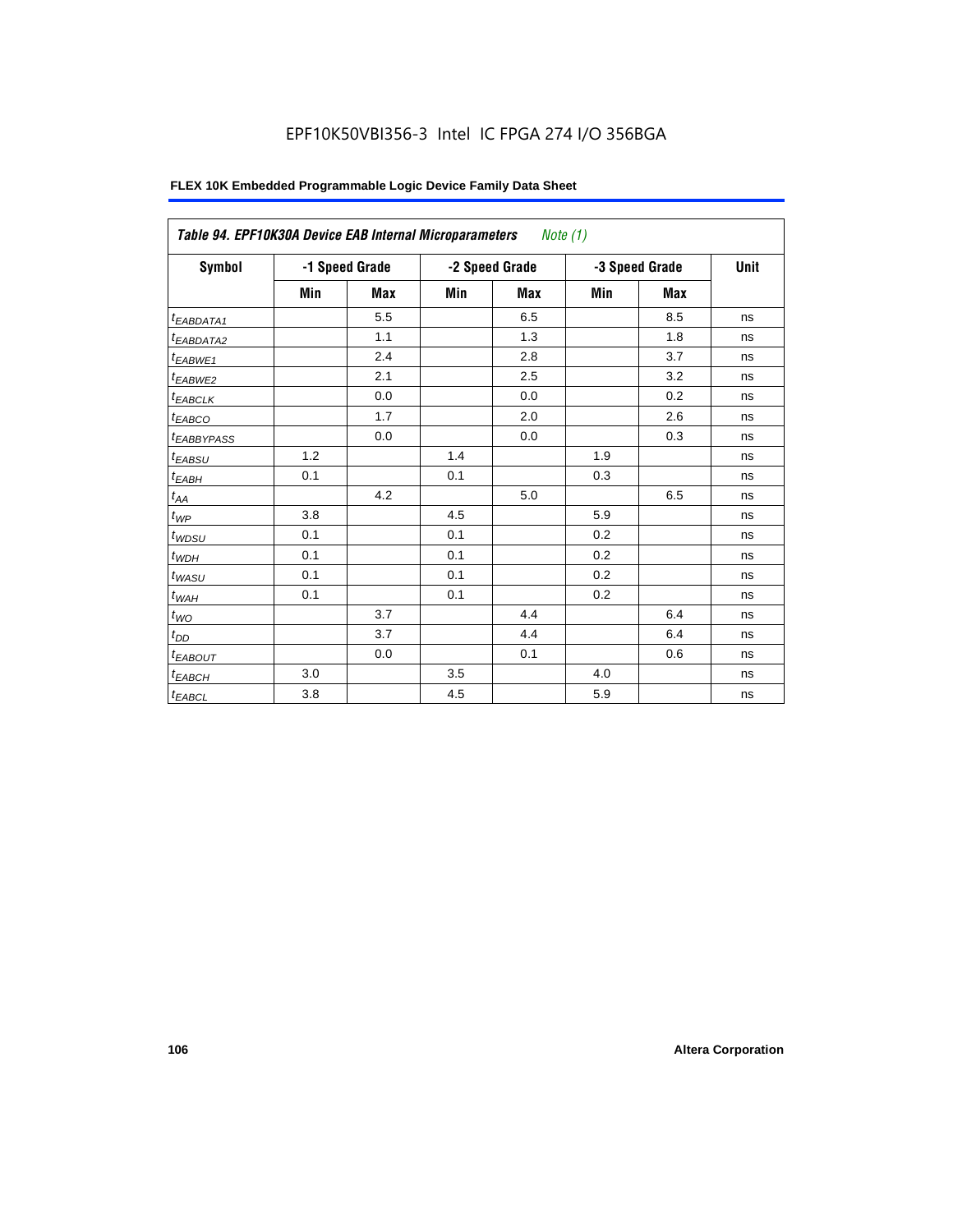| Table 95. EPF10K30A Device EAB Internal Timing Macroparameters<br>Note $(1)$ |                |     |      |                |                |             |    |  |  |
|------------------------------------------------------------------------------|----------------|-----|------|----------------|----------------|-------------|----|--|--|
| <b>Symbol</b>                                                                | -1 Speed Grade |     |      | -2 Speed Grade | -3 Speed Grade | <b>Unit</b> |    |  |  |
|                                                                              | Min            | Max | Min  | Max            | Min            | Max         |    |  |  |
| $t_{EABA}$                                                                   |                | 9.7 |      | 11.6           |                | 16.2        | ns |  |  |
| <i>EABRCCOMB</i>                                                             | 9.7            |     | 11.6 |                | 16.2           |             | ns |  |  |
| <sup>t</sup> EABRCREG                                                        | 5.9            |     | 7.1  |                | 9.7            |             | ns |  |  |
| t <sub>EABWP</sub>                                                           | 3.8            |     | 4.5  |                | 5.9            |             | ns |  |  |
| <sup>t</sup> EABWCCOMB                                                       | 4.0            |     | 4.7  |                | 6.3            |             | ns |  |  |
| <sup>t</sup> EABWCREG                                                        | 9.8            |     | 11.6 |                | 16.6           |             | ns |  |  |
| t <sub>EABDD</sub>                                                           |                | 9.2 |      | 11.0           |                | 16.1        | ns |  |  |
| <sup>t</sup> EABDATACO                                                       |                | 1.7 |      | 2.1            |                | 3.4         | ns |  |  |
| <sup>t</sup> EABDATASU                                                       | 2.3            |     | 2.7  |                | 3.5            |             | ns |  |  |
| t <sub>EABDATAH</sub>                                                        | 0.0            |     | 0.0  |                | 0.0            |             | ns |  |  |
| <sup>t</sup> EABWESU                                                         | 3.3            |     | 3.9  |                | 4.9            |             | ns |  |  |
| <sup>t</sup> EABWEH                                                          | 0.0            |     | 0.0  |                | 0.0            |             | ns |  |  |
| t <sub>EABWDSU</sub>                                                         | 3.2            |     | 3.8  |                | 5.0            |             | ns |  |  |
| t <sub>EABWDH</sub>                                                          | 0.0            |     | 0.0  |                | 0.0            |             | ns |  |  |
| <sup>t</sup> EABWASU                                                         | 3.7            |     | 4.4  |                | 5.1            |             | ns |  |  |
| t <sub>ЕАВWАН</sub>                                                          | 0.0            |     | 0.0  |                | 0.0            |             | ns |  |  |
| $t_{EABWO}$                                                                  |                | 6.1 |      | 7.3            |                | 11.3        | ns |  |  |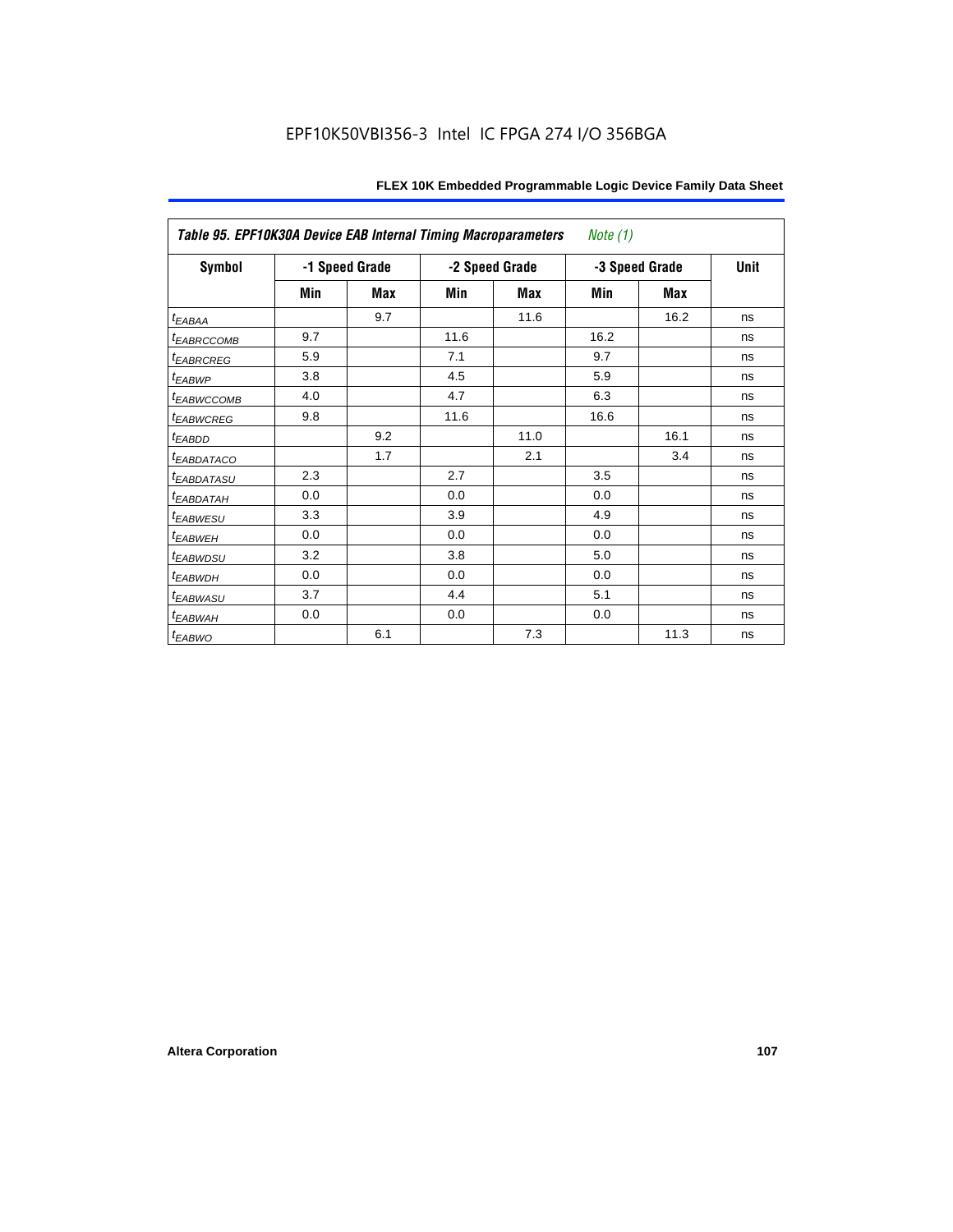| Symbol                  |     | -1 Speed Grade |     | -2 Speed Grade | -3 Speed Grade | Unit |    |
|-------------------------|-----|----------------|-----|----------------|----------------|------|----|
|                         | Min | Max            | Min | Max            | Min            | Max  |    |
| $t_{DINZIOE}$           |     | 3.9            |     | 4.4            |                | 5.1  | ns |
| t <sub>DIN2LE</sub>     |     | 1.2            |     | 1.5            |                | 1.9  | ns |
| <sup>t</sup> DIN2DATA   |     | 3.2            |     | 3.6            |                | 4.5  | ns |
| <sup>t</sup> DCLK2IOE   |     | 3.0            |     | 3.5            |                | 4.6  | ns |
| <sup>t</sup> DCLK2LE    |     | 1.2            |     | 1.5            |                | 1.9  | ns |
| <sup>t</sup> SAMELAB    |     | 0.1            |     | 0.1            |                | 0.2  | ns |
| <sup>t</sup> SAMEROW    |     | 2.3            |     | 2.4            |                | 2.7  | ns |
| <sup>t</sup> SAMECOLUMN |     | 1.3            |     | 1.4            |                | 1.9  | ns |
| <i><b>IDIFFROW</b></i>  |     | 3.6            |     | 3.8            |                | 4.6  | ns |
| <sup>t</sup> TWOROWS    |     | 5.9            |     | 6.2            |                | 7.3  | ns |
| <sup>t</sup> LEPERIPH   |     | 3.5            |     | 3.8            |                | 4.1  | ns |
| <sup>I</sup> LABCARRY   |     | 0.3            |     | 0.4            |                | 0.5  | ns |
| <b><i>LABCASC</i></b>   |     | 0.9            |     | 1.1            |                | 1.4  | ns |

## **FLEX 10K Embedded Programmable Logic Device Family Data Sheet**

| Table 97. EPF10K30A External Reference Timing Parameters<br><i>Note</i> $(1)$ |     |                |     |                |                |             |    |  |  |
|-------------------------------------------------------------------------------|-----|----------------|-----|----------------|----------------|-------------|----|--|--|
| Symbol                                                                        |     | -1 Speed Grade |     | -2 Speed Grade | -3 Speed Grade | <b>Unit</b> |    |  |  |
|                                                                               | Min | Max            | Min | Max            | Min            | Max         |    |  |  |
| t <sub>DRR</sub>                                                              |     | 11.0           |     | 13.0           |                | 17.0        | ns |  |  |
| $t_{INSU}$ (2), (3)                                                           | 2.5 |                | 3.1 |                | 3.9            |             | ns |  |  |
| $t_{INH}$ (3)                                                                 | 0.0 |                | 0.0 |                | 0.0            |             | ns |  |  |
| $t_{\text{OUTCO}}$ $(3)$                                                      | 2.0 | 5.4            | 2.0 | 6.2            | 2.0            | 8.3         | ns |  |  |

*Table 98. EPF10K30A Device External Bidirectional Timing Parameters Note (1)*

| Symbol                 |     | -1 Speed Grade |     | -2 Speed Grade |     | -3 Speed Grade |    |  |
|------------------------|-----|----------------|-----|----------------|-----|----------------|----|--|
|                        | Min | <b>Max</b>     | Min | <b>Max</b>     | Min | <b>Max</b>     |    |  |
| <sup>t</sup> INSUBIDIR | 4.2 |                | 4.9 |                | 6.8 |                | ns |  |
| <sup>t</sup> INHBIDIR  | 0.0 |                | 0.0 |                | 0.0 |                | ns |  |
| <b>toutcobidir</b>     | 2.0 | 5.4            | 2.0 | 6.2            | 2.0 | 8.3            | ns |  |
| <sup>t</sup> xzbidir   |     | 6.2            |     | 7.5            |     | 9.8            | ns |  |
| <i>t</i> zxbidir       |     | 6.2            |     | 7.5            |     | 9.8            | ns |  |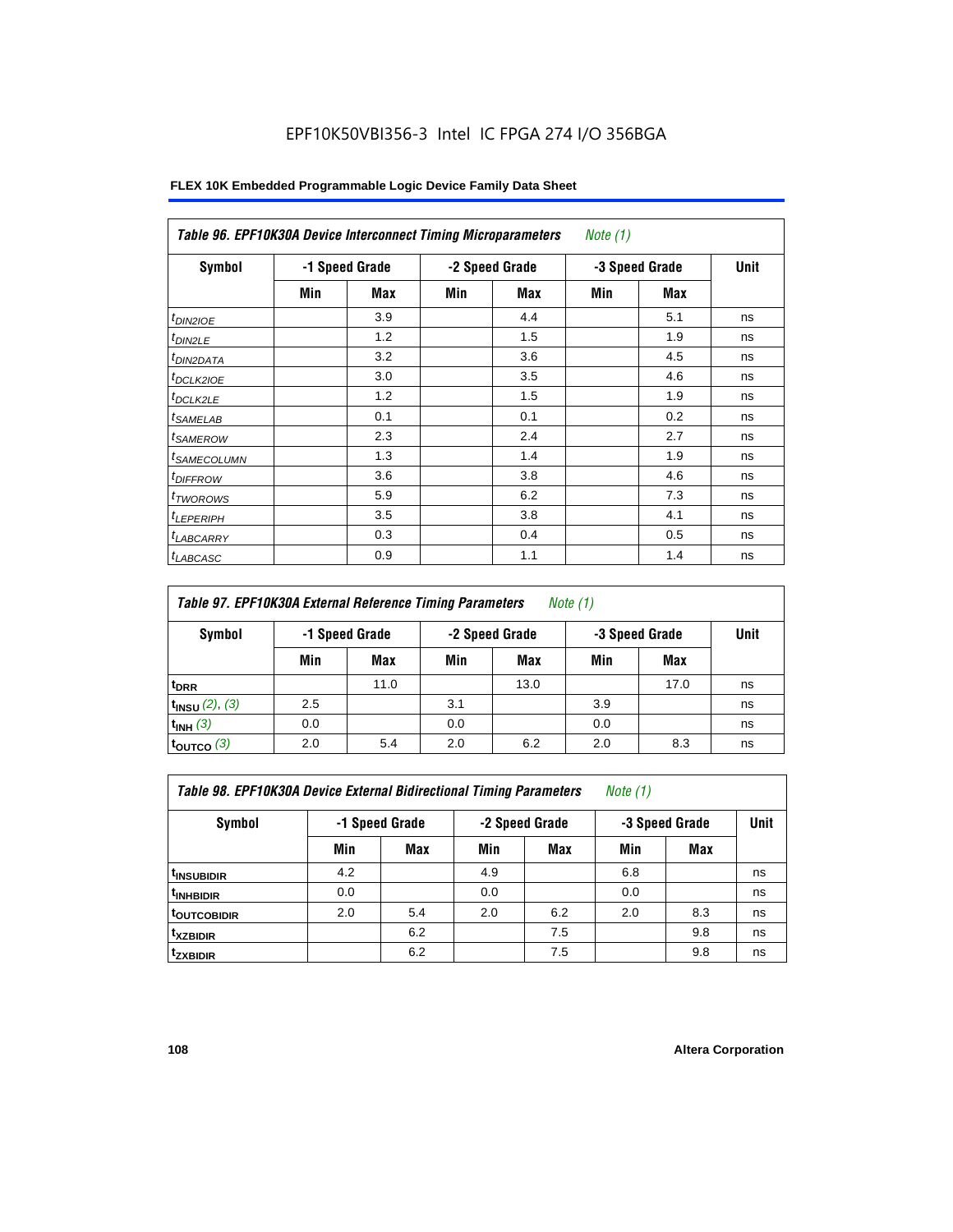#### *Notes to tables:*

- (1) All timing parameters are described in Tables 32 through 38 in this data sheet.
- (2) Using an LE to register the signal may provide a lower setup time.
- (3) This parameter is specified by characterization.

Tables 99 through 105 show EPF10K100A device internal and external timing parameters.

| Table 99. EPF10K100A Device LE Timing Microparameters Note (1) |     |                |     |                |                |     |      |  |  |
|----------------------------------------------------------------|-----|----------------|-----|----------------|----------------|-----|------|--|--|
| <b>Symbol</b>                                                  |     | -1 Speed Grade |     | -2 Speed Grade | -3 Speed Grade |     | Unit |  |  |
|                                                                | Min | Max            | Min | Max            | Min            | Max |      |  |  |
| $t_{LUT}$                                                      |     | 1.0            |     | 1.2            |                | 1.4 | ns   |  |  |
| $t_{CLUT}$                                                     |     | 0.8            |     | 0.9            |                | 1.1 | ns   |  |  |
| $t_{RLUT}$                                                     |     | 1.4            |     | 1.6            |                | 1.9 | ns   |  |  |
| t <sub>PACKED</sub>                                            |     | 0.4            |     | 0.5            |                | 0.5 | ns   |  |  |
| $t_{EN}$                                                       |     | 0.6            |     | 0.7            |                | 0.8 | ns   |  |  |
| $t_{CICO}$                                                     |     | 0.2            |     | 0.2            |                | 0.3 | ns   |  |  |
| $t_{CGEN}$                                                     |     | 0.4            |     | 0.4            |                | 0.6 | ns   |  |  |
| $t_{GENR}$                                                     |     | 0.6            |     | 0.7            |                | 0.8 | ns   |  |  |
| t <sub>CASC</sub>                                              |     | 0.7            |     | 0.9            |                | 1.0 | ns   |  |  |
| $t_{\rm C}$                                                    |     | 0.9            |     | 1.0            |                | 1.2 | ns   |  |  |
| $t_{CO}$                                                       |     | 0.2            |     | 0.3            |                | 0.3 | ns   |  |  |
| $t_{COMB}$                                                     |     | 0.6            |     | 0.7            |                | 0.8 | ns   |  |  |
| $t_{\rm SU}$                                                   | 0.8 |                | 1.0 |                | 1.2            |     | ns   |  |  |
| $t_H\,$                                                        | 0.3 |                | 0.5 |                | 0.5            |     | ns   |  |  |
| $t_{PRE}$                                                      |     | 0.3            |     | 0.3            |                | 0.4 | ns   |  |  |
| $t_{CLR}$                                                      |     | 0.3            |     | 0.3            |                | 0.4 | ns   |  |  |
| $t_{CH}$                                                       | 2.5 |                | 3.5 |                | 4.0            |     | ns   |  |  |
| $t_{CL}$                                                       | 2.5 |                | 3.5 |                | 4.0            |     | ns   |  |  |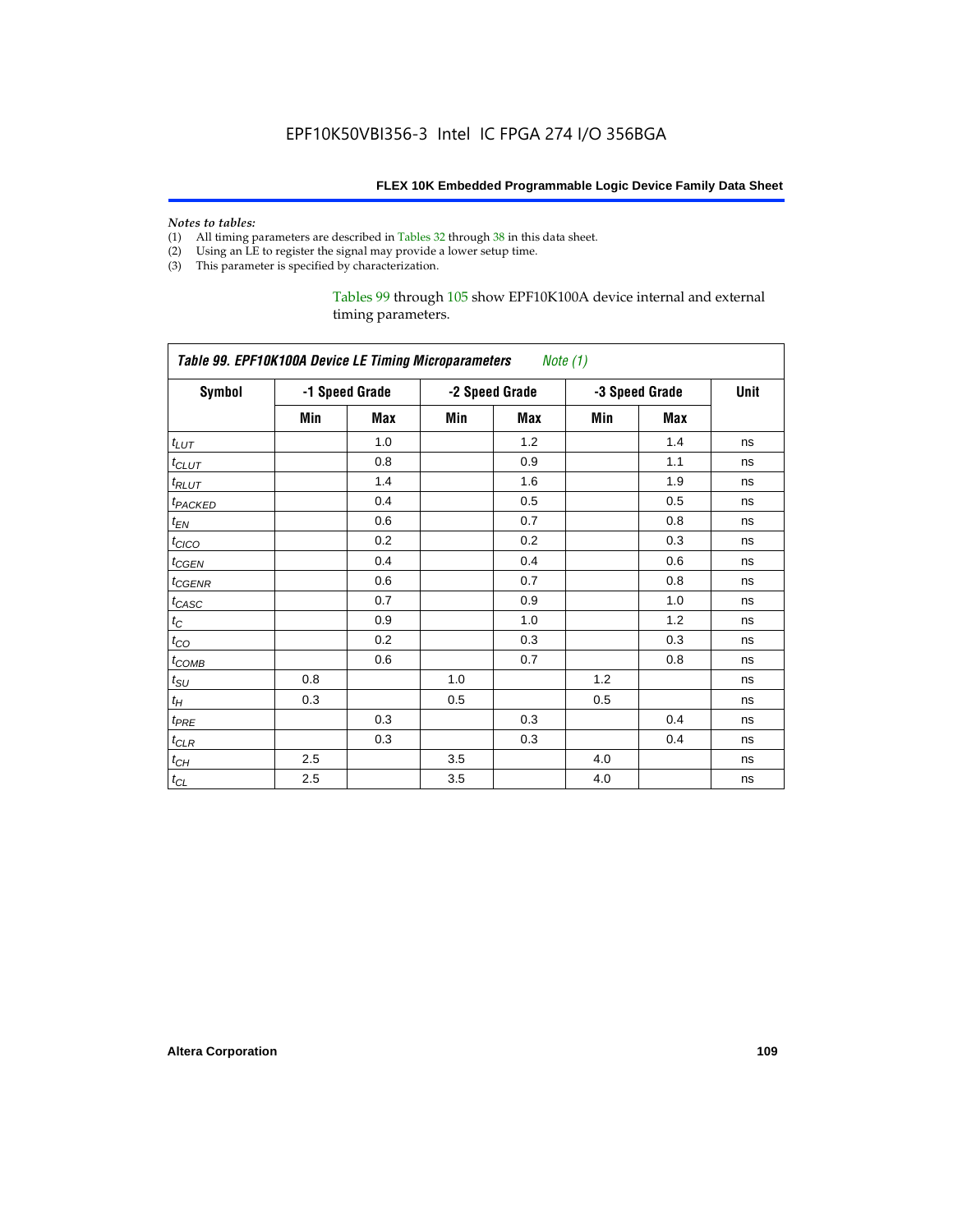| Table 100. EPF10K100A Device IOE Timing Microparameters |                |     |     |                | Note $(1)$     |      |    |
|---------------------------------------------------------|----------------|-----|-----|----------------|----------------|------|----|
| Symbol                                                  | -1 Speed Grade |     |     | -2 Speed Grade | -3 Speed Grade | Unit |    |
|                                                         | Min            | Max | Min | Max            | Min            | Max  |    |
| t <sub>IOD</sub>                                        |                | 2.5 |     | 2.9            |                | 3.4  | ns |
| $t_{\text{IOC}}$                                        |                | 0.3 |     | 0.3            |                | 0.4  | ns |
| $t_{IOCO}$                                              |                | 0.2 |     | 0.2            |                | 0.3  | ns |
| $t_{IOCOMB}$                                            |                | 0.5 |     | 0.6            |                | 0.7  | ns |
| $t_{IOSU}$                                              | 1.3            |     | 1.7 |                | 1.8            |      | ns |
| $t_{IOH}$                                               | 0.2            |     | 0.2 |                | 0.3            |      | ns |
| $t_{IOCLR}$                                             |                | 1.0 |     | 1.2            |                | 1.4  | ns |
| $t_{OD1}$                                               |                | 2.2 |     | 2.6            |                | 3.0  | ns |
| $t_{OD2}$                                               |                | 4.5 |     | 5.3            |                | 6.1  | ns |
| $t_{OD3}$                                               |                | 6.8 |     | 7.9            |                | 9.3  | ns |
| $t_{\mathsf{XZ}}$                                       |                | 2.7 |     | 3.1            |                | 3.7  | ns |
| $t_{ZX1}$                                               |                | 2.7 |     | 3.1            |                | 3.7  | ns |
| $t_{ZX2}$                                               |                | 5.0 |     | 5.8            |                | 6.8  | ns |
| $t_{ZX3}$                                               |                | 7.3 |     | 8.4            |                | 10.0 | ns |
| $t_{INREG}$                                             |                | 5.3 |     | 6.1            |                | 7.2  | ns |
| $t_{IOFD}$                                              |                | 4.7 |     | 5.5            |                | 6.4  | ns |
| $t_{INCOMB}$                                            |                | 4.7 |     | 5.5            |                | 6.4  | ns |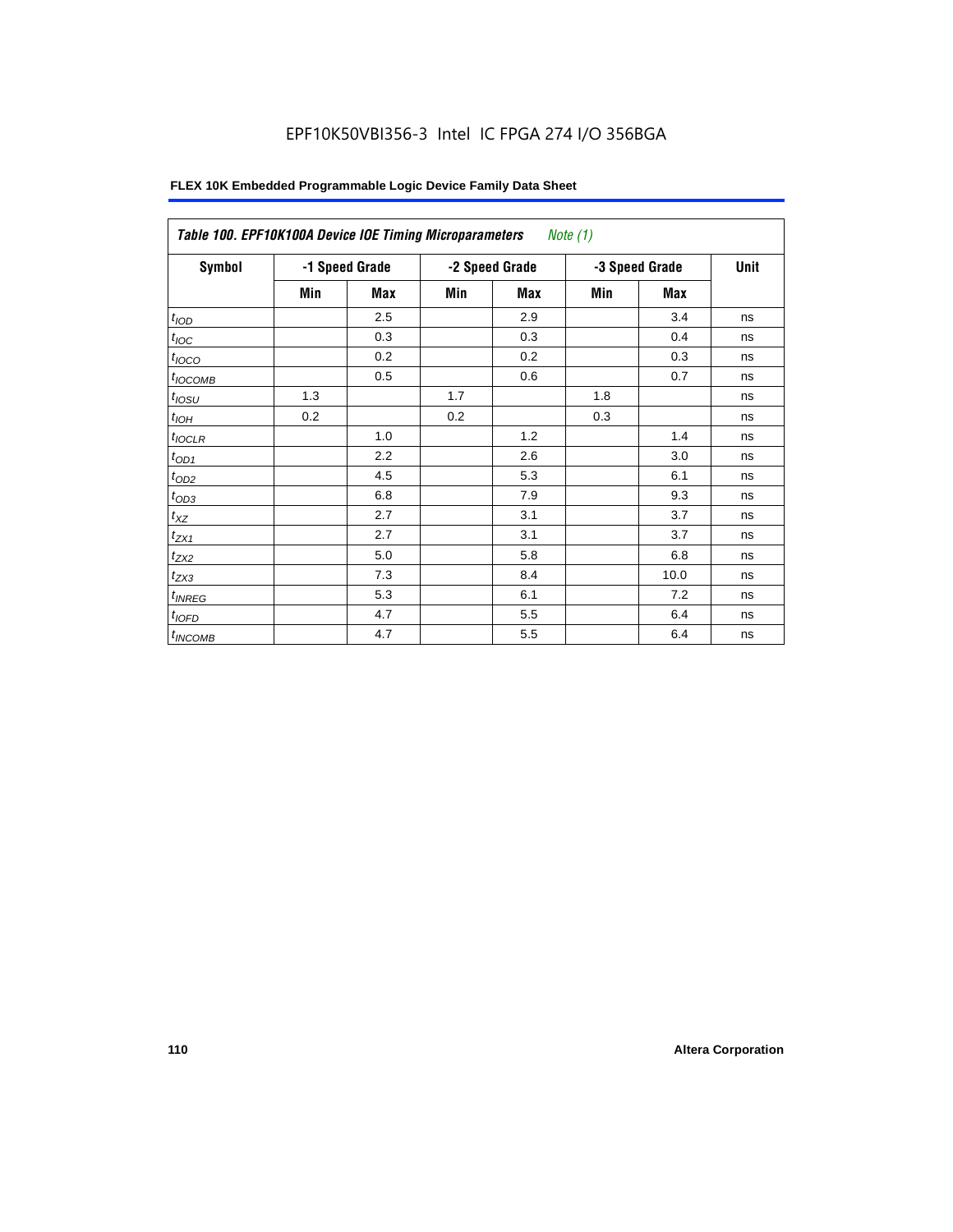| Table 101. EPF10K100A Device EAB Internal Microparameters<br>Note (1) |     |                |     |                |     |                |      |  |  |
|-----------------------------------------------------------------------|-----|----------------|-----|----------------|-----|----------------|------|--|--|
| <b>Symbol</b>                                                         |     | -1 Speed Grade |     | -2 Speed Grade |     | -3 Speed Grade | Unit |  |  |
|                                                                       | Min | <b>Max</b>     | Min | <b>Max</b>     | Min | <b>Max</b>     |      |  |  |
| t <sub>EABDATA1</sub>                                                 |     | 1.8            |     | 2.1            |     | 2.4            | ns   |  |  |
| t <sub>EABDATA2</sub>                                                 |     | 3.2            |     | 3.7            |     | 4.4            | ns   |  |  |
| $t_{EABWE1}$                                                          |     | 0.8            |     | 0.9            |     | 1.1            | ns   |  |  |
| $t_{EABWE2}$                                                          |     | 2.3            |     | 2.7            |     | 3.1            | ns   |  |  |
| $t_{EABCLK}$                                                          |     | 0.8            |     | 0.9            |     | 1.1            | ns   |  |  |
| $t_{EABCO}$                                                           |     | 1.0            |     | 1.1            |     | 1.4            | ns   |  |  |
| <sup>t</sup> EABBYPASS                                                |     | 0.3            |     | 0.3            |     | 0.4            | ns   |  |  |
| $t_{EABSU}$                                                           | 1.3 |                | 1.5 |                | 1.8 |                | ns   |  |  |
| $t_{EABH}$                                                            | 0.4 |                | 0.5 |                | 0.5 |                | ns   |  |  |
| $t_{AA}$                                                              |     | 4.1            |     | 4.8            |     | 5.6            | ns   |  |  |
| $t_{WP}$                                                              | 3.2 |                | 3.7 |                | 4.4 |                | ns   |  |  |
| $t_{WDSU}$                                                            | 2.4 |                | 2.8 |                | 3.3 |                | ns   |  |  |
| $t_{WDH}$                                                             | 0.2 |                | 0.2 |                | 0.3 |                | ns   |  |  |
| $t_{WASU}$                                                            | 0.2 |                | 0.2 |                | 0.3 |                | ns   |  |  |
| $t_{\textit{WAH}}$                                                    | 0.0 |                | 0.0 |                | 0.0 |                | ns   |  |  |
| $t_{WO}$                                                              |     | 3.4            |     | 3.9            |     | 4.6            | ns   |  |  |
| $t_{DD}$                                                              |     | 3.4            |     | 3.9            |     | 4.6            | ns   |  |  |
| $t_{EABOUT}$                                                          |     | 0.3            |     | 0.3            |     | 0.4            | ns   |  |  |
| $t_{EABCH}$                                                           | 2.5 |                | 3.5 |                | 4.0 |                | ns   |  |  |
| $t_{EABCL}$                                                           | 3.2 |                | 3.7 |                | 4.4 |                | ns   |  |  |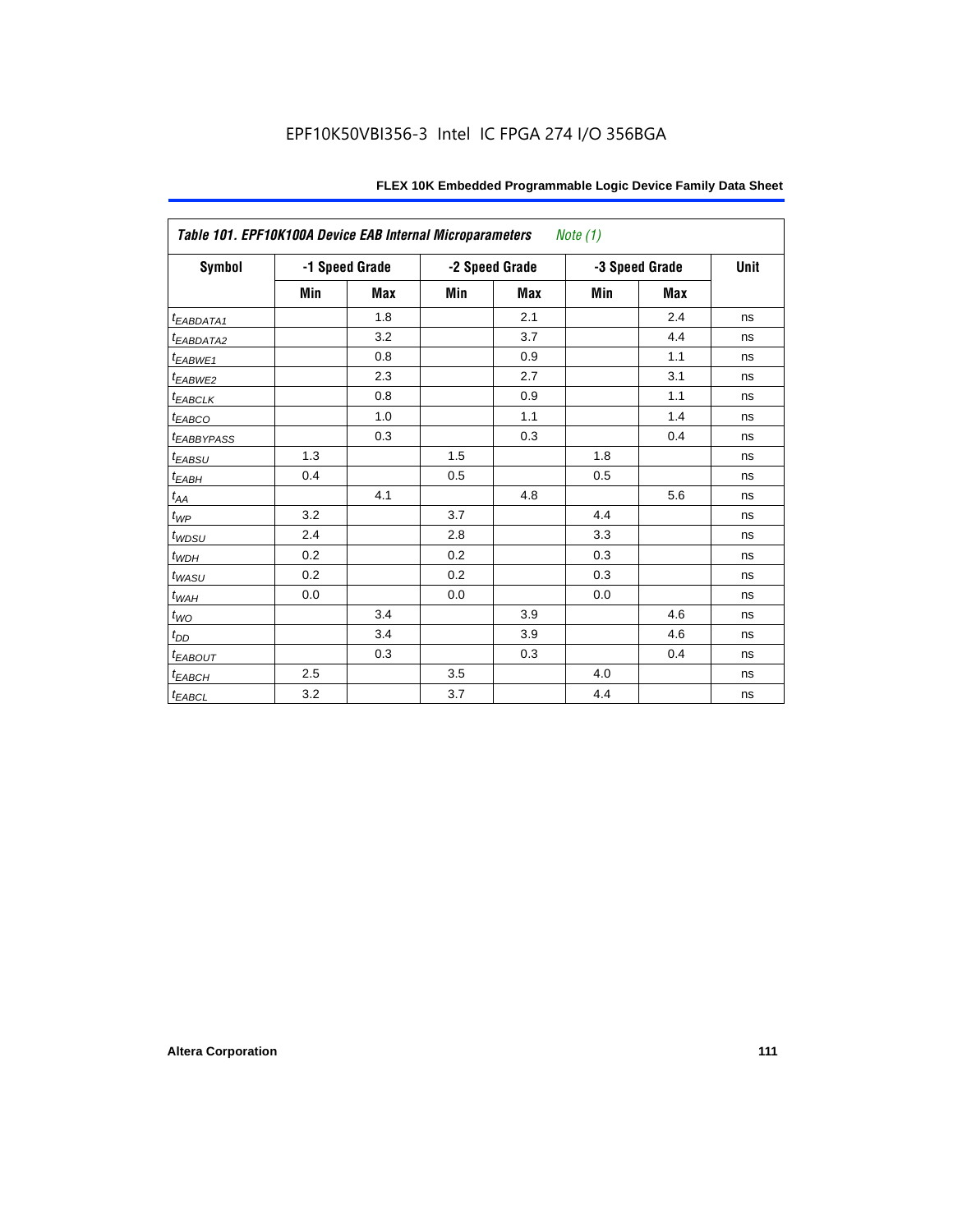|                        | Table 102. EPF10K100A Device EAB Internal Timing Macroparameters<br>Note $(1)$ |     |      |                |                |      |    |  |  |  |  |
|------------------------|--------------------------------------------------------------------------------|-----|------|----------------|----------------|------|----|--|--|--|--|
| Symbol                 | -1 Speed Grade                                                                 |     |      | -2 Speed Grade | -3 Speed Grade | Unit |    |  |  |  |  |
|                        | Min                                                                            | Max | Min  | Max            | Min            | Max  |    |  |  |  |  |
| t <sub>EABAA</sub>     |                                                                                | 6.8 |      | 7.8            |                | 9.2  | ns |  |  |  |  |
| <sup>t</sup> EABRCCOMB | 6.8                                                                            |     | 7.8  |                | 9.2            |      | ns |  |  |  |  |
| <sup>t</sup> EABRCREG  | 5.4                                                                            |     | 6.2  |                | 7.4            |      | ns |  |  |  |  |
| <sup>t</sup> EABWP     | 3.2                                                                            |     | 3.7  |                | 4.4            |      | ns |  |  |  |  |
| <sup>t</sup> EABWCCOMB | 3.4                                                                            |     | 3.9  |                | 4.7            |      | ns |  |  |  |  |
| <sup>t</sup> EABWCREG  | 9.4                                                                            |     | 10.8 |                | 12.8           |      | ns |  |  |  |  |
| <sup>t</sup> EABDD     |                                                                                | 6.1 |      | 6.9            |                | 8.2  | ns |  |  |  |  |
| <sup>t</sup> EABDATACO |                                                                                | 2.1 |      | 2.3            |                | 2.9  | ns |  |  |  |  |
| <sup>t</sup> EABDATASU | 3.7                                                                            |     | 4.3  |                | 5.1            |      | ns |  |  |  |  |
| <sup>t</sup> EABDATAH  | 0.0                                                                            |     | 0.0  |                | 0.0            |      | ns |  |  |  |  |
| <sup>t</sup> EABWESU   | 2.8                                                                            |     | 3.3  |                | 3.8            |      | ns |  |  |  |  |
| <sup>t</sup> EABWEH    | 0.0                                                                            |     | 0.0  |                | 0.0            |      | ns |  |  |  |  |
| <sup>t</sup> EABWDSU   | 3.4                                                                            |     | 4.0  |                | 4.6            |      | ns |  |  |  |  |
| <sup>t</sup> EABWDH    | 0.0                                                                            |     | 0.0  |                | 0.0            |      | ns |  |  |  |  |
| <sup>t</sup> EABWASU   | 1.9                                                                            |     | 2.3  |                | 2.6            |      | ns |  |  |  |  |
| <sup>t</sup> EABWAH    | 0.0                                                                            |     | 0.0  |                | 0.0            |      | ns |  |  |  |  |
| <sup>t</sup> EABWO     |                                                                                | 5.1 |      | 5.7            |                | 6.9  | ns |  |  |  |  |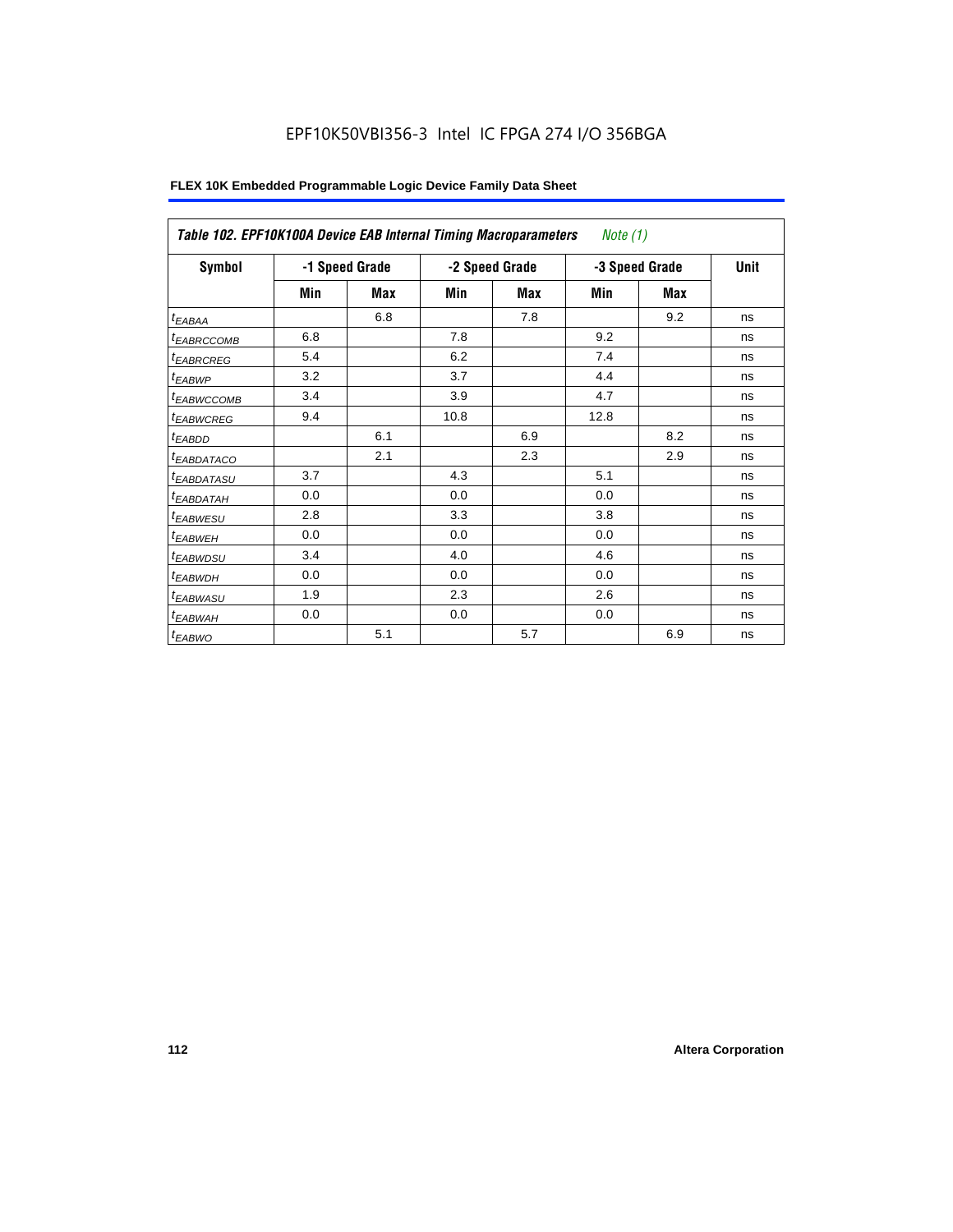| Table 103. EPF10K100A Device Interconnect Timing Microparameters<br>Note $(1)$ |                |     |     |                |                |            |    |  |  |
|--------------------------------------------------------------------------------|----------------|-----|-----|----------------|----------------|------------|----|--|--|
| <b>Symbol</b>                                                                  | -1 Speed Grade |     |     | -2 Speed Grade | -3 Speed Grade | Unit       |    |  |  |
|                                                                                | Min            | Max | Min | Max            | Min            | <b>Max</b> |    |  |  |
| $t_{DINZIOE}$                                                                  |                | 4.8 |     | 5.4            |                | 6.0        | ns |  |  |
| t <sub>DIN2LE</sub>                                                            |                | 2.0 |     | 2.4            |                | 2.7        | ns |  |  |
| <sup>t</sup> DIN2DATA                                                          |                | 2.4 |     | 2.7            |                | 2.9        | ns |  |  |
| t <sub>DCLK2IOE</sub>                                                          |                | 2.6 |     | 3.0            |                | 3.5        | ns |  |  |
| t <sub>DCLK2LE</sub>                                                           |                | 2.0 |     | 2.4            |                | 2.7        | ns |  |  |
| <i>t</i> SAMELAB                                                               |                | 0.1 |     | 0.1            |                | 0.1        | ns |  |  |
| <i>t<sub>SAMEROW</sub></i>                                                     |                | 1.5 |     | 1.7            |                | 1.9        | ns |  |  |
| <sup>t</sup> SAMECOLUMN                                                        |                | 5.5 |     | 6.5            |                | 7.4        | ns |  |  |
| t <sub>DIFFROW</sub>                                                           |                | 7.0 |     | 8.2            |                | 9.3        | ns |  |  |
| <i>t</i> <sub>TWOROWS</sub>                                                    |                | 8.5 |     | 9.9            |                | 11.2       | ns |  |  |
| <b><i>LEPERIPH</i></b>                                                         |                | 3.9 |     | 4.2            |                | 4.5        | ns |  |  |
| t <sub>LABCARRY</sub>                                                          |                | 0.2 |     | 0.2            |                | 0.3        | ns |  |  |
| $t_{LABCASC}$                                                                  |                | 0.4 |     | 0.5            |                | 0.6        | ns |  |  |

| Table 104. EPF10K100A Device External Timing Parameters | Note (1) |
|---------------------------------------------------------|----------|
|---------------------------------------------------------|----------|

| Symbol                 | -1 Speed Grade |      | -2 Speed Grade |      | -3 Speed Grade | Unit |    |
|------------------------|----------------|------|----------------|------|----------------|------|----|
|                        | Min            | Max  | Min            | Max  | Min            | Max  |    |
| t <sub>DRR</sub>       |                | 12.5 |                | 14.5 |                | 17.0 | ns |
| $t_{INSU}$ (2), (3)    | 3.7            |      | 4.5            |      | 5.1            |      | ns |
| $t_{INH}$ (3)          | 0.0            |      | 0.0            |      | 0.0            |      | ns |
| $t_{\text{OUTCO}}$ (3) | 2.0            | 5.3  | 2.0            | 6.1  | 2.0            | 7.2  | ns |

| Table 105. EPF10K100A Device External Bidirectional Timing Parameters | Note (1) |  |  |
|-----------------------------------------------------------------------|----------|--|--|
|-----------------------------------------------------------------------|----------|--|--|

| Symbol                  | -1 Speed Grade |     |     | -2 Speed Grade | -3 Speed Grade | <b>Unit</b> |    |
|-------------------------|----------------|-----|-----|----------------|----------------|-------------|----|
|                         | Min            | Max | Min | <b>Max</b>     | Min            | Max         |    |
| <sup>t</sup> insubidir  | 4.9            |     | 5.8 |                | 6.8            |             | ns |
| <sup>T</sup> INHBIDIR   | 0.0            |     | 0.0 |                | 0.0            |             | ns |
| <sup>t</sup> OUTCOBIDIR | 2.0            | 5.3 | 2.0 | 6.1            | 2.0            | 7.2         | ns |
| <sup>t</sup> xzbidir    |                | 7.4 |     | 8.6            |                | 10.1        | ns |
| <sup>t</sup> zxbidir    |                | 7.4 |     | 8.6            |                | 10.1        | ns |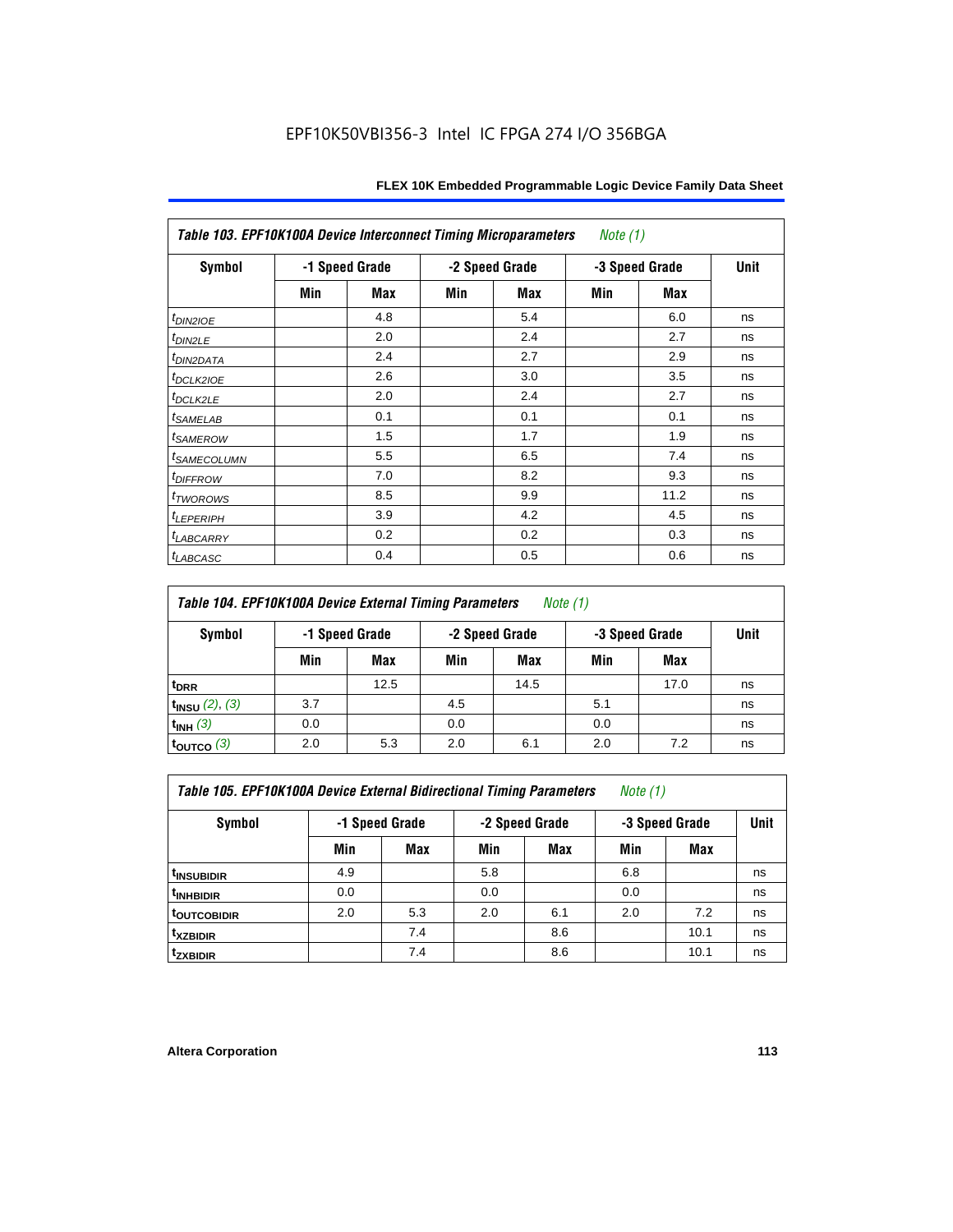#### **FLEX 10K Embedded Programmable Logic Device Family Data Sheet**

#### *Notes to tables:*

- (1) All timing parameters are described in Tables 32 through 38 in this data sheet.
- (2) Using an LE to register the signal may provide a lower setup time.
- (3) This parameter is specified by characterization.

### Tables 106 through 112 show EPF10K250A device internal and external timing parameters.

| Table 106. EPF10K250A Device LE Timing Microparameters<br>Note (1) |     |                |     |                |     |                |    |  |
|--------------------------------------------------------------------|-----|----------------|-----|----------------|-----|----------------|----|--|
| <b>Symbol</b>                                                      |     | -1 Speed Grade |     | -2 Speed Grade |     | -3 Speed Grade |    |  |
|                                                                    | Min | <b>Max</b>     | Min | <b>Max</b>     | Min | <b>Max</b>     |    |  |
| $t_{LUT}$                                                          |     | 0.9            |     | 1.0            |     | 1.4            | ns |  |
| $t_{CLUT}$                                                         |     | 1.2            |     | 1.3            |     | 1.6            | ns |  |
| $t_{RLUT}$                                                         |     | 2.0            |     | 2.3            |     | 2.7            | ns |  |
| t <sub>PACKED</sub>                                                |     | 0.4            |     | 0.4            |     | 0.5            | ns |  |
| $t_{EN}$                                                           |     | 1.4            |     | 1.6            |     | 1.9            | ns |  |
| $t_{CICO}$                                                         |     | 0.2            |     | 0.3            |     | 0.3            | ns |  |
| $t_{CSEN}$                                                         |     | 0.4            |     | 0.6            |     | 0.6            | ns |  |
| t <sub>CGENR</sub>                                                 |     | 0.8            |     | 1.0            |     | 1.1            | ns |  |
| $t_{CASC}$                                                         |     | 0.7            |     | 0.8            |     | 1.0            | ns |  |
| $t_C$                                                              |     | 1.2            |     | 1.3            |     | 1.6            | ns |  |
| $t_{CO}$                                                           |     | 0.6            |     | 0.7            |     | 0.9            | ns |  |
| $t_{\mathsf{COMB}}$                                                |     | 0.5            |     | 0.6            |     | 0.7            | ns |  |
| $t_{\rm SU}$                                                       | 1.2 |                | 1.4 |                | 1.7 |                | ns |  |
| $t_H$                                                              | 1.2 |                | 1.3 |                | 1.6 |                | ns |  |
| $t_{PRE}$                                                          |     | 0.7            |     | 0.8            |     | 0.9            | ns |  |
| $t_{CLR}$                                                          |     | 0.7            |     | 0.8            |     | 0.9            | ns |  |
| $t_{CH}$                                                           | 2.5 |                | 3.0 |                | 3.5 |                | ns |  |
| $t_{CL}$                                                           | 2.5 |                | 3.0 |                | 3.5 |                | ns |  |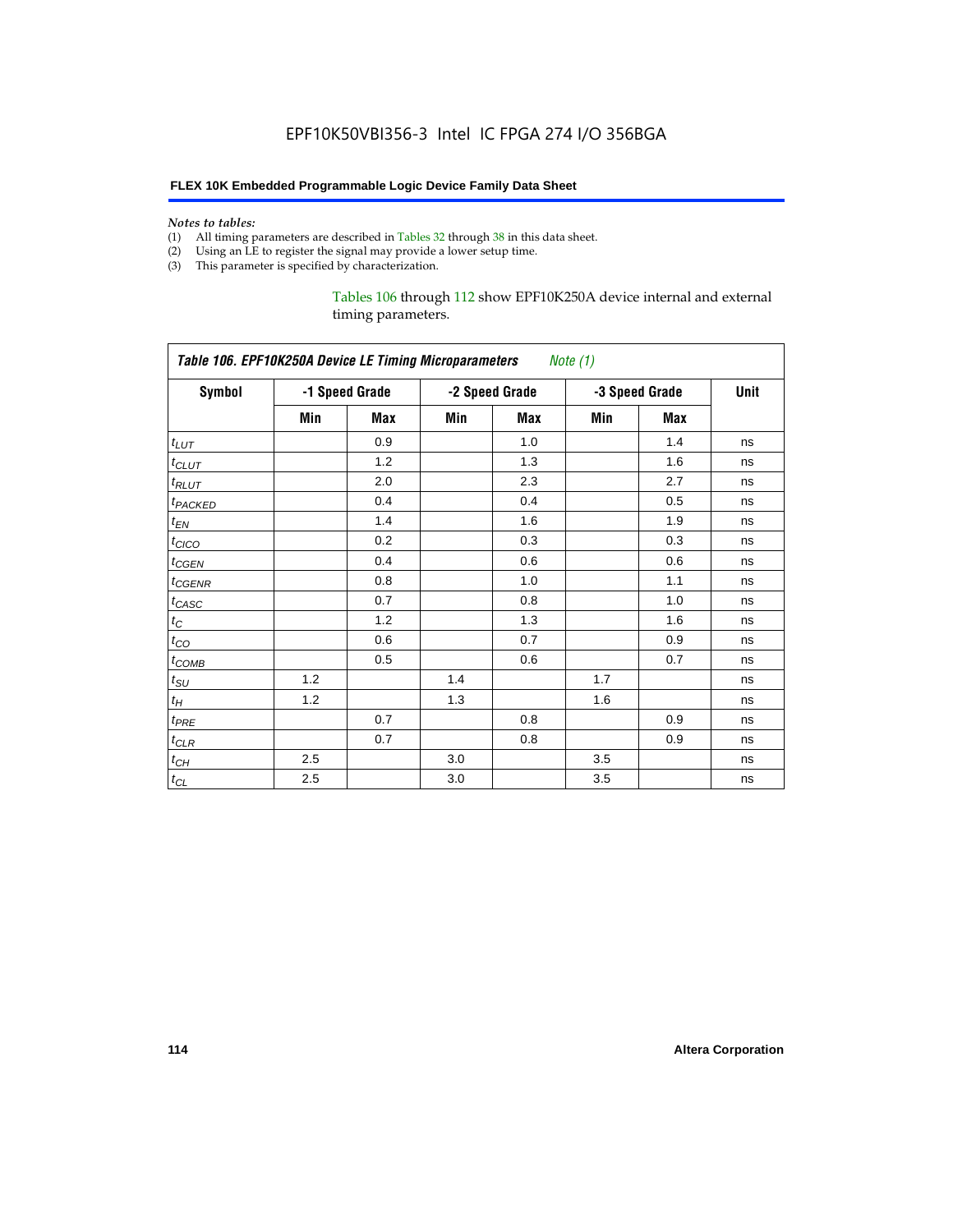| Table 107. EPF10K250A Device IOE Timing Microparameters<br>Note (1) |     |                |     |                |                |      |    |
|---------------------------------------------------------------------|-----|----------------|-----|----------------|----------------|------|----|
| Symbol                                                              |     | -1 Speed Grade |     | -2 Speed Grade | -3 Speed Grade | Unit |    |
|                                                                     | Min | Max            | Min | Max            | Min            | Max  |    |
| t <sub>IOD</sub>                                                    |     | 1.2            |     | 1.3            |                | 1.6  | ns |
| $t_{\text{IOC}}$                                                    |     | 0.4            |     | 0.4            |                | 0.5  | ns |
| $t_{IOCO}$                                                          |     | 0.8            |     | 0.9            |                | 1.1  | ns |
| $t_{IOCOMB}$                                                        |     | 0.7            |     | 0.7            |                | 0.8  | ns |
| $t_{IOSU}$                                                          | 2.7 |                | 3.1 |                | 3.6            |      | ns |
| $t_{IOH}$                                                           | 0.2 |                | 0.3 |                | 0.3            |      | ns |
| $t_{IOCLR}$                                                         |     | 1.2            |     | 1.3            |                | 1.6  | ns |
| $t_{OD1}$                                                           |     | 3.2            |     | 3.6            |                | 4.2  | ns |
| $t_{OD2}$                                                           |     | 5.9            |     | 6.7            |                | 7.8  | ns |
| $t_{OD3}$                                                           |     | 8.7            |     | 9.8            |                | 11.5 | ns |
| $t_{\mathsf{XZ}}$                                                   |     | 3.8            |     | 4.3            |                | 5.0  | ns |
| $t_{ZX1}$                                                           |     | 3.8            |     | 4.3            |                | 5.0  | ns |
| $t_{ZX2}$                                                           |     | 6.5            |     | 7.4            |                | 8.6  | ns |
| $t_{ZX3}$                                                           |     | 9.3            |     | 10.5           |                | 12.3 | ns |
| $t_{INREG}$                                                         |     | 8.2            |     | 9.3            |                | 10.9 | ns |
| $t_{IOFD}$                                                          |     | 9.0            |     | 10.2           |                | 12.0 | ns |
| t <sub>INCOMB</sub>                                                 |     | 9.0            |     | 10.2           |                | 12.0 | ns |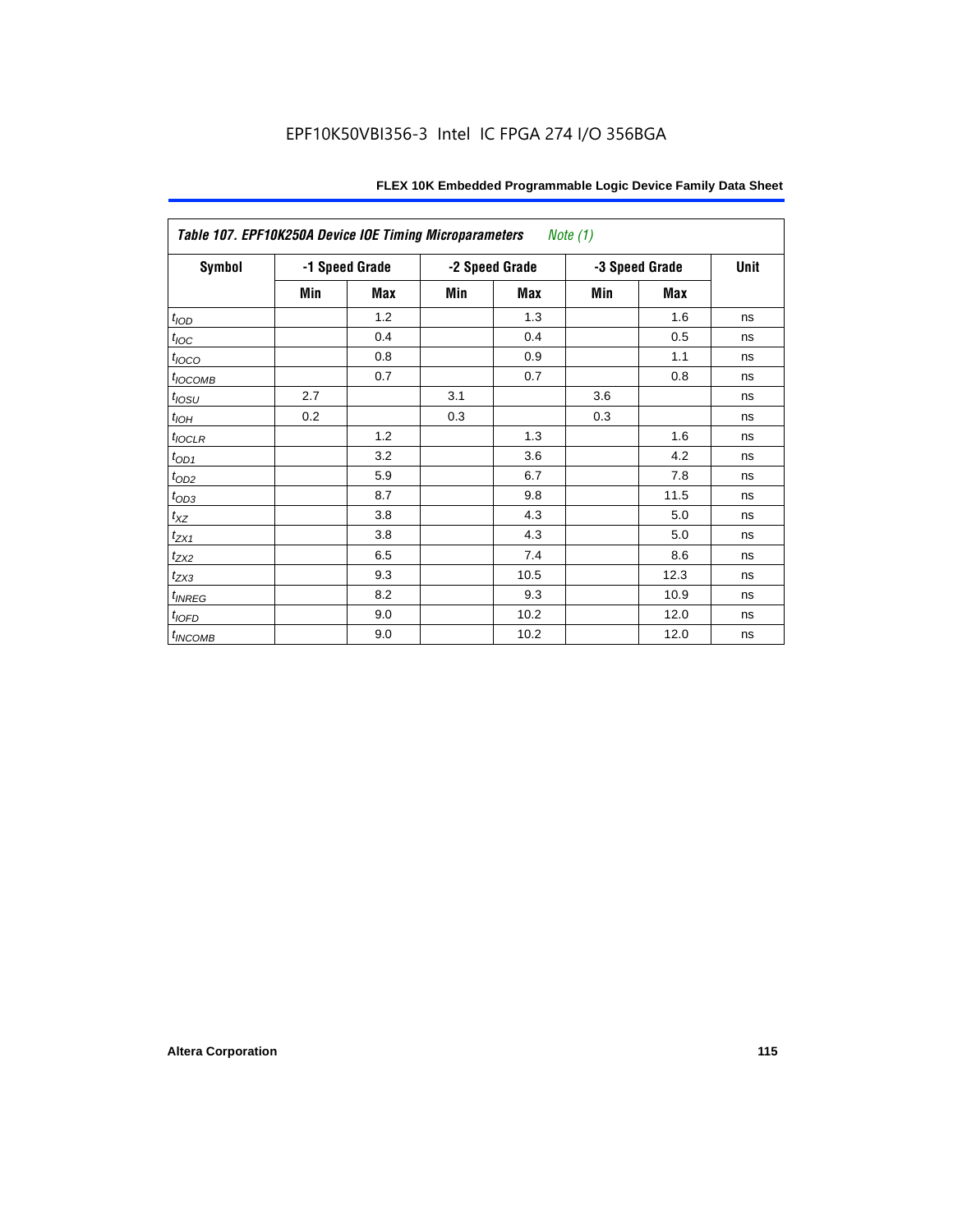| <b>Symbol</b>                |     | -1 Speed Grade |     | -2 Speed Grade | -3 Speed Grade | Unit       |    |
|------------------------------|-----|----------------|-----|----------------|----------------|------------|----|
|                              | Min | Max            | Min | <b>Max</b>     | Min            | <b>Max</b> |    |
| <sup>t</sup> EABDATA1        |     | 1.3            |     | 1.5            |                | 1.7        | ns |
| <sup>t</sup> EABDATA2        |     | 1.3            |     | 1.5            |                | 1.7        | ns |
| <sup>t</sup> EABWE1          |     | 0.9            |     | 1.1            |                | 1.3        | ns |
| <sup>t</sup> EABWE2          |     | 5.0            |     | 5.7            |                | 6.7        | ns |
| <sup>t</sup> EABCLK          |     | 0.6            |     | 0.7            |                | 0.8        | ns |
| <sup>t</sup> EABCO           |     | 0.0            |     | 0.0            |                | 0.0        | ns |
| <sup>t</sup> EABBYPASS       |     | 0.1            |     | 0.1            |                | 0.2        | ns |
| <sup>t</sup> EABSU           | 3.8 |                | 4.3 |                | 5.0            |            | ns |
| t <sub>EABH</sub>            | 0.7 |                | 0.8 |                | 0.9            |            | ns |
| $t_{\mathcal{A}\mathcal{A}}$ |     | 4.5            |     | 5.0            |                | 5.9        | ns |
| $t_{\mathcal{WP}}$           | 5.6 |                | 6.4 |                | 7.5            |            | ns |
| $t_{W\!D\!S\!U}$             | 1.3 |                | 1.4 |                | 1.7            |            | ns |
| $t_{WDH}$                    | 0.1 |                | 0.1 |                | 0.2            |            | ns |
| $t_{WASU}$                   | 0.1 |                | 0.1 |                | 0.2            |            | ns |
| $t_{W\!\!AH}$                | 0.1 |                | 0.1 |                | 0.2            |            | ns |
| $t_{WO}$                     |     | 4.1            |     | 4.6            |                | 5.5        | ns |
| $t_{DD}$                     |     | 4.1            |     | 4.6            |                | 5.5        | ns |
| <b><i>EABOUT</i></b>         |     | 0.1            |     | 0.1            |                | 0.2        | ns |
| <sup>t</sup> ЕАВСН           | 2.5 |                | 3.0 |                | 3.5            |            | ns |
| $t_{EABCL}$                  | 5.6 |                | 6.4 |                | 7.5            |            | ns |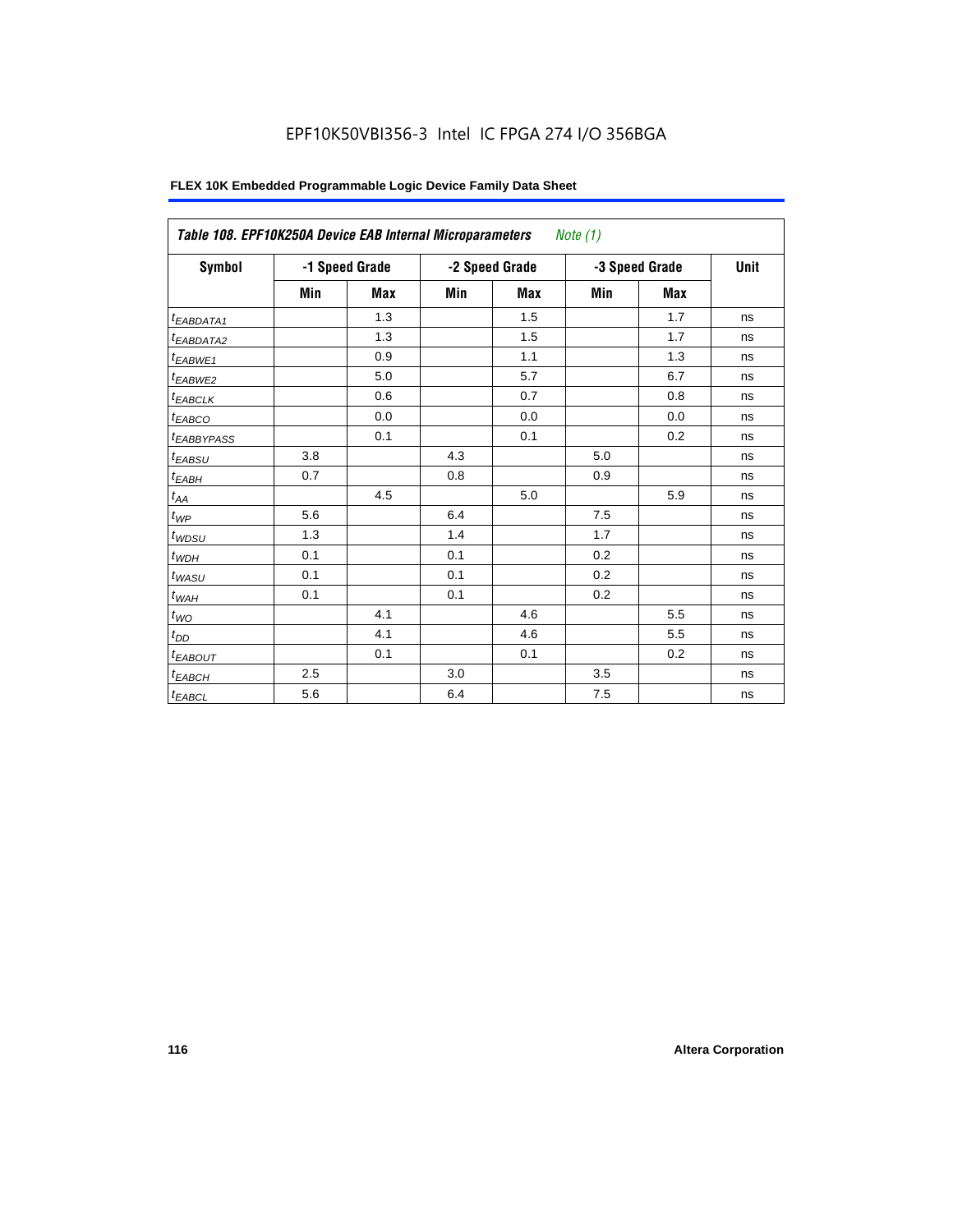| Table 109. EPF10K250A Device EAB Internal Timing Macroparameters<br>Note $(1)$ |      |                |      |                |      |                |    |  |
|--------------------------------------------------------------------------------|------|----------------|------|----------------|------|----------------|----|--|
| Symbol                                                                         |      | -1 Speed Grade |      | -2 Speed Grade |      | -3 Speed Grade |    |  |
|                                                                                | Min  | Max            | Min  | Max            | Min  | Max            |    |  |
| $t_{EABA}$                                                                     |      | 6.1            |      | 6.8            |      | 8.2            | ns |  |
| <i>EABRCCOMB</i>                                                               | 6.1  |                | 6.8  |                | 8.2  |                | ns |  |
| <sup>t</sup> EABRCREG                                                          | 4.6  |                | 5.1  |                | 6.1  |                | ns |  |
| t <sub>EABWP</sub>                                                             | 5.6  |                | 6.4  |                | 7.5  |                | ns |  |
| <sup>t</sup> EABWCCOMB                                                         | 5.8  |                | 6.6  |                | 7.9  |                | ns |  |
| <sup>t</sup> EABWCREG                                                          | 15.8 |                | 17.8 |                | 21.0 |                | ns |  |
| t <sub>EABDD</sub>                                                             |      | 5.7            |      | 6.4            |      | 7.8            | ns |  |
| <sup>t</sup> EABDATACO                                                         |      | 0.7            |      | 0.8            |      | 1.0            | ns |  |
| <sup>t</sup> EABDATASU                                                         | 4.5  |                | 5.1  |                | 5.9  |                | ns |  |
| t <sub>ЕАВDАТАН</sub>                                                          | 0.0  |                | 0.0  |                | 0.0  |                | ns |  |
| <sup>t</sup> EABWESU                                                           | 8.2  |                | 9.3  |                | 10.9 |                | ns |  |
| <sup>t</sup> EABWEH                                                            | 0.0  |                | 0.0  |                | 0.0  |                | ns |  |
| t <sub>EABWDSU</sub>                                                           | 1.7  |                | 1.8  |                | 2.1  |                | ns |  |
| t <sub>EABWDH</sub>                                                            | 0.0  |                | 0.0  |                | 0.0  |                | ns |  |
| <sup>t</sup> EABWASU                                                           | 0.9  |                | 0.9  |                | 1.0  |                | ns |  |
| t <sub>ЕАВWАН</sub>                                                            | 0.0  |                | 0.0  |                | 0.0  |                | ns |  |
| $t_{EABWO}$                                                                    |      | 5.3            |      | 6.0            |      | 7.4            | ns |  |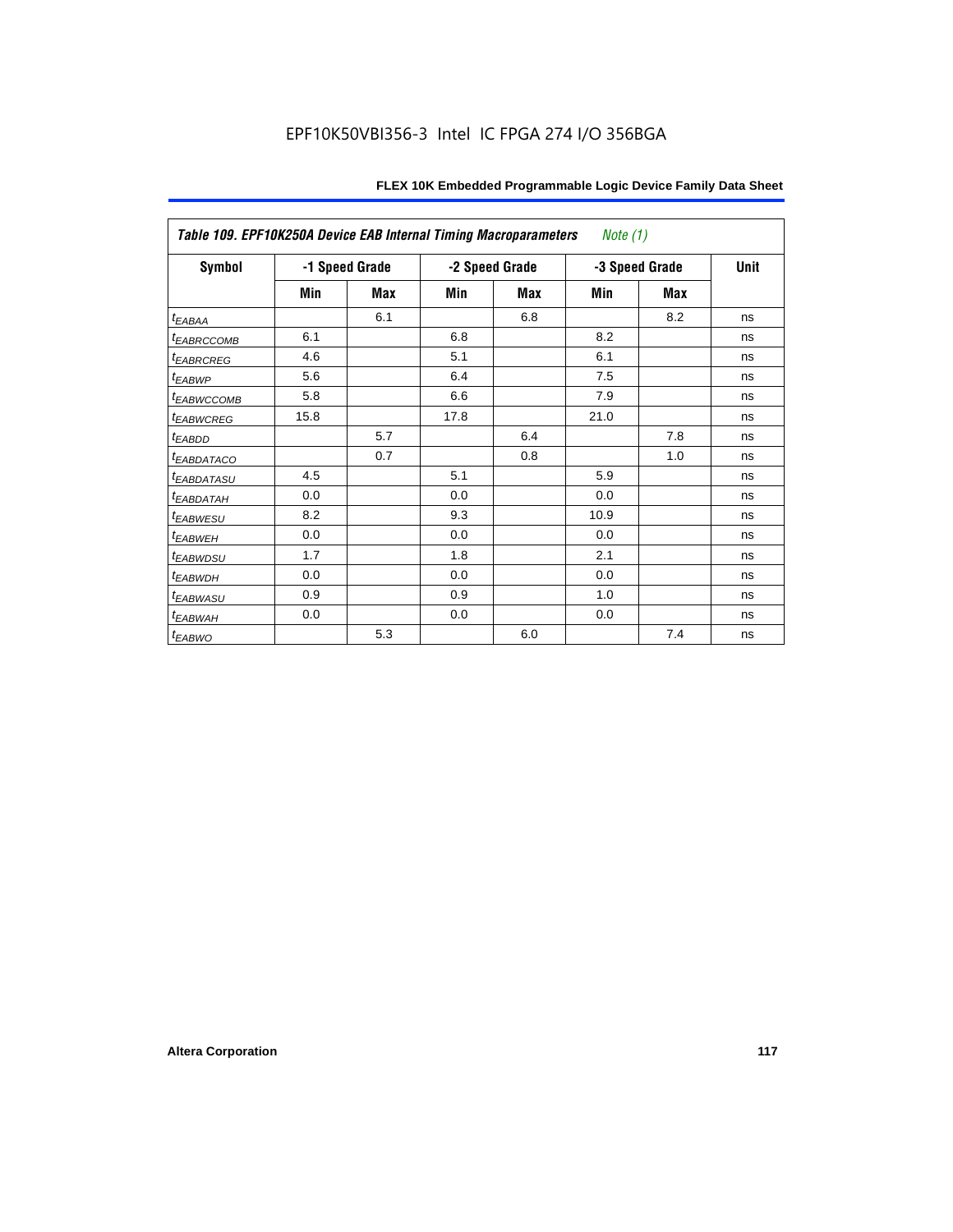| <b>Symbol</b>              |     | -1 Speed Grade |     | -2 Speed Grade |     | -3 Speed Grade | Unit |
|----------------------------|-----|----------------|-----|----------------|-----|----------------|------|
|                            | Min | Max            | Min | Max            | Min | Max            |      |
| $t_{DINZIOE}$              |     | 7.8            |     | 8.5            |     | 9.4            | ns   |
| t <sub>DIN2LE</sub>        |     | 2.7            |     | 3.1            |     | 3.5            | ns   |
| <sup>t</sup> DIN2DATA      |     | 1.6            |     | 1.6            |     | 1.7            | ns   |
| <sup>t</sup> DCLK2IOE      |     | 3.6            |     | 4.0            |     | 4.6            | ns   |
| <sup>t</sup> DCLK2LE       |     | 2.7            |     | 3.1            |     | 3.5            | ns   |
| <sup>t</sup> SAMELAB       |     | 0.2            |     | 0.3            |     | 0.3            | ns   |
| <sup>t</sup> SAMEROW       |     | 6.7            |     | 7.3            |     | 8.2            | ns   |
| <sup>t</sup> SAMECOLUMN    |     | 2.5            |     | 2.7            |     | 3.0            | ns   |
| <i>t<sub>DIFFROW</sub></i> |     | 9.2            |     | 10.0           |     | 11.2           | ns   |
| <sup>t</sup> TWOROWS       |     | 15.9           |     | 17.3           |     | 19.4           | ns   |
| <sup>t</sup> LEPERIPH      |     | 7.5            |     | 8.1            |     | 8.9            | ns   |
| <sup>I</sup> LABCARRY      |     | 0.3            |     | 0.4            |     | 0.5            | ns   |
| <sup>t</sup> LABCASC       |     | 0.4            |     | 0.4            |     | 0.5            | ns   |

| Table 111. EPF10K250A Device External Reference Timing Parameters<br>Note (1) |     |                |                |      |                |      |             |
|-------------------------------------------------------------------------------|-----|----------------|----------------|------|----------------|------|-------------|
| Symbol                                                                        |     | -1 Speed Grade | -2 Speed Grade |      | -3 Speed Grade |      | <b>Unit</b> |
|                                                                               | Min | Max            | Min            | Max  | Min            | Max  |             |
| <sup>t</sup> DRR                                                              |     | 15.0           |                | 17.0 |                | 20.0 | ns          |
| $t_{INSU} (2) (3)$                                                            | 6.9 |                | 8.0            |      | 9.4            |      | ns          |
| $t_{INH}$ (3)                                                                 | 0.0 |                | 0.0            |      | 0.0            |      | ns          |
| $t_{\text{OUTCO}}(3)$                                                         | 2.0 | 8.0            | 2.0            | 8.9  | 2.0            | 10.4 | ns          |

| Table 112. EPF10K250A Device External Bidirectional Timing Parameters |  |  | Note (1) |  |
|-----------------------------------------------------------------------|--|--|----------|--|
|-----------------------------------------------------------------------|--|--|----------|--|

| Symbol                  | -1 Speed Grade |      |      | -2 Speed Grade | -3 Speed Grade | Unit |    |
|-------------------------|----------------|------|------|----------------|----------------|------|----|
|                         | Min            | Max  | Min  | <b>Max</b>     | Min            | Max  |    |
| <sup>t</sup> INSUBIDIR  | 9.3            |      | 10.6 |                | 12.7           |      | ns |
| <sup>t</sup> INHBIDIR   | 0.0            |      | 0.0  |                | 0.0            |      | ns |
| <sup>t</sup> OUTCOBIDIR | 2.0            | 8.0  | 2.0  | 8.9            | 2.0            | 10.4 | ns |
| <sup>t</sup> xzbidir    |                | 10.8 |      | 12.2           |                | 14.2 | ns |
| <sup>t</sup> zxbidir    |                | 10.8 |      | 12.2           |                | 14.2 | ns |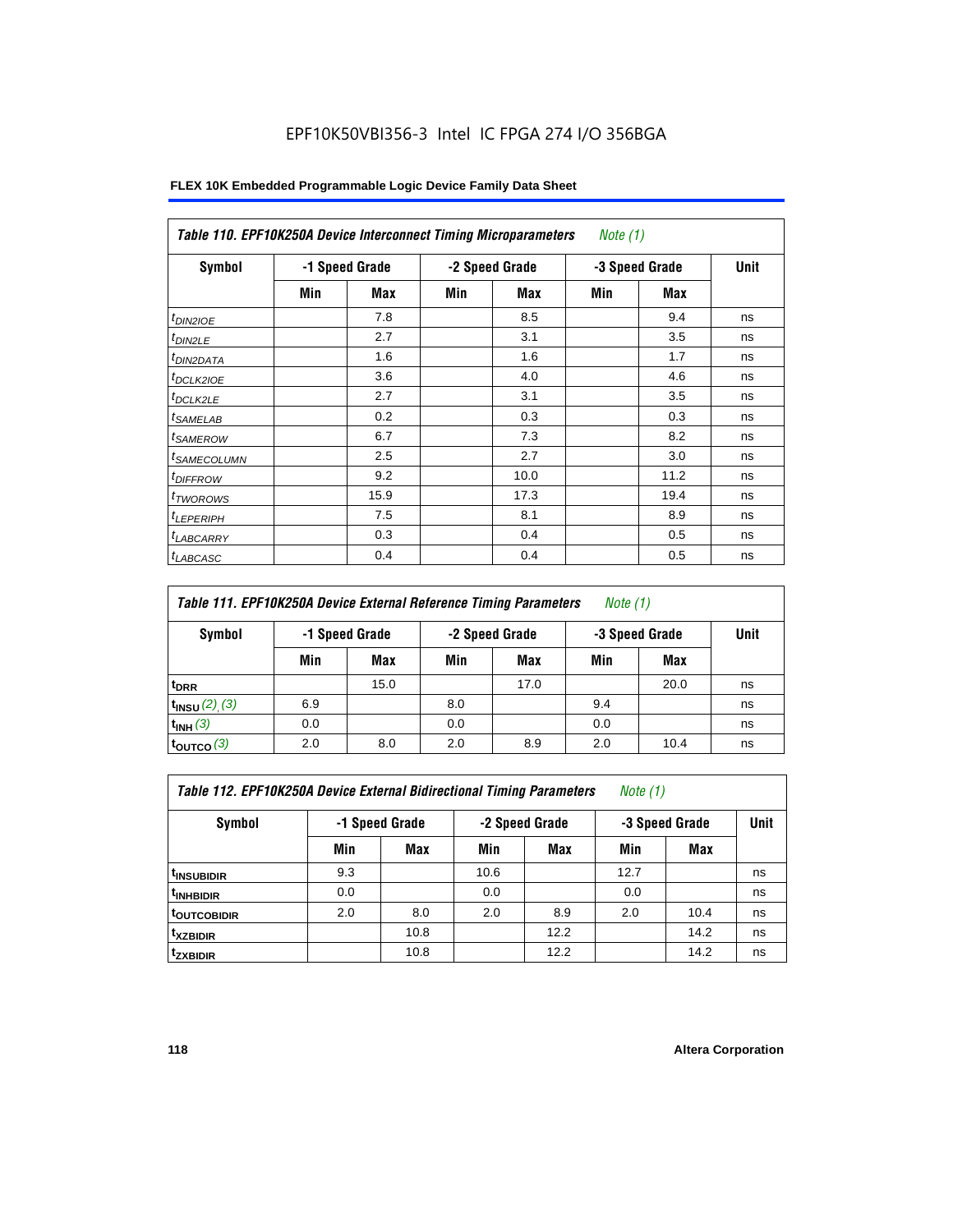#### *Notes to tables:*

- (1) All timing parameters are described in Tables  $32$  through  $37$  in this data sheet.<br>(2) Using an LE to register the signal may provide a lower setup time.
- (2) Using an LE to register the signal may provide a lower setup time.<br>(3) This parameter is specified by characterization.
- This parameter is specified by characterization.

# **ClockLock & ClockBoost Timing Parameters**

For the ClockLock and ClockBoost circuitry to function properly, the incoming clock must meet certain requirements. If these specifications are not met, the circuitry may not lock onto the incoming clock, which generates an erroneous clock within the device. The clock generated by the ClockLock and ClockBoost circuitry must also meet certain specifications. If the incoming clock meets these requirements during configuration, the ClockLock and ClockBoost circuitry will lock onto the clock during configuration. The circuit will be ready for use immediately after configuration. Figure 31 illustrates the incoming and generated clock specifications.

#### *Figure 31. Specifications for the Incoming & Generated Clocks*

The  $t_i$  parameter refers to the nominal input clock period; the  $t_0$  parameter refers to the *nominal output clock period.*



#### Table 113 summarizes the ClockLock and ClockBoost parameters.

|              | Table 113. ClockLock & ClockBoost Parameters<br>(Part 1 of 2)           |      |     |      |               |  |  |  |  |
|--------------|-------------------------------------------------------------------------|------|-----|------|---------------|--|--|--|--|
| Symbol       | <b>Parameter</b>                                                        | Min  | Typ | Max  | Unit          |  |  |  |  |
| $t_{R}$      | Input rise time                                                         |      |     | 2    | ns            |  |  |  |  |
| $t_F$        | Input fall time                                                         |      |     | 2    | ns            |  |  |  |  |
| $t_{INDUTY}$ | Input duty cycle                                                        | 45   |     | 55   | $\frac{0}{0}$ |  |  |  |  |
| $f_{CLK1}$   | Input clock frequency (ClockBoost clock multiplication factor equals 1) | 30   |     | 80   | <b>MHz</b>    |  |  |  |  |
| $t$ CLK1     | Input clock period (ClockBoost clock multiplication factor equals 1)    | 12.5 |     | 33.3 | ns            |  |  |  |  |
| $f_{CLK2}$   | Input clock frequency (ClockBoost clock multiplication factor equals 2) | 16   |     | 50   | <b>MHz</b>    |  |  |  |  |
| $t_{CLK2}$   | Input clock period (ClockBoost clock multiplication factor equals 2)    | 20   |     | 62.5 | ns            |  |  |  |  |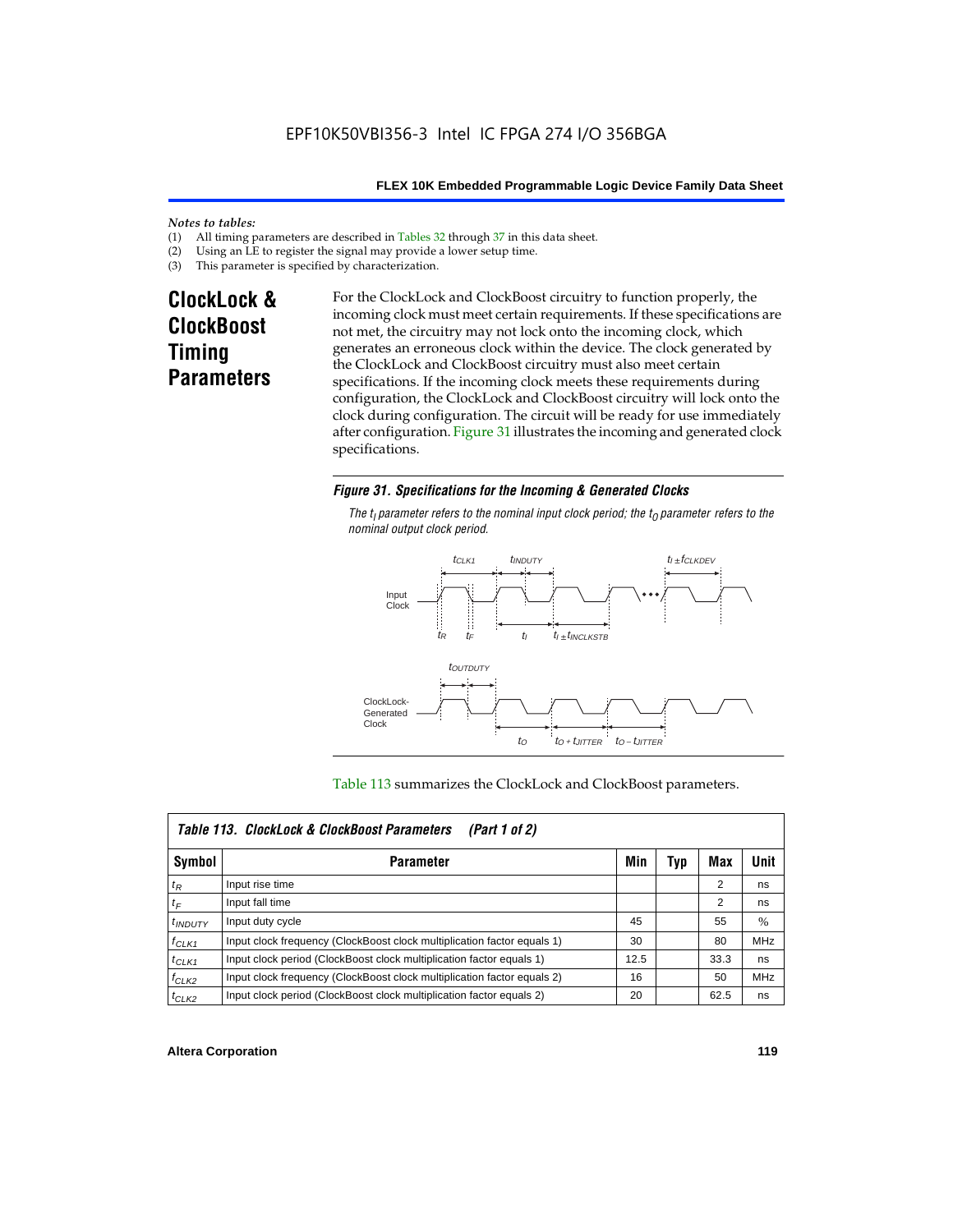|                       | Table 113. ClockLock & ClockBoost Parameters<br>(Part 2 of 2)                                                   |     |     |           |            |  |  |  |  |
|-----------------------|-----------------------------------------------------------------------------------------------------------------|-----|-----|-----------|------------|--|--|--|--|
| Symbol                | <b>Parameter</b>                                                                                                | Min | Typ | Max       | Unit       |  |  |  |  |
| f <sub>CLKDEV1</sub>  | Input deviation from user specification in MAX+PLUS II (ClockBoost clock<br>multiplication factor equals 1) (1) |     |     | $+1$      | <b>MHz</b> |  |  |  |  |
| <sup>f</sup> CLKDEV2  | Input deviation from user specification in MAX+PLUS II (ClockBoost clock<br>multiplication factor equals 2) (1) |     |     | $\pm 0.5$ | MHz        |  |  |  |  |
| <sup>t</sup> INCLKSTB | Input clock stability (measured between adjacent clocks)                                                        |     |     | 100       | ps         |  |  |  |  |
| $t_{LOCK}$            | Time required for ClockLock or ClockBoost to acquire lock (2)                                                   |     |     | 10        | μs         |  |  |  |  |
| $t_{JITTER}$          | Jitter on ClockLock or ClockBoost-generated clock (3)                                                           |     |     |           | ns         |  |  |  |  |
| <i>toutbuty</i>       | Duty cycle for ClockLock or ClockBoost-generated clock                                                          | 40  | 50  | 60        | %          |  |  |  |  |

*Notes:*

(1) To implement the ClockLock and ClockBoost circuitry with the MAX+PLUS II software, designers must specify the input frequency. The MAX+PLUS II software tunes the PLL in the ClockLock and ClockBoost circuitry to this frequency. The *fCLKDEV* parameter specifies how much the incoming clock can differ from the specified frequency during device operation. Simulation does not reflect this parameter.

(2) During device configuration, the ClockLock and ClockBoost circuitry is configured before the rest of the device. If the incoming clock is supplied during configuration, the ClockLock and ClockBoost circuitry locks during configuration, because the  $t_{LOCK}$  value is less than the time required for configuration.

(3) The *t<sub>IITTER</sub>* specification is measured under long-term observation.

# **Power Consumption**

The supply power (P) for FLEX 10K devices can be calculated with the following equation:

 $P = P_{INT} + P_{IO} = (I_{CCSTANDBY} + I_{CCACTIVE}) \times V_{CC} + P_{IO}$ 

Typical  $I_{CCSTANDBY}$  values are shown as  $I_{CC0}$  in the FLEX 10K device DC operating conditions tables on pages 46, 49, and 52 of this data sheet. The  $I_{\text{CCACTIVE}}$  value depends on the switching frequency and the application logic. This value is calculated based on the amount of current that each LE typically consumes. The  $P_{IO}$  value, which depends on the device output load characteristics and switching frequency, can be calculated using the guidelines given in *Application Note 74 (Evaluating Power for Altera Devices)*.

 $\Box$  Compared to the rest of the device, the embedded array consumes a negligible amount of power. Therefore, the embedded array can be ignored when calculating supply current.

The  $I_{\text{CCACTIVE}}$  value is calculated with the following equation:

$$
I_{\text{CCACTIVE}} = K \times f_{\text{MAX}} \times N \times \text{tog}_{\text{LC}} \times \frac{\mu A}{\text{MHz} \times \text{LE}}
$$

The parameters in this equation are shown below: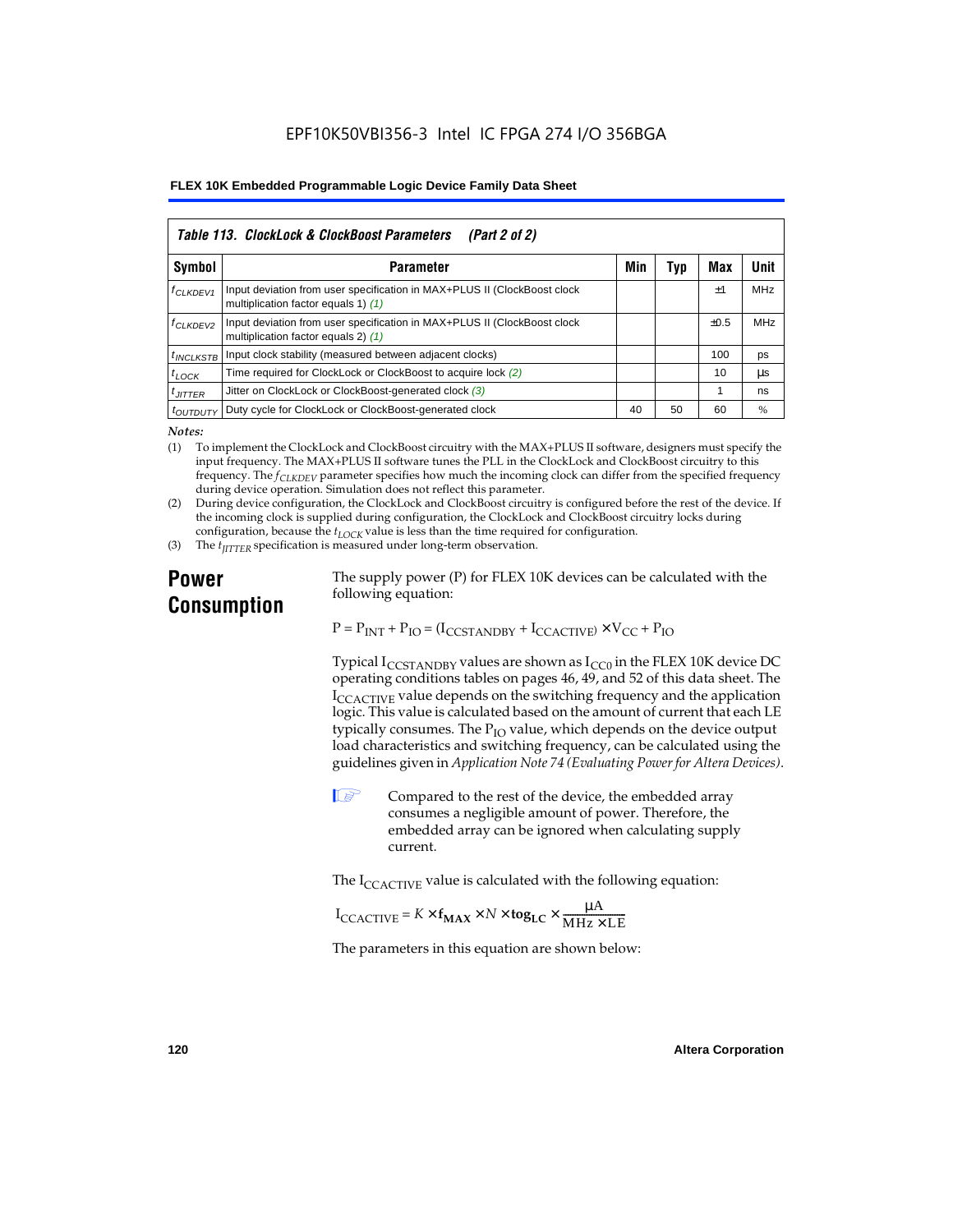| $f_{MAX}$  | $=$ | Maximum operating frequency in MHz                    |
|------------|-----|-------------------------------------------------------|
| N          |     | Total number of logic cells used in the device        |
| $log_{LC}$ | $=$ | Average percent of logic cells toggling at each clock |
|            |     | (typically 12.5%)                                     |
| K          | $=$ | Constant, shown in Tables 114 and 115                 |

| Table 114. FLEX 10K K Constant Values |                |  |  |  |  |
|---------------------------------------|----------------|--|--|--|--|
| <b>Device</b>                         | <b>K</b> Value |  |  |  |  |
| EPF10K10                              | 82             |  |  |  |  |
| EPF10K20                              | 89             |  |  |  |  |
| EPF10K30                              | 88             |  |  |  |  |
| EPF10K40                              | 92             |  |  |  |  |
| EPF10K50                              | 95             |  |  |  |  |
| EPF10K70                              | 85             |  |  |  |  |
| EPF10K100                             | 88             |  |  |  |  |

| Table 115. FLEX 10KA K Constant Values |                |
|----------------------------------------|----------------|
| <b>Device</b>                          | <b>K</b> Value |
| <b>EPF10K10A</b>                       | 17             |
| EPF10K30A                              | 17             |
| EPF10K50V                              | 19             |
| EPF10K100A                             | 19             |
| EPF10K130V                             | 22             |
| EPF10K250A                             | 23             |

This calculation provides an  $I_{CC}$  estimate based on typical conditions with no output load. The actual  $I_{CC}$  should be verified during operation because this measurement is sensitive to the actual pattern in the device and the environmental operating conditions.

To better reflect actual designs, the power model (and the constant *K* in the power calculation equations) for continuous interconnect FLEX devices assumes that logic cells drive FastTrack Interconnect channels. In contrast, the power model of segmented FPGAs assumes that all logic cells drive only one short interconnect segment. This assumption may lead to inaccurate results, compared to measured power consumption for an actual design in a segmented interconnect FPGA.

Figure 32 shows the relationship between the current and operating frequency of FLEX 10K devices.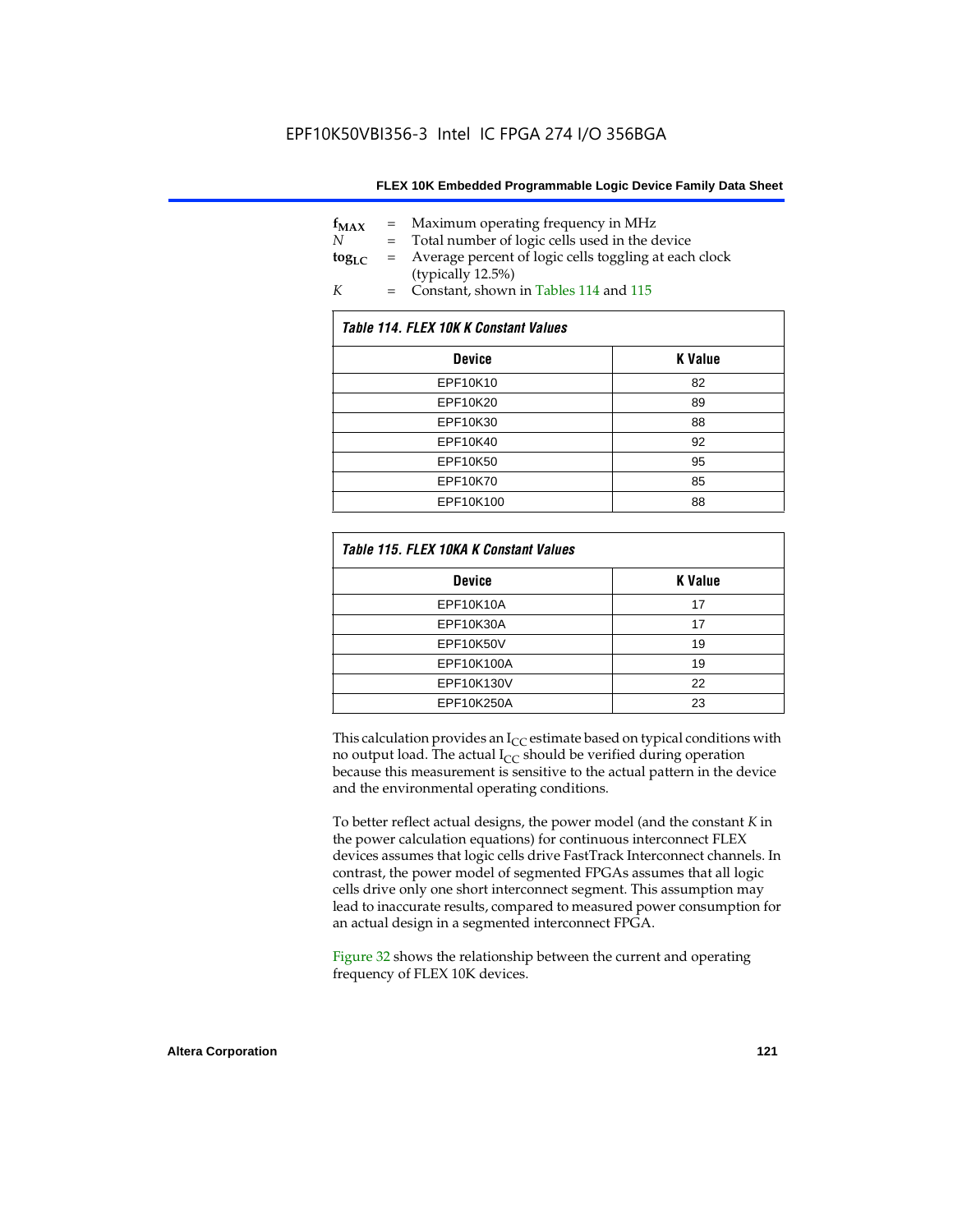# *Figure 32. ICCACTIVE vs. Operating Frequency (Part 1 of 3)*

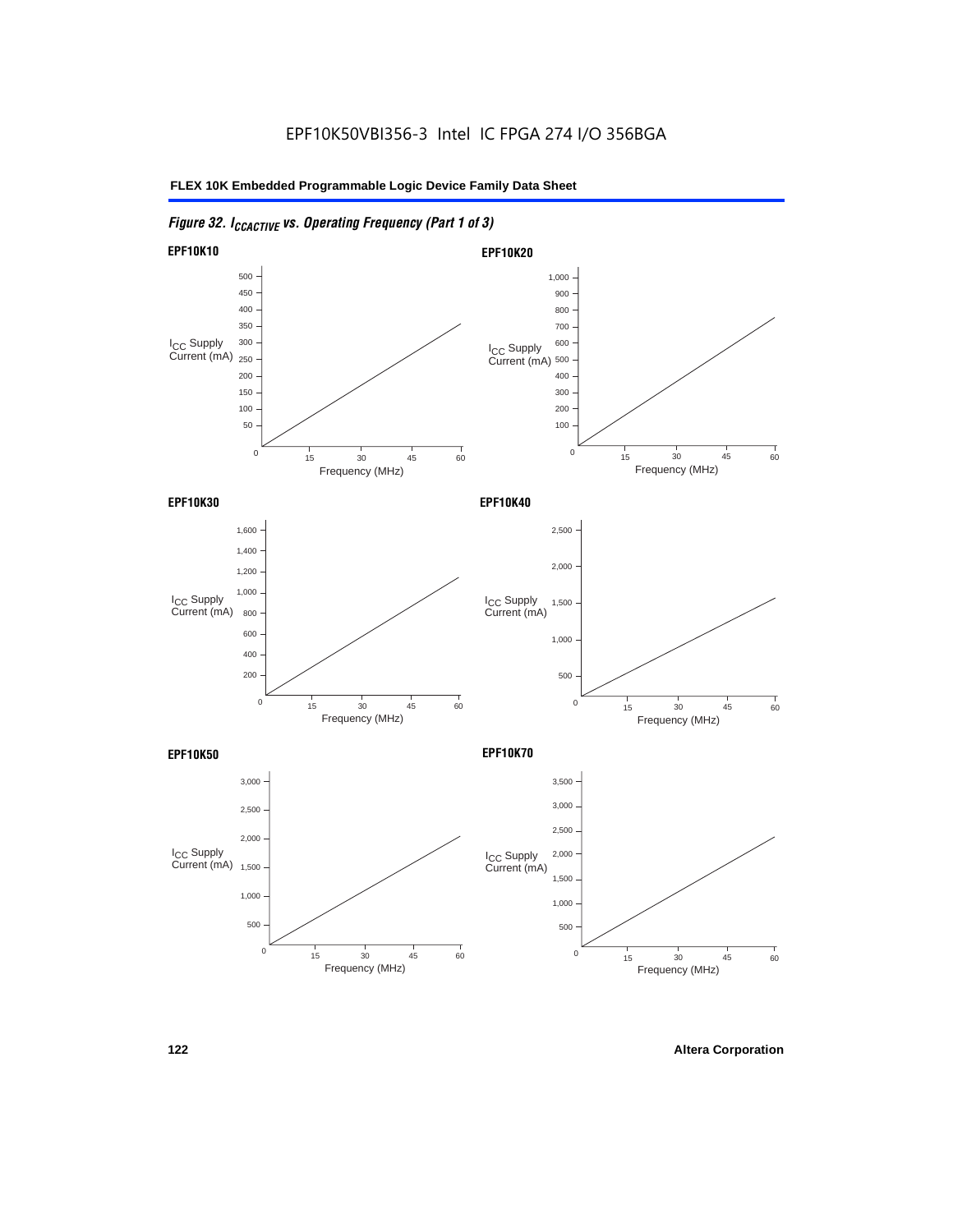

## *Figure 32. ICCACTIVE vs. Operating Frequency (Part 2 of 3)*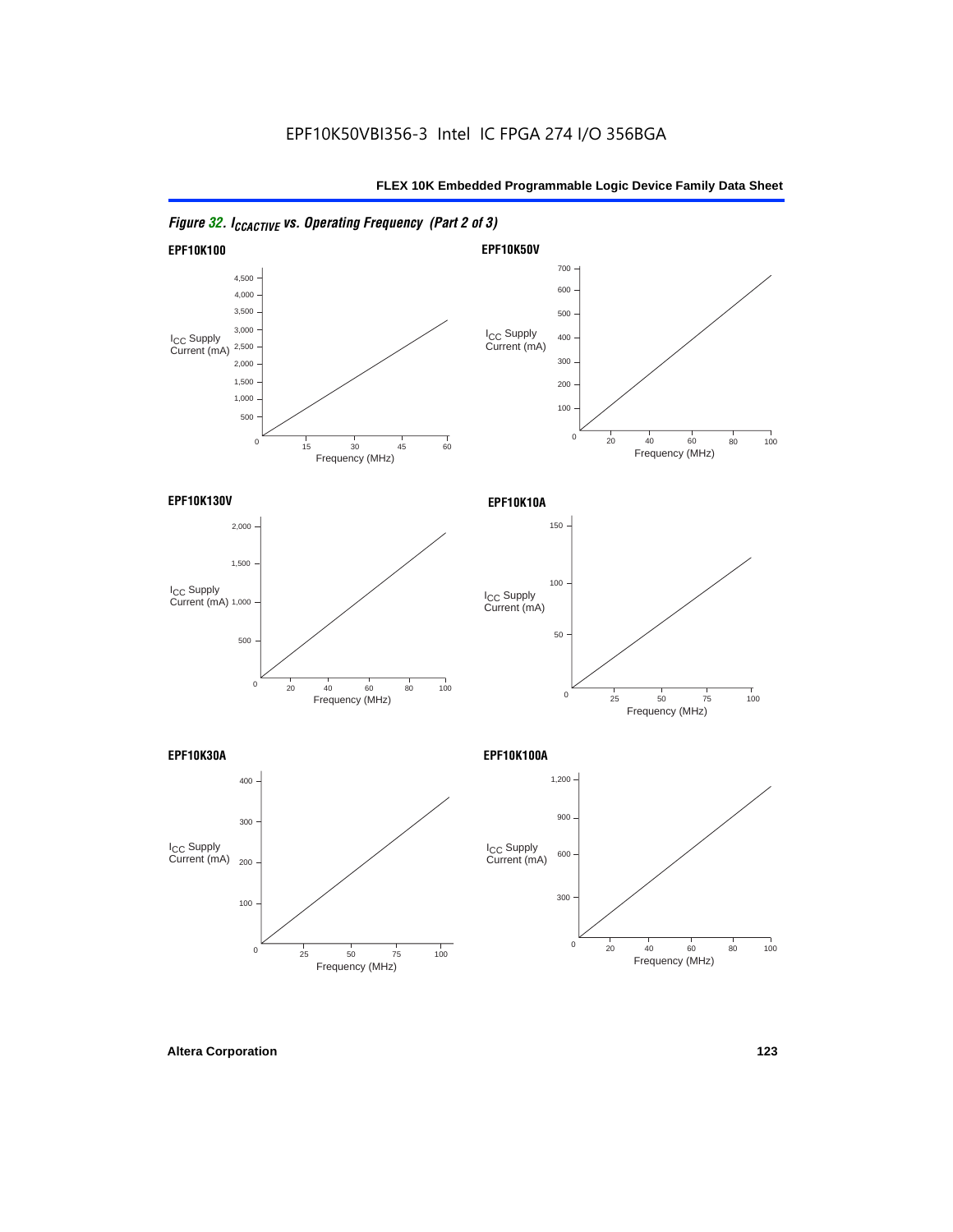

# **Configuration & Operation**

The FLEX 10K architecture supports several configuration schemes. This section summarizes the device operating modes and available device configuration schemes.

f See *Application Note 116 (Configuring APEX 20K, FLEX 10K & FLEX 6000 Devices)* for detailed descriptions of device configuration options, device configuration pins, and for information on configuring FLEX 10K devices, including sample schematics, timing diagrams, and configuration parameters.

# **Operating Modes**

The FLEX 10K architecture uses SRAM configuration elements that require configuration data to be loaded every time the circuit powers up. The process of physically loading the SRAM data into the device is called *configuration*. Before configuration, as VCC rises, the device initiates a Power-On Reset (POR). This POR event clears the device and prepares it for configuration. The FLEX 10K POR time does not exceed 50 µs.

During initialization, which occurs immediately after configuration, the device resets registers, enables I/O pins, and begins to operate as a logic device. The I/O pins are tri-stated during power-up, and before and during configuration. Together, the configuration and initialization processes are called *command mode*; normal device operation is called *user mode*.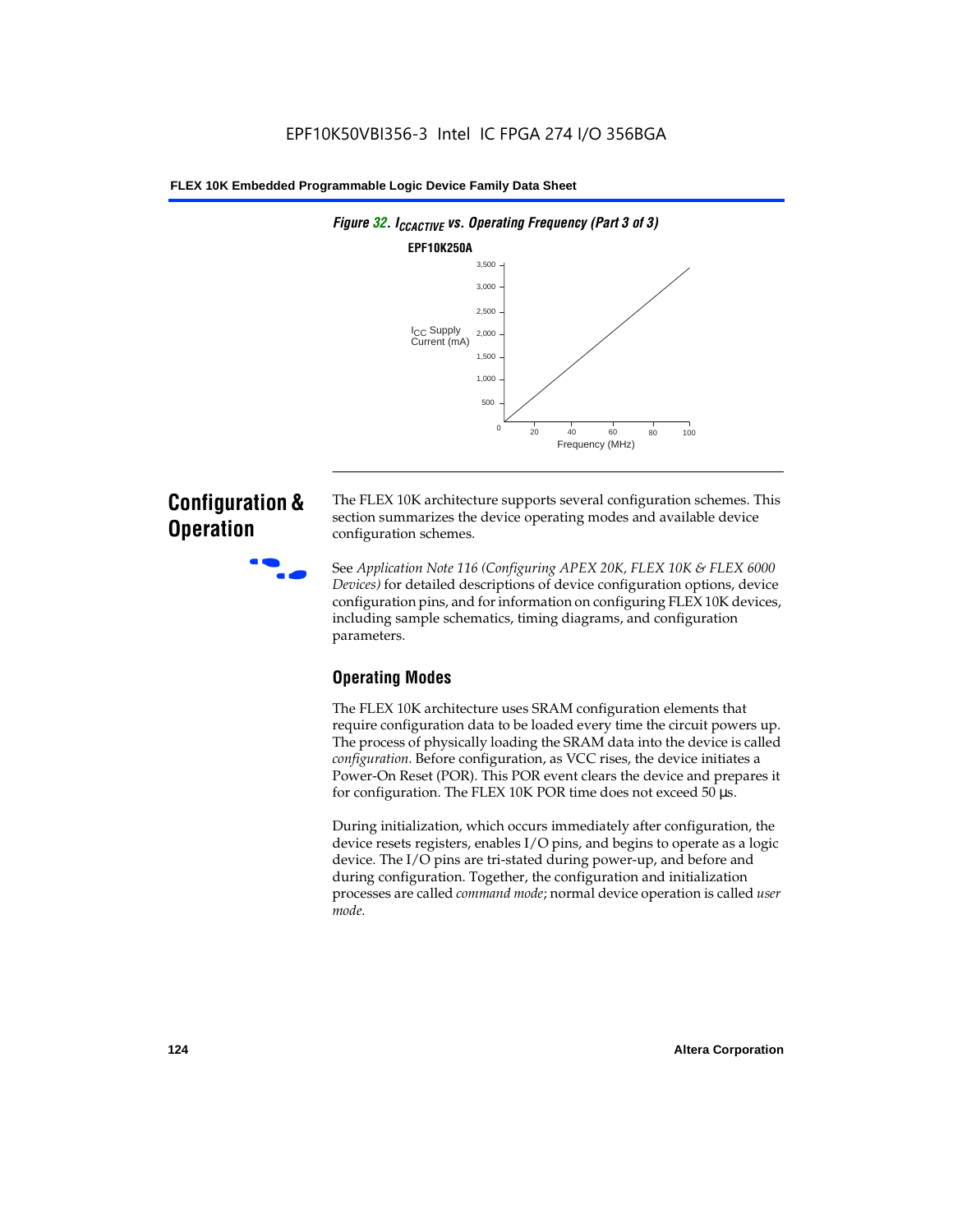SRAM configuration elements allow FLEX 10K devices to be reconfigured in-circuit by loading new configuration data into the device. Real-time reconfiguration is performed by forcing the device into command mode with a device pin, loading different configuration data, reinitializing the device, and resuming user-mode operation.

The entire reconfiguration process may be completed in less than 320 ms using an EPF10K250A device with a DCLK frequency of 10 MHz. This process can be used to reconfigure an entire system dynamically. In-field upgrades can be performed by distributing new configuration files.

 $\Box$  Refer to the configuration device data sheet to obtain the POR delay when using a configuration device method.

## **Programming Files**

Despite being function- and pin-compatible, FLEX 10KA and FLEX 10KE devices are not programming- or configuration-file compatible with FLEX 10K devices. A design should be recompiled before it is transferred from a FLEX 10K device to an equivalent FLEX 10KA or FLEX 10KE device. This recompilation should be performed to create a new programming or configuration file and to check design timing on the faster FLEX 10KA or FLEX 10KE device. The programming or configuration files for EPF10K50 devices can program or configure an EPF10K50V device. However, Altera recommends recompiling a design for the EPF10K50V device when transferring it from the EPF10K50 device.

#### **Configuration Schemes**

The configuration data for a FLEX 10K device can be loaded with one of five configuration schemes (see Table 116), chosen on the basis of the target application. An EPC1, EPC2, EPC16, or EPC1441 configuration device, intelligent controller, or the JTAG port can be used to control the configuration of a FLEX 10K device, allowing automatic configuration on system power-up.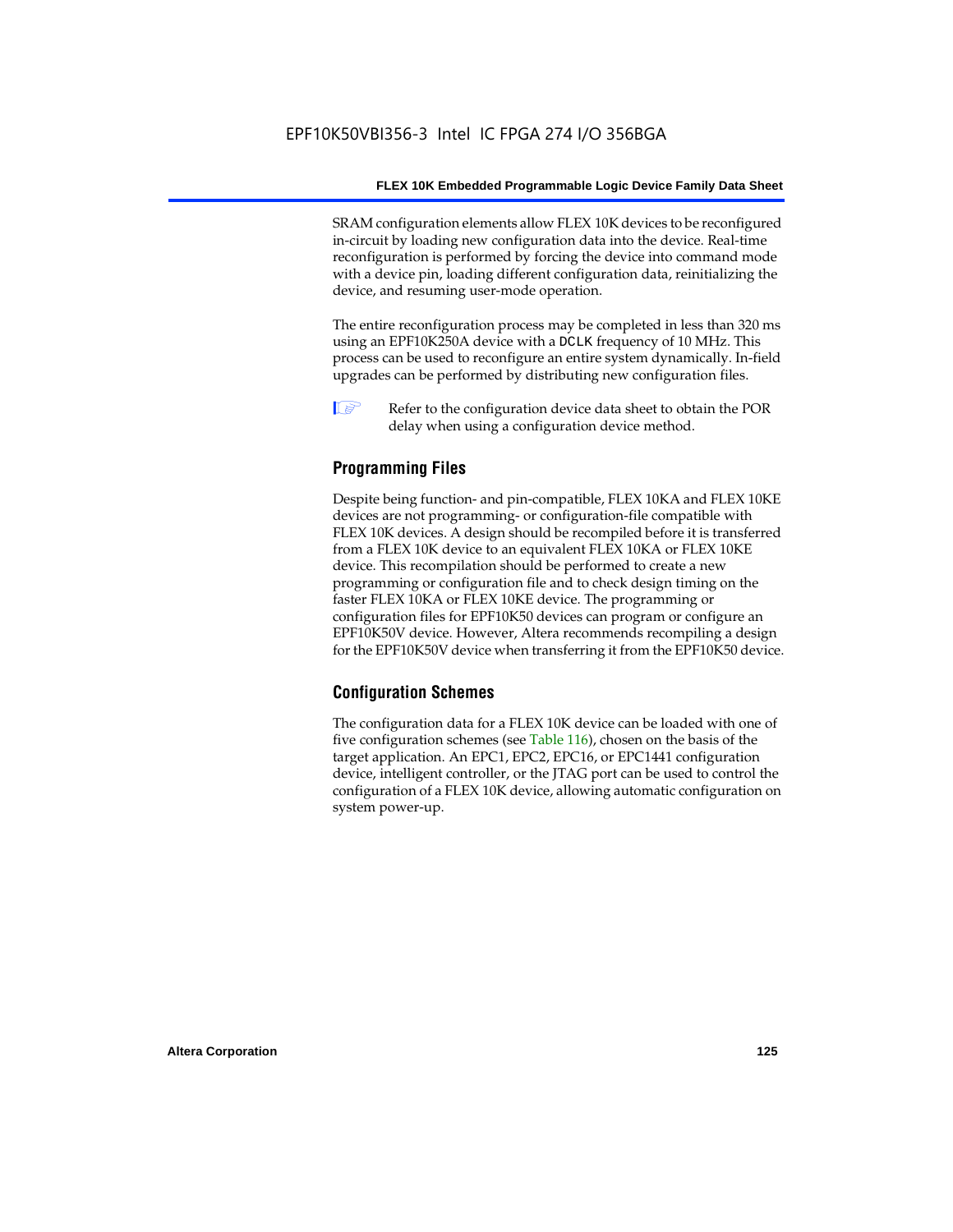Multiple FLEX 10K devices can be configured in any of the five configuration schemes by connecting the configuration enable (nCE) and configuration enable output (nCEO) pins on each device.

| <b>Table 116. Data Sources for Configuration</b> |                                                                                                                            |  |
|--------------------------------------------------|----------------------------------------------------------------------------------------------------------------------------|--|
| <b>Configuration Scheme</b>                      | Data Source                                                                                                                |  |
| Configuration device                             | EPC1, EPC2, EPC16, or EPC1441 configuration device                                                                         |  |
| Passive serial (PS)                              | BitBlaster, MasterBlaster, or ByteBlasterMV download cable, or<br>serial data source                                       |  |
| Passive parallel asynchronous (PPA)              | Parallel data source                                                                                                       |  |
| Passive parallel synchronous (PPS)               | Parallel data source                                                                                                       |  |
| <b>JTAG</b>                                      | BitBlaster, MasterBlaster, or ByteBlasterMV download cable, or<br>microprocessor with Jam STAPL file or Jam Byte-Code file |  |

# **Device Pin-Outs**

# **Revision History**

The information contained in the *FLEX 10K Embedded Programmable Logic Device Family Data Sheet* version 4.2 supersedes information published in

See the Altera web site (**http://www.altera.com**) or the Altera Digital

# **Version 4.2 Changes**

previous versions.

Library for pin-out information.

The following change was made to version 4.2 of the *FLEX 10K Embedded Programmable Logic Device Family Data Sheet*: updated Figure 13.

# **Version 4.1 Changes**

The following changes were made to version 4.1 of the *FLEX 10K Embedded Programmable Logic Device Family Data Sheet*.

- Updated General Description section
- Updated I/O Element section
- Updated SameFrame Pin-Outs section
- Updated Figure 16
- Updated Tables 13 and 116
- Added Note 9 to Table 19
- Added Note 10 to Table 24
- Added Note 10 to Table 28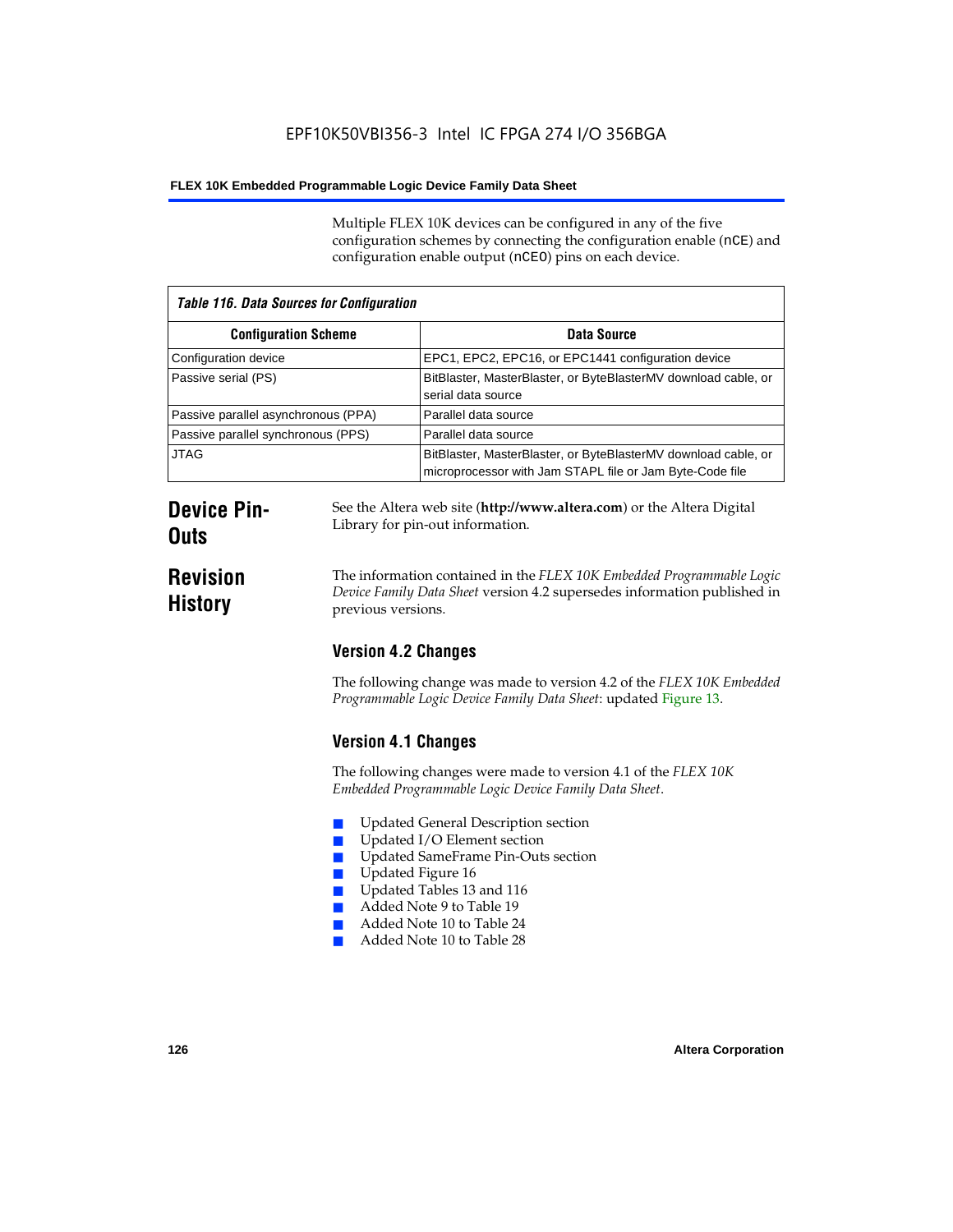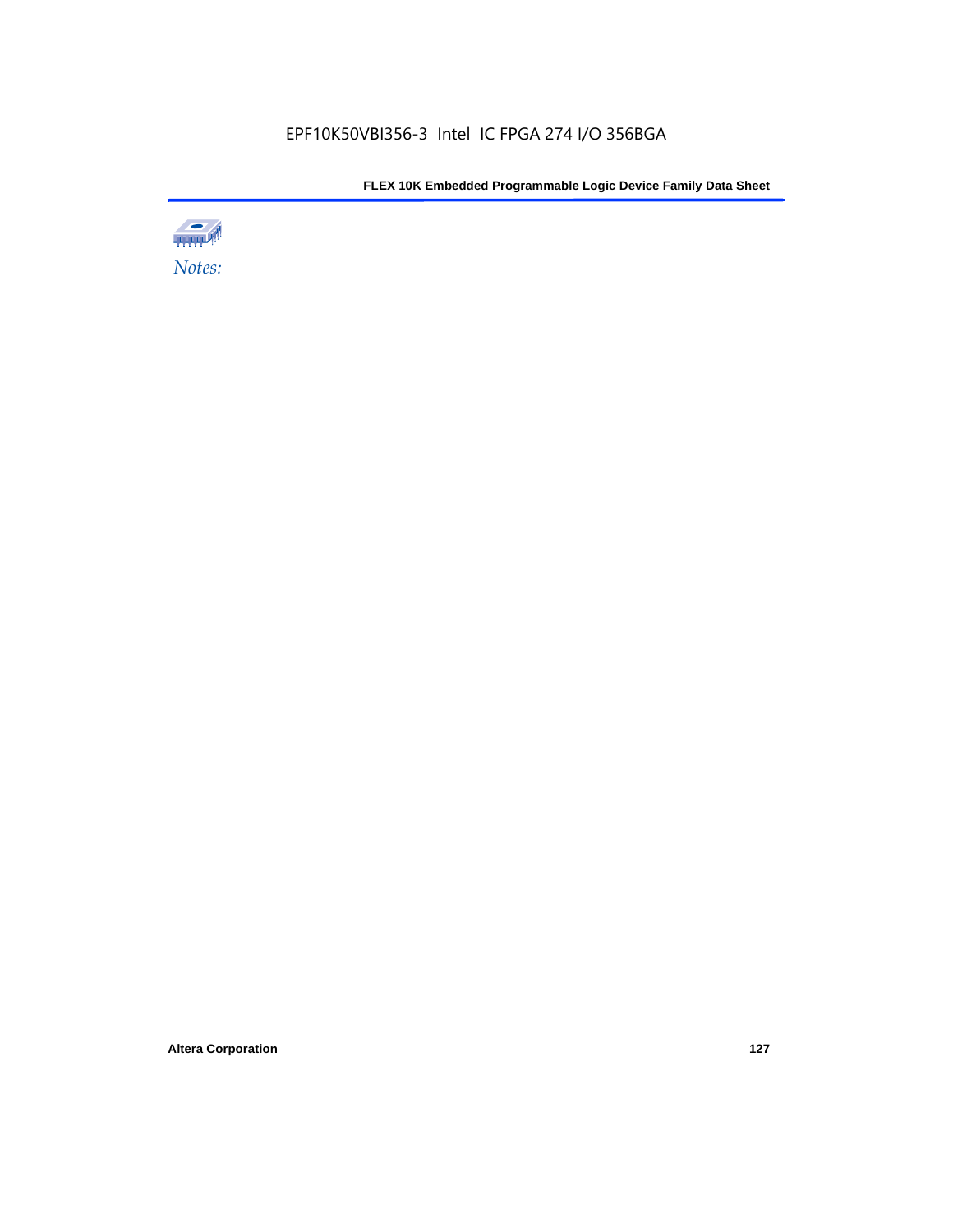

101 Innovation Drive San Jose, CA 95134 (408) 544-7000 http://www.altera.com Applications Hotline: (800) 800-EPLD Customer Marketing: (408) 544-7104 Literature Services: lit\_req@altera.com

Copyright © 2003 Altera Corporation. All rights reserved. Altera, The Programmable Solutions Company, the stylized Altera logo, specific device designations, and all other words and logos that are identified as trademarks and/or service marks are, unless noted otherwise, the trademarks and service marks of Altera Corporation in the U.S. and other countries. All other product or service names are the property of their respective holders. Altera products are protected under numerous U.S. and foreign patents and pending applications, maskwork rights, and copyrights. Altera warrants performance of its semiconductor products to

current specifications in accordance with Altera's standard warranty, but reserves the right to make changes to any products and services at any time without notice. Altera assumes no responsibility or liability arising out of the application or use of any information, product, or service described herein except as expressly agreed to in writing by Altera Corporation. Altera customers are advised to obtain the latest version of device specifications before relying on any published information and before placing orders for products or services.